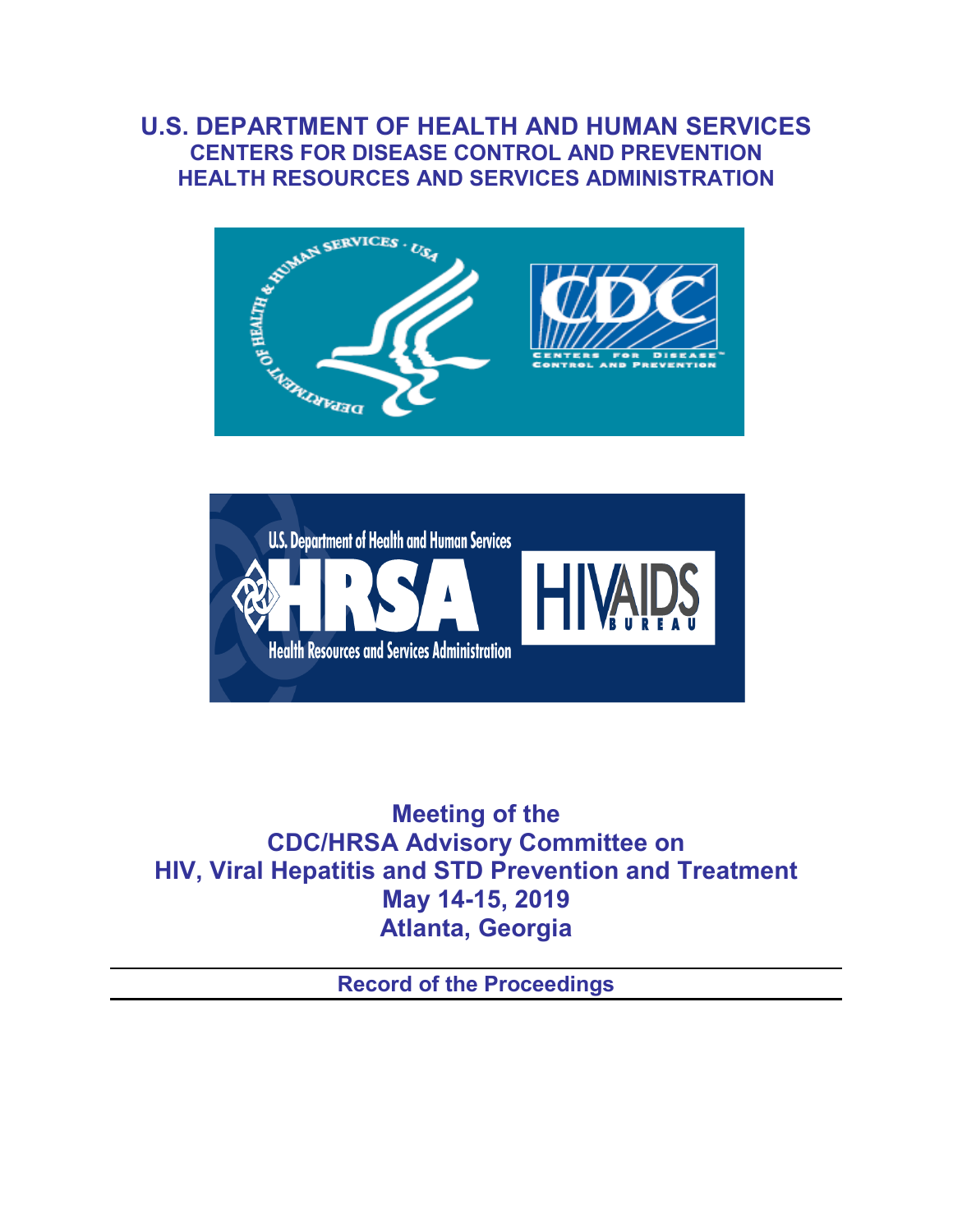# **TABLE OF CONTENTS**

|                                                                                                    | Page |
|----------------------------------------------------------------------------------------------------|------|
|                                                                                                    |      |
|                                                                                                    |      |
|                                                                                                    |      |
|                                                                                                    |      |
|                                                                                                    |      |
| Prevention of Perinatal HIV, Congenital Syphilis, and Perinatal Viral Hepatitis: Updates and       |      |
|                                                                                                    |      |
| Activities to Prevent Congenital Syphilis, Perinatal HCV, and Perinatal HIV in Philadelphia21      |      |
|                                                                                                    |      |
| Perinatal Hepatitis B Virus (HBV) and Congenital Syphilis Prevention in Minnesota 27               |      |
|                                                                                                    |      |
|                                                                                                    |      |
|                                                                                                    |      |
|                                                                                                    |      |
|                                                                                                    |      |
|                                                                                                    |      |
|                                                                                                    |      |
|                                                                                                    |      |
|                                                                                                    |      |
|                                                                                                    |      |
|                                                                                                    |      |
|                                                                                                    |      |
| Panel Presentation: Ending the HIV Epidemic Centers for AIDS Research (CFAR) as Collaborators with |      |
|                                                                                                    |      |
|                                                                                                    |      |
|                                                                                                    |      |
|                                                                                                    |      |
|                                                                                                    |      |
| HCV in the Cherokee Nation: Progress After Three Years of Implementing an Elimination Program 58   |      |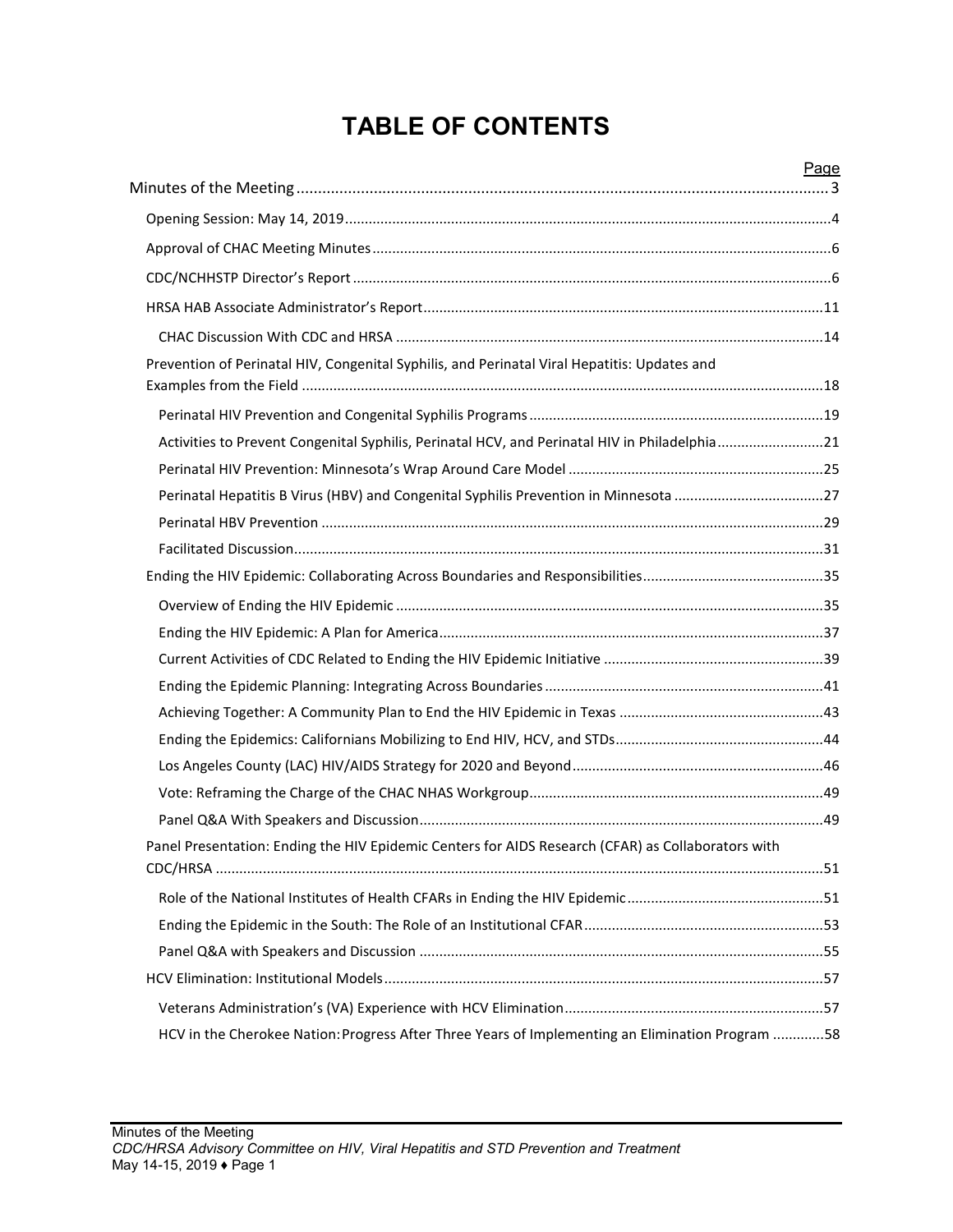| Dating Apps and STD/HIV Risk: Opportunities for Promotion, Prevention, Monitoring, and Evaluation69 |  |
|-----------------------------------------------------------------------------------------------------|--|
|                                                                                                     |  |
|                                                                                                     |  |
|                                                                                                     |  |
|                                                                                                     |  |
|                                                                                                     |  |
|                                                                                                     |  |
|                                                                                                     |  |
|                                                                                                     |  |
|                                                                                                     |  |
|                                                                                                     |  |
|                                                                                                     |  |
|                                                                                                     |  |
|                                                                                                     |  |
|                                                                                                     |  |
|                                                                                                     |  |
|                                                                                                     |  |
|                                                                                                     |  |
| Business Item 4: Ryan White HIV/AIDS Program (RWHAP) Reauthorization Workgroup 88                   |  |
|                                                                                                     |  |
|                                                                                                     |  |
|                                                                                                     |  |
|                                                                                                     |  |
|                                                                                                     |  |
|                                                                                                     |  |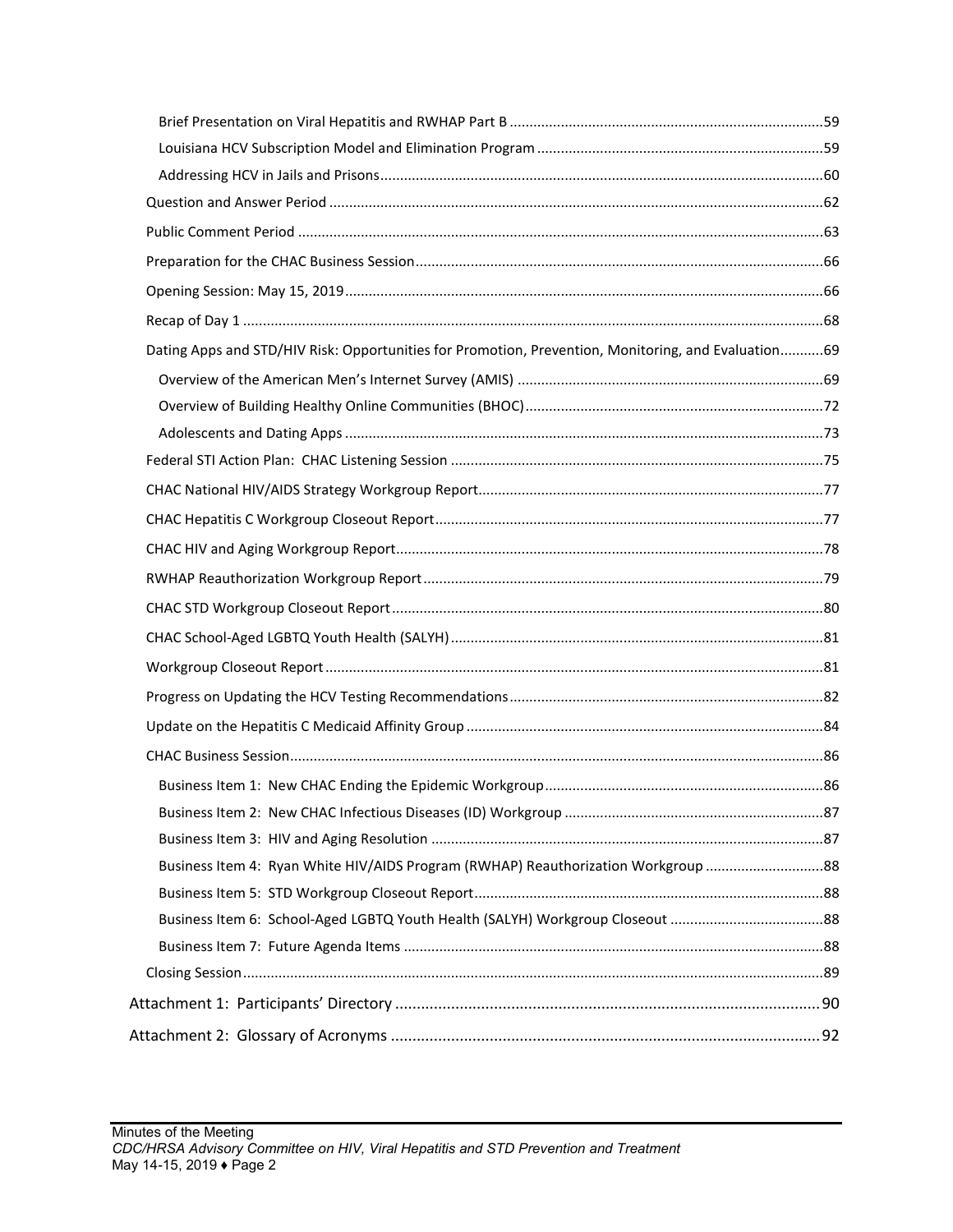

# **UNITED STATES DEPARTMENT OF HEALTH AND HUMAN SERVICES CENTERS FOR DISEASE CONTROL AND PREVENTION HEALTH RESOURCES AND SERVICES ADMINISTRATION**

# **CDC/HRSA ADVISORY COMMITTEE ON HIV, VIRAL HEPATITIS AND STD PREVENTION AND TREATMENT May 14-15, 2019 Atlanta, Georgia**

# **Minutes of the Meeting**

<span id="page-3-0"></span>The United States (US) Department of Health and Human Services (HHS), the Centers for Disease Control and Prevention (CDC) National Center for HIV/AIDS, Viral Hepatitis, STD and TB Prevention (NCHHSTP), and the Health Resources and Services Administration (HRSA) HIV/AIDS Bureau (HAB) convened a meeting of the CDC/HRSA Advisory Committee on HIV, Viral Hepatitis and STD Prevention and Treatment (CHAC). The proceedings were held on May 14-15, 2019 at the CDC Corporate Square Campus, Building 8, Conference Room 1-A/B/C, Atlanta, Georgia.

CHAC is formally chartered under the Federal Advisory Committee Act (FACA) to advise the Secretary of HHS, Director of CDC, and Administrator of HRSA on state-of-the-art approaches, objectives, strategies, policies, and priorities for HIV, viral hepatitis, and sexually transmitted disease (STD) prevention and treatment efforts for the nation.

Information for the public to attend the CHAC meeting in person or participate remotely via teleconference was published in the *Federal Register* in accordance with FACA rules and regulations. All sessions of the meeting were open to the public (*Attachment 1: Participants' Directory*).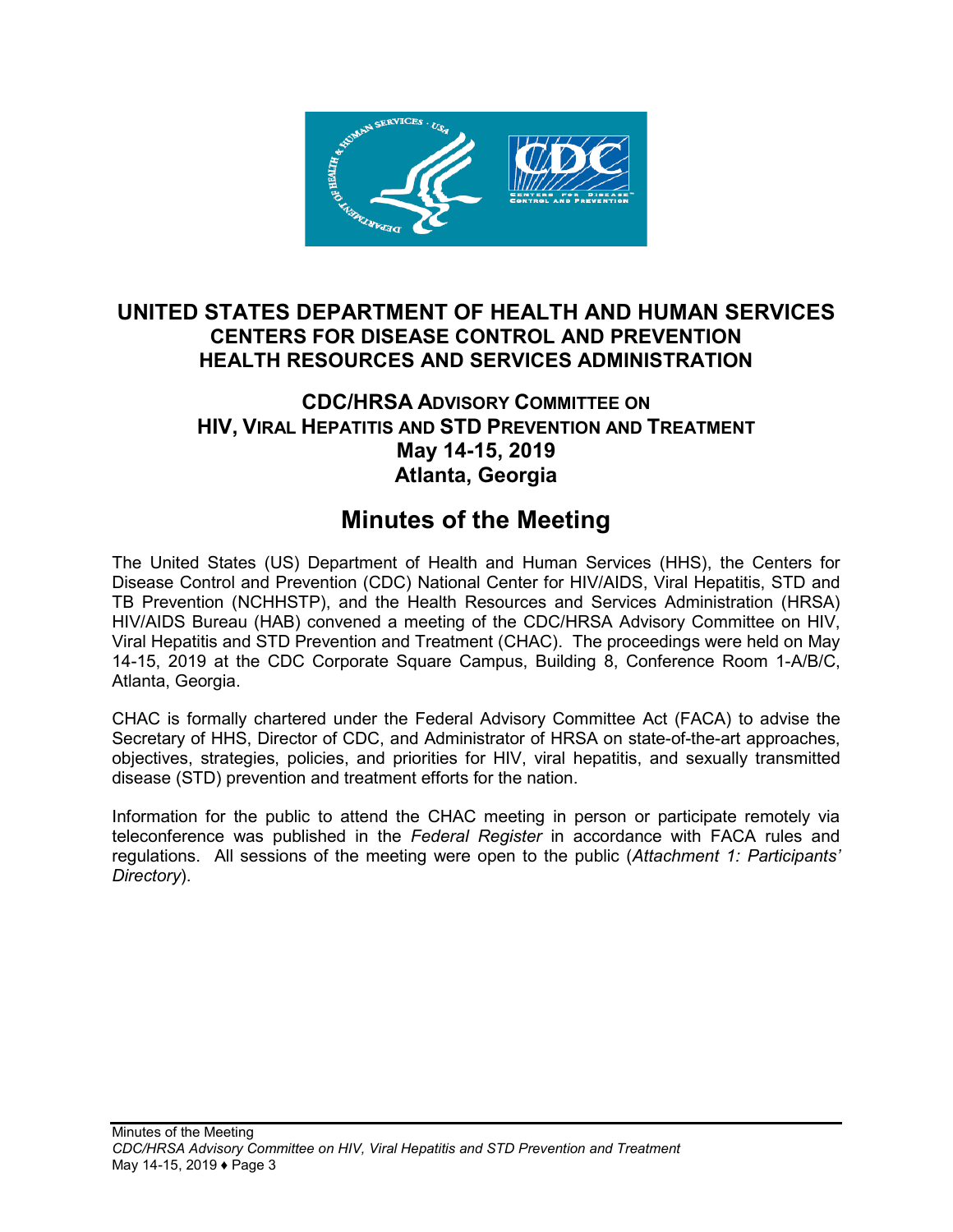# **Opening Session: May 14, 2019**

#### <span id="page-4-0"></span>**RADM Jonathan Mermin, MD, MPH**

Director, National Center for HIV/AIDS, Viral Hepatitis, STD and TB Prevention Centers for Disease Control and Prevention CHAC Designated Federal Officer (DFO), CDC

Dr. Mermin conducted a roll call to determine the CHAC voting members and *ex-officio* members who were in attendance. He announced that CHAC meetings are open to the public and all comments made during the proceedings are a matter of public record. He reminded the CHAC voting members of their responsibility to disclose any potential individual and/or institutional conflicts of interest (COIs) for the public record and recuse themselves from voting or participating in these matters.

| <b>CHAC Voting Member</b><br>(Institution/Organization)                                                                   | <b>Potential Conflict of Interest</b>                                                                                                                                             |
|---------------------------------------------------------------------------------------------------------------------------|-----------------------------------------------------------------------------------------------------------------------------------------------------------------------------------|
| Richard Aleshire, MSW, ACSW<br>(Washington State Department of Health)                                                    | No conflicts                                                                                                                                                                      |
| Jean Anderson, MD<br>(Johns Hopkins Medical Institutions)                                                                 | Recipient of funding from HRSA/Ryan White<br>HIV/AIDS Program (RWHAP) and National<br>Institutes of Health (NIH) and stock in Gilead and<br>information technology (IT) companies |
| Marvin Belzer, MD, FACP, FSAM<br>(University of Southern California, Keck<br>School of Medicine)                          | Recipient of funding from CDC, HRSA, NIH, and<br>the Substance Abuse and Mental Health Services<br><b>Administration (SAMHSA)</b>                                                 |
| Dawn Fukuda, ScM<br>(Massachusetts Department of Public<br>Health)                                                        | Recipient of CDC, HRSA, SAMHSA funding                                                                                                                                            |
| Paul Gaist, PhD, MPH<br>(Johns Hopkins Bloomberg School of Public<br>Health)                                              | No conflicts                                                                                                                                                                      |
| Debra Hauser, MPH<br>(Advocates for Youth)                                                                                | Recipient of funding from CDC, VIVE, Gilead, and<br><b>MAC AIDS</b>                                                                                                               |
| Peter Havens, MD, MS<br>(Children's Hospital of Wisconsin)                                                                | Recipient of HRSA, NIH, and Gilead funding                                                                                                                                        |
| Kaye Hayes, MBA<br>(Office of HIV/AIDS and Infectious Disease<br>Policy, U.S. Department of Health and<br>Human Services) | No conflicts                                                                                                                                                                      |
| Iris Mabry-Hernadez, MD<br>(Agency for Healthcare Research and<br>Quality)                                                | No conflicts                                                                                                                                                                      |
| Devin Hursey<br>(U.S. People Living with HIV Caucus)                                                                      | Recipient of CDC and HRSA funding                                                                                                                                                 |

#### **CONFLICT OF INTEREST DISCLOSURES**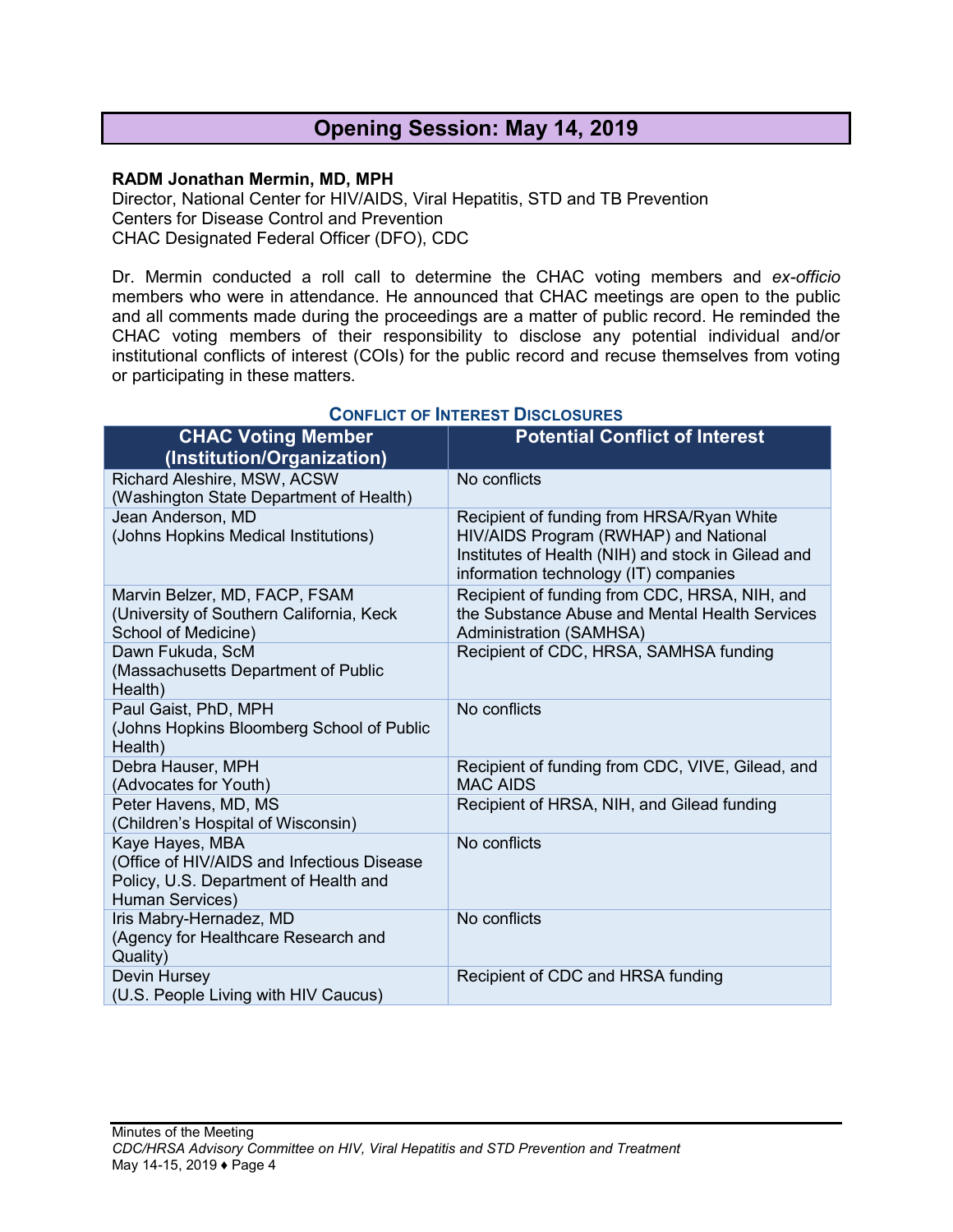| <b>CHAC Voting Member</b><br>(Institution/Organization)                                                                | <b>Potential Conflict of Interest</b>                                                                                                                                           |
|------------------------------------------------------------------------------------------------------------------------|---------------------------------------------------------------------------------------------------------------------------------------------------------------------------------|
| Jorge Mera, MD<br>(W.W. Hastings Indian Hospital)                                                                      | Recipient of CDC and HRSA funding; recipient of<br>a hepatitis C virus (HCV) elimination grant from<br>the Gilead Foundation; recipient of speaker fees<br>from Gilead Sciences |
| <b>Rosemary Payne</b><br>(Substance Abuse and Mental Health<br>Services Administration (SAMHSA), HHS)                  | No conflicts                                                                                                                                                                    |
| Susan Philip, MD, MPH<br>(San Francisco Department of Public Health)                                                   | Recipient of funding from HRSA/RWHAP, CDC<br>and NIH, Luminostics, Roche Diagnostics and an<br>unpaid public health advisor for GlaxoSmithKline<br>(GSK)                        |
| Michael Saag, MD<br>(University of Alabama at Birmingham (UAB)<br>School of Medicine, UAB Center for AIDS<br>Research) | Recipient of CDC, HRSA, and NIH funding;<br>consultant to Merck, Gilead Sciences, and VIVE                                                                                      |
| <b>Carl Schmid</b><br>(AIDS Institute, President's Advisory Council<br>on HIV/AIDS)                                    | Recipient of funding HRSA, numerous drug<br>companies, serves on advisory board for<br>numerous drug companies                                                                  |
| Linda Scruggs, MHS<br>(Ribbon Consulting Group)                                                                        | Recipient of funding from HRSA, Gilead, Merck,<br>and SAMHSA                                                                                                                    |
| Bradley Stoner, MD, PhD<br>(Washington University School of Medicine)                                                  | Recipient of CDC, HRSA, and NIH funding                                                                                                                                         |
| Lynn Taylor, MD, FAASLD<br>(University of Rhode Island and CODAC<br>Behavioral Health Inc.)                            | No conflicts                                                                                                                                                                    |
| Richard Wild, MD, JD, MBA, FACEP<br>(Centers for Medicare and Medicaid<br>Services)                                    | Wife is an HIV researcher at Emory University                                                                                                                                   |

Dr. Mermin confirmed that the 19 voting members and *ex-officio* members in attendance (or their alternates) constituted a quorum for CHAC to conduct its business on May 14, 2019. He called the proceedings to order.

Dr. Mermin made the following announcements regarding CHAC's membership that have occurred since the previous meeting:

- The terms of three CHAC members will expire on May 31, 2019 after service of an additional 180 days: Ms. Dawn Fukuda, Ms. Amy Leonard, and Dr. Jorge Mera. Dr. Mermin expressed CDC's and HRSA's gratitude for their expertise, commitment, and leadership.
- The 2018 CHAC final nomination package has been submitted for the three outgoing members.
- Ms. Rosemary Payne, Senior Nurse Advisor with SAMHSA, replaced Mr. Mitchell Berger, MPH as the *ex-officio* member for SAMHSA. SAMHSA is determining a permanent replacement.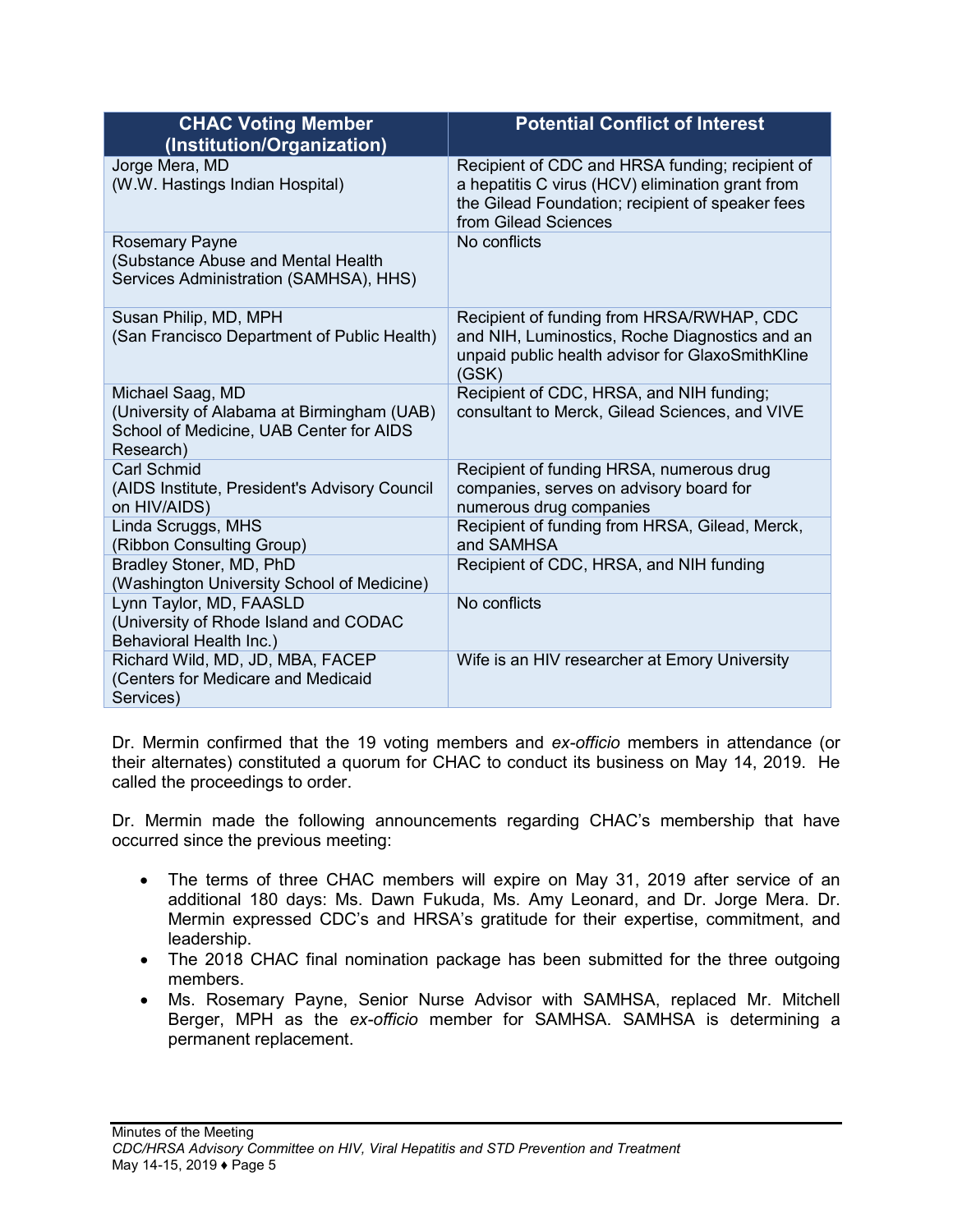• Mr. Carl Schmid will sit in on behalf of the Presidential Advisory Council on HIV/AIDS (PACHA) and serve as liaison until PACHA determines who they will invite to serve permanently as the liaison representative.

**Dawn Fukuda, ScM, CHAC Co-chair** Director, Office of HIV/AIDS Massachusetts Department of Public Health

Ms. Fukuda welcomed the participants and highlighted the agenda items for the first day of the May 2018 CHAC meeting. CHAC will focus predominantly on congenital syphilis, hepatitis B and C, and hepatitis C elimination and what has been learned from projects in the field and how to apply those lessons to the work being done nationally. She indicated that there would be presentations by Carolyn Wester, MD, MPH in her new role as Director of the Division of Viral Hepatitis (DVH). CHAC also would hear presentations and discussion about the Administration's newly announced initiative, *Ending the HIV Epidemic: A Plan for America,* including what the operationalization of this plan will mean for CHAC. This is an opportunity to make tremendous headway in terms of CHAC's response to HIV and the co-occurring conditions of viral hepatitis and sexually transmitted infections that are connected to HIV and efforts to end the HIV epidemic.

Dr. Laura Cheever thanked everyone for attending and expressed gratitude for the reappointment of Dr. Jean Anderson.

# **Approval of CHAC Meeting Minutes**

<span id="page-6-0"></span>A motion was properly placed on the floor by Dr. Peter Havens and seconded by Dr. Jorge Mera to approve the minutes from the November 7-8, 2018 CHAC meeting, with no amendments or further discussion. The minutes were approved unanimously with no abstentions or opposition.

# **CDC/NCHHSTP Director's Report**

#### <span id="page-6-1"></span>**Jonathan Mermin, MD, MPH (RADM, USPHS)**

Director, National Center for HIV/AIDS, Viral Hepatitis, STD and TB Prevention Centers for Disease Control and Prevention CHAC DFO, CDC

Dr. Mermin began with an update on NCHHSTP leadership. Carolyn Wester, MD, MPH has been selected as the DVH Director. Dr. Wester most recently served as Medical Director for HIV, STDs, and Viral Hepatitis at the Tennessee Department of Health (TDH). Michelle Van Handel, MPH was selected as permanent Associate Director for the Center's Program and Performance Improvement Office (PPIO). Ms. Van Handel previously served as Senior Health Scientist in PPIO and worked in the Division of HIV/AIDS Prevention.

In terms of budget updates, the President's Budget proposed for fiscal year (FY) 2020 included an increase of \$0.2 billion for NCHHSTP. This included a \$53 million increase for infectious diseases and the opioid epidemic program, and \$140 million for the first phase of the Ending the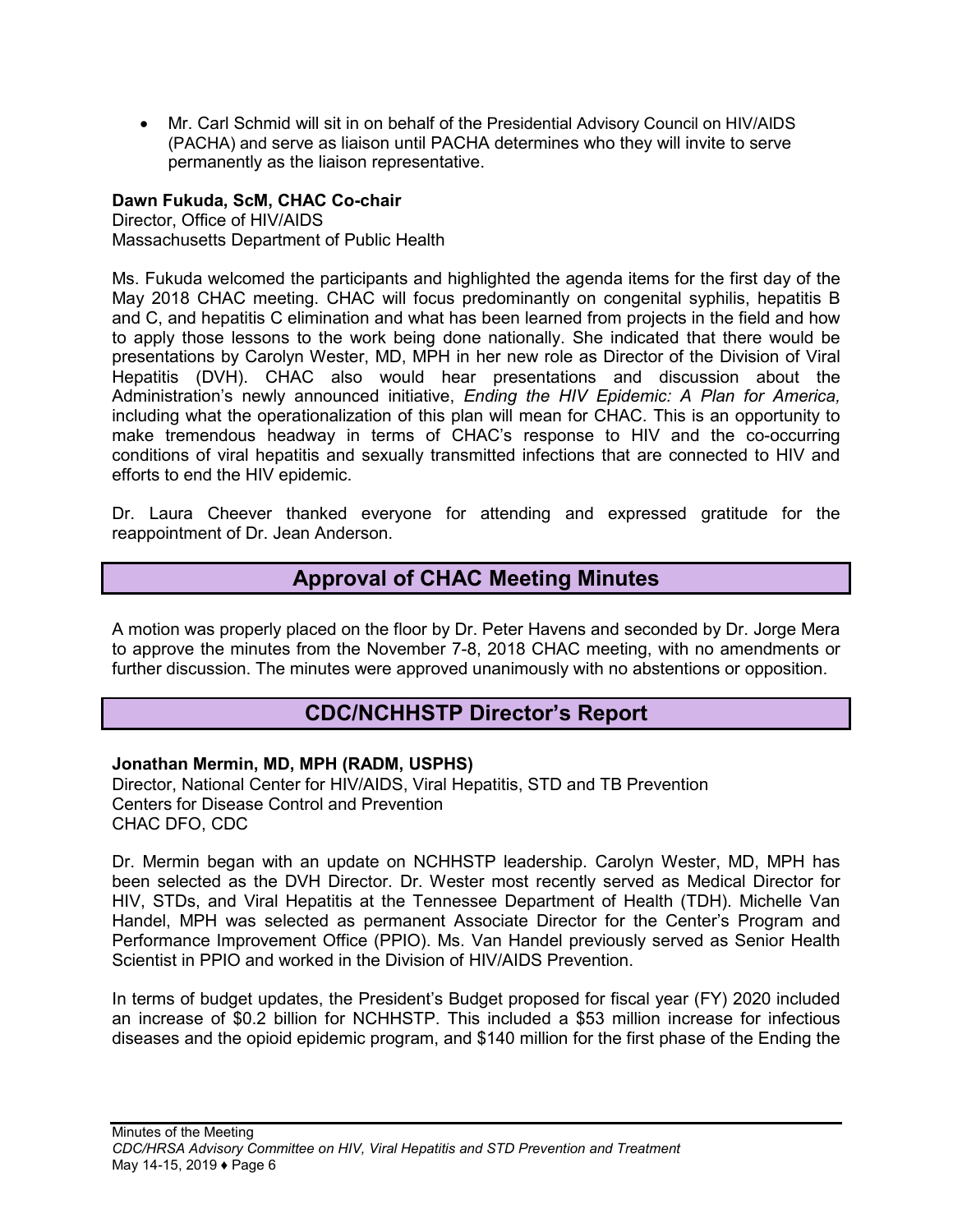HIV Epidemic (EHE) initiative. The total request regarding the EHE initiative was \$291 million, with the majority of the other resources to be allocated to HRSA.

As a reminder, the *[HIV Prevention Progress Report, 2019](https://npin.cdc.gov/publication/hiv-prevention-progress-report-2019)* was presented during the February 2019 CHAC meeting. This monitors the main indicators for the *[National HIV/AIDS Strategy for](https://www.hiv.gov/federal-response/national-hiv-aids-strategy/nhas-update)  [the United States: Updated to 2020.](https://www.hiv.gov/federal-response/national-hiv-aids-strategy/nhas-update)* In terms of the current status, the targets were met for 8 indicators (38%), there was progress on the targets for 9 indicators (43%), and there was no progress or indicators were moving in the wrong direction for 4 targets (19%). Areas of success include increasing viral suppression, decreasing some disparities, increasing pre-exposure prophylaxis (PrEP) prescriptions, and reducing mortality. Areas not moving fast enough include reducing new HIV infections or incidence, increasing linkage to care, and increasing retention in care. Areas not making progress include reducing geographic disparity in HIV diagnosis in the South, reducing non-sterile injections, reducing homelessness, and reducing HIV stigma.

In March 2019, NCHHSTP presented in the CDC *Vital*[signs](https://www.cdc.gov/vitalsigns/end-hiv/index.html)*™* report. This once-monthly publication highlights an important public health issue for the nation. This report highlighted the continuum of care in a new way. Instead of starting with the total estimated number of people living with HIV (PLWH) in the country and the proportion along the steps toward viral suppression, this report examined transmission from people at each state of the continuum of care to help better focus where a bigger difference could be made in terms of preventing transmission of new infections.

Overall, 80% of new HIV infections in the US in 2016 were transmitted from nearly 40% of people with HIV who either did not know they had HIV, or who received a diagnosis but were not receiving regular HIV care. About 15% of people in the country who do not know they have HIV are associated with approximately 40% of transmission. Not knowing one's HIV status prevents precautions to prevent transmission. People change behavior when they know they have HIV. For example, accessing antiretroviral therapy (ART) helps dramatically reduce the risk of sexual transmission. The other major area of focus is the 23% who know they have HIV but are not in care, who account for another 40% of transmissions. This highlights the importance of the retention in care and re-engagement for people who have fallen out of care. The 11% of those in regular care but not virally suppressed can be accounted for by a variety of factors (e.g., switching drugs, toxicity, disinterest in ART, not on ART because clinicians are not aware of or have not adopted new guidelines for ART prescriptions). The 51% who are infected with HIV and under care with a viral load suppression are assumed to have 0% risk. The ultimate goal for CDC, HRSA, and CHAC is to increase the proportion with viral load suppression as much as possible.

New information from the Division of Adolescent and School Health (DASH) reports on their approach to school-based primary prevention and some of the health outcomes. CDC-funded school districts observed declines in the percentage of students who initiated sexual activity (from 37.8% in 2015 to 35.4% in 2017), were currently sexually active (26.0% in 2015 to 23.8% in 2017), had four or more sexual partners in their lifetime (from 12.0% in 2015 to 10.0% in 2017), and used a condom last time they had sex (from 56.9% in 2015 to 53.8% in 2017). It was noted that the percentage for "used a condom last time they had sex" may be incorrect. This information will be clarified and reported back to CHAC. Overall, there has been a disproportionate positive benefit in the areas that have been receiving funding from DASH.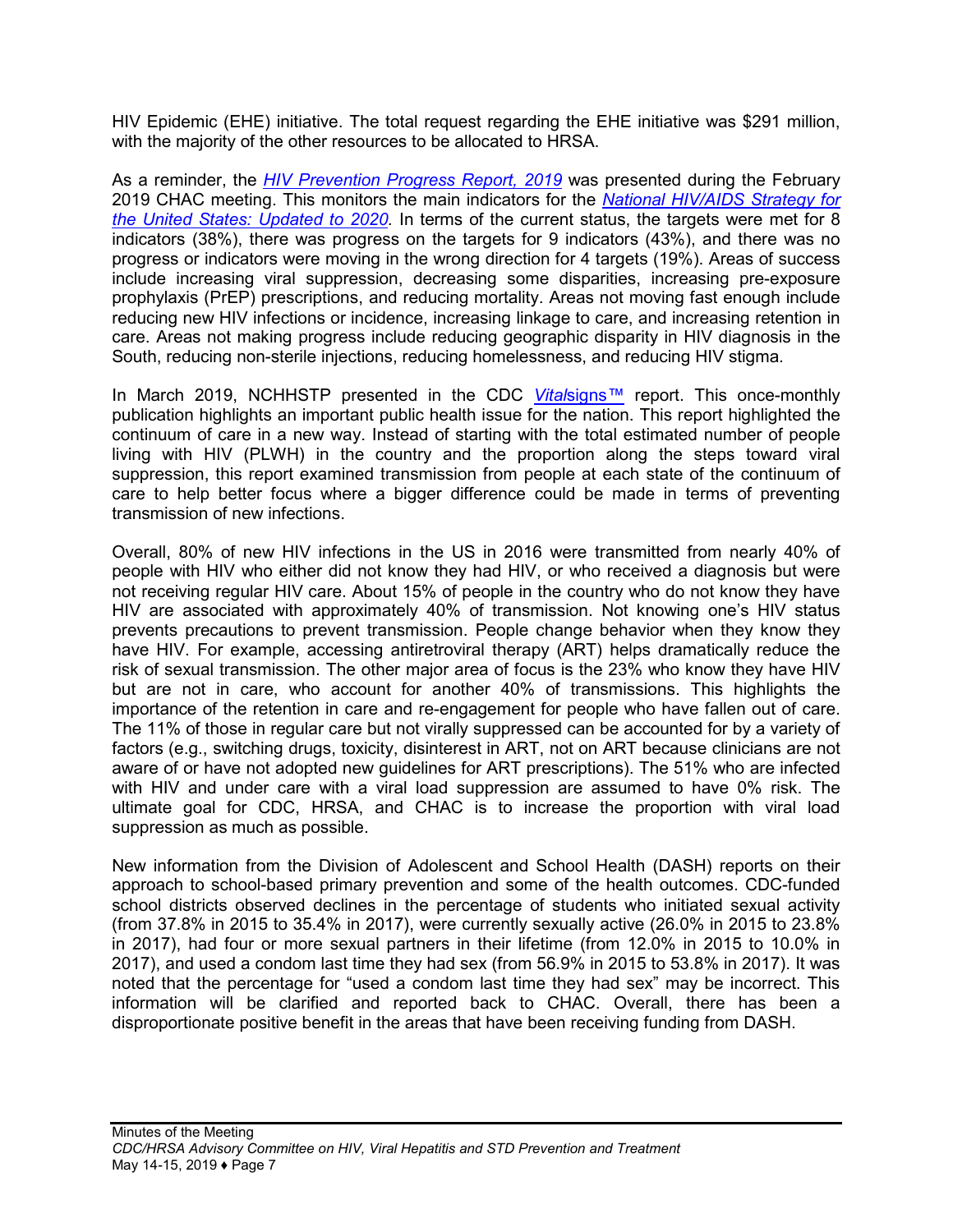A CDC survey of high school students from 10 state and 9 urban school districts found that an average of 1.8% of high school students identify as transgender. These students are more likely than cisgender counterparts to report substance use, suicide risk and attempted suicide, and being victims of sexual and non-sexual violence. These are similar outcomes to work done with other lesbian/gay/bisexual/transgender/questioning (LGBTQ) youth for whom there is a higher risk for poor outcomes among transgender youth. This is an area in which small efforts can make big differences for these students. This has been a major area of interest to members of CHAC. DASH has been able to expand attention to this issue, as well as actions to try to improve the situation for all youth.

Preliminary results from the Division of Tuberculosis Elimination's (DTBE's) *2018 State and City TB Report* show approximately 9000 TB cases, which is a very small reduction from last year. The biggest challenge now is latent tuberculosis infection (LTBI), with 85% of all new TB resulting from reactivation of latent infection. This will challenge all jurisdictions to transfer the focus from treatment of people in TB clinics and programs to begin performing screening for LTBI along with treatment. This is a major change for the program and there is a lot of interest. Some facilities have done this very well. There is a pilot program in Lynn, Massachusetts that has been remarkably successful. However, budget constraints have made this change difficult to achieve as funding has been level for this division.

DTBE also has implemented whole genome sequencing (WGS). Similar to other divisions, including the Division of Tuberculosis Elimination (DHAP), DTBE has receives isolates of TB for many years from local and state health departments. They test the isolates for resistance and provide clinical services, rapidly returning results to providers. As of last year, WGS has been added for all isolates. The plan is to transition completely to WGS if this continues to go well. The outcome of this is the rapid isolation of clusters of TB infection that might otherwise have been mixed up in a community. This can identify TB outbreaks that are transferring from stateto-state. For example, a TB outbreak was identified in Georgia that occurred primarily among homeless individuals and volunteers who spent extensive time in homeless facilities. This outbreak transferred to 10 other states and continued for 3 years before it was brought under control. Ultimately, WGS will help find more genetic indicators of resistance so clinicians can be notified rapidly when isolates are resistant to treatment before more complex culturing has to be done. CDC partnered with Medscape to create an expert video commentary featuring DTBE Director, Dr. Phillip LoBue. This video focuses on educating healthcare professionals on the 2018 updated recommendations on LTBI treatment in terms of the combination of rifapentine and isoniazid (3HP).

STDs continue to increase in the US. There was about a 30% increase between 2013 and 2017 in the absolute number of the three major bacterial STDs of gonorrhea, chlamydia, and syphilis. The major increases are occurring in the rates of primary and secondary syphilis. This is due to a variety of factors, with more discussion and study needed to determine how to reverse this trend. This trend does not just affect adults. There has been a steep increase of about 270% in the number of congenital syphilis (CS) cases since 2012. It is important to note that this is not just a blip, but represents a consistent increase that is tied to increases in primary and secondary syphilis among pregnant women.

An analysis on missed opportunities to prevent CS revealed that about a third of the cases of CS occurred because the mother received late or no prenatal care and was not screened in time, about a third had a positive initial screening test but did not receive appropriate treatment,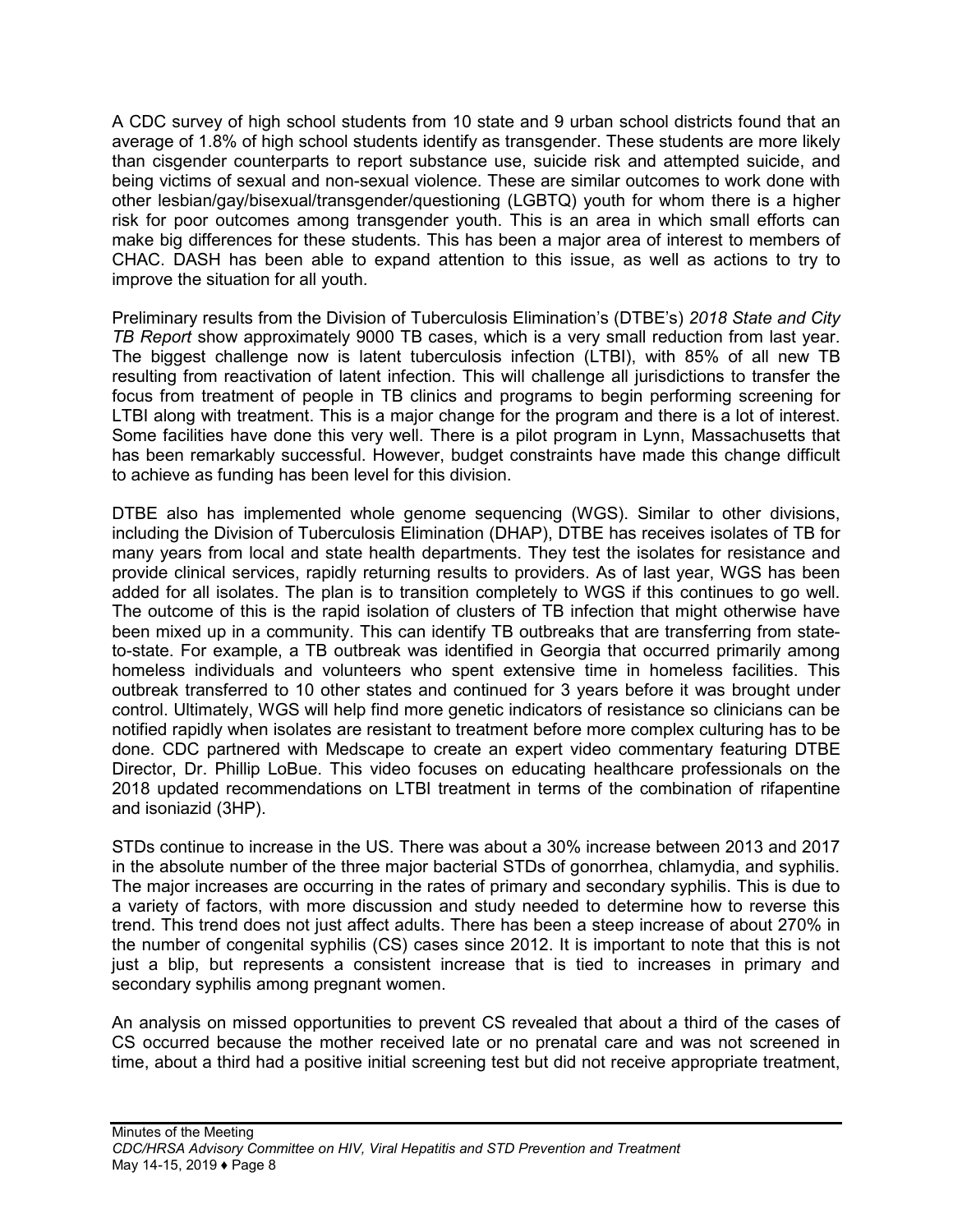and about a third had a negative initial screening but were infected in later pregnancy that was not detected with late second or third trimester screening. At least two thirds of these infections could have been prevented with better, more complete application of the recommended guidelines in the healthcare setting. A third will require helping pregnant women get the prenatal healthcare they need. Reversing the trends in syphilis among women will help reverse the trends in men, which will help prevent pregnant women from getting syphilis in the first place.

In terms of the infectious disease consequences of the opioid crisis, an *MMWR* analysis of drug use among heterosexuals with syphilis showed that from 2013-2017, the primary and secondary syphilis rate increased 73% from 5.5 cases/100,000 to 9.5 cases/100,000. This analysis found that drug use (including methamphetamine, injection drugs, and heroin) more than doubled among heterosexual men and women with syphilis during that period. These data suggest that there is an intersection between the epidemics of heterosexual syphilis transmission and drug use. This varies to some extent geographically, with the West seeming to differ from other parts of the country, but it appears that drug use is a driving factor for at least some of the syphilis outbreaks occurring in the country [Kidd SE, Grey JA, Torrone EA, Weinstock HS. Increased Methamphetamine, Injection Drug, and Heroin Use Among Women and Heterosexual Men with Primary and Secondary Syphilis—United States, 2013–2017. *MMWR* Morb Mortal Wkly Rep 2019;68:144–148; 2].

CDC continues to work with states to control Hepatitis A (HepA) outbreaks. Since 2016, there have been 17,140 cases; 10,088 hospitalizations; and 171 deaths due to the national, multistate outbreak that the US has been experiencing. HepA primarily affects people who use drugs and people experiencing homelessness, and maps very closely to the opioid crisis. Some states have large increases in overdose deaths as well, but HepA outbreaks have not occurred there yet. This is likely to be due to a mixture of states implementing HepA vaccination appropriately among populations in need, as well as luck. CDC is working diligently to improve vaccination before those populations are affected by an outbreak [CDC National Notifiable Disease Surveillance System (NNDSS)].

It is important to note that HepC virus (HCV) infection varies widely by state. There are limitations to the HepC surveillance system for both acute and chronic disease. Therefore, CDC modeled data in collaboration with Emory University and the University of Albany researchers to estimate HCV prevalence in the US. The estimated HCV prevalence in states ranged from .45% to 2.34%. The highest rates were in the West, Appalachia, and states disproportionately affected by the opioid crisis. This does not match where acute outbreaks of HepC are, given that chronic HepC is affected by the last few decades of risk. Some states had higher rates of injection drug use in the past, unsterile procedures, and nosocomial transmission. Essentially, there is an overlap of past with current risk. There are an estimated 2.4 million people living with HCV in the US and about 40,000 new infections of HCV every year [Rosenberg ES, Rosenthal EM, Hall EW, et al. [Prevalence of Hepatitis C Virus Infection in US States and the District of](https://jamanetwork.com/journals/jamanetworkopen/fullarticle/2719137)  [Columbia, 2013 to 2016](https://jamanetwork.com/journals/jamanetworkopen/fullarticle/2719137). JAMA Netw Open. Published online December 21, 20181(8):e186371].

Three new National Action Plans are under revision or development that are being led by the Office of the Assistant Secretary for Health (OASH) in collaboration with many other agencies, especially CDC and HRSA. This includes revisions of the National HIV/AIDS Strategy (NHAS) and *National Viral Hepatitis Action Plan*, as well as development of the first *National STD Action Plan*. The depth and breadth of work that goes into these action plans and the thought process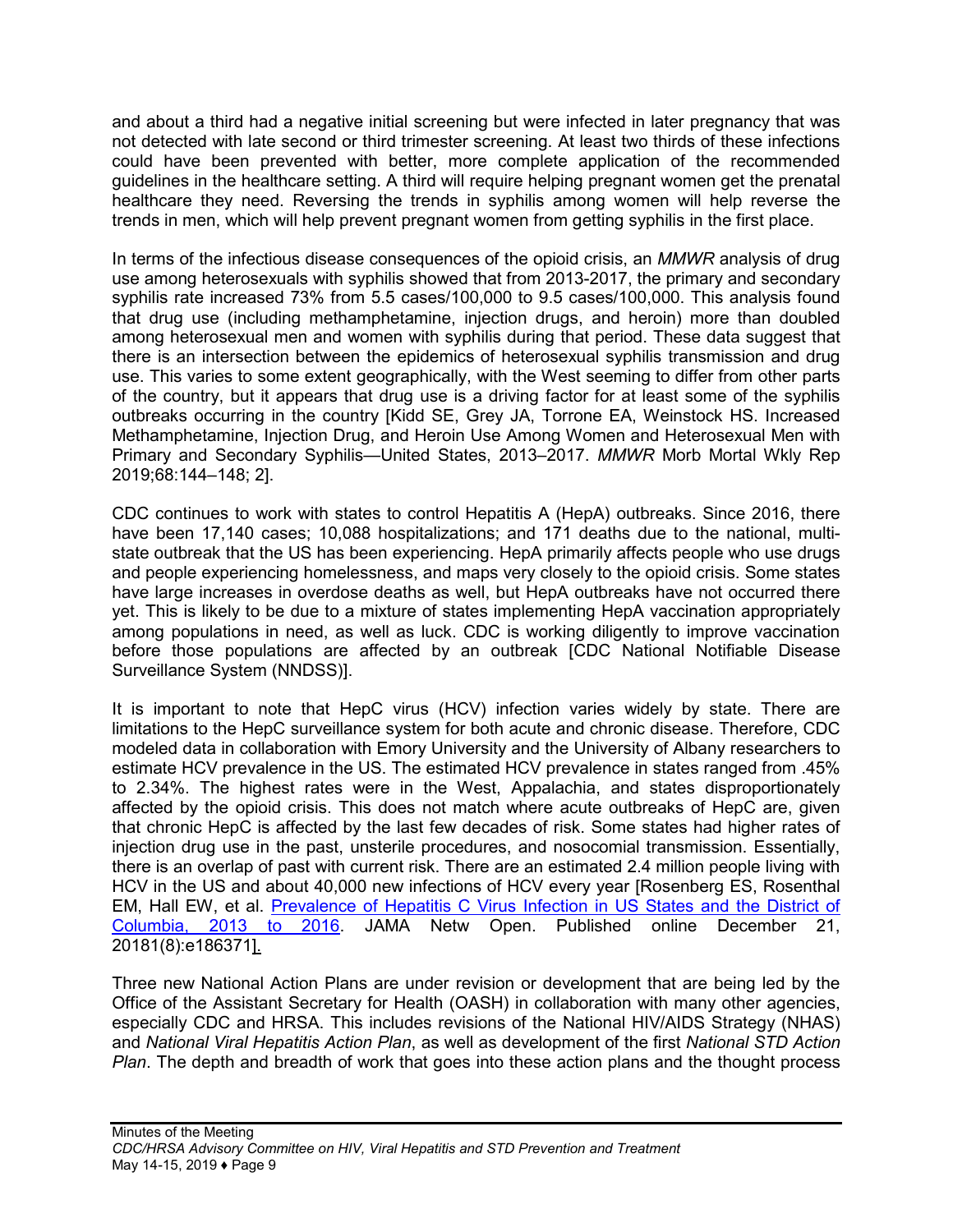behind them brings together several government agencies and communities, which helps to determine the most impactful actions that will make a difference for the country.

In terms of the FY2020 President's Budget, CDC's priority activities pertaining to the EHE initiative include the following 5 major pillars:

- Diagnose: Bring HIV testing to everyone who needs it and diagnose infections as early as possible.
- Treat: Promote rapid comprehensive care and start treatment at time of diagnosis.
- Protect: Protect people at risk with proven prevention interventions, including PrEP and Syringe Services Programs (SSPs).
- Respond: Accelerate deployment of effective cluster detection and response systems.
- Workforce: Support on the ground teams to help tailor and ensure effective implementation. This is a recognition that in order to get the job done, both new types of skills and an increase in the number people will be needed in the workforce at all levels.

Mapping was done with 2016-2017 data on the burden of HIV in the US, which shows areas where HIV transmission occurs more frequently. More than 50% of new HIV diagnoses occurred in 48 counties; Washington, DC; and San Juan, Puerto Rico. It is helpful to see that it is not an overwhelming problem, but 7 states have a disproportionate rural HIV epidemic. Part of the phased implementation of the plan is to reduce the infections by 90% in 10 years throughout the nation. It is important to understand how to deal with HIV effectively in more rural and semi-rural areas where resources are often harder to access.

#### **Discussion Points**

Dr. Lynn Taylor raised concern that in the analysis of missed opportunities to prevent CS, there needs to be a Step 0 for enhanced preconception care or enhanced prenatal care. It is important to normalize and bring back to center routine treatment, ongoing preconception care, and increasing access to reproductive healthcare. The time to diagnose syphilis is before pregnancy, so there should be campaigns and initiatives to disseminate this information.

In terms of HepA vaccination among vulnerable populations, Dr. Taylor pointed out that the common message from health departments suggests that one HepA vaccination offers up to 95% protection and is sufficient. While administering one vaccination may be sufficient in outbreak situations, she emphasized the importance conveying the message that everyone should be aiming for two vaccines. Dr. Mermin responded that the current recommendation is one vaccine, because this is sufficient for herd immunity in outbreak conditions.

Dr. Belzer expressed concern about the overwhelming STI rates for the past 5 to 10 years. Condom use does not seem to be the prevention answer, particularly for the young adult population. Linking STI testing to HIV testing has been effective in identifying infections earlier and getting people treated. He wondered whether shifting the focus/investment to other strategies like PrEP, post-exposure prophylaxis (PEP), and/or immunizations would be more effective strategies. Dr. Mermin replied that there are areas where existing opportunities can be leveraged much better to reduce STDs, such as making sure that everyone with HIV is screened regularly for STDs. This is a very high-risk population with a high incidence of STDs. Approximately 50% of all cases of syphilis among MSM occur in PLWH. Screening and treating that population will make a major difference in transmission of HIV to others and prevent that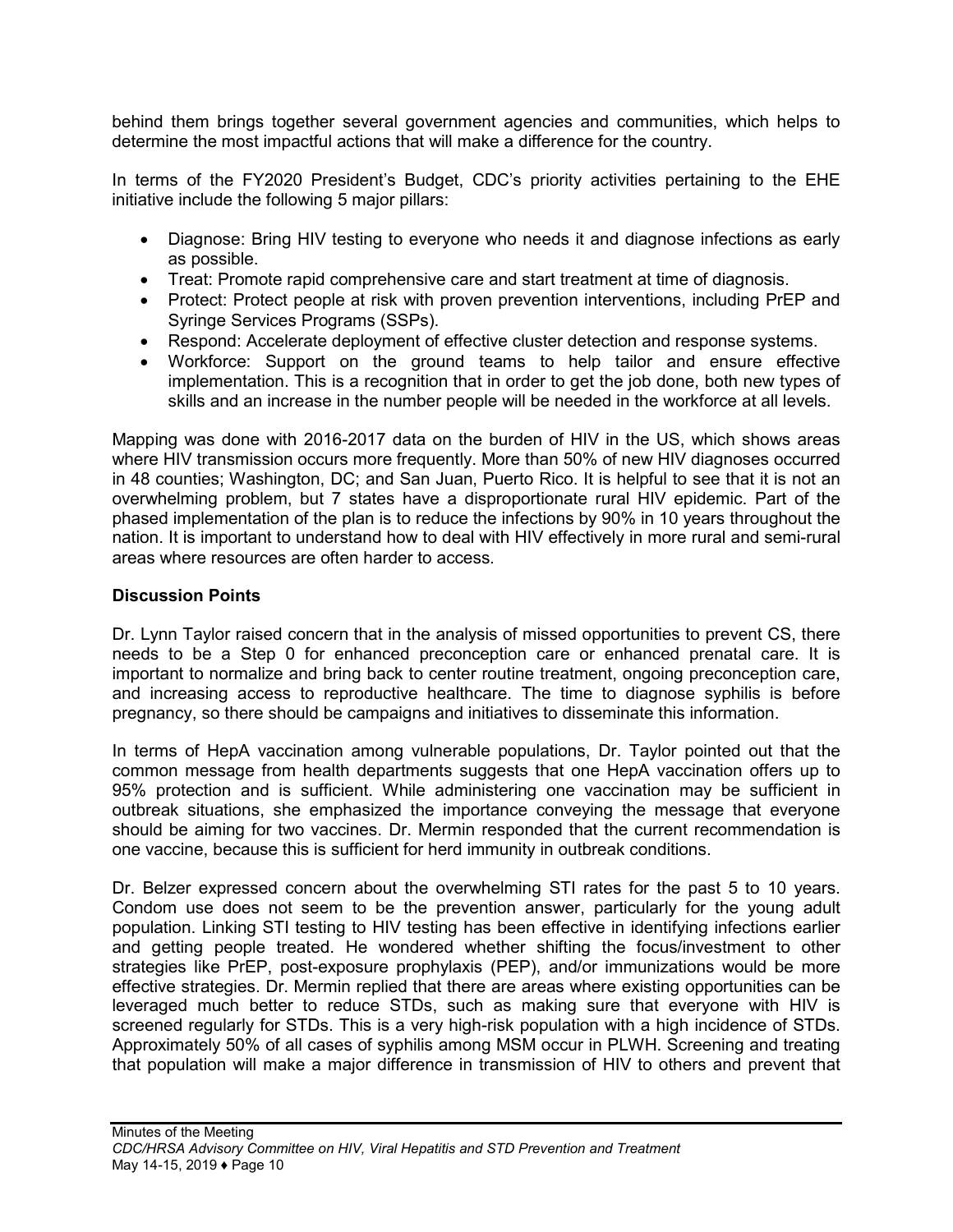population from getting STDs. Another area would be for STD clinics to become experts in PrEP, because then there would be routine screening for STDs for people at high risk of HIV. People who access and use PrEP are at high risk for STDs, and the guidelines recommend routine screening. Other systematic programmatic expansions could help as well. In addition, there is a need for new technology and new/more effective vaccines. NIH recently announced tens of millions of dollars being focused on new vaccines for STDs, and CDC staff are meeting with NIH to discuss further what is needed.

# **HRSA HAB Associate Administrator's Report**

#### <span id="page-11-0"></span>**Laura Cheever, MD, ScM**

Associate Administrator, HRSA HIV/AIDS Bureau CHAC DFO, HRSA

Dr. Cheever covered several topics in the HRSA HAB Associate Administrator's update to CHAC, beginning with a discussion of the FY 2020 President's Budget. The budget request prioritizes reauthorization of the RWHAP to ensure that federal funds are allocated to address the changing landscape of HIV in the US, support data-driven programmatic changes, and simplify and standardize certain requirements and definitions. HRSA also requested a \$120 million increase to support the EHE initiative, with \$70 million marked for RWHAP and \$50 million marked for the HRSA-funded Health Center Program.

In terms of the EHE initiative and the 4 pillars, the health centers have a major role in diagnosing HIV. Over 2 million HIV tests are performed in health centers every year, but this could certainly be increased. Treatment has been the centerpiece of the RWHAP in terms of outlining this initiative. If the RWHAP scales-up to get another 400,000 people in care,that will change the way HIV care is provided in the US. In terms of prevention, HRSA is focused on PrEP within the community health centers. Within the "Respond" pillar, HRSA will be involved as people are either diagnosed with HIV or at high risk for HIV transmission and are referred to HRSA programs.

*Ryan White HIV/AIDS Program Services Report (RSR), 2017* was published in December 2018. The RSR is a client-level data reporting requirement that monitors the characteristics of Ryan White HIV/AIDS Program Parts recipients, providers, and clients served. The HRSA RWHAP is a large program with deep impact. The program continues to serve over 500,000 people each year, which is over half the people living with diagnosed HIV in the US. About three quarters of the individuals served are racial minorities and over two-thirds live at or below the Federal Poverty Level (FPL). Approximately 60% of people in the program are over 45 years of age, which is a major success as well as a challenge in terms of meeting the needs of older people with HIV. HRSA data indicated that people in the RWHAP over 60 years of age have a 90% viral suppression rate. Older people are better at staying engaged in care and taking medication. There is much work to do for older people in terms of their unmet needs such as managing numerous co-occurring conditions.

The RWHAP viral suppression rate among patients that had at least one medical visit in 2017 is 86%. That is remarkable considering that about two-thirds are living at or below the FPL with numerous structural barriers to care related to social determinants of health. In terms of the viral suppression rate by state, there were significant increases from 2010 (69.5%) to 2017 (85.9%)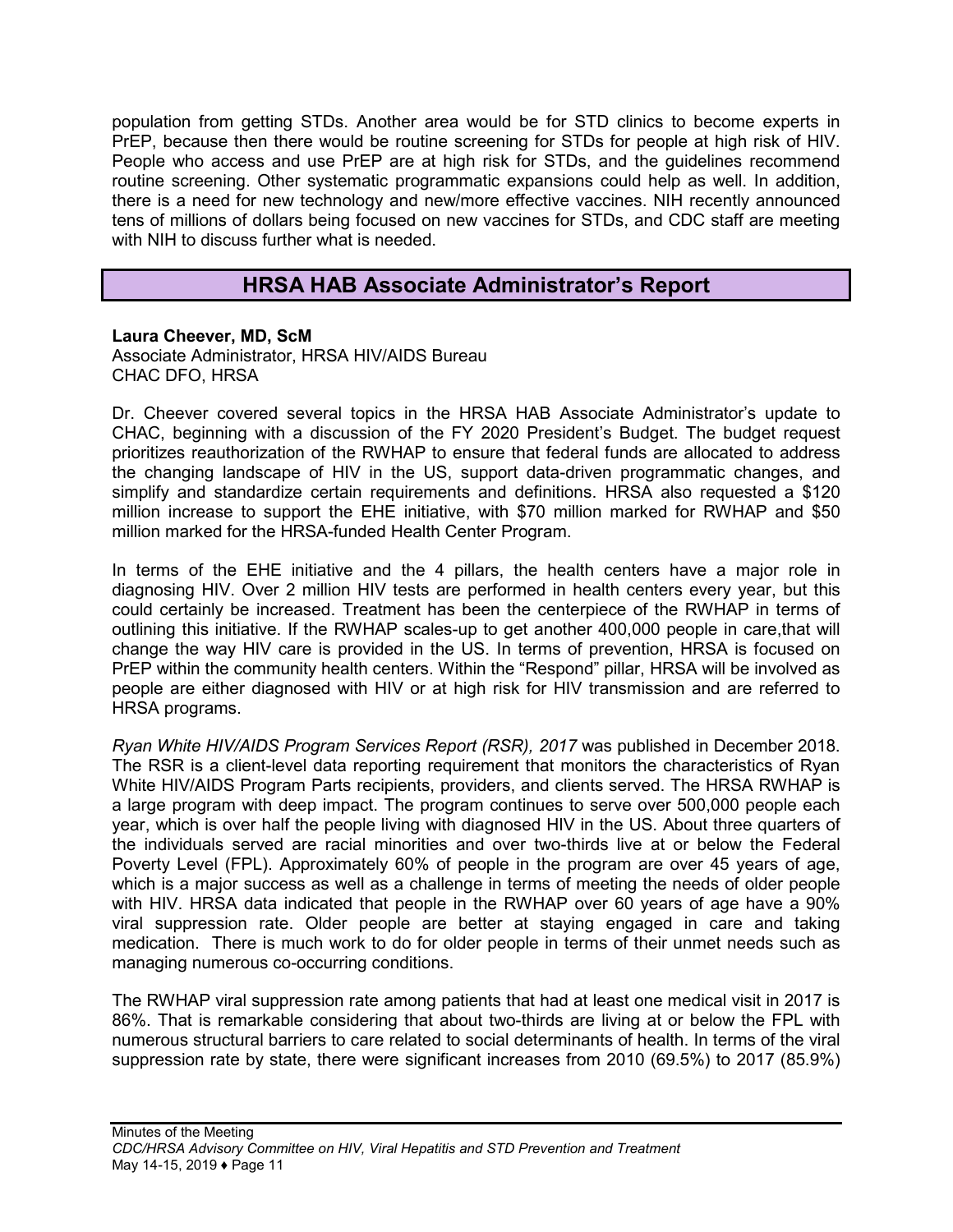nationally. Disparities continue to be seen in the Southeastern states, where the initiative is focused. While it is known that there are significant barriers in some parts of the country, there are some regional approaches that can be taken to overcome these barriers.

Data on viral suppression comparison between 2010 and 2017 among key populations show significant disparities among several populations, including unstably housed people, youth, transgender clients, and Blacks/African Americans. All disparities have decreased since 2010 due to having focused interventions on these specific populations, both through the NHAS focusing attention on these populations and specifically targeted interventions. The only group where the disparity gap did not diminish is among the unstably housed, although they did see improvements in viral suppression. The key to increasing suppression in this population lies in getting them stably housed. There has been some improvement in terms of a decrease in the proportion of people unstably housed through the RWHAP.

In 2019, some significant changes have been made to the RWHAP RSR reporting instrument for 2020 reporting. Because HRSA has made a commitment to recipients to keep reporting stable and avoid too many changes, this will be the first major change since 2010. The team focused on removing variables that were not producing quality reporting, or were proving difficult to interpret. This resulted in the removal of 14 variables. Some of these variables are very important to collect, such as whether someone has had an HCV testing since diagnosis. In order to continue to address these important variables, HRSA has a chart abstraction contract to collect specific clinical variables from a representative subset of recipients.

Under the current reporting requirements, HRSA RWHAP and recipients do not report in a way that captures the full impact of RWHAP investments at state and local levels. Currently, recipients and subrecipients only report data for service categories that they are directly funding with RWHAP grant dollars. Starting in CY 2020 reporting, recipients and subrecipients will report data for services funded both directly through their grant dollars and through program income and 340B pharmaceutical rebates that were generated as a result of their grant funds. This will more fully demonstrate the services that are provided as a result of the RWHAP investment, and it will allow for HRSA to better report at the national level the impact of the 340B on RWHAP service delivery.

HRSA has been collecting the AIDS Drug Assistance Program (ADAP) data for several years. At this point, the data quality has improved, and the inaugural *Annual ADAP Client-Level Data Report* will be released in FY 2019. The *Annual ADAP Client-Level Data Report* similar to the *RSR Annual Client-Level Data Report,* will include national- and state-level demographic characteristics and service utilization data for ADAP clients. The estimated release is the Fall of 2019. In 2017, 225,970 clients received ADAP services. These services are fairly evenly split between 140,401 clients receiving medication assistance, and 116,596 clients receiving insurance assistance that helps pay premiums and co-pay assistance. The total of these two numbers is more than 225,970 as some clients receive both services simultaneously.

Dr. Sigounas, the HRSA Administrator, has had a strong interest in making sure that they are better demonstrating the impact of the program in peer-reviewed publications. To this end, a new [HRSA HAB eLi](https://hab.hrsa.gov/publications/library)brary has been set up. It will be updated quarterly and contain peerreviewed journal articles demonstrating impact of HRSA RWHAP. Additionally, a series of HRSA HAB-authored and co-authored articles will be published on a rolling basis in PLOS in the coming year.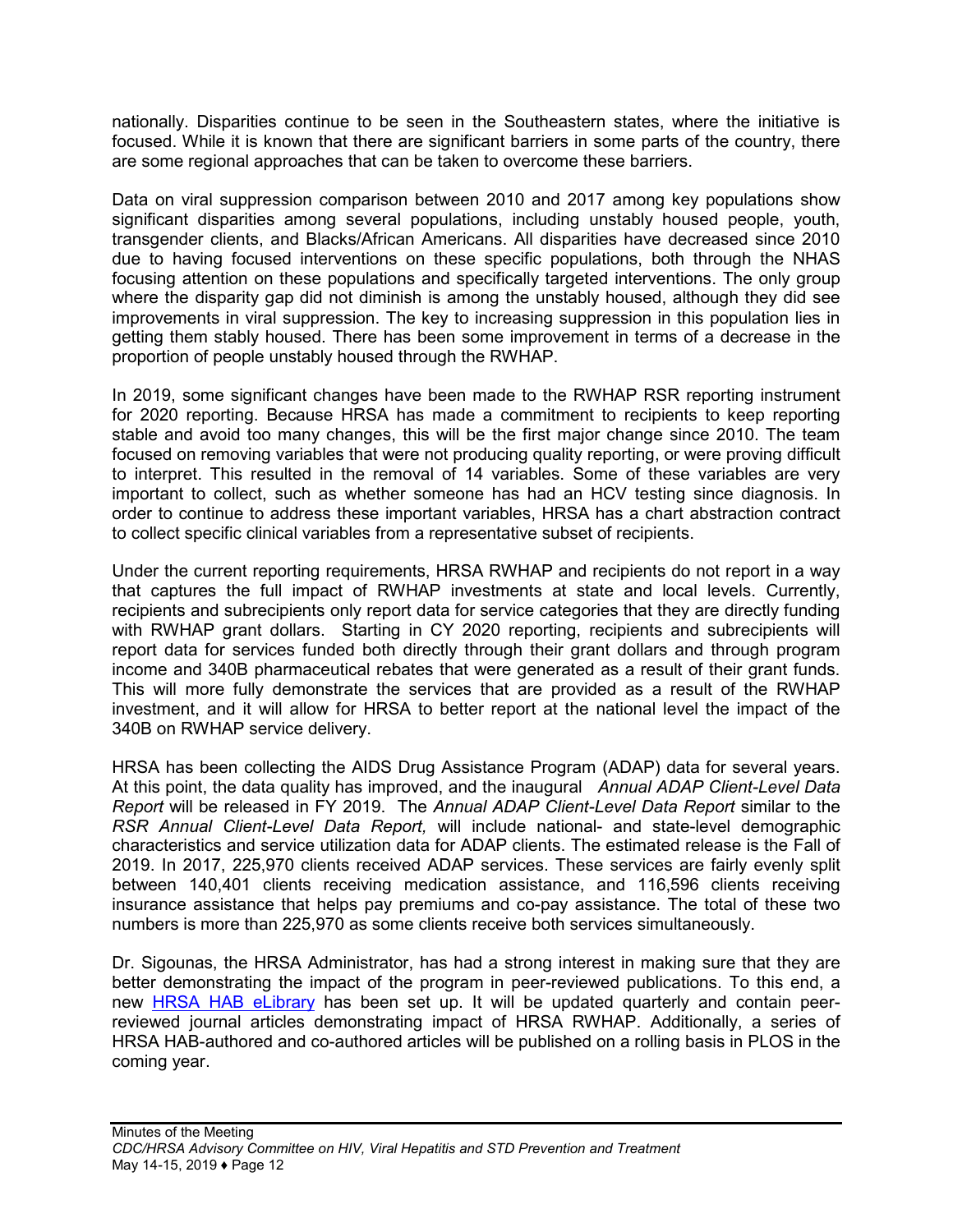In terms of policy and program updates, Dr. Susan Robilotto is the new Director of the Division of State HIV/AIDS Programs. She is a physician who has worked in HAB for several years, serving as Chief Medical Officer for the Part A and Part B programs. She worked on program quality and has extensive experience working in prisons on HIV and in a county health department HIV program where she was engaged in a variety of relevant work. Ms. Chrissy Abrahams-Woodland is the new Deputy of the Division of Metropolitan HIV/AIDS Programs. She has worked in HAB for several years in various capacities and is committed to ensuring that HRSA has good community engagement.

There has been an important update to the PCN 13-02 Clarifications on RWHAP client eligibility determinations and re-certifications. This includes clarifications on making rapid eligibility determinations, stipulations that eligibility determinations may be performed simultaneously with testing and treatment, and clarification that recipients and subrecipients assume the risk of recouping HRSA RWHAP funds used for clients ultimately determined to be ineligible. HRSA knows that there are challenges pertaining to the 6-month recertification and has taken a variety of steps to improve this. HRSA is planning to contract an evaluation to collect information on best practices for recertification nationally and examine ways to reduce recipient and client burden around this issue.

In terms of building capacity to end the HIV epidemic, HRSA is working to build collaborative projects across the Part As to facilitate peer-to-peer technical assistance/learning collaborative in this area. HRSA has published a notice of funding opportunity for organizations to request up to \$100,000 a year to enhance infrastructure, hiring staff, disseminating and marketing information, conduct community engagement, enhancing core medical and support services, et cetera. The initial plan was to fund 5 HRSA RWHAP Part A recipients for 2 years, but now they are going to try to fund several more. These awards will be made in the Summer of 2019.

HRSA HAB is working with the HRSA Bureau of Primary Care to improve STI screening and treatment among people at risk for HIV. Rutgers University was awarded a grant to work with several different sites in two jurisdictions o determine how to do this at the city and clinic levels. The purpose of initiative this is to increase and improve screening and treatment of STIs among HRSA RWHAP and health center clients. At this point, site visits have been made to all clinical sites to complete needs assessments, and based on these results evidence based and evidence informed interventions will be selected for implementation. Additionally, HRSA HAB is engaged with the Office of the Assist Secretary for Health to develop the first *HHS STD Federal Action Plan*.

To promote community engagement in the HRSA RWHAP program, several activities led by HAB are underway: 1) Building Leaders of Color; 2) Community HIV/AIDS Technical Assistance and Training for Planning (CHATT); 3) Improving Access to Care: Using Community Health Workers to Improve Linkage and Retention in HIV Care; 4) Building Futures for Youth; and 5) Building RWHAP Recipient Capacity to engage PLWH in Health Care Access.

HAB's new efforts at this point are focused on: to improve viral suppression and decrease disparities among patients who are in care, enhance linkage to and engagement in HIV care of the newly diagnosed, and expand re-engagement and retention for those diagnosed but out of HIV care.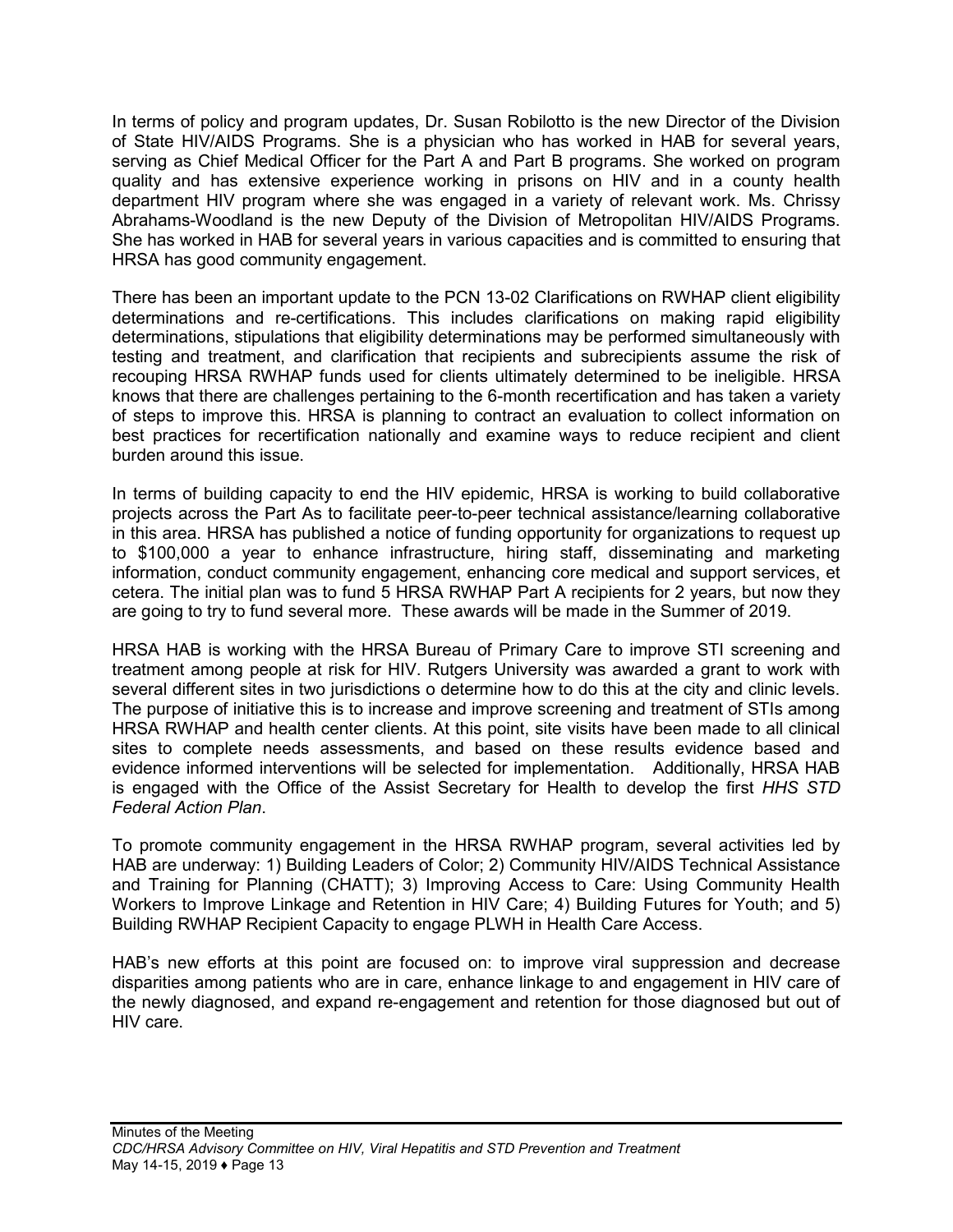# **CHAC Discussion with CDC and HRSA**

#### <span id="page-14-0"></span>**Dawn Fukuda, ScM, CHAC Co-chair**

Director, Office of HIV/AIDS Massachusetts Department of Public Health

Ms. Fukuda emphasized the importance of this time to discuss with CDC, HRSA, and other federal agencies opportunities for synergy, integration, and leveraging the infrastructure that has been accomplished by CDC and HRSA. Something that stood out to her about the presentations from Drs. Mermin and Cheever regarded the drive to maximize opportunities to accomplish viral suppression across populations. The opportunity to accomplish integration is an area in which CHAC is particularly critical in terms of the recommendations and questions they pose to CDC and HRSA to respond to HIV, STIs, and TB and making testing available to people who touch the RWHAP. While TB has a separate advisory committee, there are some examples of success in integrating a TB services alongside a RWHAP. Drs. Mermin and Cheever both discussed cluster response and leveraging the RWHAP to receive newly diagnosed people who are identified in clusters. Consideration must be given to the ways in which Field Epidemiologists or Disease Intervention Specialists (DIS) funded by CDC integrate linkage work, which is extremely important. The impact of drug use on infectious disease transmission is critical to consider. While this has been discussed by CHAC primarily in the context of opioids, it is important to consider how stimulants are implicated in some of CHAC's work. Given that there are so many disparities across the country, CHAC must consider how to prioritize the issues of disparity thoughtfully, meaningfully, and compassionately and understand when to let things go.

#### **Discussion Points**

Dr. Havens inquired as to whether all of the targeted jurisdictions for the Ending the HIV Epidemic initiative (EHE) mentioned by Dr. Cheever are Part A jurisdictions. Dr. Cheever clarified that of the 50 jurisdictions, 49 are within the existing Part A areas. Cincinnati/Hamilton county is the exception. The approach is to use existing infrastructure versus creating new infrastructures around the initiative.

Dr. Stoner commented that there is opportunity for tremendous synergy between STD and HIV, which have traditionally been siloed. Given that most STD cases are not seen in STD clinics anymore, there has been a hollowing out of the public health infrastructure and the basic core safety net clinics, so STD patients are increasingly presenting to emergency departments (EDs), primary care practitioners (PCPs), or their HIV caregivers. Given this shift, consideration must be given to how to ramp up STD screening. Perhaps a portion of the funding being mobilized for HIV care can be allocated effectively to STD screening in order to achieve synergy, recognizing the pandemic of homelessness, substance abuse, and mental health issues that some patients experience. He pointed out that there is underutilization of PrEP because people feel as though it is not within their area of expertise.

Dr. Cheever indicated that the funding that would be received for the EHE, should Congress appropriate the money to HRSA, initially will focus on out-of-care and newly diagnosed. At the same time, they will continue to ramp up improvement of STI testing and treatment in RWHAP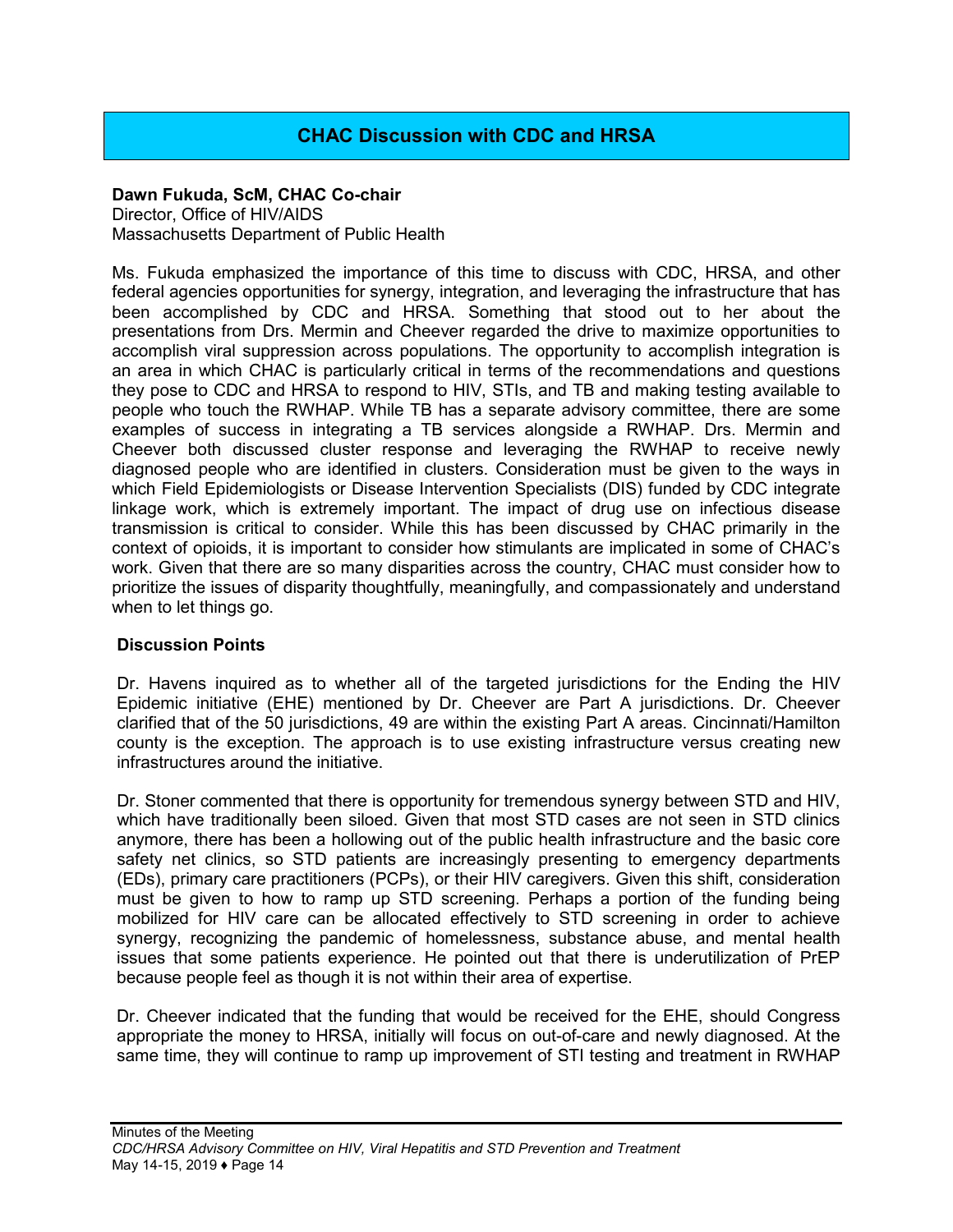care. Health centers are looking forward to introducing and expanding PrEP delivery, which offers a natural linkage to STD testing and treatment. Through the pilot she mentioned, they are thinking about how to implement some of the strategies that Seattle has done. One approach is to routinize self-testing such that it does not have to be linked to a clinical visit.

Dr. Anderson inquired as to whether there are any data on unstably housed individuals with lower rates of viral suppression and how that overlaps with mental health issues. Mental health and interpersonal violence are major issues that are not screened for adequately, but have a major impact on HIV and STIs. A common STI seen with HIV is trichomoniasis, which could be considered a marker of risk behavior for HIV acquisition.

Dr. Bolan replied that there certainly is concern about trichomoniasis among women living with HIV. Based on National Health and Nutrition Examination Survey (NHANES) data, trichomoniasis prevalence levels are not very high on a population-level. The primary concern about trichomoniasis and HIV are the potential reproductive health consequences and vaginal discharge, which are clinical issues. Treatment guidelines can highlight the importance of trichomoniasis testing on a regular basis among women living with HIV. She encouraged those who have access to these populations to assess women who have trichomoniasis to determine whether they actually seroconvert with HIV. For example, studies with men who have sex with men (MSM) have shown that primary and secondary syphilis are important risk markers for HIV acquisition.

Dr. Cheever added that most of the data available from the RWHAP does not assess unmet need other than unstable housing. HRSA is aware of the strong linkage and assessed models of providing services to people who are mentally ill, living with HIV, have substance issues, and are homeless. SPNS recipients implemented intensive models that achieved good results, but it is expensive. With the new EHE initiative, recipients may be able to reach into some of those populations. Regarding better addressing interpersonal violence, HRSA is working on a cooperative agreement to rapidly disseminate evidence-informed interventions to several clinics to evaluate how to best integrate IPV screening and community partnerships for RWHAP clients.

Dr. Mermin observed that there seems to be a unique lacuna in the continuum of care related to people falling out of care. There is a documented high rate of suppression among people receiving care, especially in the RWHAP clinics. Yet, there is a mysterious group of people who have been diagnosed, receive some form of care, and then they drop out of care. He wondered whether the data are real and trustworthy, who these mysterious people are, what drives them to fall out of care, and what strategies could be implemented for successful retention.

Dr. Cheever recalled a discussion they had about CDC's out-of-care estimate and whether HRSA's initial estimate for people receiving RWHAP services was correct. HRSA has been able to document that they're client level data estimates are accurate. Throughout the country, several cities have carefully documented who is/is not in care. The out-of-care estimate decreases to about a third when jurisdictions undertake efforts to verify their out of care numbers based on surveillance data. Regardless, the challenges of retention in care are significant. Getting in to be tested is one 7-minute exercise at one point at time; whereas, staying in care is a 50-year process.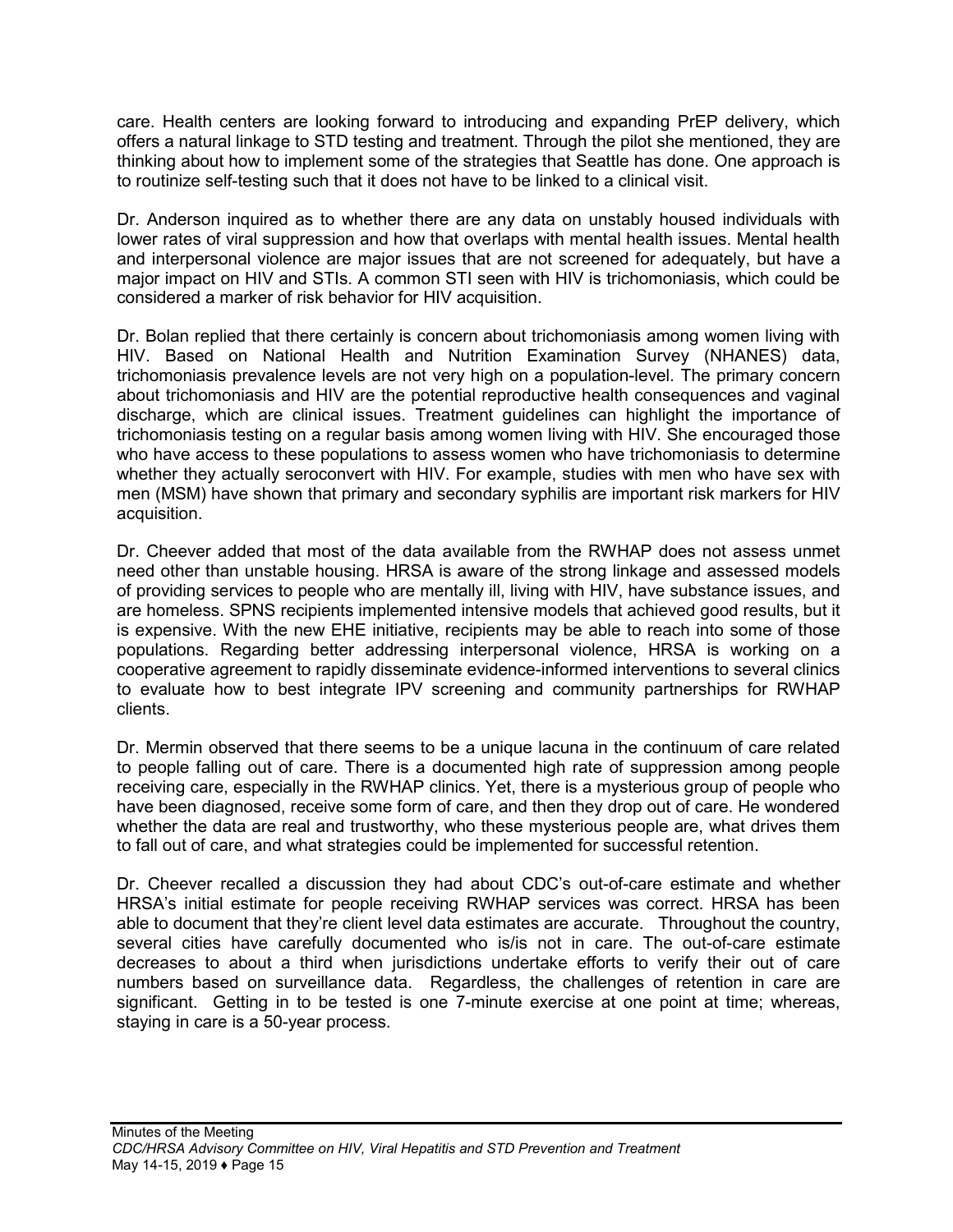Dr. Taylor expressed concern about individuals in a hepatitis outbreak setting who receive only 1 dose of vaccine, but return infected 5 years later. She requested clarification about the messaging in terms of whether they actually are stating that up to 95% of people are protected following 1 dose of vaccine or if they should emphasize to these individuals that at some point, they should receive the second catch-up dose.

Dr. Wester indicated that they absolutely are advocating for the 2-dose series among groups for whom the vaccine is indicated for lifelong protection. The 1-dose is to confer immunity for over 90% for up to 11 years. In outbreak mode with facility-based administration of vaccine versus ascertaining individual risk, the focus is on administering 1 dose and documenting that dose in the immunization registry.

Dr. Taylor stressed that not all states have a vaccine registry, so anything that can be done to promote that would be helpful.

Dr. Saag emphasized how special the RWHAP is. There is an expansion of need and focus to get those who are hard-to-reach to do the STI screening and be involved in PrEP. What they have been doing locally in Alabama is linking community-based service organizations, Federally Qualified Health Centers (FQHCs), and everyone else in the neighborhood to try to determine ways to distribute workloads so that the clinic is not the focal point for everything. In the next 6 months, they will be moving their clinical location to a 50,000 square foot building that will be co-housed with one of the community-based organizations (CBOs) that engages in outreach to LGBTQ youth and will manage STI screening, PrEP, et cetera. Those who test positive will be referred to the clinic. The notion of pooling resources and efforts may be a solution and way forward for many facilities. The EHE funding becomes a driving force in terms of getting people to come together.

Dr. Philip inquired about models of care and navigation, pointing out that to go beyond their walls to engage in outreach will require more funding. However, it is important that outreach comes from clinics rather than someone they do not know.

Dr. Cheever indicated that for the last several years, they have been encouraging their recipients to fund DIS staff as appropriate with RWHAP funds to utilize their skill sets for reengagement activities. For several years, HRSA has been cataloging interventions that represent best practices for out of care engagement and are working to compile them on the website them in a way that people can easily find them. For the EHE initiative, HRSA has all of the authority with the RWHAP statute to implement treatment activities but will need authority through appropriations to direct funding to the 57 jurisdictions planned for the first 5 years outside of the RWHAP funding. In the President's Budget request, they have asked for broader authority to direct funds. This also would allow for more flexibility beyond the RWHAP, such as engaging other partners to assist in some of the work as Dr. Saag mentioned. HRSA has requested Public Health Emergency (PHE) authority previously successfully utilized to direct ADAP funds to eliminate waitlists and significant cost containment in that program. HRSA also has been working closely with CDC to ensure that activities are seamless even though funding comes through various streams.

Dr. Steinberg indicated that from a health center perspective, the model of care that has been supported in health centers over the last few years is the patient-centered medical home. This naturally involves collaboration and coordination of CBOs. They will continue to support that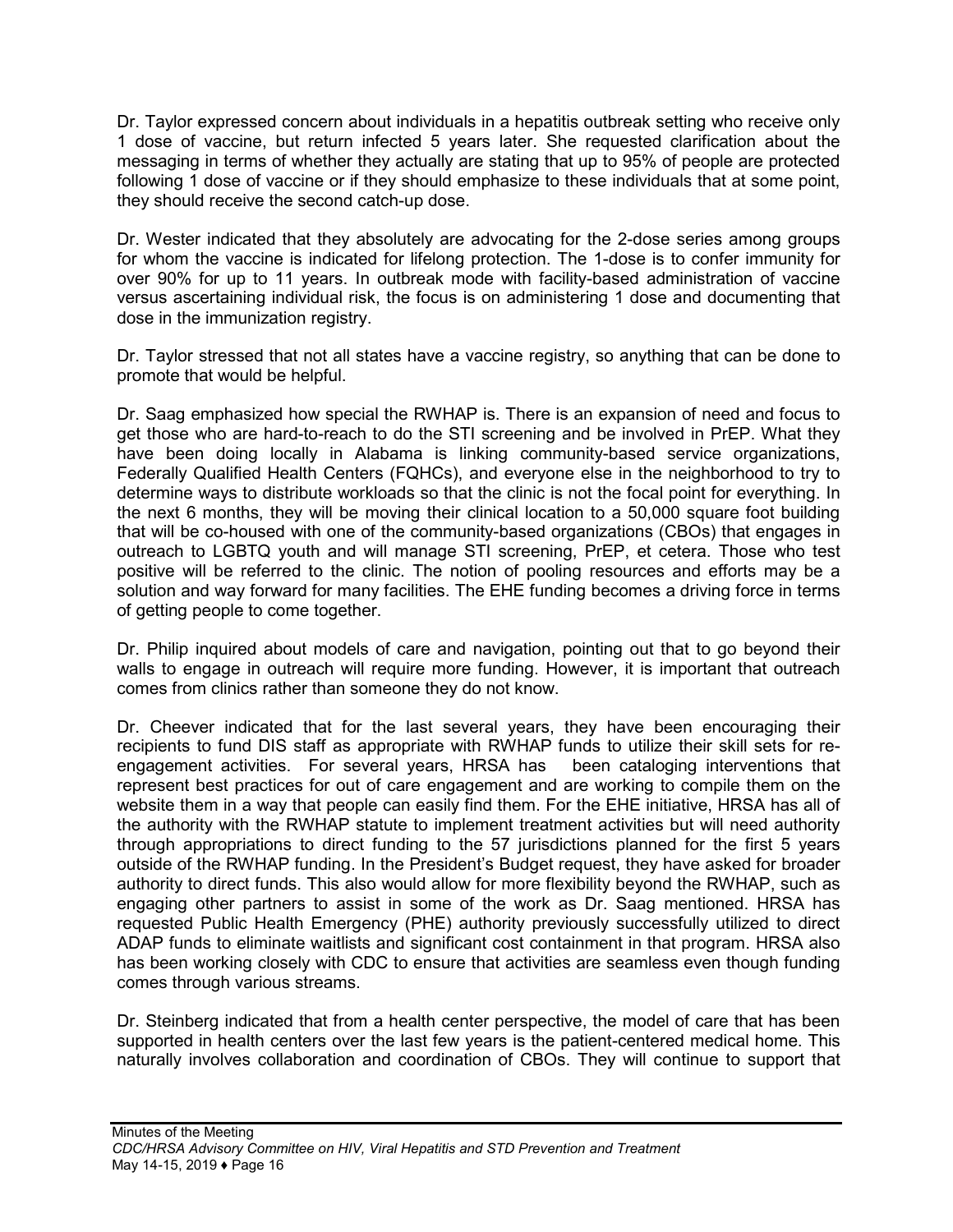type of model. In addition, many health centers are using Community Health Workers (CHWs) and Peer Support Counselors (PSCs) in terms of medication-assisted treatment (MAT). They also will continue to support CHW training and will leverage the current infrastructure to support models that will be effective in terms of HIV prevention and linkage to care.

Regarding an inquiry about STI increases with gonorrhea and syphilis, Dr. Bolan indicated that there are limited data. It is known that the majority of cases are among gay, bisexual, and MSM. Gonorrhea and chlamydia occur predominantly in individuals under 24 years among heterosexual, gay, bisexual, and others. They provide funding to states for surveillance, prevention, and intervention activities. They are now asking states to use a new sampling method to get a representative sample and better demographic information.

Dr. Mermin noted that the disparities are extraordinary. The majority of syphilis cases in the US occur among MSM, but MSM make up a very small proportion of the total population. For example, syphilis is 125 times more common among MSM than in heterosexual men. That disparity is somewhat less for gonorrhea, but an estimated 25% of all new gonorrhea diagnoses occurring among MSM.

Dr. Belzer supports flexibility for those involved in case coordination. For example, California is conducting an experiment to invest major amounts of funding in the coming year in housing. This offers an opportunity to determine whether their RWHAP staff can link with this housing funding and use the synergy to re-engage people and keep people engaged in care.

Dr. Cheever indicated that while the RWHAP is not primarily a housing program, they work very closely with Housing Opportunities for Persons with AIDS (HOPWA). HRSA HAB recipients needs to expand work with SAMHSA state recipients who recently received over \$1 billion dollars substance abuse treatment. Very little of this has been accessed by the RWHAP. Consideration must be given to how this can be better leveraged.

In terms of the potential for EHE resources to be made more flexible for HRSA through the EHE mechanism, Ms. Fukuda thought what she heard Dr. Cheever saying was that there may be some flexibility without reauthorization through these specialized funds to conduct some innovative work through HRSA. Perhaps CHAC may wish to make some recommendations with regard to this.

Dr. Havens emphasized that he is a major fan of FQHCs as a way to expand the reach that occurs within the RWHAP population. He praised HRSA for allocating funding and demanding specific products by controlling the data, and requested clarify with regard to whether he understood correctly that they plan to allocate funds to the FQHCs.

Dr. Cheever clarified that in the budget request for the initiative, the FQHC program would have \$50 million of the requested funding in the 50 counties and cities in the 7 states.

Dr. Steinberg added that unlike other agencies and the RWHAP, they have \$50 million and can move forward for 2020 funding. These funds will be allocated to health centers that are identified in areas that already have the expertise and have dual funding from the FQHC program and the RWHAP. In areas that do not have dually funded centers, they will be looking for health centers that have a relationship with the RWHAP. Those funds will be utilized to increase outreach in communities with regard to HIV, support HIV testing and risk-based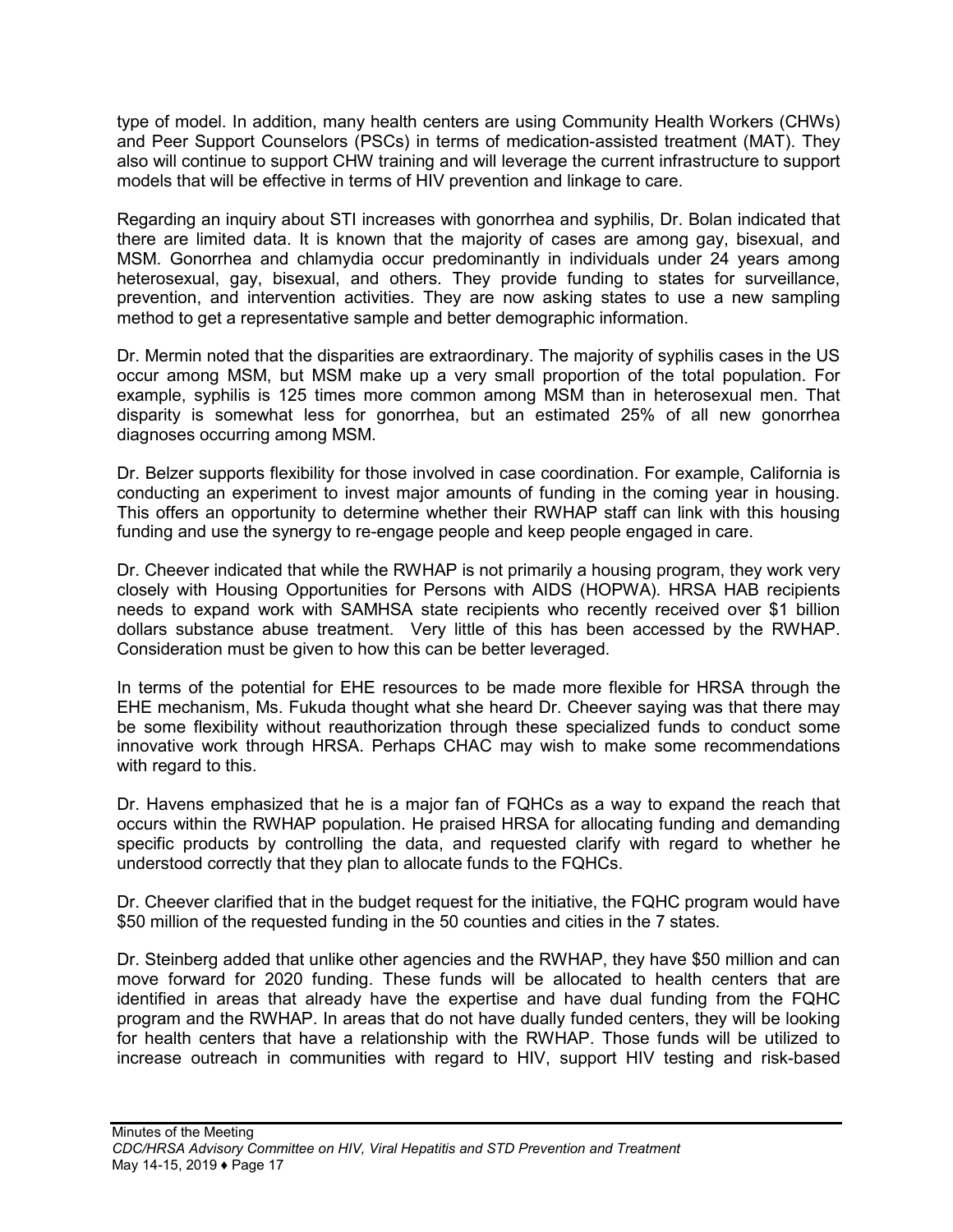testing, support for those who test positive with treatment on site in a dually funded health center or through linkage to care, and support HIV prevention activities (including PrEP) for those test negative but are at risk for HIV. They recognized the enhanced efficacy of having a PrEP navigator, so care coordination will be provided as well.

Dr. Havens inquired as to whether they could institute the same reporting requirements as the RWHAP, given that this drives care.

Dr. Cheever replied that the FQHC program is ahead in many ways in terms of the way they have been able to take a risk-adjusted look at the quality of each health center. The centers receive special funding for either high quality care or major improvements. As in all large initiatives, there is a need to report on activities and outcomes.

Dr. Steinberg added that they are in the process of developing tri-annual reporting for health centers that are receiving this additional funding, which will include metrics and hiring additional staff.

Dr. Mera works in one of the 7 states with rural burden. A major barrier they have encountered in terms of PrEP is a lack of providers and existing providers being overwhelmed. A perceived barrier among physicians is that they say they can try to detect high-risk individuals, but that they do not have time to deliver the care. One of the solutions they identified based on their HepC program was a collaborative relationship with their pharmacy. Pharmacists are currently treating half of their HepC patients and are rolling out the PrEP program. Their pharmacists can order laboratory tests, and can consult with the PCP if necessary. He recognized that they are a very specific community and that perhaps this could not be rolled out everywhere, and wondered whether any thought had been given to that type of strategy.

Dr. Cheever said that since they first began discussing this internally, she thought that if they were going to make PrEP successful, they should de-medicalize it as much as possible and still safely use it. They are very excited that the Center for AIDS Research (CFAR) will be a part of this, and this is a great question for them to help answer in terms of what models will work well. A potential model is to consider how to better use pharmacists. One issue with regard to using pharmacists is that the laws vary from state-to-state in terms of what pharmacists are permitted to do, which could be very limiting depending upon the state. In addition, telemedicine is being considered as a mechanism to address access to rural patients and stigma.

# <span id="page-18-0"></span>**Prevention of Perinatal HIV, Congenital Syphilis, and Perinatal Viral Hepatitis: Updates and Examples from the Field**

#### **Jean Anderson, MD, CHAC Co-chair**

Professor, Gynecology & Obstetrics Johns Hopkins Medical Institutions

Dr. Anderson moderated a panel presentation for a series of speakers to provide updates and examples from the field on the prevention of perinatal HIV, congenital syphilis, and perinatal viral hepatitis. She observed that pregnancy is a major point of contact for the health care system for women, and arguably for their families as well, in terms of opportunities for identification of HIV and other infectious diseases and prevention of prenatal transmission. Now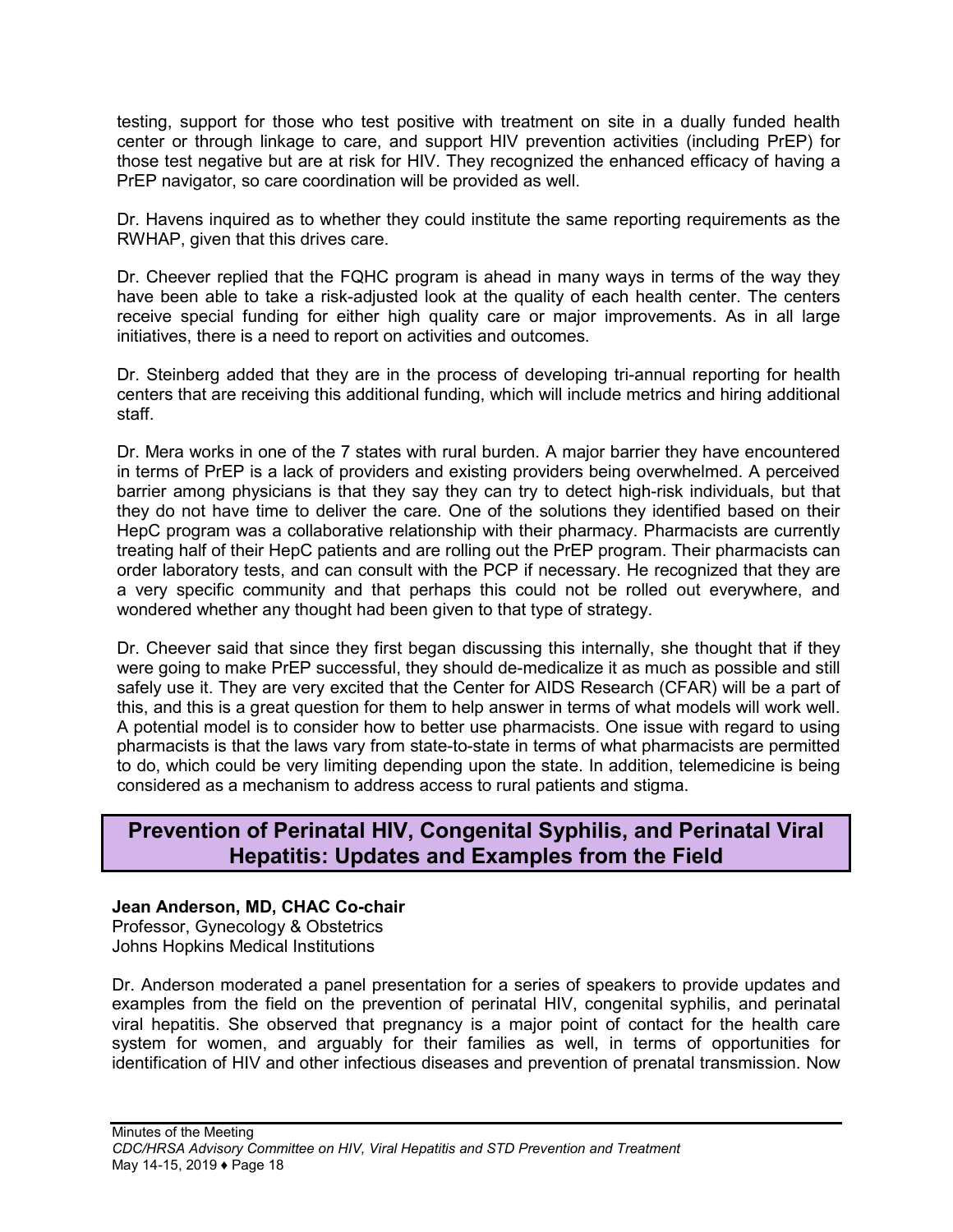in the elimination era for HIV perinatal transmission, congenital syphilis was thought to have been eliminated. However, this continues to be an issue. One conundrum regards how to maintain and extend the gains made in terms of HIV and also incorporate and think more holistically in terms of prevention of congenital syphilis and HepB and HepC transmission. She introduced the panel of speakers and opened the floor for their presentations.

### **Perinatal HIV Prevention and Congenital Syphilis Programs**

<span id="page-19-0"></span>**Margaret Lampe, RN, MPH** Division of HIV/AIDS Prevention Centers for Disease Control and Prevention

Ms. Lampe reiterated that this is viewed as the elimination era in terms of eliminating perinatal HIV transmission. The goal in the US is a transmission rate of less than 1% and fewer than 1 case of perinatal HIV/100,000 live births. It is believed that this is being achieved, but it is somewhat tricky in terms of the data that are available. The reason the rate is hovering around 1% is that everyone is doing an amazing job in reducing HIV infection in women, so the denominator of women living with HIV getting pregnant is getting smaller every year. While this is an achievement to be proud of, it is important to continue to monitor it as well.

DHAP developed a "Framework to Eliminate Perinatal HIV Transmission in the United States" in 2012. This model illustrates the fluidity, collaborative nature, and way that all of the components need to work together. The central component is comprehensive, real time case finding that was defined in 2012 as a case of HIV infection in a pregnant woman. Surrounding that are reproductive health and family planning and preconception care, which hinges on universal testing in the non-pregnant population as well. Surrounding that are facilitation of clinical and psychosocial HIV services; data and surveillance; ongoing research and long-term monitoring, which is coming to attention more in this era in terms of some signals pertaining to potential teratogenic effects of some of the most effective antiretrovirals that need to be used to end the epidemic; and case review and community action that involves the Fetal Infant Mortality Review (FIMR) methodology, which has been refined to examine local systems issues and how the tools available are working in local communities.

In both the surveillance and prevention components of DHAP's flagship health department Funding Opportunity Announcement (FOA), the 16 jurisdictions are now required to provide perinatal HIV services coordination. This is a major "ask" given all of their competing priorities, but DHAP believes this offers potential opportunities for collaboration with HRSA. The key functions for perinatal services coordination are as follows:

- 1) Define jurisdictional goals, which includes:
	- Identifying key stakeholders and champions
	- Creating mechanisms for stakeholders to convene and plan
	- Formalizing stakeholder roles and leadership

2) Conduct real-time case finding among:

- Pregnant women with newly diagnosed HIV infection
- Women with established HIV infection who become pregnant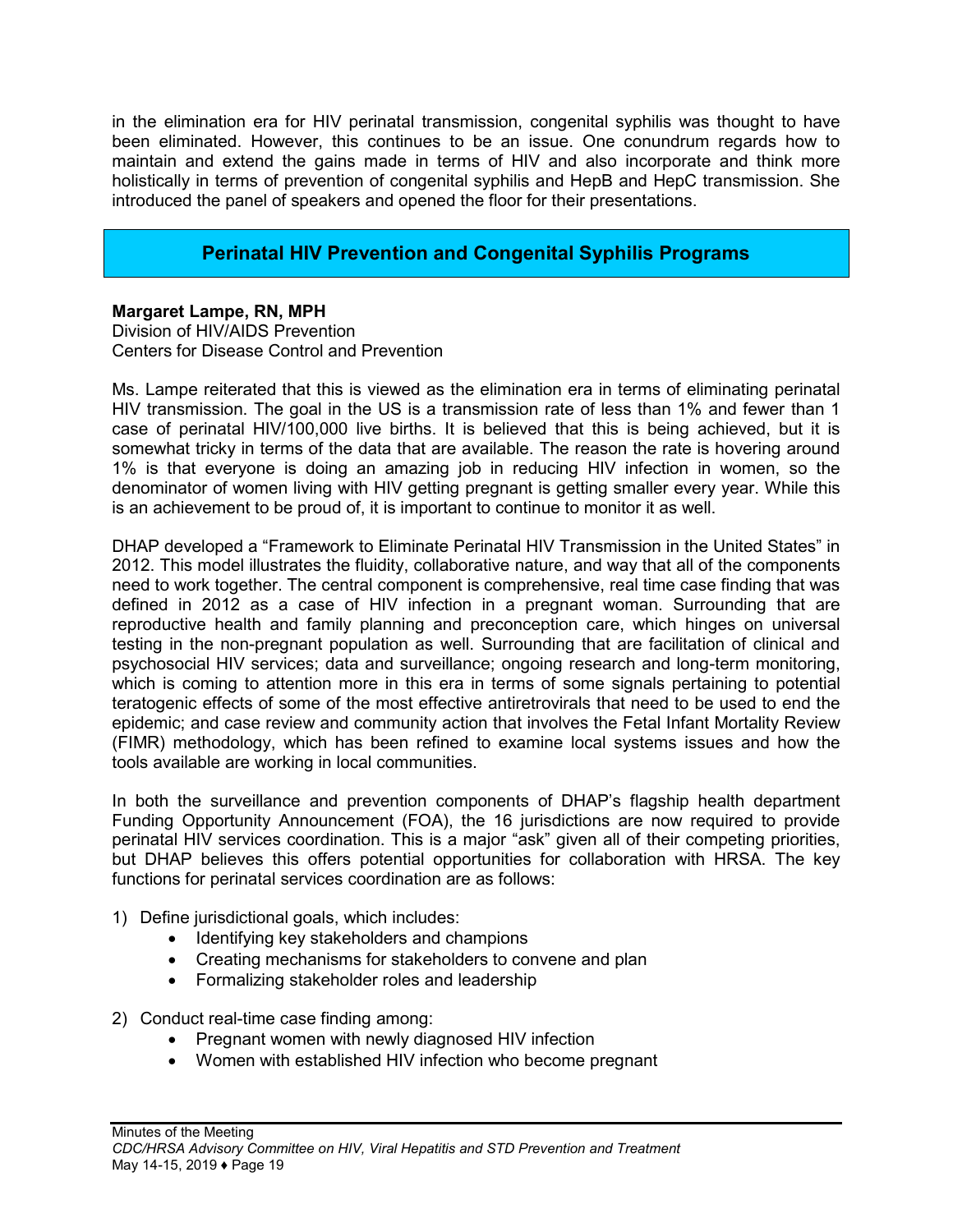- 3) Integrating perinatal HIV prevention into HIV care, which involves:
	- Promoting preconception care for women and men with HIV
	- Creating novel methods to advance preconception care and care integration
	- Supporting strategies for improving postpartum linkage to care
- 4) Assuring care coordination to comprehensive medical and psychological care by:
	- Assuring care coordination for treatment and/or prophylactic
	- Prioritizing pregnant women for real-time linkages to care
	- Supporting access to informational resources
	- Creating resources for providers on perinatal HIV prevention
- 5) Collecting and using surveillance data by:
	- Matching HIV surveillance data to birth registries
	- Collecting data to inform resource planning and utilization
	- Identifying underserved populations
- 6) Engaging in case review and community action, which includes:
	- Conducting case-reviews (e.g., FIMR-HIV for continuous quality improvement)
	- Prioritizing cases of perinatal transmission
	- Facilitating community action.

DHAP views integration of perinatal HIV prevention into HIV care from a life course perspective in that the same women who get HIV are the same women who get pregnant, who are the same women who have viral rebound after they have their baby, and are either retained or not retained in care postpartum which can be a vulnerable time. DHAP is particularly excited about the EHE opportunities for this life course perspective and not sectioning off prenatal/pregnancy/perinatal as a separate entity.

There is still a long way to go in terms of identifying PLWH and getting them diagnosed. It is important to point out that DHAP published a CDC *Vital*[signs™](https://www.aaip.org/sites/aaip/uploads/images/MMWR_ebook__VS_HIV_testing.pdf) last December that illustrates that heterosexuals living with HIV go undiagnosed longer than MSM and people who inject drugs (PWID). While the number of heterosexual men is relatively small, they are an important population from a family health perspective in that helping heterosexual men get identified earlier can further reduce incidence in women. In 2015, nearly 40,000 people in the US received an HIV diagnosis. Of those, 1 in 2 had been living with HIV 3 years or more, 1 in 4 had been living with HIV 7 years or more, and 1 in 5 already had the most advanced stage of HIV (AIDS). About 59% of heterosexuals, 42% of PWID, and 29% of gay and bisexual men are at increased risk. Many people at high risk for HIV are not getting tested every year. Median years with HIV at the time of diagnosis in 2015 among males with heterosexual contact is 4.9 years, and with male-to-male contact is 3.0 years.

DHAP has developed a draft updated framework. The areas of emphasis for the Framework 2.0 include an emphasis on providing comprehensive treatment and prevention services for HIV and sexual and reproductive health. This involves earlier diagnosis of HIV in women and men of reproductive potential with partner testing, preconception care and family planning, PrEP, and post-partum retention in HIV care. DHAP would like to pilot test in prenatal clinics, including having men who are undiagnosed learn their status in this setting while their female partner is getting tested. This also would offer an opportunity for disclosure if she is infected and has not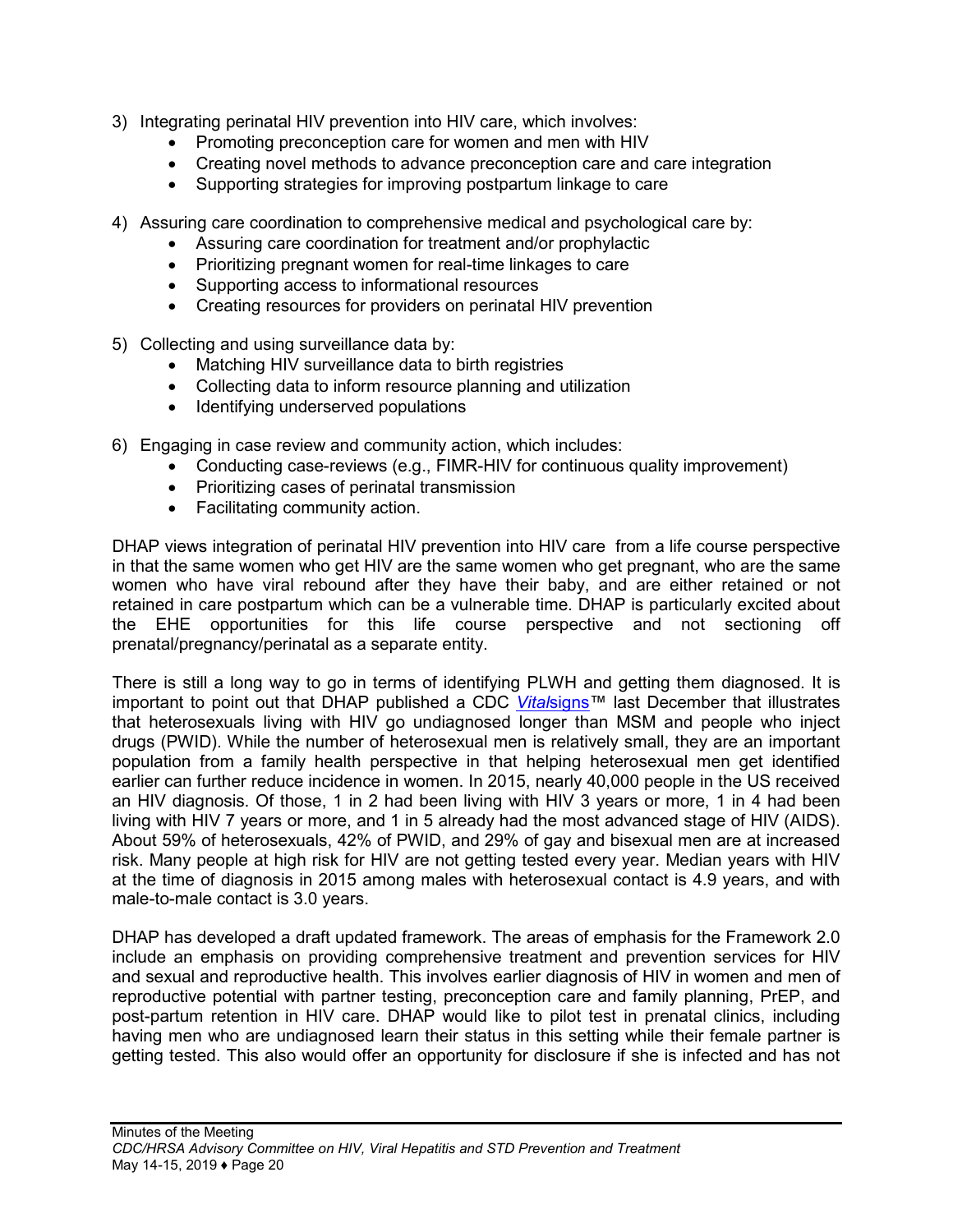been able to do that. Framework 2.0 also includes a focus on improving surveillance systems, perhaps combining resources among various federal agencies to support understanding of the potential teratogenic effects of some of the important medications needed to end the epidemic. DHAP has noticed through its FIMR-HIV case reviews that mental health and substance abuse are consistent among women who have infants born with HIV. Increasingly, women who are pregnant with HIV are often foreign-born. The women have some special needs, particularly related to breastfeeding. Framework 2.0 has a focus to integrate and improve HIV and mental health/substance abuse prevention and care, and to address foreign-born women.

In contrast to what has been observed in HIV, the number of CS cases have been rising quite dramatically. There were projected to be over 1200 cases in 2018. In terms of stillbirths and neonatal deaths, CS was once thought to have a 40% mortality rate. However, Dr. Bolan's group has determined that this is closer to about 10%. While that is significantly lower, it is still quite a concerning statistic of which to be mindful. Missed opportunities to prevent CS are reflected in the information among mothers of reported congenital syphilis cases (n=918) in the US in 2017. Among these, 309 (34%) received late or no prenatal care and were not screened in time; 61 (71%) received prenatal care, but were not screened in time to be treated adequately for CS; 256 (28%) had a positive initial screening test, but were inadequately treated for CS; 126 (14%) had a negative initial screening test, but later were infected and detected at delivery; and 166 (18%) were missing data.

There are three key prevention opportunities for CS. Upstream prevention strategies include preventing females of reproductive age from getting syphilis, and preventing unintended pregnancies among women with syphilis or at high risk of syphilis. A downstream prevention opportunity is to prevent infected mothers from transmitting syphilis to their fetus/infant during pregnancy. The key functions of congenital syphilis prevention are to: 1) Enhance surveillance and epidemiologic data for public health action to address missed opportunities and root causes by collecting risk factor data for pregnant female syphilis and CS cases, matching pregnant female syphilis cases with vital statistics birth and death records, and performing a Maternal Infant Morbidity review; and 2) Increase identification and prevention of cases by enhancing care coordination and partnerships by prioritizing female syphilis cases for investigation including their sexual partners and pregnancy verification, enhancing case management through linkage to critical programs (MCH, FP, IPV, behavioral health, housing, correctional, et cetera), and increasing syphilis screening in those settings. There are numerous common themes. Putting things together is not always the perfect fit, but there are numerous opportunities to maintain the infrastructure that HIV has created and potentially use that to benefit CS prevention as well.

### <span id="page-21-0"></span>**Activities to Prevent Congenital Syphilis, Perinatal HCV, and Perinatal HIV in Philadelphia**

#### **Danica Kuncio, MPH**

Viral Hepatitis Program Manager Philadelphia Department of Public Health

Ms. Kuncio reported on Philadelphia's activities to prevent CS, perinatal HCV, and perinatal HIV. The Commonwealth of Pennsylvania (28 Pa Code 27.89) mandates that pregnant women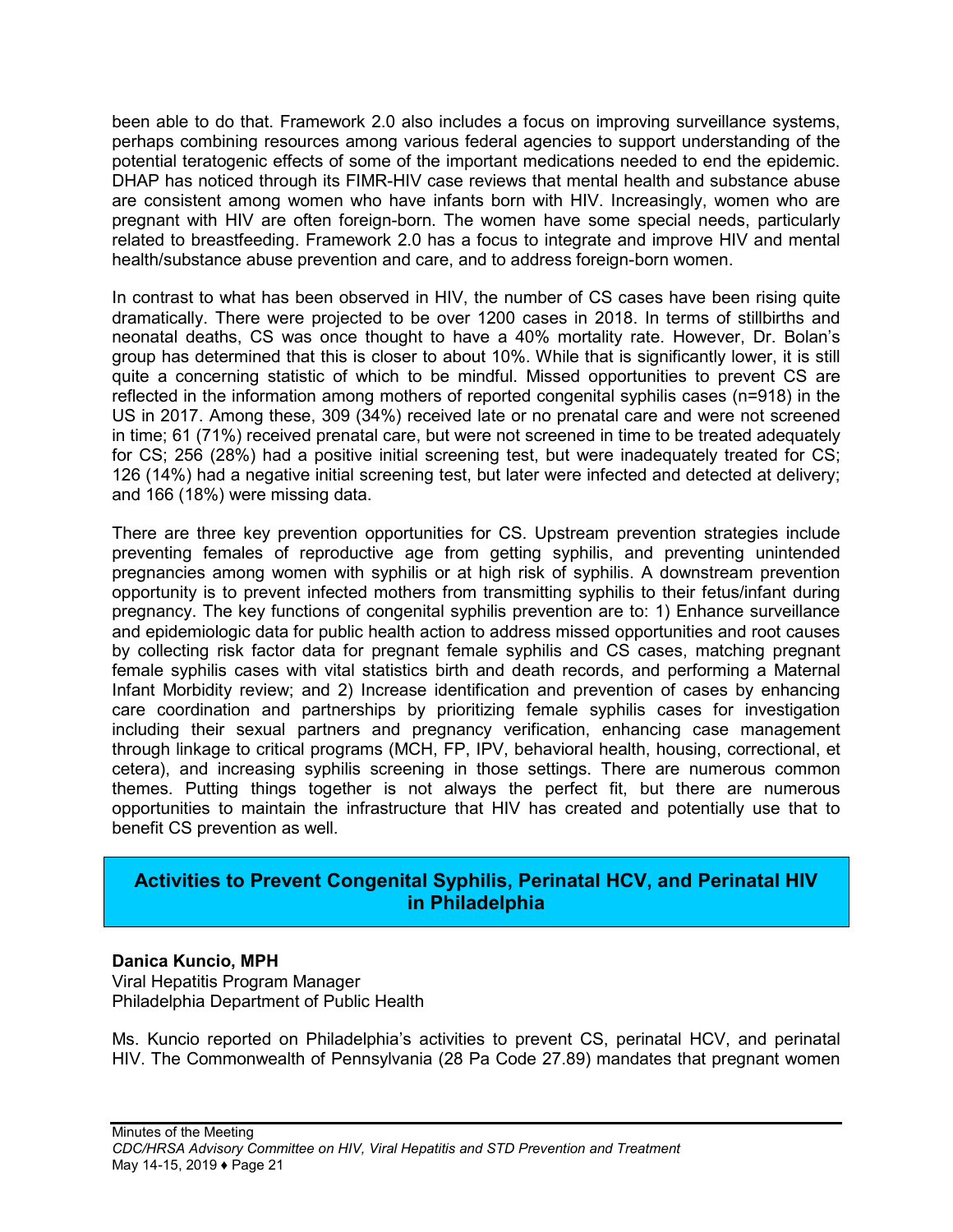in Philadelphia are to be screened for syphilis at the first prenatal encounter, at the third trimester of pregnancy, at delivery, and at delivery of a stillborn child. Philadelphia relies on active case reporting. They have an active DIS/Coordinator who is designated to follow-up with all woman of child-bearing age who are diagnosed with SC. They coordinate between the provider and mother to confirm a woman's pregnancy status and work to facilitate treatment through the provider. If that treatment arm does not work, DIS are also deployed to assist in ensuring that the woman is treated during pregnancy, that additional screening is done before delivery of the infant, and that the infant and mother are treated as necessary. There is a case review of each CS case, which is more informal than a FIMR-HIV review. This more informal CS case review is intended to identify missed opportunities in prenatal care and STD prevention.

Some continued barriers in Philadelphia include lack of or inadequate prenatal care, maternal substance abuse, failure to repeat a serological test for syphilis in the third trimester, treatment failure, and inadequate access to STD clinics and STD outreach activities. Maternal substance use is on the rise and is driving some of these additional risk factors and barriers. The Philadelphia Department of Public Health (PDPH) issued a Health Advisory on October 29, 2018. The trends in Philadelphia are near what is being seen nationally, with a 77% increase between 2015-2017 in the number of cases among women. The majority of those were women of childbearing age. Philadelphia had 6 cases of CS in 2017, with a mean of 4. Though small, this definitely reflected an increase. The majority of women being identified are women who inject drugs, women who have sex with men who inject drugs, or women who exchange sex for money or drugs. This represents a new population that the DIS group is not as familiar with, which has resulted in provision of a lot of training. PDPH has a lot of work to do as the opioid epidemic continues to rise.

Ms. Kuncio provided a quick background to perinatal HCV, which is a newcomer to the conversation. Prenatal HCV is risk-based rather than universal at this time. Women who have a drug use history or have additional risk factors are recommended to be screened. The transmission rate is about 6%, but is over 10% if the mother is co-infected with HIV. There is no proven intervention or PEP that prevents transmission of HCV. Therefore, it is critical to test infants to assess whether transmission has occurred and refer them to care if needed. Directacting antivirals (DAAs) can cure HCV. While they are approved for children 12-17 years of age, a lot of success has been demonstrated in ongoing clinical trials to assess the safety/efficacy of DAAs in younger children. The sooner infants are identified as being HCV-positive, the sooner they can be linked to care and treatment, and treatment can be provided when appropriate.

Before 2016, PDPH did some work matching its registry and birth records. This identified that greater than 1% of births in Philadelphia are to HepC-positive women. The opioid epidemic is driving this overlap. Most concerning for PDPH was that gaps in the testing were occurring. They identified that only 15% of infants were appropriately screened for HepC when born to HepC-positive women. This prompted some follow-up work that identified that the primary barrier was communication issues in that pediatricians never knew about the mothers' HepC status. An additional issue is that infants were often lost to the care of their primary pediatrician by their second birthday and testing never took place.

Seeing these issues, the PDPH established a Perinatal Hepatitis C Program (PHCP), which was modeled significantly after the Perinatal Hepatitis B Program (PHBP). The PHCP has one fulltime employee and a lot of in-kind support to try to address perinatal HepC with limited resources. The goals of the PHCP are to: 1) identify HCV-positive pregnant women; 2) work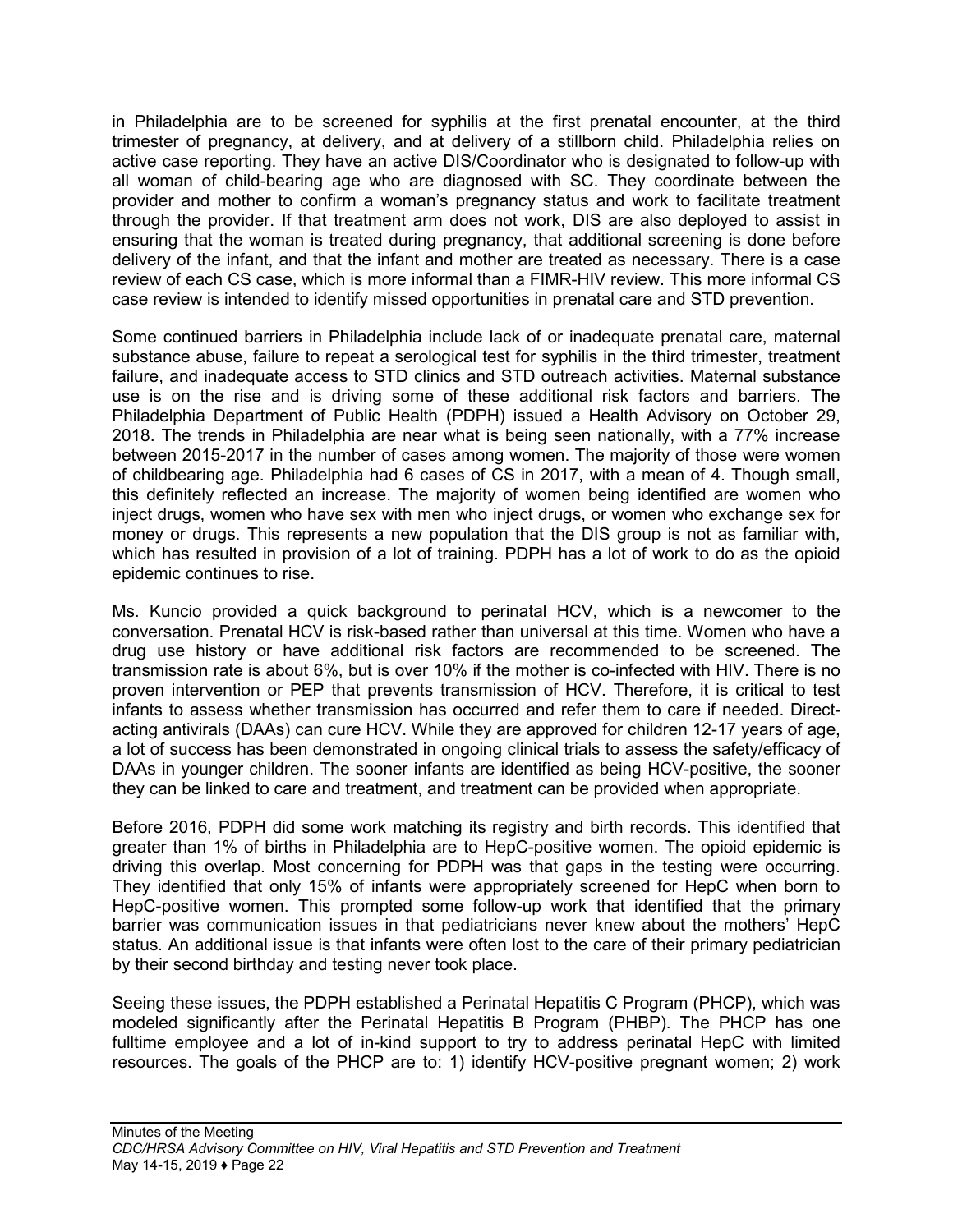with the mother and pediatrician to ensure the child is tested and linked to care if necessary, 3) work with mother and provider to ensure that the mother is linked to care for her own infection, 4) provide support and resources to prenatal and pediatric providers, and 5) understand the population of HCV-positive women, their clinical experiences, and risks associated with transmission.

In terms of identification, PDPH has continued its registry match with its birth certificates. Mother-infant pair identification methods have included: Birth Certificate - HCV Registry match, Birth Certificate indication of HCV (Ceased using; sensitivity: 51%), Electronic Reporting of Pregnancy status, Biweekly reporting from birthing facilities, and Provider Reporting. In addition, they want to identify women during pregnancy to be aware of their status, build a relationship with them, and link them to care as soon as possible. They have been using laboratory reporting of pregnancy status. Certain reference laboratories embed International Classification of Diseases (ICD)-10 codes into the Health Level 7 (HL7) messaging of laboratories that come to the health department.

To enhance provider reporting, the health regulation changed in July 2017 to require reporting of pregnancy in an HCV-positive woman. Once they have this information, they work with the pregnant woman to provide education about the risk of perinatal transmission and to request her consent and for her collaboration to work with the pediatrician to get the child tested. The pediatrician is informed of the exposure by letter and telephone contact. Once consent is received, PDPH works with the pediatrician to communicate the exposure that has or will take place and provide them guidance for appropriately testing infants for HepC. They follow up with the provider and mother as needed until the infant is screened, lost-to-follow-up, or becomes 27 months of age.

There are multiple national testing recommendations for HepC in children, which causes a lot of provider confusion. They have tried to bridge that, but have decided to emphasize testing in the first year of life. The vulnerable populations covered in the program are often transient, lost-tofollow-up, or do not have guardianship. Thus, the earlier the testing can take place, the more reliable it is. The baseline was 15% before 2016, but has recently increased to over 50% once someone interacts with the program. While not perfect, this definitely represents progress.

In regard to maternal Hepatitis C care**,** DAAs are not indicated for use in pregnant women. However, cases have been presented during national meetings that indicated perhaps this will be possible in the future. Postpartum treatment is critical regardless. Linking the mother to care is important for reducing household and perinatal transmission. Taking advantage of this opportunity to work with a woman who is engaged in medical care who generally may not be is imperative. They work to link women as soon as possible to HepC care regardless of when treatment can be initiated, just to develop that relationship as soon as possible. Due to limited resources and time, this is an area in which PDPH has not been able to give its all, so they would like to enhance their efforts here. There are opportunities for conversations regarding contraception and family planning as well. PDPH collects extensive data through chart abstractions and provider and patient interviews about birth outcomes, maternal factors, and other HCV testing information.

Provider education is critical. In addition to the one-on-one guidance, PDPH offers in-service presentations and guidance materials to emphasize that there is a risk of HCV in pregnant women in Philadelphia; that communication must be built between prenatal providers,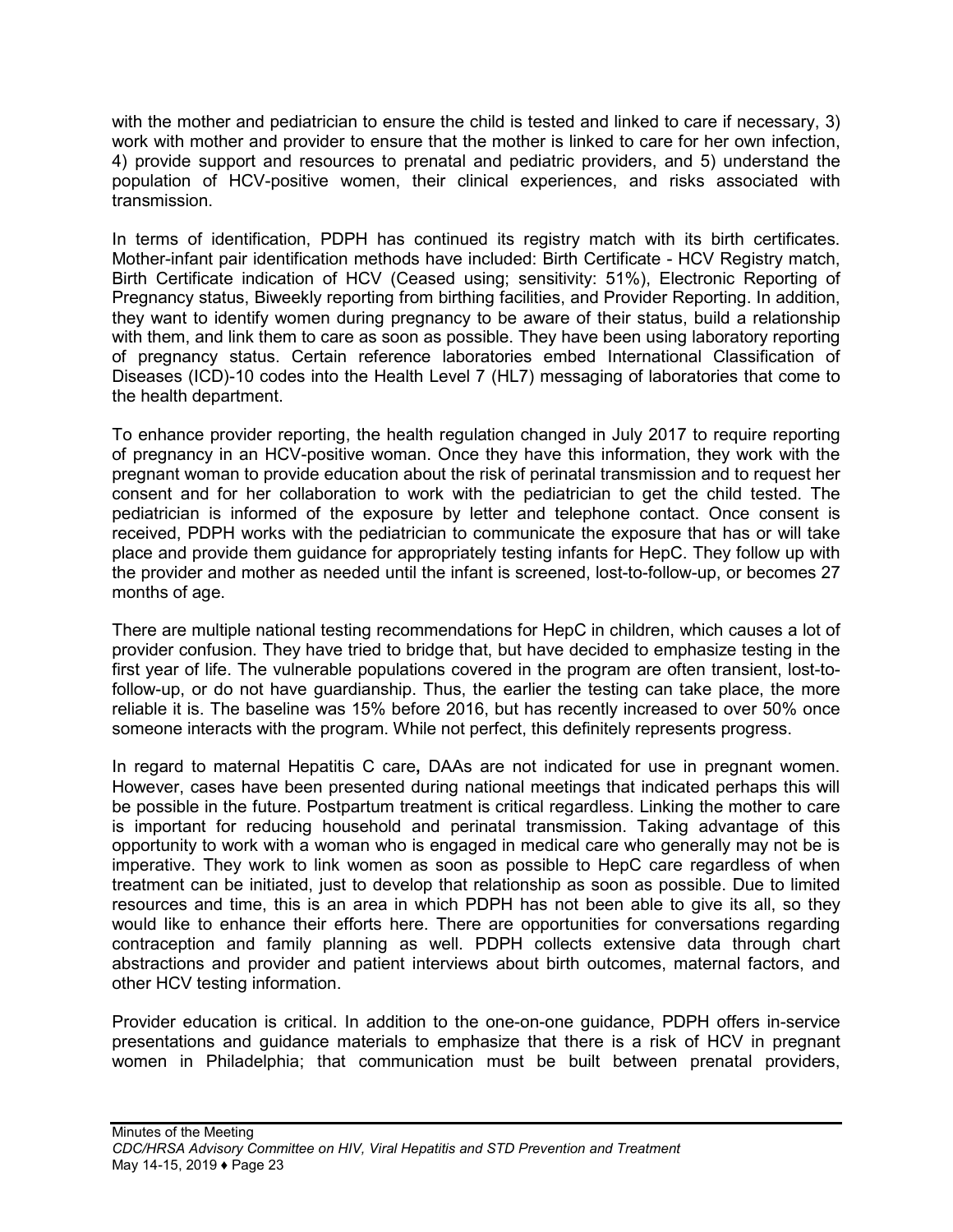obstetricians, pediatricians, and the mother; and that screening is critical in these populations. In terms of challenges and considerations, pediatricians often do not know about a child's HCV exposure. Foster/adoptive parents or guardians may not know the child's or mother's HCV status. Universal HCV screening of pregnant women is occurring in some locations in Philadelphia. Following in-service education, some providers opted in once they realized that their patient populations were vulnerable and they were probably missing cases. Confidentiality of the mother's HCV status, especially when she is no longer the guardian, is something PDPH has tried to be very sensitive about. They have had some pushback from providers regarding pediatric testing approaches and in-house policies. Despite these challenges, a lot of progress has been made. PDPH is seeing over 3% of births in Philadelphia are to HCV-positive women now, so their workload is increasing. However, they are optimistic that they are on the right track and are making some progress.

The work in perinatal HIV prevention and surveillance has been extensive in Philadelphia for a while. Surveillance has been conducted since 1999 and includes PHER/Pediatric HIV case surveillance, eHARS match to vital statistics birth records, data to care activities, and FIMR-HIV. Prevention includes extensive perinatal HIV prevention coordination by an Advanced Care Nurse who does outreach to prenatal providers regarding HIV testing and treatment, perinatal case management, partner services, and FIMR-HIV.

In particular with the FIMR-HIV, the Case Review team comprised of participants who are stakeholders in the community and the prevention world meet 10 times a year to review 2 to 3 cases each time. That information is reviewed by the Community Action Team, which meets 2 times a year, to identify missed opportunities in systems in Philadelphia that could improve outcomes for perinatal HIV. The reasons for the success of this program is because of its collaborative nature. This program brings all parts of the perinatal prevention system together along with community stakeholders, identifies missed opportunities for prevention of perinatal HIV transmission and near-misses, sets and addresses the priorities for perinatal HIV prevention, and has been highly successful in implementing action steps identified to close gaps in prevention of perinatal HIV transmission.

An example of success of the FIMR-HIV program is the implementation of Perinatal HIV Prevention Coordination work in Philadelphia. In 2012, funding was received to support an Advanced Practice Nurse to address a gap that was found through the FIMR-HIV, which was that HIV testing was not occurring in every prenatal care setting. This individual follows a Pharmaceutical Liaison Model to promote HIV testing in prenatal care settings, conduct peer-topeer trainings and disseminate prevention educational materials, organize grand rounds on prevention of perinatal HIV transmission, and collect as much data as possible to create a feedback loop to inform the feedback FIMR-HIV process.

Another need that was identified was inconsistent implementation of Prenatal Case Management (PCM) across agencies. An RFP was published for PCM and Implementation of PCM standards. The activities were to provide intensive perinatal case management to HIVinfected pregnant and postpartum (up to 1 year) women to promote viral suppression and to prevent perinatal HIV transmission, coordinate the medical team during pregnancy, and provide antiretroviral therapy (ART) medication adherence support.

The Contraception Committee, which is part of the Fetal Infant Mortality Rate Community Action Team (FIMR CAT), have identified a lot of issues regarding contraception access for women.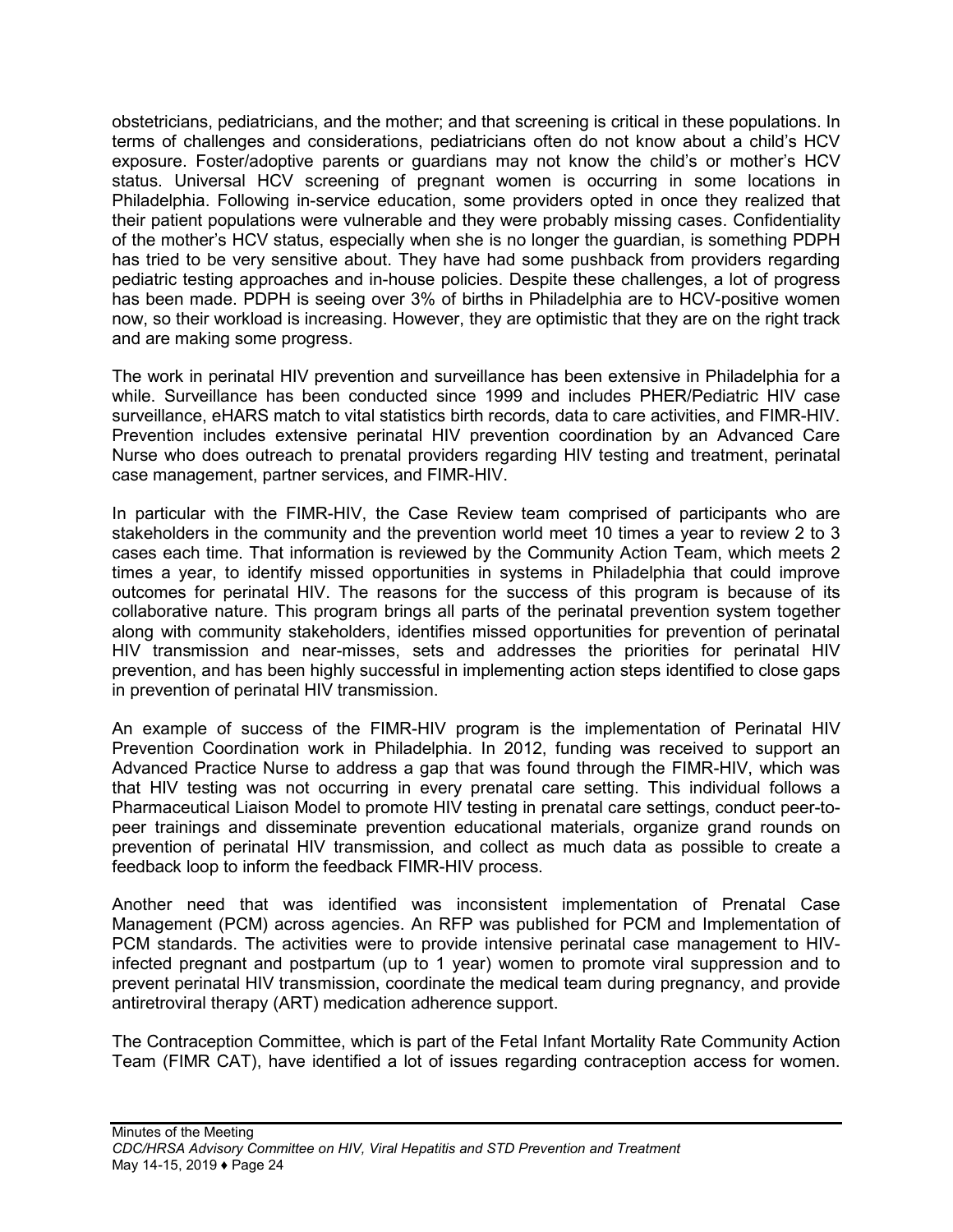For example, a lot of pregnancies were not planned, contraception was not being provided for women identified as HIV-positive and pregnant. The Contraception Committee has developed a resource guide to ensure access to long-acting reversible contraceptives (LARCs), advocated for/achieved reimbursement for postpartum LARC placement, implemented a Ryan White (RW) performance measure on preconception counseling utilizing the "One Key Question," and advocating/implementing the continuity of contraception use among women entering the Philadelphia County Jail System.

Some additional FIMR-HIV-informed projects have included the following:

- Development and implementation of ongoing HIV prevention training to child welfare staff, including information on infant exposure, mother-to-child transmission, and timeliness of treatment.
- Ongoing education to the Department of Behavioral Health and Intellectual disability Services (DBHIDS) MH and SA case managers and providers working with MH/SA populations about HIV testing and treatment.
- Development of FAQs for PrEP for women beyond pregnancy care.

Based on data from 2015-2017, the trends for perinatal HIV exposure and transmission have decreased. The PDPH has received HRSA funding for elevation among HepC among people who are HIV-positive. The collaboration between the HIV and HepC group has been exceptional, and HepC has been incorporated into the FIMR-HIV process in Philadelphia.

# **Perinatal HIV Prevention: Minnesota's Wrap Around Care Model**

#### <span id="page-25-0"></span>**Cheri Booth, RN, MSN, MPH, PHN**

Children's Hospitals and Clinics of Minnesota

Ms. Booth noted that Minnesota is a lower incidence state, with only 286 cases of perinatal HIV reported in 2018. Of the 65,000 births annually, only about 50 to 70 (0.001%) that they know of are to HIV-positive women. The state surveillance system combines the birth and HIV registries to look for cases. Minnesota has a higher population of people who are foreign born, with 59% of program patients being foreign born and 50% of those being from African countries. The state accepts a great deal of refugees and has one of the highest concentrations of Somalian refugees. Minnesota's perinatal transmission rate is less than 2%.

Minnesota's Wrap Around Care Model is hopefully a model for what other programs can do. They have a state mandate that requires reporting of HIV+ screening in a pregnant woman to the state department of health. There is a standing Commissioner's Order with the Minnesota Department of Health (MDH) that if a woman is out of care at 20 weeks pregnant, the Commissioner can utilize the MDH as a resource to reach out to these women. There are two dedicated RN perinatal HIV Care Coordinators with ability to travel. They can meet clients at home, clinics, treatment facilities, et cetera. One is located at the county hospital and deals only with cases who are inside of that hospital facility, which is about 10 to 15 cases per year. Ms. Booth is responsible for the rest of the state. While she is housed in Children's Hospitals and Clinics of Minnesota, her work is not primarily with children patients. While a number of babies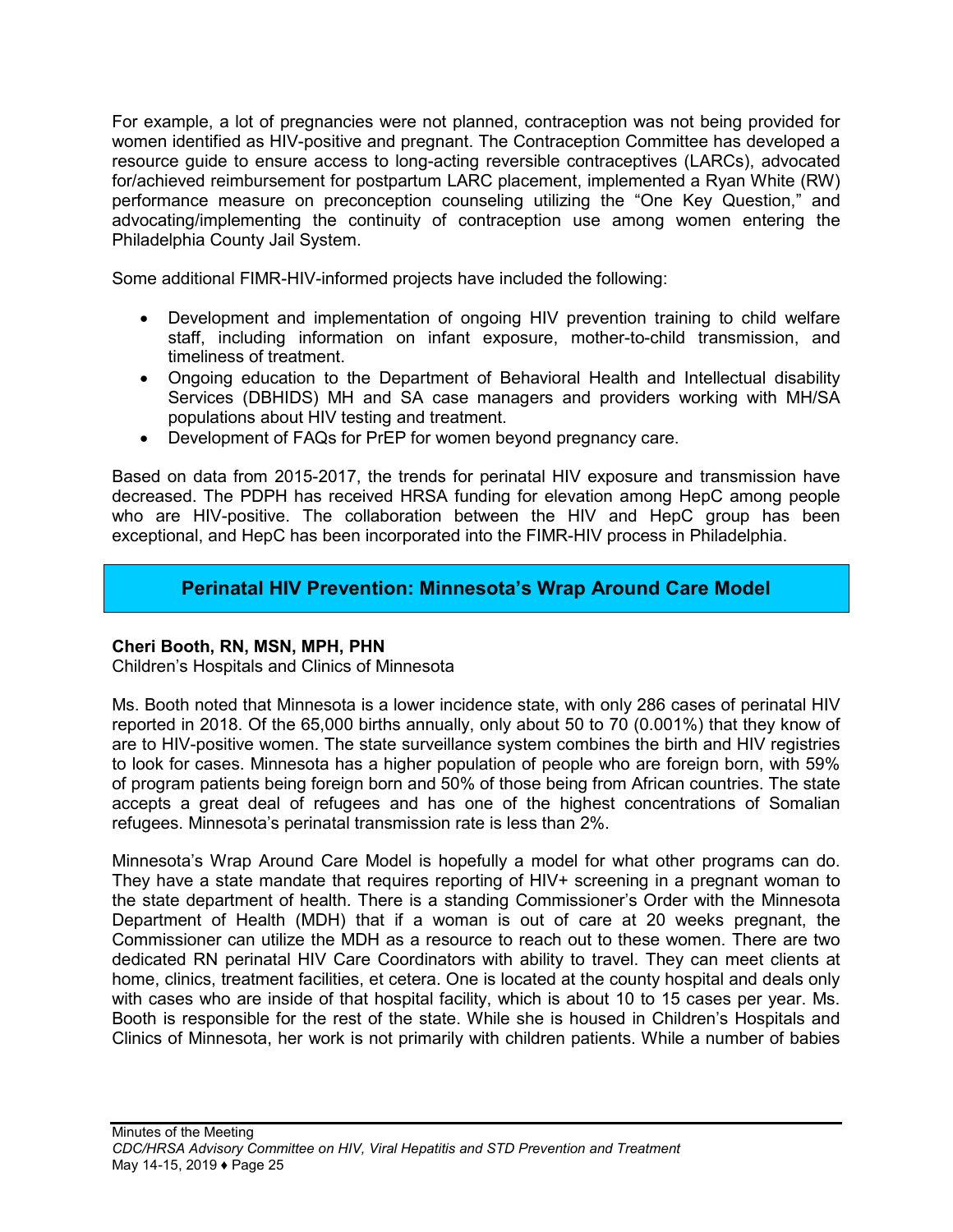present there for screening and she sees and follows up with them in the clinic with their provider, the vast majority of her patients are from completely different health institutions.

There are a number of challenges, one of which is non-centralized care obstetrics and HIV care. There are hundreds of care sites across many systems, but there is no unified medical records system. Given that Minnesota has a lower incidence and a fewer number of births, it also means that their out-of-state providers and even some of the Twin City providers are not used to HIV perinatal care. They are not as familiar with the testing, language, and reporting. This makes her job more complex. Part of her job is to be the nurse and engaging in activities such as assessments, follow-ups, and care. The other part of her job is as an educator who is working with providers. They have a grant for capacity-building and identifying healthcare systems that are not doing the greatest job about reporting the pregnancies of positive women, and are not doing as good a job as they should be at making sure those test results are being reported. So, part of her job is to educate providers.

Ms. Booth's job is in part to develop relationships with all of the labor and delivery hospitals. Minnesota has experienced some maternity deserts that are occurring across the country, with hospitals closing their maternity delivery centers and concentrating them in areas with higher populations. Sometimes, that makes her job easier. However, this is very challenging for patients who have to drive one to two hours. Sometimes they do not make it and end up in EDs and deliver where hospitals do not provide this service on a routine basis, may not have someone on staff, and may not be prepared to handle the mother's care or the pediatric followup and prescribing of the appropriate medications and testing. She also coordinates with local pharmacies around the hospitals, especially if the hospital does not have a discharge pharmacy, to ensure that the medications for moms and infants are provided. This can be very challenging. Even in her own institution where they see babies, if they find an infant who happens to need all 3 medications, they may not be able to get them in an oral solution when needed. Part of it is working ahead of time to ensure that medications are available, which they try to do in the month before a woman is due.

Minnesota has a 20-Week Rule and much of what they do depends upon this. When a mother is reported to MDH, they call to make sure she is in case. A lot of times these mothers are finding out for the first time that they are HIV-positive. They try to get them educated and connected to care, but this does not always work as planned. The Commissioner's Order under this rule allows MDH to share information with Children's so that they may contact patients directly to offer coordinated care services and imminent delivery planning. It also allows for Children's to provide care planning and consultation for labor and delivery centers and pediatricians who care for HIV+ pregnant women and their babies. More often than not, mothers will accept these services when they realize that there is dedicated support available to them. This is a safety net for them. They would rather find out from patients directly who are referred to them from various programs, but if they do not, at least they know there is a safety net. They also have what they are calling "Imminent Delivery Planning," which they are in the process of finalizing. They had their first case recently in which they ran through the drill of thinking they needed to use it. They were able to get everything in order before the Commissioner's Order needed to be fulfilled. The plan essentially allows them to assist an out-of-care pregnant women and hopefully narrow down which hospital. The delivery plan includes information about viral load, instructions for the mother based on viral load, instructions for the baby, et cetera. This will help to inform people in pharmacy, pediatrics, labor and delivery, postpartum, et cetera in advance so that they will be prepared. There is a 24-hour Physician Access Line for provider consultation and a referral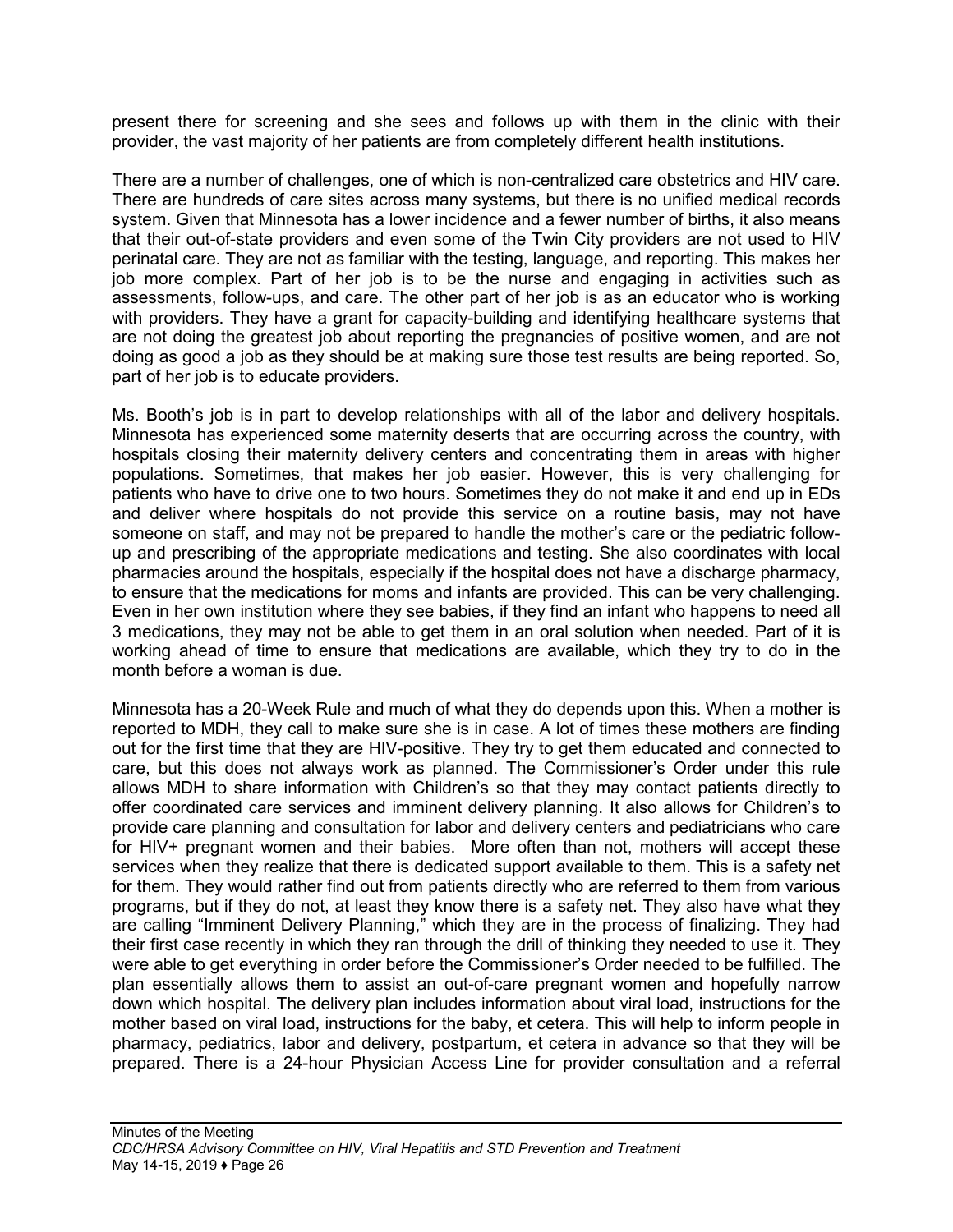network for birth support doulas, Adult Rehabilitative Mental Health Services (ARMHS), Healthy Beginnings, county public health, parenting programs, et cetera.

They also have a FIMR-Fetal and Infant Mortality Review that assesses, reviews, and works to improve process and service systems. They had one transmission in 2017, which was part of their review. Sadly, they could not find a lot different that could have been done with that case because the mother was virally suppressed and everything went the way that it was supposed to go. Yet, it still happened. It was a hard and emotional reminder for those doing this work that transmission of HIV can occur in the best of scenarios. One of the nice things that has come out of this is a mechanism by which to ensure that azidothymidine (AZT) is accessible. That same process has been implemented to ensure that infant medications will be available as well. Because Children's Hospitals and Clinics of Minnesota takes care of HIV perinatal and pediatric cases, they need to do more. They identified and trained some Champions and created a connection between the hospital providers and Champions. They now have identified and trained obstetric, pediatric, and adult HIV providers who have become a secondary network for HIV perinatal and pediatric care provision.

Children's Hospitals and Clinics of Minnesota is comprised of two facilities, both of which are in the Twin Cities about 14 miles apart in St. Paul and Minneapolis. They recently added a gender health clinic and a PrEP clinic for adolescents. They have Case Managers and Peer Navigators. Medical family case management is offered to all HIV+ pregnant women, HIV+ children, and adolescents. Pregnant women can remain in case management for up to 3 years after delivery. As part of nursing services, women also receive biopsychosocial assessment and assessment for intimate partner violence (IPV). There is a major focus on trauma-informed care because some refugees were coming from areas where unthinkable things were occurring, and their care needs to be addressed adequately and appropriately. Ms. Booth is currently assessing how many weeks gestation women are at the time they are referred to her and at the time they are diagnosed to determine whether it is possible to move the clock back on that to get them diagnosed prior to pregnancy. They are engaged in efforts with their adult providers to get partners tested, and are also working heavily on safer discloser. While a lot of these efforts are in process, she feels like they are on the right track to making a major impact even with a small program.

### <span id="page-27-0"></span>**Perinatal Hepatitis B Virus (HBV) and Congenital Syphilis Prevention in Minnesota**

#### **Rajal Mody, MD, MPH, CAPT USPHS**

CDC Career Epidemiology Field Officer Medical Director, Infectious Diseases Epidemiology, Prevention, and Control Division Minnesota Department of Health

Dr. Mody indicated that the Hepatitis B Perinatal Program has been operating for about 30 years. During this timeframe, the coordination of this program has varied between nurses and epidemiologists. At is inception, it was led by nurses. In more recent years, the program has been led by epidemiologists. This has been helpful because they have been able to take a close look at the data to make some program improvements. Minnesota has between 400-450 babies born each year to HepB virus surface antigen (HBsAg), which is the fourth highest in the nation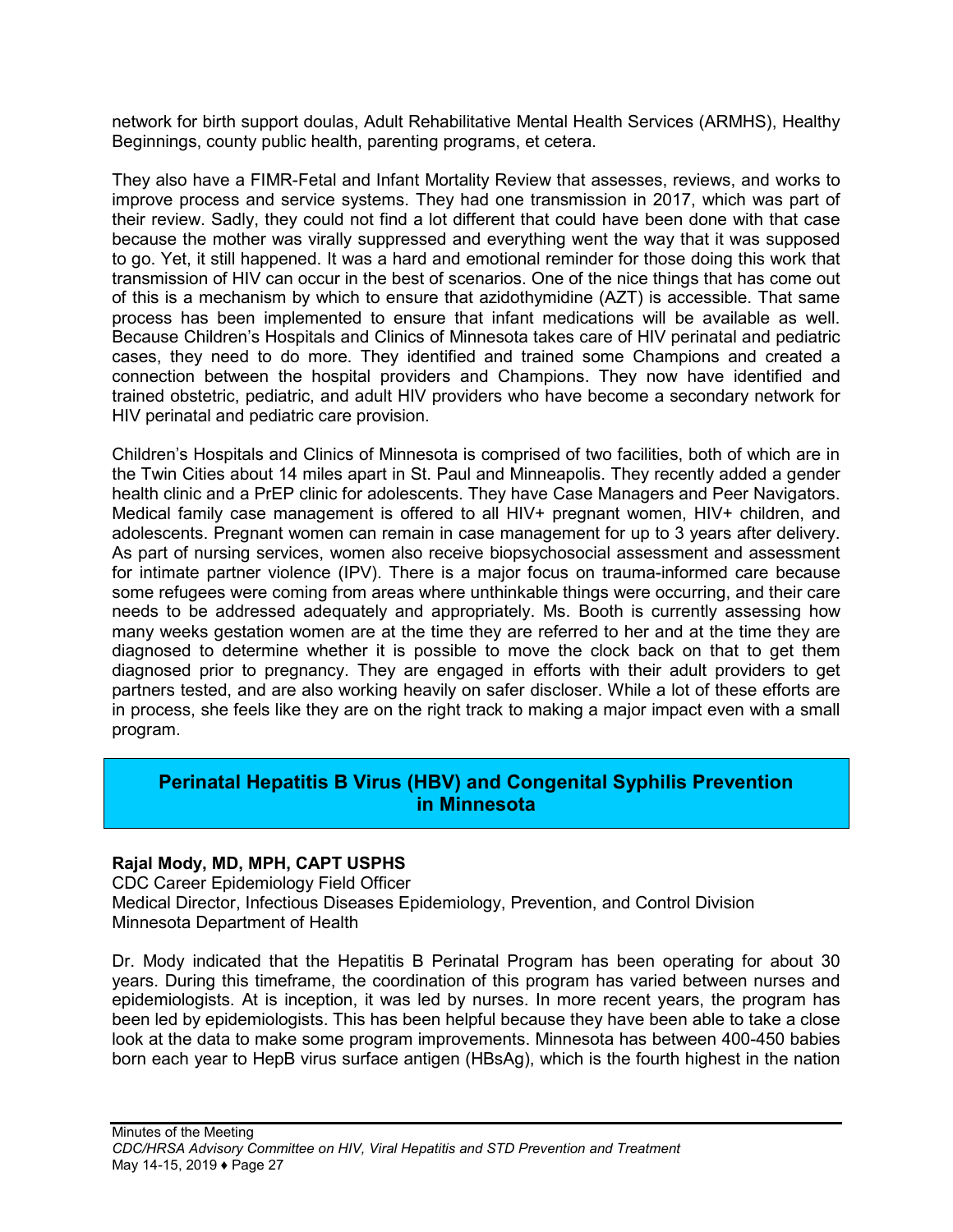behind California, Texas, and New York. Minnesota is a centralized state in terms of reporting and surveillance, but HepB case management is all done by local public health departments. Local public health departments are responsible for making sure that vaccination series for infants are completed, completing the post-vaccination serologic testing, and patient education. Both Minnesota Department of Health (MDH) and local public health are involved in provider education.

MDH relies a lot on local public health. To make this more doable and successful, MDH reimburses local public health for case management. The two largest counties in the metropolitan area, Ramsey and Hennipen, are paid annually with lump sum contracts. In about 2013, performance benchmarks were tied into these contracts to ensure that they are vaccinating and completing post-vaccine serologic testing done on time. As a result of these benchmarks, there have been dramatic improvements in performance. All other counties reimbursed on a case-by-case basis at the time of completion at \$500 per case and \$250 if a second course of vaccination is needed. Approximately 80% of all cases occur in the 7-county metropolitan area, while the remainder of Minnesota does not see many cases. Despite not having to respond as frequently, there are still high levels of engagement from local public health. This is accomplished in part through quarterly calls with all local public health departments throughout the state, as well as an in-person meeting once every two years.

In terms of case management, health providers are supposed to report all pregnant women with laboratory tests positive for HBV to MDH. However, they have to reach out extensively to providers to ascertain whether women of childbearing age (14-46 years of age) may be pregnant. MDH sends resources to providers for each infant and sends letters to each family during pregnancy and following birth. Reminders are sent before the third vaccine is due and before the post-vaccine serologic timepoint. MDH and local public health make phone calls to providers and families as needed. They send reports of upcoming deliveries sent to delivery hospitals each month so that they can be prepared for the delivery and the immune globulin (IG) PEP. Calls also are made to educate providers for every missed pregnancy and baby.

A major success is utilization of the Minnesota Electronic Disease Surveillance System (MEDSS). All case management is done in MEDSS, with local public health having the ability to enter data directly into the system. This has improved workflows, reports, and tasks and simplified tracking of cases. Almost all of the counties are using this and there has been noticeable improvement in terms of timeliness of data reporting. Approximately 98% of cases are followed by local public health in MEDSS. Real-time data are shared by MDH and local public health. There have been notable improvements in outcomes since moving into MEDSS in 2013. As noted, performance benchmarks are in place for two of the largest counties. There have been huge improvements in the timeliness of data entry and program outcomes. There have been major improvements in making sure all infants are receiving their second and third vaccines on time. The program at MDH has been such a major success, CDC has implemented some of these benchmarks in the upcoming 5-year grant cycle. No infants have been identified as being infected with HepB since 2016.

In terms of challenges, pro-active reporting of pregnancies is nearly non-existent. There have been increases in vaccine hesitancy and out-of-hospital births, which has raised some new challenges for Minnesota. There are limited educational materials in some areas, including postnatal care for infected women and materials translated into a variety of languages. They are working on translation now.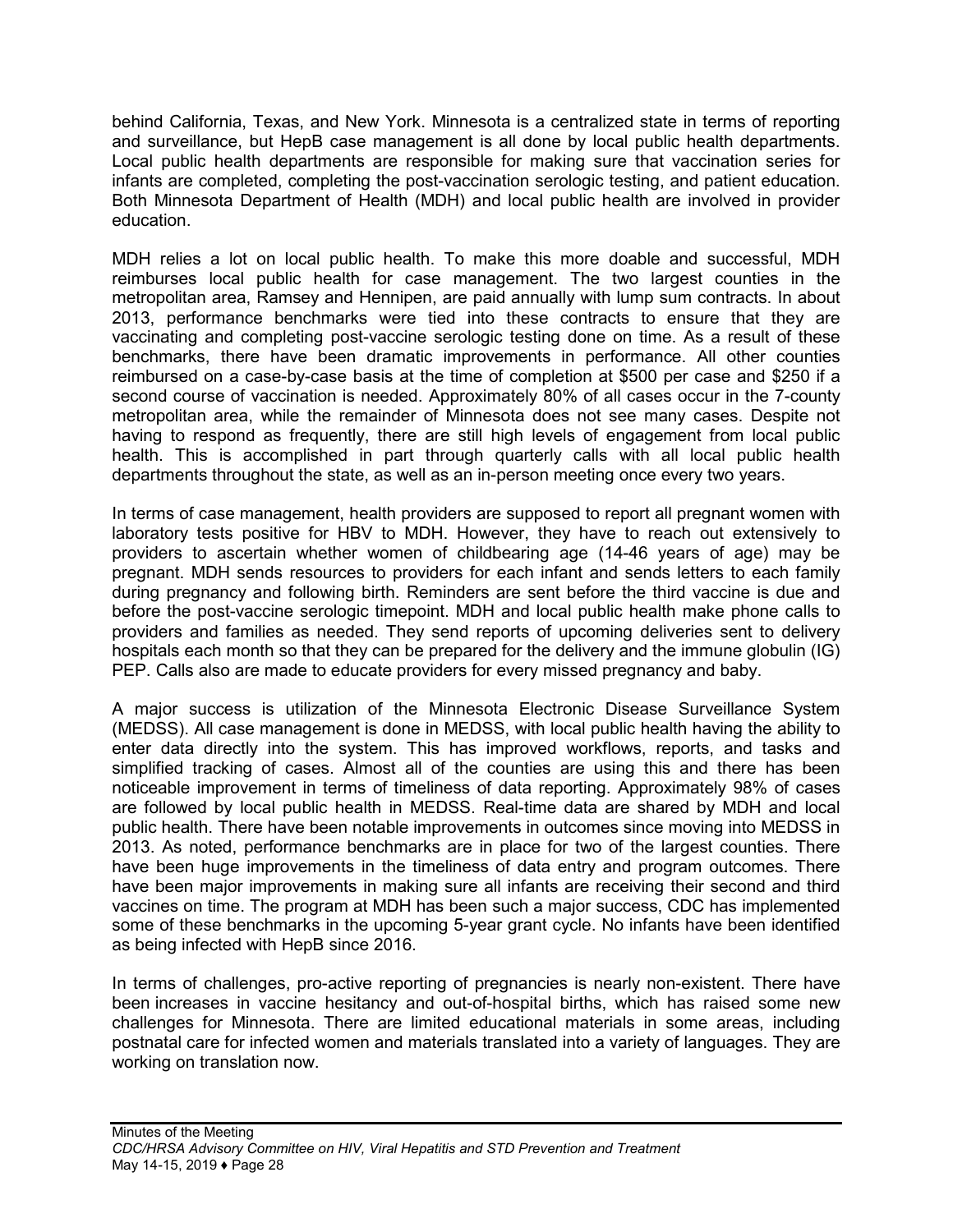A major spike in early syphilis cases among women in Minnesota in approximately 2013. The 2018 data now in and finalized and the number of these cases has increased to 94. It is not surprising that with this large spike in syphilis cases among women, there has been a resurgence in CS in Minnesota. In 2015, CS showed up again for the first time after several years of having no cases. In 2016, the state worked with a variety of clinical partners throughout the state to develop some guidance. Minnesota is one of six states that has no state laws or regulations requiring syphilis screening during pregnancy. The new guidance as of January 2016 is to screen all women twice during pregnancy, at the first prenatal visit, early in third trimester, and at delivery regardless of any known risk factors. Roughly two years later, they assessed the first two years of data and considered whether all women need to be screened three times or if this could be scaled back somewhat. The decision was made to scale back and the revised guidance as of February 2019 is to screen all women twice during pregnancy, at the first prenatal visit, early in the third trimester, and then many women should also be screened at delivery based on a variety of risk factors. Additional guidance is disseminated through professional societies, talks, and online.

In terms of next steps for combatting CS in Minnesota, they are in the early stages of developing a FIMR process for CS with a clinical advisory group. They also are participating in a national Congenital Syphilis Special Interest Group (SIG). They have been selected to participate in a time-limited Evaluation and Program Improvement Capacity Program for which MDH has chosen to focus on developing and evaluating a larger CS response plan.

# **Perinatal HBV Prevention**

#### <span id="page-29-0"></span>**Noele Nelson, MD, PhD, MPH**

Acting Chief, DVH Prevention Branch Centers for Disease Control and Prevention

Dr. Nelson gave an overview of perinatal HepB and prevention strategies at the national level, the US Perinatal Hepatitis B Prevention Program (PHBPP), and HepB vaccination in terms of national coverage.

HBV transmission occurs through percutaneous or mucosal exposure to infectious blood or body fluids. About 80% to 90% of infants who are infected with HBV become chronically infected. About 25% of individuals chronically infected will develop cirrhosis or liver cancer and die prematurely. HBV-infected infants are usually asymptomatic, so infection undetected in infancy might not be diagnosed until disease has progressed.

The key steps to preventing perinatal transmission of HBV include maternal screening, infant vaccination and post vaccination serologic testing (PVST). All women should be tested for hepatitis B surface antigen (HBsAg) with each pregnancy. This provides an opportunity to link the mother to care, for maternal treatment, and for prevention of mother-to-child transmission. The American Association for the Study of Liver Diseases (AASLD) suggests antiviral therapy to reduce perinatal HBV transmission when the maternal HBV deoxyribonucleic (DNA) level is greater than 200,000 IU/mL. CDC's Advisory Committee on Immunization Practices (ACIP) has adopted this language in the updated vaccination recommendations. Infant vaccination for infants born to HBsAg-positive women is critical within 12 hours of birth. This includes HepB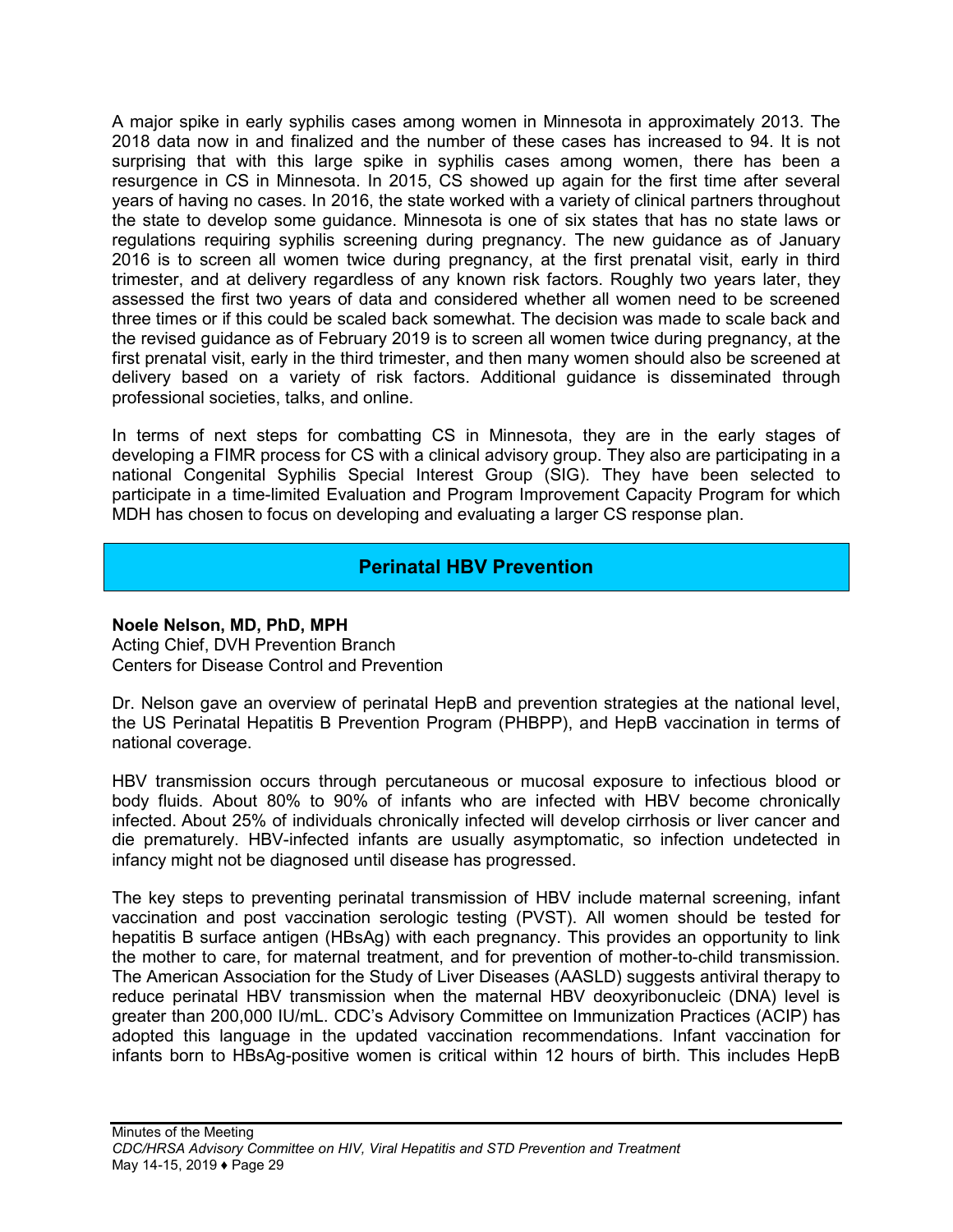vaccine and hepatitis B immune globulin (HBIG), as well as completion of the HepB vaccine series according to schedule. PVST includes tests for both HBsAg and antibody to HBsAg (anti-HBs). This should be done at 9-12 months of age if the series is completed on schedule or 1-2 months after the final dose in the series if series completion is delayed. PVST should never occur before 9 months of age, because earlier testing may detect anti-HBs from HBIG administered at birth and not from vaccination. Testing at 9 months also maximizes the likelihood of detecting late HBV infection.

In 1990, CDC funded the PHBPP. This program is housed in the National Center for Immunization and Respiratory Diseases (NCIRD). It is funded through CDC Immunization Cooperative Agreements Section 317 funding. The program is in 64 jurisdictions (50 states, 6 cities, 5 territories, 3 Freely Associated Island Nations). PHBPP's aims are identification of all HBV-infected pregnant women, timely receipt of infant PEP, infant post-vaccination serologic testing after completion of the HepB vaccine series, and revaccination of infants who do not respond to the initial HepB vaccine series.

In 2016, only 32 cases of perinatal HepB were reported to CDC from 13 states. Since 2012, the number of cases reported has been under 50. However, a 2009 modeling study estimated that 952 chronic hepatitis B cases occur each year among persons infected with HBV at birth, for a baseline annual rate of 3.84% among infants born to HBsAg-positive women. This model employed estimates of the annual number of births to HBsAg-positive pregnant women from data from the PHBPP, national immunization surveys, and published literature. The reported cases to the PHBPP are likely lower than the modelled numbers for a number of reasons, including infants reported to the program who did not receive post-vaccination serologic testing so they were not identified, or infants who were case-managed outside of the PHBPP.

A key component of perinatal prevention is identifying births to HBV-infected women. In terms of identified births to HBsAg-positive women compared to total expected births to HBsAg-positive women from 2008-2014, the total expected births to HBsAg-positive women were about 25,000 per year during this time period. However, approximately 50% of the total annual births to HBsAg-positive women in the US were case-managed by the PHBPP. Thus, there is a major gap in what is estimated and the actual identified births.

Until 2014, estimates were generated using a model based on natality data from the National Center for Health Statistics (NCHS) and HBsAg-positive seroprevalence by race and ethnicity. These prevalence estimates were primarily estimated from National Health and Nutrition Examination Survey (NHANES). The methodology for determining births to HBsAg-positive mothers changed in 2015 to include maternal childbirth from all US states and DC in an attempt to address the evolving HBsAg prevalence worldwide. The greatest number of births to HBsAgpositive mothers still come from women born outside the US. This model estimated that 5666 fewer births to HBsAg-positive women than did the previous model. In 2015, an estimated 20,628 infants were born to HBsAg-positive women in the United States. This helps to close the gap slightly, but there remains a large gap between women who are identified and the expected births to HBsAg-positive women.

In terms of national trends in PHBPP indicators from 2008-2016, the percentage of infants in the program who received both hepatitis B vaccine and HBIG within 1 calendar day of birth has been ≥95% since 2008. However, the percent of infants receiving HBIG and the HepB vaccine series by 12 months of age was less than 82% in 2016. This reflects great room for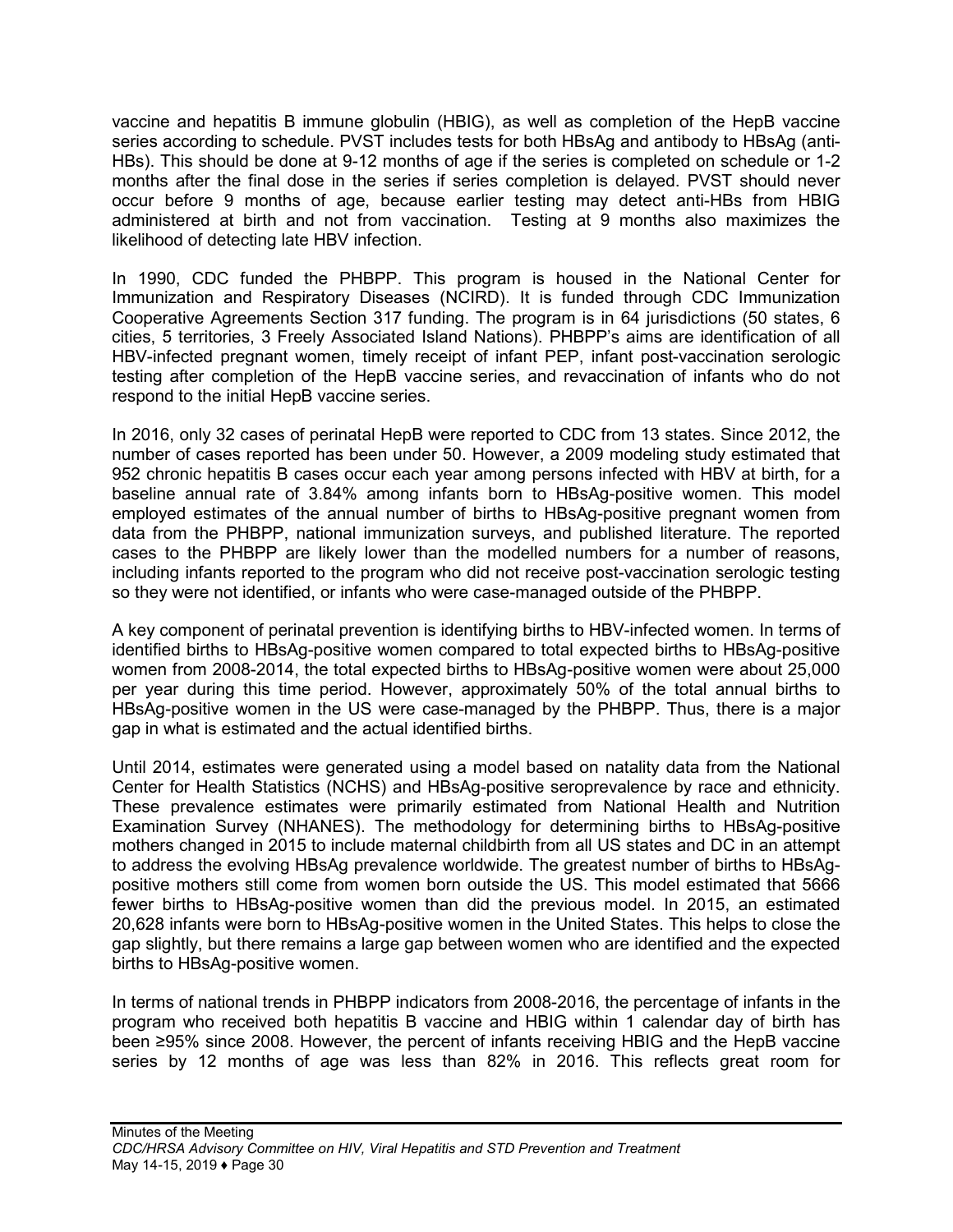improvement in that time period. The percent of infants who received post-vaccination serologic testing was 65% in 2016. This is an increase from 56% in 2008, but there is still a long way to go. This is particularly concerning because these infants who were infected but did not respond to vaccine will be missed if testing is not performed, not done correctly, or not documented. In addition, if HBsAg is not done, it will not be known whether babies are infected until disease may already have progressed.

In 2016, a total of 3218 cases of acute HBV infection were reported to CDC. There was a major decline in the number of acute cases reported as vaccine recommendations were implemented starting in 1982. Vaccination of infants from HBsAg-positive women was recommended in 1984, in all US infants in 1991, and birth dose in 2005. After adjusting for under-ascertainment and under-reporting, an estimated 20,900 acute HBV cases occurred in 2016. To reiterate the recommendations, all infants born to HBsAg-positive women should receive HepB vaccine and HBIG within 12 hours of birth, administered at different injection sites. Only single-antigen HepB vaccine should be used for the birth dose. It is recommended that the HepB vaccine birth dose be given within 24 hours of birth for medically stable infants weighing ≥2,000 grams and born to HBsAg-negative mothers. This aligns with the World Health Organization (WHO) recommendations. The recommendations vary slightly depending upon birthweight and maternal status.

Regarding efficacy, it is known that HBIG provides a short-term increase in anti-HBs for about 3 to 4 months. This might improve protection until the infant responds to vaccine. For prevention of mother-to-child transmission of HBV, HBIG alone is about 71% effective and HepB vaccine alone is about 75% effective. The efficacy of HBIG and hepatitis B vaccine combined is approximately 94%. This is based on infants born to HBsAg-positive and HBeAg-positive mothers. About 90% of infants born to HBsAg-+/HBeAg-+ women will become infected without PEP; no vaccine or HBIG. The infection rate is much less if the mother is HBeAg-negative (and has a low viral load); as low as 30% without PEP.

Birth dose coverage was about 73.6% in 2017. This coverage has increased substantially since the birth dose recommendation in 2005, and has been stable at about 70% since 2012. This is well below the Healthy People 2020 target of 85%. In children 19-35 months of age, the coverage reached 90% in 2000 and has been steady since, near or above the HP2020 target of 90%; coverage was 91.4% in 2017.

In conclusion, to decrease perinatal HepB infections the following are needed: 1) increased identification of HBsAg-positive pregnant women with maternal management and maternal third trimester antivirals, if indicated; 2) timely infant post-exposure prophylaxis and infant management; 3) increased HepB birth dose coverage overall; and 4) increased post-vaccination serologic testing of infants born to HBsAg-positive mothers.

# **Facilitated Discussion**

<span id="page-31-0"></span>Dr. Taylor said that she has been told that vaccinating the women is outside of the purview of perinatal epidemiology programs, even though by definition pregnancy is a marker for heterosexual sexual intercourse. The women are now at risk postpartum of acquiring incident HepB before the next pregnancy. CHAC has discussed many times that pregnancy is often an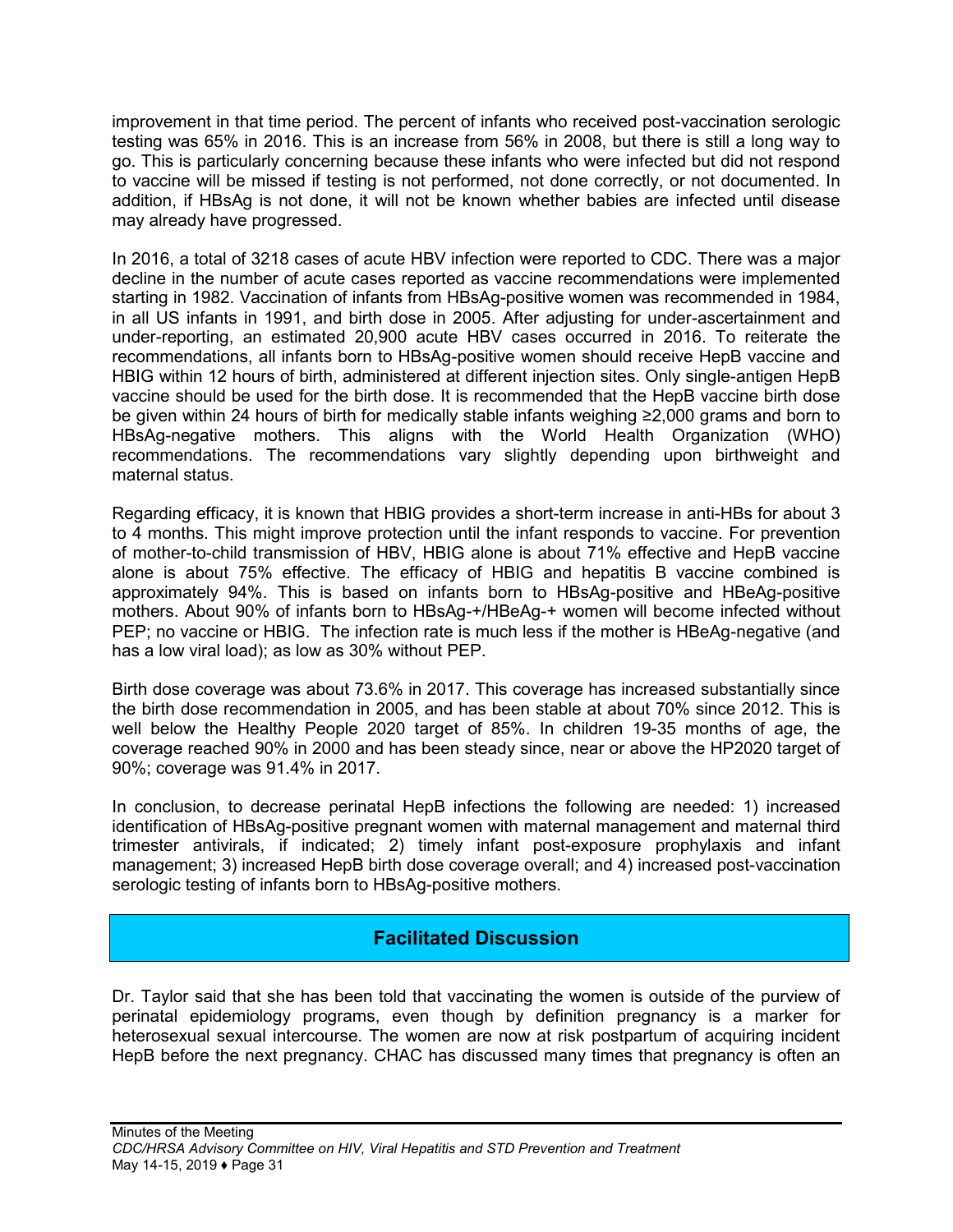opportunity to engage women in healthcare, but they will keep missing this opportunity to vaccinate susceptible women if vaccinating them is outside of the purview of perinatal programs. She asked CHAC and CDC to clarify over time whether CDC can revisit the adult HBV vaccination recommendations with the ACIP Workgroup given rising rates of HBV due to the opioid crisis and room to improve upon risk-based vaccination. She could imagine a campaign "Two for the Price of One" showing the mother and infant together getting vaccinated to make sure women do not leave the hospital without being vaccinated, and then the woman will not show up during the next pregnancy with HepB. They also need to talk about women who are HBsAg-positive with chronic infection and offer antiviral therapy if their HepB viral load is >200,000 IU/mL. If part of the program is allowed to include referring women to care, then they need access to care to ensure that their HepB DNA level is less than >200,000 IU/mL at the next visit. A question about the HepB perinatal programs regards whether they are able or need to further consider horizontal transmission. There are other barriers to care, including fear of deportation. Many women from hyperendemic regions of the world who are in this country may be fearful of accessing care. If a woman is identified as HBsAg-positive and the infant receives HBIG and vaccine, there is still a potential for horizontal transmission because HepB is so much more infectious than the other perinatally transmitted infections.

Dr. Nelson responded that in terms of vaccination during pregnancy, pregnant women are currently recommended to receive HepB vaccine if they have another existing risk factor for HepB infection. For women of childbearing age, CDC will be revisiting the adult recommendations with the ACIP Workgroup in the coming months to years.

Dr. Rody indicated that the state is not making any recommendations other than what CDC/ACIP recommend. Postpartum linkage to care for the mother is one of the challenges. Their program has seen multiple women return with several births and they do not remember being followed during their previous pregnancies for chronic HepB infection. There is still a lot of work that needs to be done in terms of education. Part of that would involve linkage to care. Regarding susceptibility status of household members, they generated pocket cards for obstetric and pediatric clinicians. The card discusses making sure other household members are immunized as soon as a woman is identified as being positive.

Dr. Taylor pointed out that the recommendation about women who are susceptible to HepB only being vaccinated if they have another risk has been open to interpretation, and the default may be not to vaccinate these adult women. Since there often are multiple sets of recommendations, she contacted the lead author of the AASLD article. The author responded that it is true that in their hepatology journal and the AASLD guidelines, they do not recommend vaccinating all susceptible women who could become pregnant or are pregnant because they are following the CDC/ACIP recommendation and are not clear about whether this means all women or just women at risk. They also do not know what they meant by "at risk." Clarification of some of these issues would be helpful.

Dr. Havens pointed out that they just heard presentations from people who are apologizing for one or zero cases of perinatally-acquired HIV. If this is not a success story of the collaboration between CDC and HRSA, then they are losing contact with reality. CDC has been laboring tirelessly for many years to achieve this, and it is amazing. He recognized that while CS has increased, HIV has decreased amazingly. He recalled that Ms. Kuncio said that there is a requirement in Philadelphia for reporting HepC-positive women and that Dr. Mody said that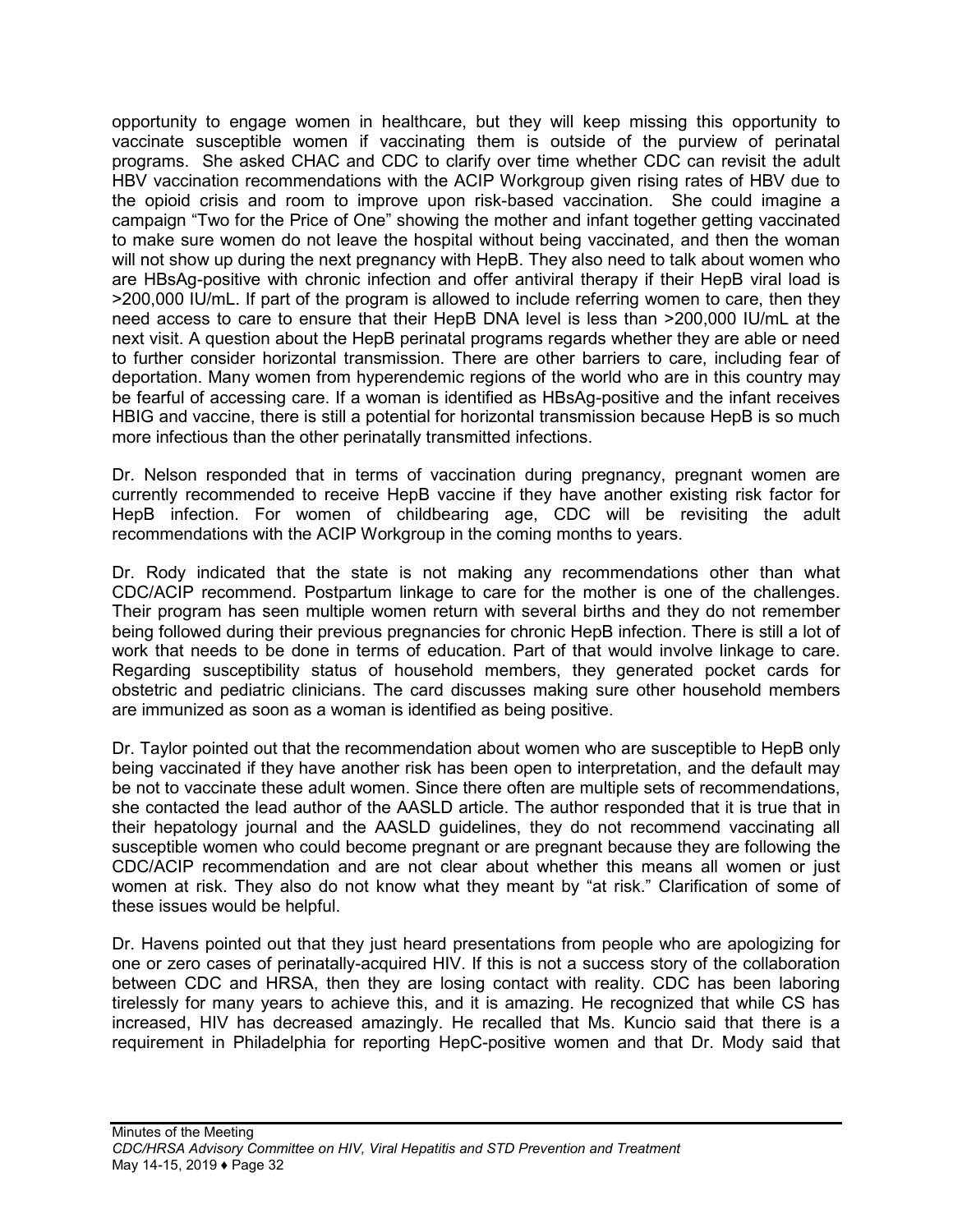there is a reporting requirement for HepB-positive women in Minnesota. This is difficult to do and he wondered how they made this work.

Ms. Kuncio indicated that Philadelphia has a reporting requirement for HepC, HepB, and HIV. It is very difficult. They made the regulation change in 2017 and heard nothing. This identified some issues with their communication with providers. They were relying heavily on the Health Alert Network (HAN) and identified that putting out proclamations was not necessarily getting the information to the people who need it. Having direct conversations and in-services with providers has helped a lot. They build relationships through their perinatal HepB, HepC, and HIV programs, which has helped as well. Some recent work by a newly formed Neonatal Abstinence Syndrome (NAS) Program with which their Perinatal HepC Program overlaps a lot has worked to model off of some Zika prevention work requiring that providers in labor and delivery units report every two weeks on any births to HepB- or HepC-positive women, children born with NAS, et cetera. They have seen a huge uptick with this influx of supportive services. It is difficult to ask providers to report something else, so they are trying to make it as easy as possible for them and build streamlined conversations for that.

Ms. Booth added that this works in the sense that they receive a fairly decent amount of reports. The issue they are having is the "hot potato" problem. They have their adult ID providers on whom they rely heavily to be the primary reporter if one of their patients is pregnant. They rely on their OB providers to report positive women, but they think ID will take care of it and ID thinks that OB will take care of it. Some place in between is a mother who does not get connected. Part of the capacity-building upon which they are embarking is to address this OB gap in reporting. Ideally, reporting would come from an OB reporter.

Seizing an opportunity that the Zika response provided, Dr. Lampe indicated that they worked with the Office of the National Coordinator (ONC) for Health IT. It did not have an impact on Zika, but the idea was to leverage that opportunity to have an impact for all of the things they were discussing during this session. They are working on HL7 messaging and making pregnancy status reportable along with other notifiable conditions through the electronic medical record (EMR) in such a way that it is not burdening the HCPs themselves. This is being spearheaded by their colleagues in CDC's Center for Surveillance, Epidemiology, and Laboratory Services (CSELS). They are trying to keep the Subject Matter Experts within DHAP abreast of that so that as things are coming along, Council of State and Territorial Epidemiologists (CSTE) and others are made aware. This is not occurring 100% yet, but this is some of the work of keeping systems going.

Dr. Bolan added that there is a lot recognized through the Zika surveillance, given that the National Center on Birth Defects and Developmental Disabilities (NCBDDD) did not have experience with communicable diseases and did not realize that information had to go from the county health department, to the state health department, to CDC. Dr. Peggy Honein has been forward-thinking and reached out to the Division of Sexually Transmitted Disease Prevention (DSTDP) in terms of CS and HIV. They now have a workgroup that is focused on building a holistic, unified maternal infant surveillance system or registry. DSTDP harmonized their data with the Zika data and they have a 90% match in terms of variables. The only part that varied was the diagnostic test used or the clinical symptoms to be collected. They are hopeful that there can be one system instead of everyone building separate silos for all of the emerging maternal issues.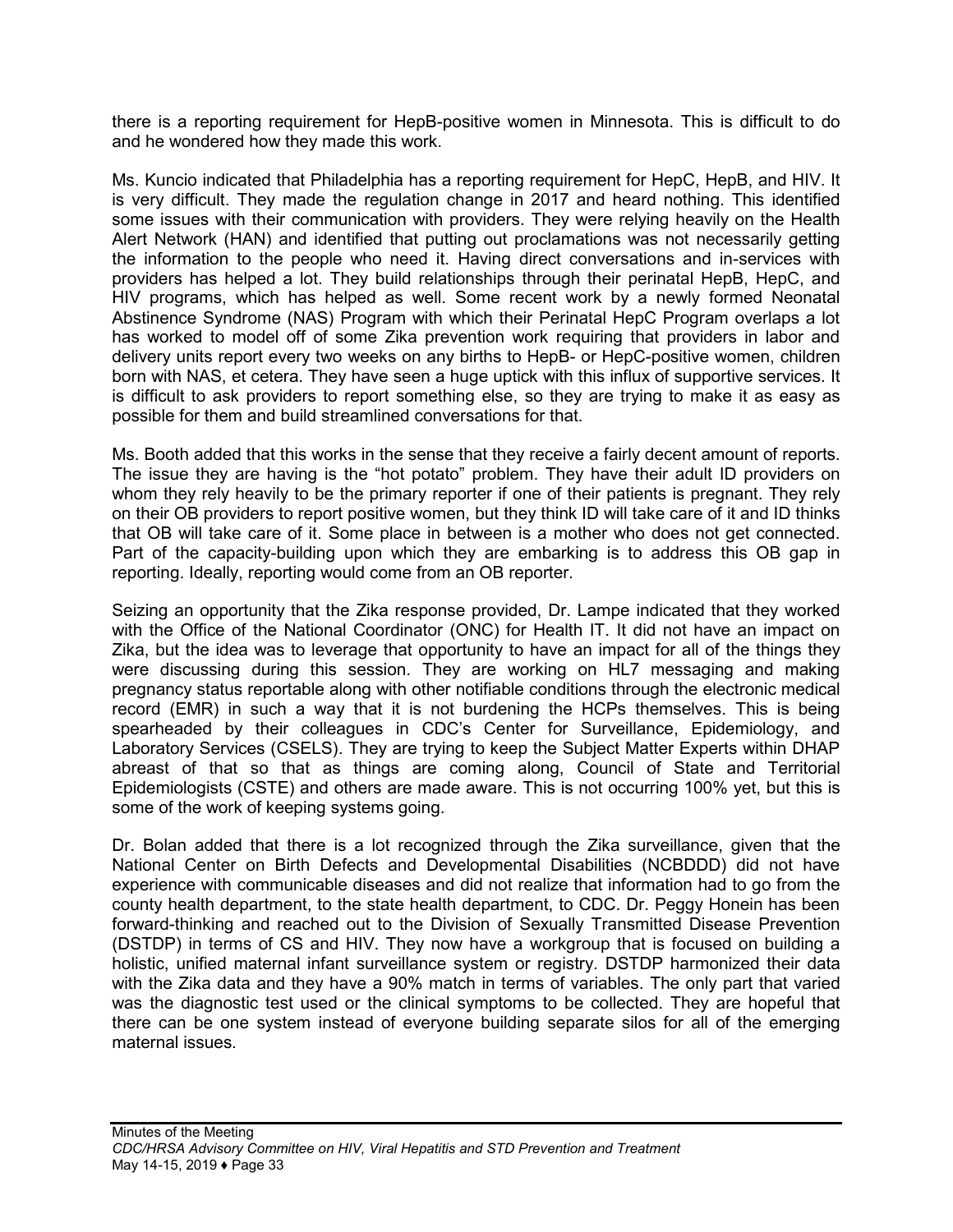Ms. Fukuda emphasized the importance of thinking about the opportunities from a momcentered perspective and her health and health promotion. She was reminded of the late 1980s with the idea of the mom as the vector of disease and that being her primary relevance. She cautioned them in thinking about HIV-positive women who intend to have babies. Many of them do now, which is a wonderful place to be. Framing this as a health promotion intervention for mothers and parents. In the context of the Undetectable Equals Untransmittable (U=U) movement and all of the treatment and prevention lessons being learned, she wondered if that was being factored into the messaging in the work that is being done with the women and families they are reaching.

Ms. Kuncio replied that in their enhanced surveillance efforts in general in Philadelphia, they have those conversations with women to convey the importance of thinking about perinatal transmission and if they are planning to have children and to promote the woman's health as well. They try to avoid conversations that are blame-oriented, because these women are living their lives and the pregnancy may be intentional or not, but it can be an opportunity for conversation.

Ms. Booth added that this is an opportunity for trauma-informed care. People experience trauma in very different ways. For many people, the diagnosis itself is a trauma. Personally, when she is doing intake with a client and meeting her for the first time, she focuses on doing the work that she does so that the mom can normalize her birth. If Ms. Booth is there and other people are supporting the mom to ensure that the delivery plan is at the hospital waiting for her and the Labor and Delivery Coordinator is aware of the plan, the mother does not have to worry about whether the medications are there, disclosure has been discussed, who is going to take care of her baby, et cetera. By doing good footwork, they are creating a much more normalized process. Ms. Booth frames it as them being in care and taking their medication is a gift they are giving themselves and their infant, and that their job in this process is to grow a human and experience that birth in the way that they have visualized it for themselves and not to be thinking about HIV.

Regarding an inquiry posed about the reference to an HIV transmission that occurred in Minnesota in a woman who was virally suppressed and how confident they were that this individual was virally suppressed throughout the pregnancy, Ms. Booth indicated that CDC was involved in this afterwards and it was thoroughly investigated. She was doing care coordination with the mother, who attended all of her appointments and taking her medication, and they had the records of the mother's viral suppression throughout the pregnancy and it still happened. They conducted some testing to make sure there was not a different source, and the baby did match the mother's HIV. The response was simply that this still happens.

Dr. Lampe added that they know that U does not  $= U$  in the context of perinatal transmission, especially in breastfeeding. The messaging around U=U is complicated in this domain. Something that made a major impression on her 20 years ago was a mother who said they told her if she did everything right, she would have an uninfected baby, but her baby was infected. Her care going forward was disrupted because she distrusted the system. However, the numbers of mothers who have infected babies now are small. U=U is very exciting and important. Steering away from the perinatal transmission piece momentarily, MSM who are living with HIV want to become parents now as well. Some thought must be given to messaging about how to help them safely become parents and not infect their egg or the woman with whom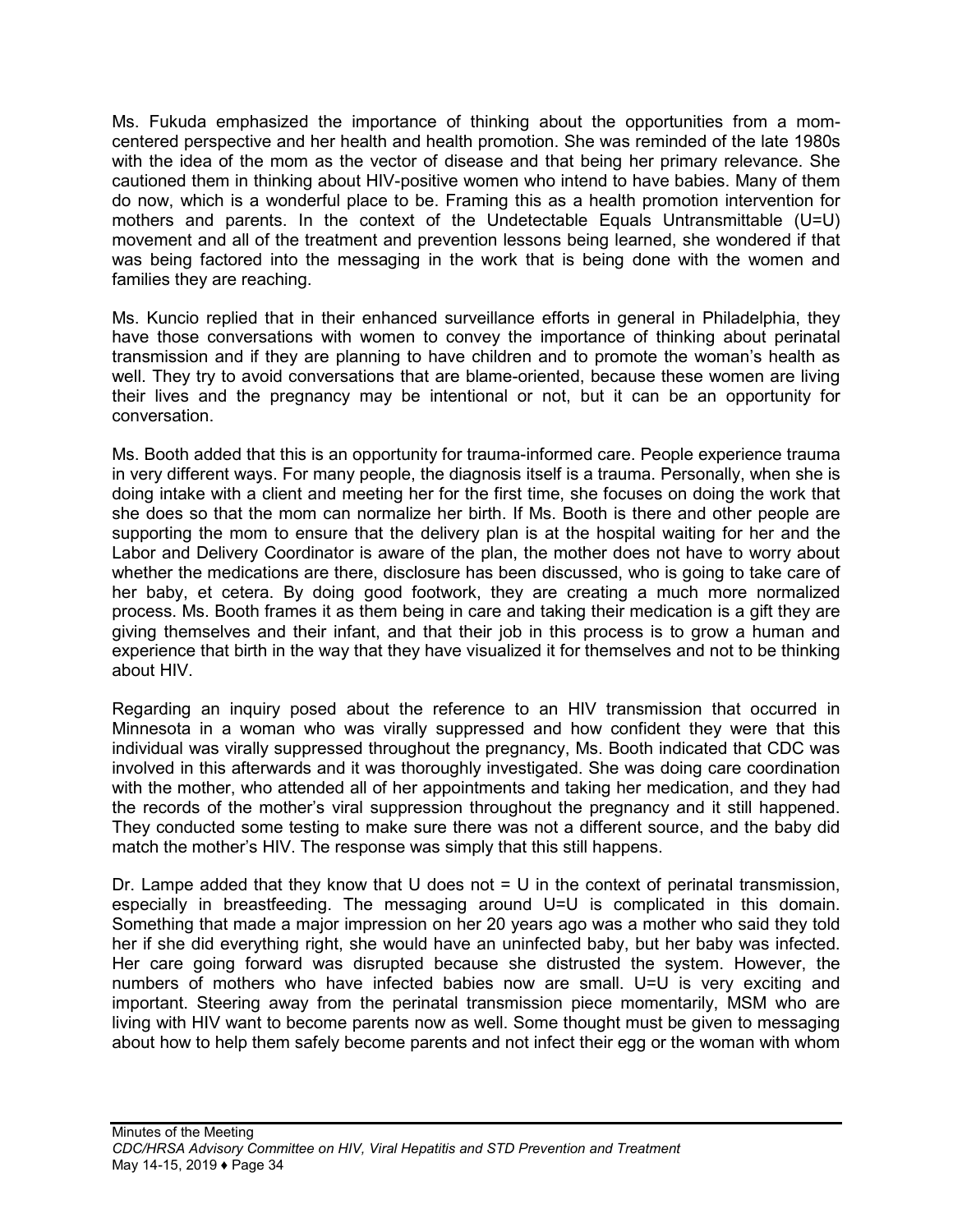they create a baby. In terms of breastfeeding perinatal transmission, it is pretty clear that U does not necessarily = U.

Dr. Mermin stressed the importance of case examples because these helps to talk about different risk factors and to present information. He encouraged everyone to collect as much information as possible about cases that have resulted in perinatal or breastfeeding transmission, especially when associated with known and documented viral suppression in the mother. This would tell a more faceted story than is now being assumed, and perhaps could avoid the situation of distrust.

Dr. Mody indicated that the plan for the one case in Minnesota are to write it up, which is in the works.

Dr. Anderson emphasized that particularly with foreign-born women, they are seeing a return to earlier days in terms of disclosure issues and with the desire to breastfeed. Some women may be breastfeeding surreptitiously. They learned in their setting, from labor and delivery nursing staff, that there were women who expressly desired to breastfeed were treated somewhat punitively with threats of Child Protective Services (CPS) referrals. They must examine this type of issue, because it is a recipe for disaster.

# <span id="page-35-0"></span>**Ending the HIV Epidemic: Collaborating Across Boundaries and Responsibilities**

#### **John Brooks, MD**

HIV Epidemiology Research Team Lead, DHAP Centers for Disease Control and Prevention

Dr. Brooks moderated a panel presentation for a series of speakers to describe ongoing activities to end the HIV epidemic by collaborating across boundaries and responsibilities. He introduced the panel of speakers and opened the floor for their presentations.

### **Overview of Ending the HIV Epidemic**

#### <span id="page-35-1"></span>**Eugene McCray, MD**

Director, Division of HIV/AIDS Prevention Centers for Disease Control and Prevention

Dr. McCray emphasized that as everyone knows, HIV has cost America too much for too long. Over 700,000 Americans have lost their lives to HIV since 1981. Without intervention, another 400,000 Americans will get HIV over the next 10 years. The federal government has spent approximately \$28 billion in research, prevention, care, and treatment annually. The US has access to the most powerful HIV prevention and treatment tools in history and knows what works. Now the time has come to ensure that those tools reach the people who could benefit most from these advances.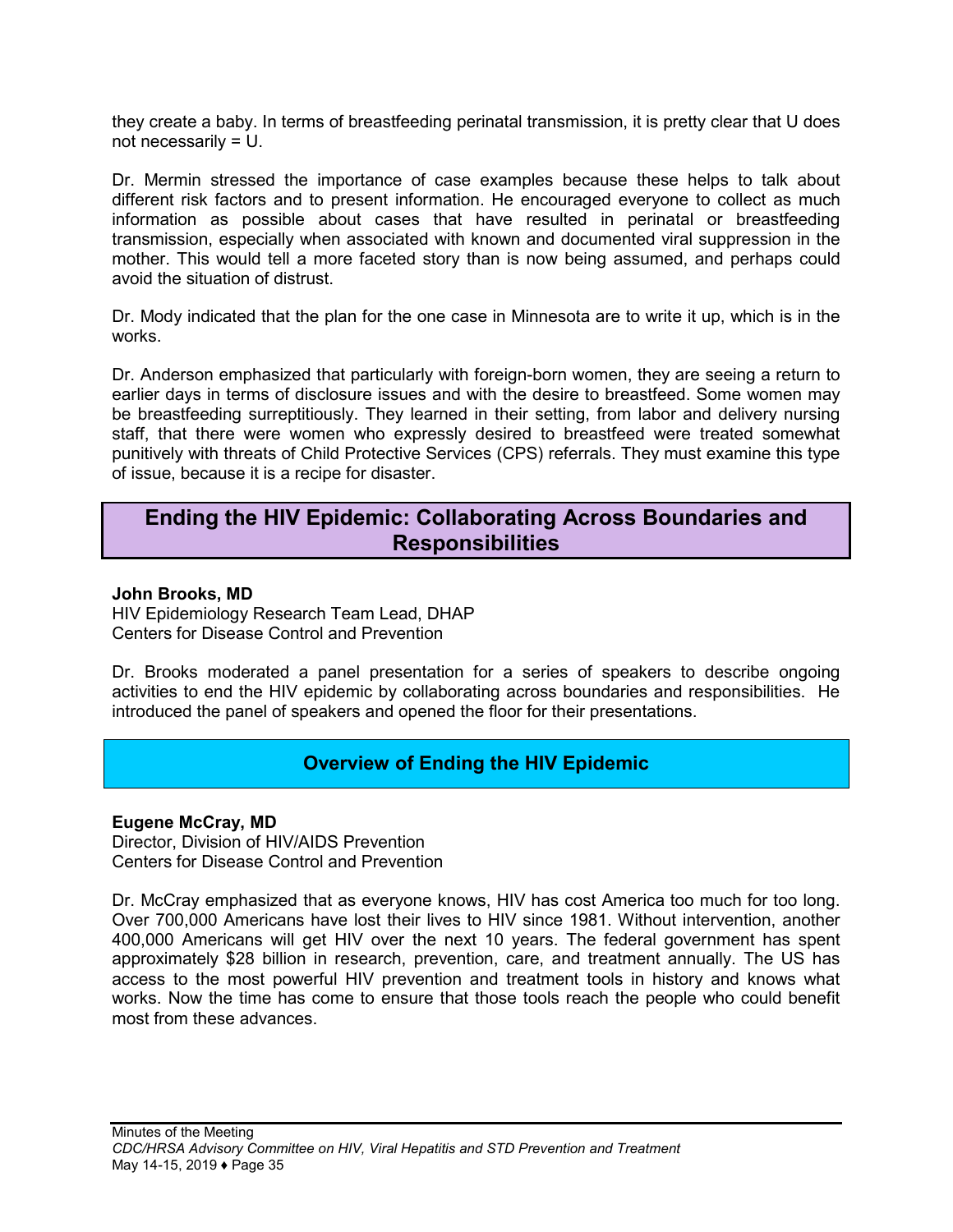In the 1980s, the peak incidence was near 130,000 annually. From 1985-2012, interventions had driven infections down to <50,000 annually. From 2013-present, HIV infections stabilized after a period of decline. While there has been significant progress since the 1980s, declines in new HIV diagnoses have stalled since 2013. Currently, there are still about 40,000 new diagnoses per year.

HIV disproportionally affects some populations. Data continue to show that gay and bisexual men, especially African American and Latino gay and bisexual men; transgender individuals; women of color; and people living in the South have a high burden of HIV infection. Data also show a troubling trend of increased diagnoses in smaller populations such as American Indians/Alaska Natives (AI/AN) for whom diagnoses increased 34% from 2012-2016.

A critical point has been reached in which the tools are available to get to zero new HIV infections, as well as the data to understand where intervention is needed. If communities are given access to all of these resources, including the money and data they need, the HIV epidemic in the US can be ended. With an estimated lifetime healthcare cost of approximately \$500,000 per person infected, achieving the program goals will reduce healthcare expenditures by over \$100 billion over the next decade.

The EHE initiative is meant to be a whole-of-society approach. No one is expected to do this alone. This will be a joint collaboration between affected communities, PLWH, federal partners, state and local health departments, academia, private sectors, and others. The goal is highly ambitious, which is to achieve a 75% reduction in new HIV infections in 5 years and at least 90% in 10 years. To achieve this goal, it is imperative to rapidly diagnose new HIV infections; ensure that people with HIV get effective medical treatment; protect people from being infected by ensuring access to comprehensive prevention, treatment, PrEP, SSPs, et cetera; and quickly respond to and stop new outbreaks. CDC will work with jurisdictions to ensure that they have the personnel they need to achieve these goals.

It is known that more than 50% of new HIV diagnoses occurred in only 48 counties; Washington, DC; and 1 municipality in San Juan, Puerto Rico. In addition, 7 states have a substantial rural burden with over 75 cases and 10% or more of their diagnoses in rural areas. It is known where most of the diagnoses are concentrated. By targeting resources to these locations, CDC believes they will reach more minority populations at risk for HIV. The data on burden of HIV shows the areas where HIV transmissions are occurring. However, looking at the jurisdictions that are targeted for the EHE initiative shows that it will be possible to reach more minority populations at risk for HIV. Nationally, the Hispanic/Latino population represents 24% of HIV diagnoses, but they account for 31% of the HIV diagnoses in the target counties. Black/African Americans represent 44% of diagnoses in the nation and in identified counties, but they account for 56% of diagnoses in rural states. Targeting these areas also will target disparities in the hardest hit areas.

Ending HIV in America will require an infusion of resources to employ strategic practices in the right places and targeted to the right people. All of HHS is committed to ending the HIV epidemic in America. The President's 2020 Budget Request proposes the following funding allocations and activities for each agency:

CDC: \$140 Million

• Test and diagnose new cases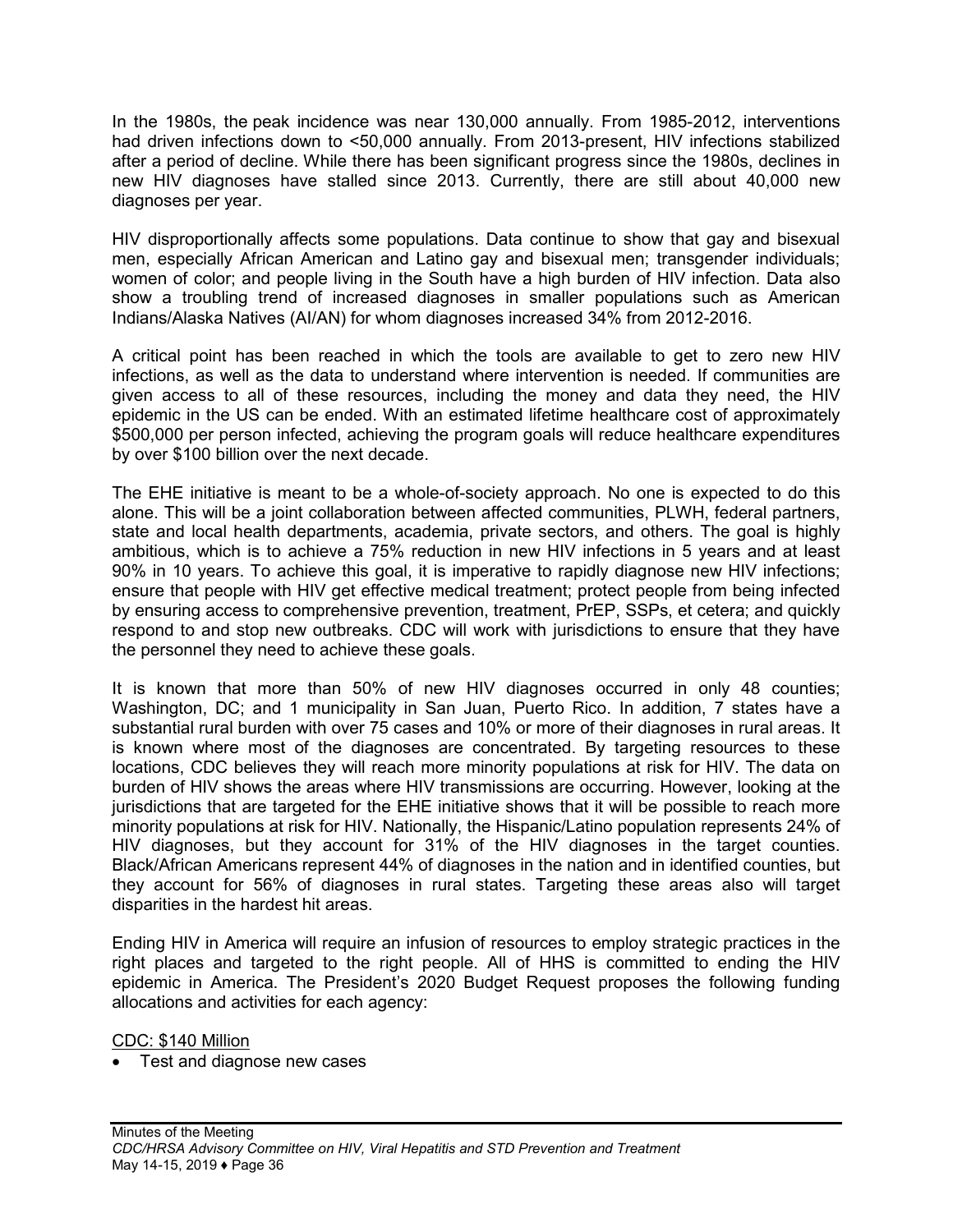- Rapidly link newly infected individuals to treatment
- Connect at-risk individuals to PrEP
- Expand HIV surveillance
- Directly support states and localities in the fight against HIV

### HRSA: \$120 Million

- Increase direct health care and support services, further increasing suppression among patients in the target areas
- Expanded PrEP services, outreach, and care coordination in community health centers

### Indian Health Services (IHS): \$25 Million

• Screen for HIV and prevent and treat HepC

### NIH-CFARs: \$6 Million

• Refine implementation strategies to assure effectiveness of prevention and treatment interventions

### OASH: Maintain Current Funding

- Project coordination, communication, management, and accountability
- Leadership of the Minority AIDS Initiative

### SAMHSA: Maintain Current Funding

• Minority AIDS Program

The federal initiative also will leverage state and local planning efforts to end HIV. Building on current planning efforts will help jumpstart the initiative in places already thinking about ending the HIV epidemic in their community. Many locations already have developed plans or are in the process of creating those plans. While each of these plans have different goals, targets, and focus areas, CDC believes this can leverage enthusiasm in the work that already is being done.

In closing, there is an unprecedented opportunity to end the HIV epidemic in the US. It is possible to bend the curve and the time is now to do it.

### **Ending the HIV Epidemic: A Plan for America**

### **Laura Cheever, MD, ScM**

Associate Administrator HIV/AIDS Bureau Health Resources and Services Administration CHAC DFO

Dr. Cheever reminded everyone that as mentioned earlier, for EHE, HRSA's proposed President's Budget requests \$70 million for the RWHAP and \$50 million for HRSA-funded Health Center Program in FY 2020.

In terms of Pillar One (Diagnose) the Community Health Centers are a key entry point for people with HIV who are undiagnosed. They care for patients who are living at or below 200% of the FPL. Many of the medically underserved in this country go to Community Health Centers,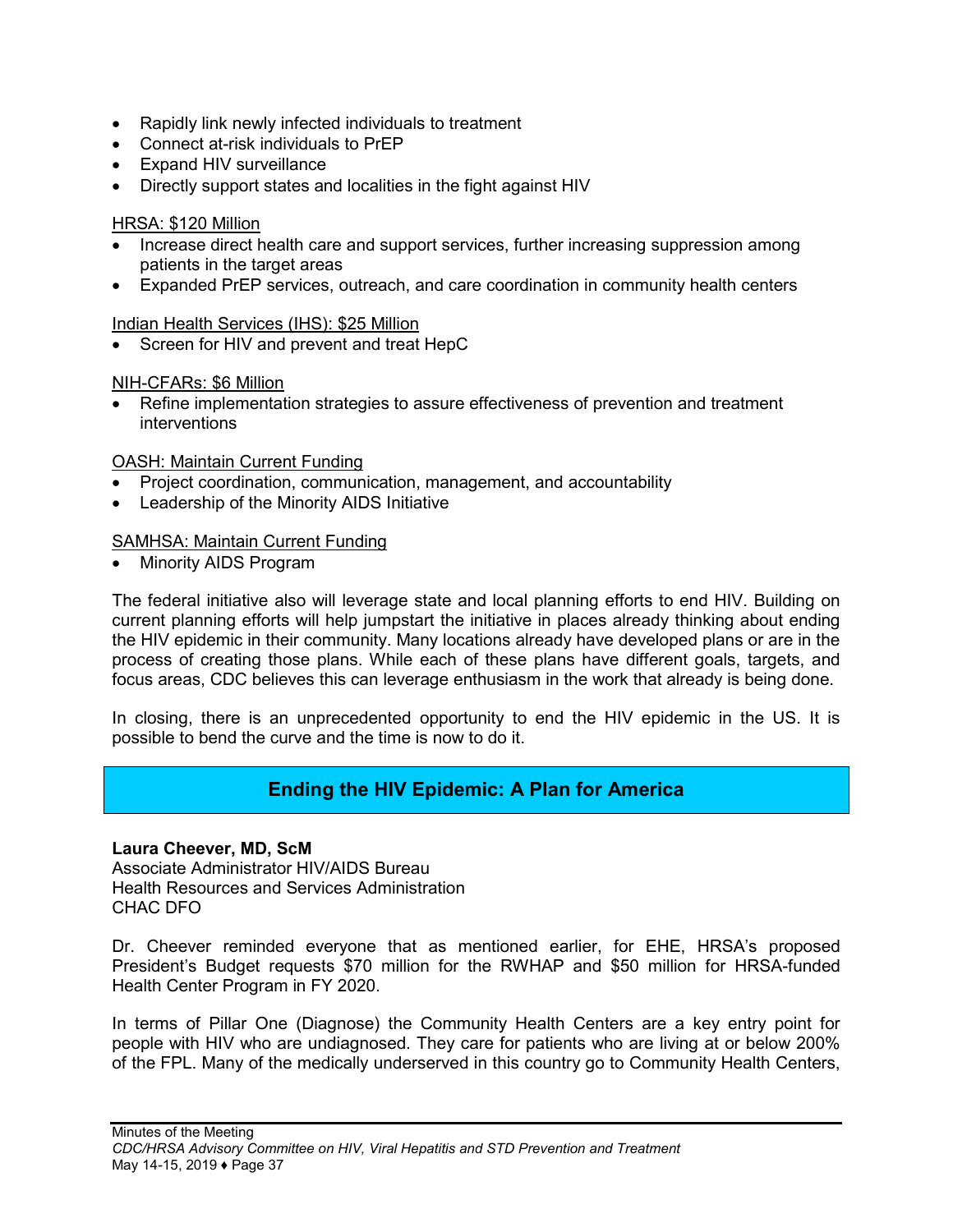which conduct nearly 2 million HIV tests annually. These centers have the capacity to expand outreach within their communities and increase routine and risk-based HIV testing.

Regarding Pillar Two (HIV Care and Treatment), people with HIV who take medication daily as prescribed and achieve and maintain an undetectable viral load have effectively no risk of sexually transmitting the virus to their HIV negative partner. In addition to the individual benefit of individuals with HIV on treatment e living long and healthy lives, maintaining an undetectable viral loads helps to end the epidemic for the country. Given the funding and the flexibility to direct the funds to the identified jurisdictions, HRSA will focus on providing care to those not yet virally suppressed. This includes those who are in care for whom there are still gaps, those diagnosed and out of care, and the newly diagnosed. To do this, HRSA will increase capacity by funding RWHAP Parts A and B in the identified jurisdictions; and encourage initiation of rapid HIV treatment to achieve viral suppression and stop transmission; and provide technical assistance to the identified jurisdictions. As discussed earlier, among the 50 cities and counties HRSA is targeting, 49 exist within 39 existing Part A jurisdictions. The one exception is Hamilton County, which is Cincinnati. The plan is to fund Part B in the 7 targeted states as well as Ohio for Cincinnati and the 39 Part A jurisdictions where the focus counties reside.

With regard to Pillar Three (Prevent) the health centers will be using the \$50 million specifically for PrEP services implementation. The plan is initially to focus in year one on providing funding to co-funded RWHAP and Community Health Center-funded recipients and sites. The reason to start there is because there is significant cultural humility around LGBTQ communities and PrEP champions in many of these sites. The plan is to rapidly take the successes and expand to more Community Health Centers in future years, including those that are not co-funded by the RWHAP.

To expand care and treatment to 400,000 people in the US, the models of care will have to be expanded. Community Health Centers will be an important part of that effort. There are some examples of tremendous success already, so it is clear that this can be done.

It is quite clear that Community Health Centers have support services to work outside of their walls, but it will take a tremendous amount of work to have people at high risk for HIV infection to recognize it and seek PrEP services. Many people, especially young people, do not adequately assess their own risk. To that end, HRSA will be working closely with CDC to help them work at the community level on messages around PrEP, risk, and how to better identify risk to help promote that care and treatment in Community Health Centers for PrEP. The RWHAP is going to support workforce capacity around PrEP through the AIDS Education and Training Center (AETC) Program, which by statute is the only RWHAP part that can work on HIV prevention .

In terms of Pillar Four (Respond), it will be important for the RWHAPs to work very closely with health departments so that patients with HIV in clusters are referred to the RWHAP for treatment services or patients identified as high-risk are referred into Community Health Centers for PrEP and other prevention services. HRSA will be working with that specifically to ensure that those linkages are in place. As mentioned earlier, to meet the challenges ahead, it is imperative to improve viral suppression and decrease disparities among patients who are in care, enhance linkage to and engagement in HIV care of the newly diagnosed, and expand reengagement and retention for those diagnosed but out of HIV care.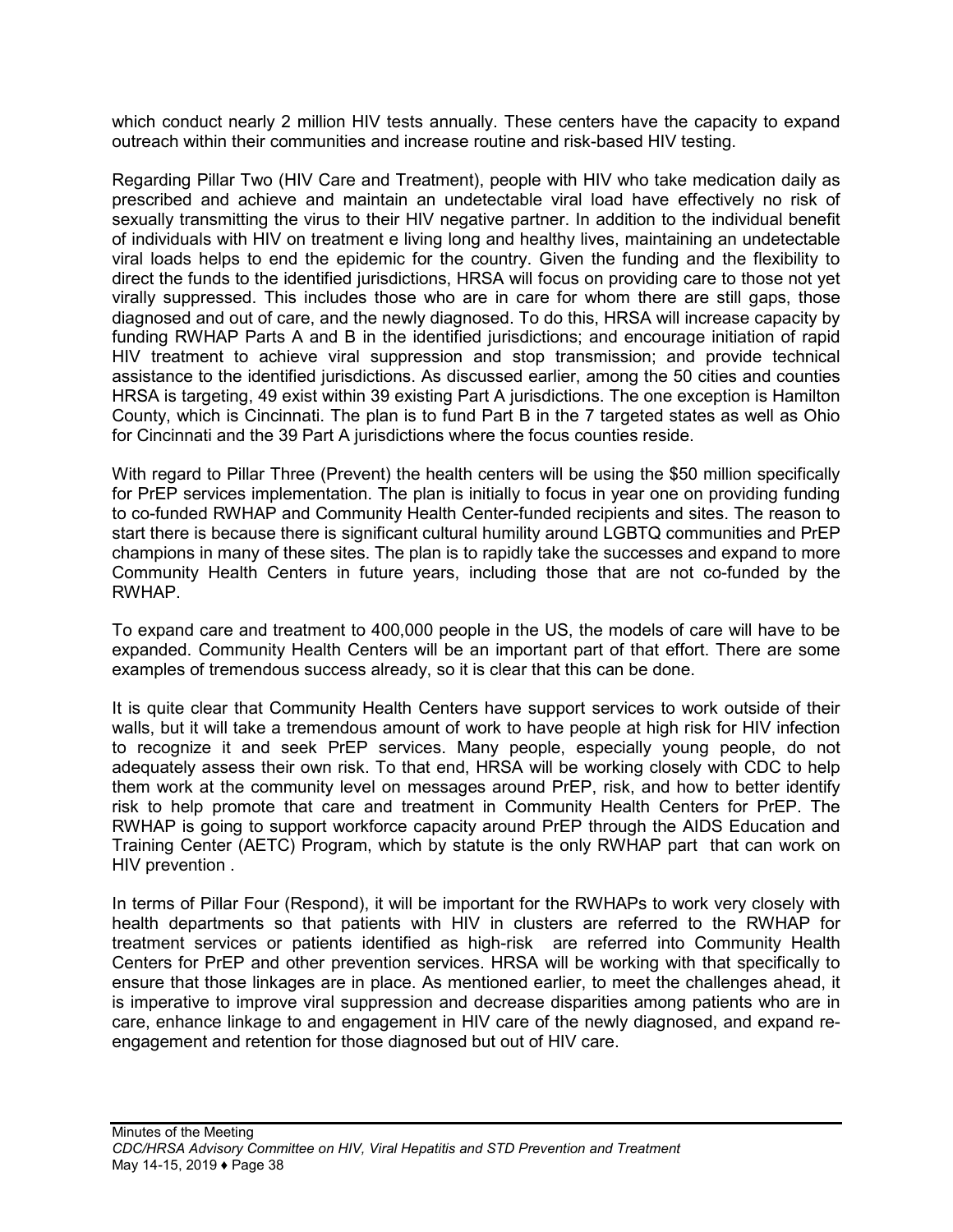Regarding next steps, HRSA is coordinating very closely among the federal agencies and will continue to do that. CDC is receiving funding from the Minority AIDS Initiative at the Secretary level to allocate planning grants. HRSA will work closely with CDC on this. Jurisdictions are encouraged to build upon existing plans. HRSA's HAB plans to release several Notice of Funding Opportunities (NOFOs), including one for the RWHAPs Parts A and B, one for TA and coordination, and one for workforce capacity development, including for PrEP through the ATECs. HRSA believes that community engagement is very important and has a strong history of community engagement in the RWHAP, but needs to do much more of this to ensure that they truly are working with people across their lifespans and with people who have not been well-represented previously.

## **Current Activities of CDC Related to Ending the HIV Epidemic Initiative**

### **John Brooks, MD**

HIV Epidemiology Research Team Lead, DHAP Centers for Disease Control and Prevention

If funded, Dr. Brooks indicated that CDC's intends to address issues in all four of the pillars, as well as the workforce issue. In terms of the Diagnose Pillar, the one thing that is most important to CDC at least in the focused jurisdictions, is fulfilling its role in getting every person eligible and for whom appropriate testing is recommended to be tested at least once in their lifetime; and to ensure that those who merit repeat testing due to increased risk are tested annually or more often. CDC looks forward to leveraging some innovative new ideas about how to perform point of care testing and laboratory-based testing. One thing they would like to see advanced is automated HIV testing for anyone who passes through a healthcare center. It is known that many people undiagnosed with HIV have had a clinical encounter in the preceding year, but were not offered HIV testing even though they may have been an appropriate candidate for it.

With regard to the Treat Pillar, treatment will be handled predominantly by HRSA, but the combined role of CDC and HRSA is to get people virally suppressed. CDC will be helping by ensuring that as people are diagnosed, they are linked to effective antiretroviral therapy as soon as possible, and that persons who are identified as being out-of-care are brought back into care and helped to stay in care and remain adherent to the care they are receiving. CDC will be doing some internal work going through the agency's national surveillance system to try to eliminate a lot of duplicate reporting. That is a major problem currently with quickly identifying persons with HIV who may be out of care. Cleaning up the system will help CDC get information about what is occurring to decision-makers more quickly.

Regarding the Protect Pillar, CDC will be promoting all of the regular prevention intervention that the agency already promotes, but will place a particular emphasis on PrEP and syringe service programs as under-utilized interventions that are very effective. Florida and Georgia passed state laws in 2019 that permits syringe service programs. These are two states where there is a high burden of disease, so they look forward to that resource being made available to PWID.

In terms of the Respond Pillar, CDC looks forward to accelerating the deployment of cluster detection and response systems. While this activity is somewhat controversial, the public health benefit outweighs the risk, which CDC is working hard to mitigate. This activity is something that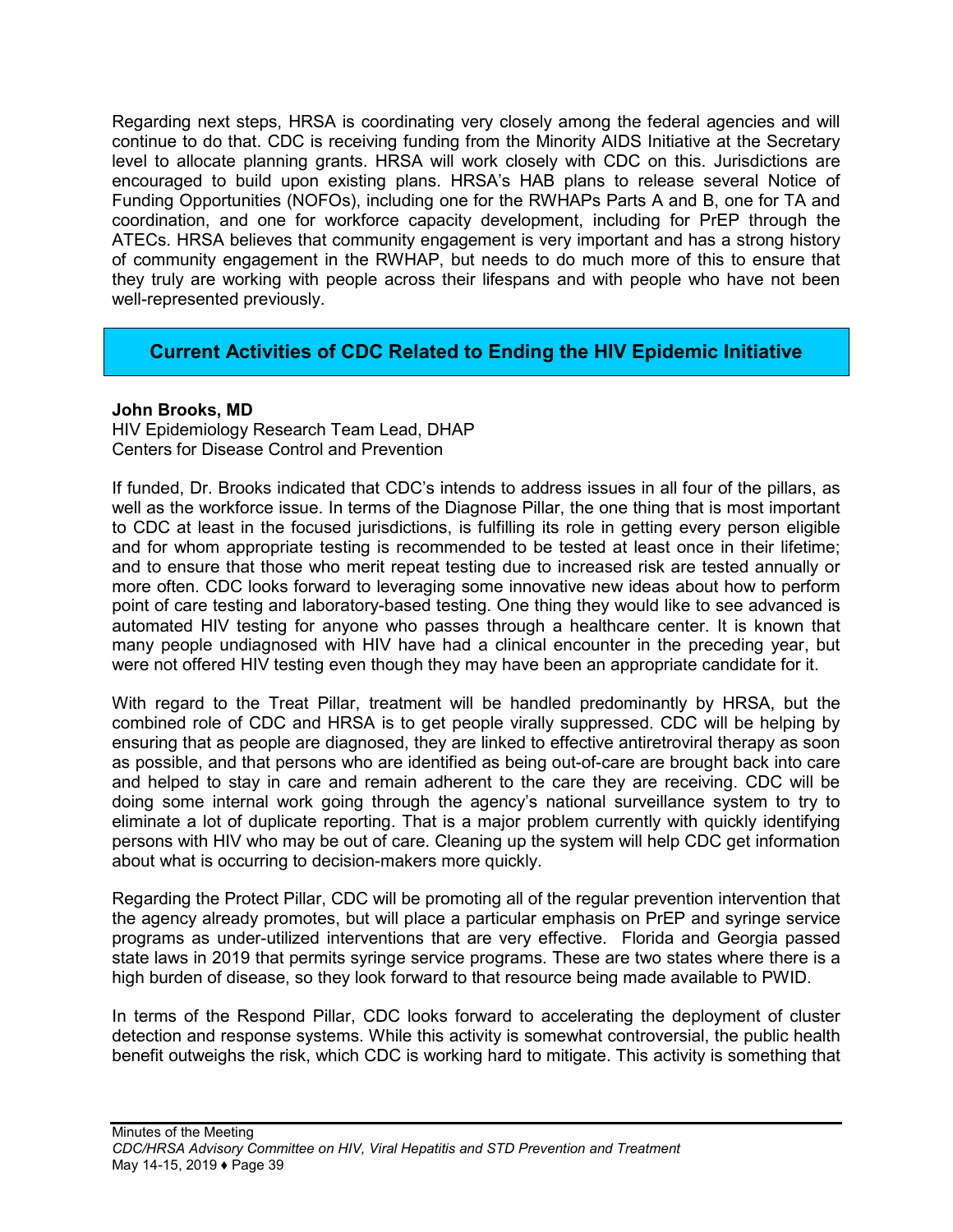has been occurring more centrally at CDC, but they look forward to moving it out more proximal to health departments so that they can begin to do this themselves. This effort has done a great job of identifying clusters and focusing where public health resources are directed to prevent new infections.

Regarding the workforce, CDC has some activities in the Public Health Associate Program (PHAP) and also will be providing funds through the agency's NOFOs to the sites to ensure that they have the support they need on the ground to move the initiative forward. One of the most frequent complaints they hear from sites is that they would like to do everything that is recommended, but they do not have the people to do it.

One of the efforts CDC has been engaged in more recently is introducing the EHE Initiative to the public and the agency's many partners. CDC and other collaborating HHS agencies' leadership have been making visits throughout the country. CDC has visited Baltimore and Detroit. The idea is to present to the public a unified face—that this is not an activity that is just CDC, or just HRSA, or just NIH. Instead, this is an HHS activity. To that end, the HHS agencies are working very closely together. They also have been delivering a lot of presentations and engaging in meetings with stakeholders, such as: PACHA, National HIV Prevention Conference (NHPC), Act Now: End AIDS Coalition, HIV Medical Association (HIVMA), National Alliance of State and Territorial AIDS Directors (NASTAD), Association of State and Territorial Health Officials (ATSHO), and American Conference for the Treatment of HIV (ACTHIV).

The first of CDC's NOFOs for the EHE Initiative is for the local community EHE planning. CDC is preparing a NOFO to provide resources that will support the drafting of local community EHE plans by Phase 1 Jurisdictions. This will be funded with FY19 Minority AIDS Initiative Funds. The NOFO will be managed by CDC on behalf of HRSA and CDC, given that these plans will have to integrate all of the activities being done by both agencies. The goal is to build on existing HIV planning activities and EHE plans, with a focus on community engagement in the planning and execution of plans. The anticipated NOFO publication date is Summer 2019, with an award date expected in late September 2019.

The main EHE NOFO award is contingent upon Congressional FY20 appropriation. For this, CDC is drafting a 5-year EHE NOFO. The anticipated NOFO publication is in the Summer/Fall 2019, with a plan to align the timing with the HRSA NOFO so that people can be considering both at once. The proposed award date is January 2020, which is subject to the availability of funding. Announcement of this NOFO will occur before the award for the local community EHE plans NOFO to inform the content of those plans. CDC hosted three 2-hour calls with stakeholders for input regarding this NOFO (e.g., HIV community, public health, clinical care).

Additional activities include working with the PHAP and its graduates to staff field workforce and assisting CFAR leadership develop an implementation research agenda. This year, CDC will be able to take advantage of at least 6 graduates of the program and embed them in health departments in the target jurisdictions. Over 30 responses were received to the notice about this opportunity within 2 days. They also are assisting the CFAR leadership to develop an implementation research agenda. One of the stated goals of CFAR is to ensure that they also engage in implementation research relevant to the EHE. CFARs often have clinical experts and recognized leaders in HIV that the community knows and respects.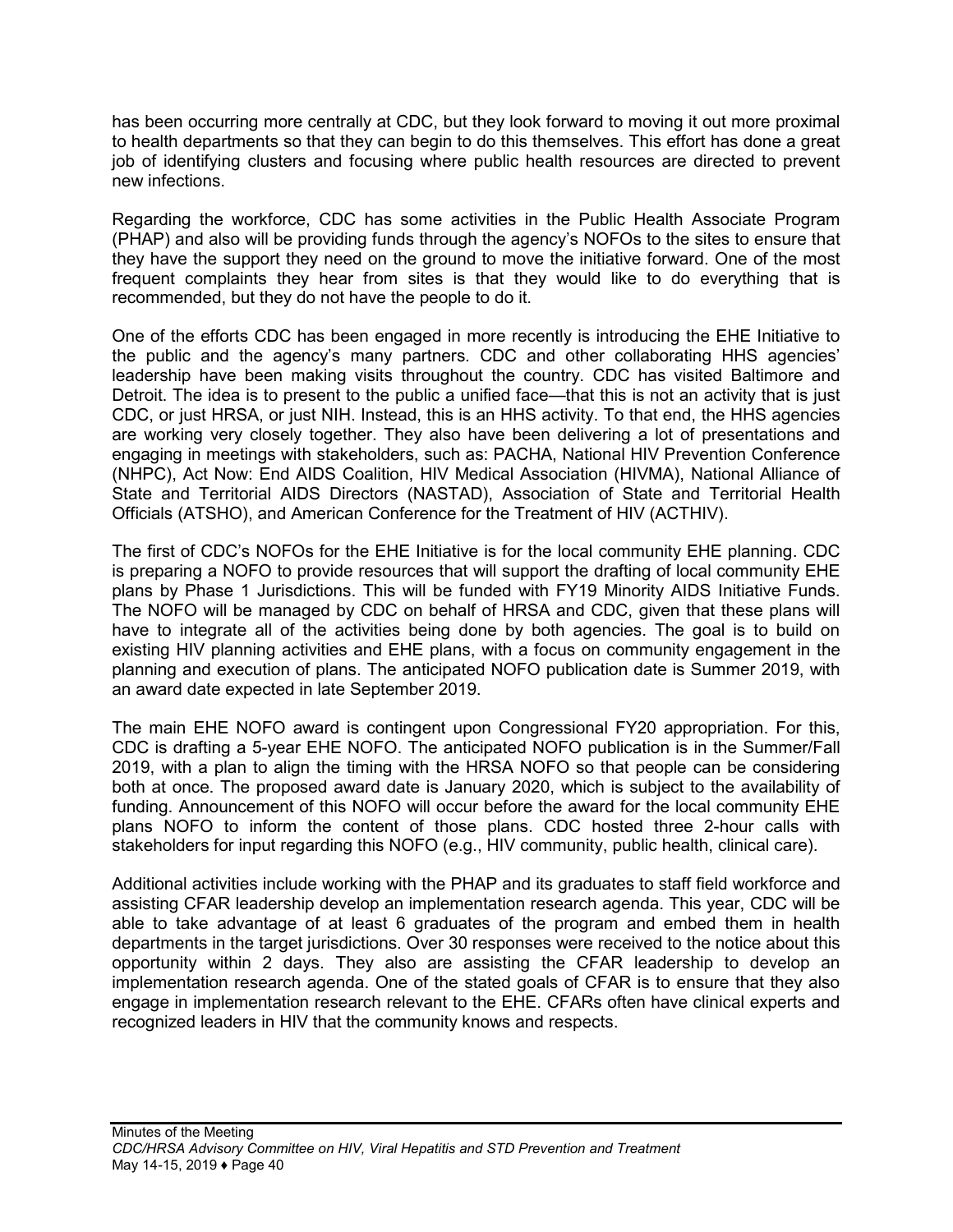## **Ending the Epidemic Planning: Integrating Across Boundaries**

#### **Marlene McNeese**

Assistant Director, Disease Prevention and Control Division Houston Health Department

Ms. McNeese briefly described Houston Health Department's (HHD's) process and experience for implementation of its EHE plan, as well as partnerships that they created in their plans with respect to monitoring and evaluation. She emphasized the complexity of the way in which HIV, STD, and housing funds related to HIV are administered in the City of Houston-Harris County. Part of the challenge includes all of the federal sources of funds and where they land locally in an administrative agency. Part A is managed locally by HHD's county public health colleagues, while Part B is managed by their colleagues at the state. Prevention of HIV/STD rests with Ms. McNeese at the city HHD. HHD is the only directly funded jurisdiction for HIV that is not directly funded for STD. Housing is managed through their housing colleagues.

Though Ms. McNeese said she did not know whether it was in spite of or due to that complexity, HHD has a very long-standing history and relationship of partnering and collaborating particularly around planning activities, as well as implementation of HIV care and prevention activities with their RWHAP and Community Planning Group (CPG) colleagues and other planning groups in Texas. They have long since had joint planning products, epidemiologic profiles, and needs assessments. They have had good cross-pollination over the years during which they have had members serve in membership and leadership roles in both planning bodies. Some of their federal major projects and responses, they have had implementation groups that were formed collectively.

Development of HHD's EHE began in November 2015. Legacy Community Health Services, one of their large FQHC systems, received a Southern REACH grant from AIDS United and the Ford Foundation to develop a plan to end the epidemic in the City of Houston. Some may argue that this is not ideally the way they would want to start the EHE planning, but that is the way it occurred for them. They were required to use an intersectional and social/racial justice approach as a part of that grant, which made a difference in the way they implemented their strategies and planned what they would do.

Given the political climate at the time, the Texas Department of State Health Services (DSHS) was not ready to move forward with a statewide plan, but fully supported and was involved in the Houston plan development. HHD started a lot of community stakeholder engagement meetings, much like most areas of the country have done in the development and implementation of their plans. HHD drafted and launched their plan in 2016 on World AIDS Day. Part of the challenge of that timeline included the fact that they had just completed their CDC/HRSA required integrated plan, and part of the angst and confusion that was created at the time pertained to how the new EHE plan would align with the existing integrated plan. There also was the challenge with community members who served in the integrated planning process in terms of whether they even had the energy or bandwidth to move right into a new development for EHE.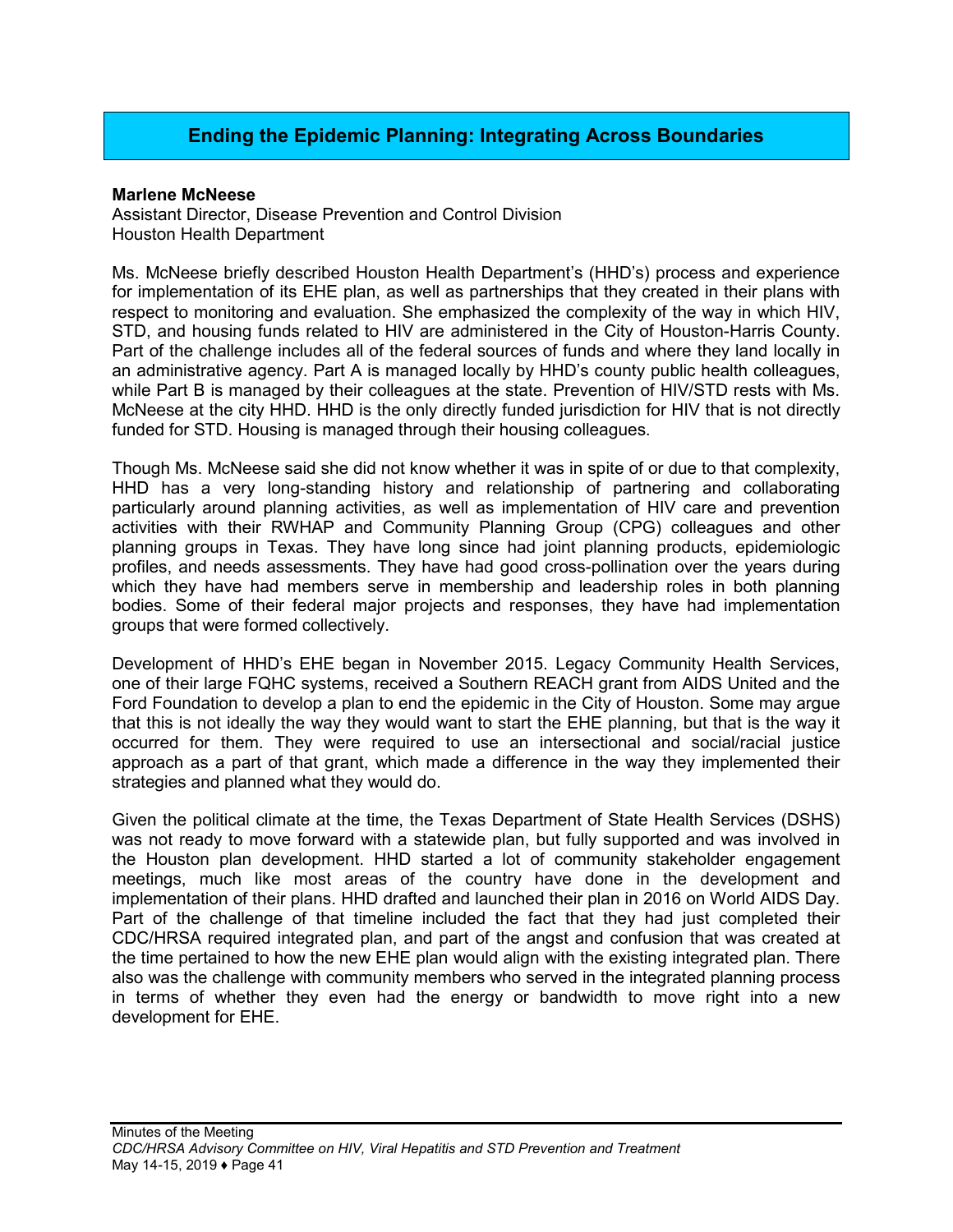One of the wisest things they did was review the existing EHE plans for New York State, San Francisco, DC, and others. They also looked for and received TA from Housing Works, Harvard Law School Center for Health Law & Policy Innovation, and others who already had helped those jurisdictions in creating their plans. They created a crosswalk between existing integrated plan goals and outcomes that HHD as a community continued to see as a priority and goal versus what was missing. The HHD plan was divided into 5 sections that provide recommendations pertaining to the following topics: 1) Prevention (5 recommendations); 2) Access to Care (7 recommendations); 3) Social Determinants of Health (4 recommendations); 4) Criminal Justice (5 recommendations); and 5) Policy and Research (12 recommendations).

Ms. McNeese noted that surprisingly enough, sections 3, 4, and 5 were not addressed in their integrated plans. She thought that some of the reasons that occurred is because they have public health professionals and community advocates who have been engaged in integrated planning for a long time, who centered their thoughts on what strategies and activities they could support using those funds versus an aspirational look toward ending the epidemic. This resulted in these three sub-priorities rising to the top. It is clear that more needs to be done within those three areas, particularly being in the South and the State of Texas.

The HHD framework is simple and mirrors what a lot of other agencies or areas are doing with respect to the 90-90-90 Goals. Their diversity of stakeholders included PLWH in affected communities that fall outside of the traditional community advocates with whom they work in terms of HIV planning. They assessed alternative models of community partnerships that were underway in their area, such as My Brother's Keeper (MBK) Houston. MBK Houston was a partnership in which there was a large, widescale structural intervention around young men and boys of color in Houston-Harris County that included representations from the school systems, criminal justice agencies, county sheriff's department, medical societies, et cetera—well outside the traditional breadth of what they have done in public health.

Other than in the beginning with the Southern REACH grant, monitoring and evaluation was an unfunded activity, meaning that they did not have dedicated staff embedded to do this work with respect to the organizing and collaboration and hammering out what the benchmarks would be for measuring whether they were successful. To date, the DSHS now supports at least one and there is discussion about how that can be expanded to city and county health departments as well. Staffing this is a challenge. Some of the new charges to helping them in the epidemic requires an increase in the public health workforce that does not currently existing, particularly in the areas of epidemiology, surveillance, and navigation support in and around the medical work.

Ms. McNeese emphasized that transparency is critical. They have been very open in terms of discussing what works and what does not work with regard to implementation, and in revisiting the plans to determine what adjustments need to be made moving forward. HHD felt that EHE required a complete change in the entire health care delivery system. They sit in a state with the highest rate of uninsured persons and they are a non-Medicaid expansion state. Simple access to healthcare is the number one issue and potential driver of their epidemic. They needed to think beyond just strategy implementation that is traditional to the work to consider how to change the medical systems, a lot of which may need responses from policy changes. It is imperative in the planning to consider time for addressing racial and social injustices, particularly in the South. It is not a matter of simply expanding how often HIV testing is offered. Some of the systems people have to access need an overall and change as well.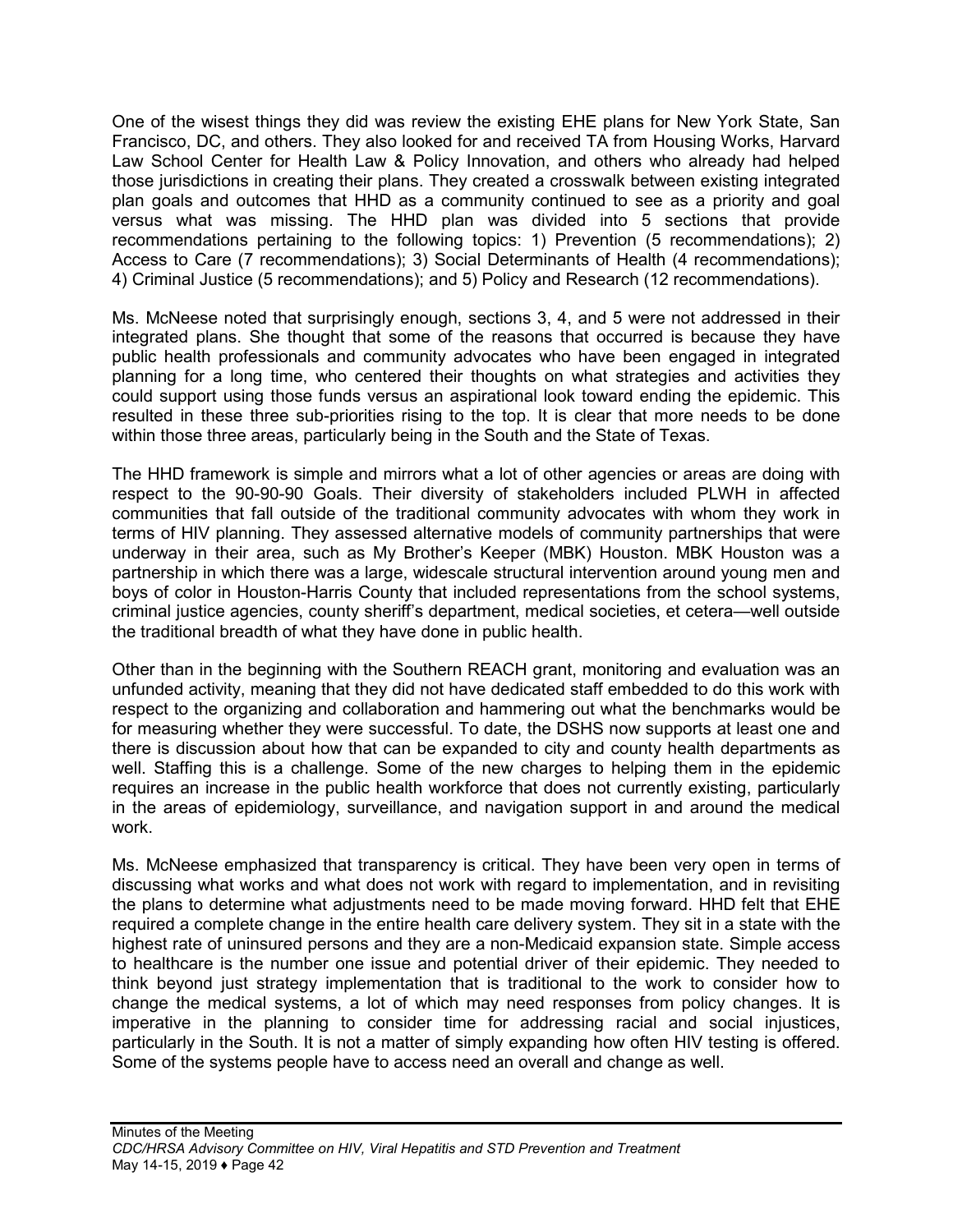## **Achieving Together: A Community Plan to End the HIV Epidemic in Texas**

#### **Shelley Lucas, MPH**

Manager, HIV/STD Prevention and Care Branch Texas Department of State Health Services

Texas is very proud to be the first Southern state to launch a statewide EHE plan. Houston developed its city plan, The Roadmap to END HIV, in 2016, setting the stage for a statewide plan to come later. The development of the Texas plan is somewhat different from most states as the plan is not branded through the State health department. The Texas plan is a community plan that was developed by and for the community. This is potentially a key strategy for other Southern states. Many states have not attempted to develop a plan yet, possibly due to the political issues and conservatism that Southern states face. However, Ms. Lucas is hopeful that with the President's Initiative, that will change. In Texas, it is indeed changing the conversation. Their Executive Commissioner, Dr. Phillips, was able to endorse the President's Initiative.

The vision for Texas, which was adapted from the National HIV/AIDS Strategy, is to become a state where HIV is rare and every person will have access to high quality prevention, care, and treatment regardless of their age, race, ethnicity, gender identity, sexual orientation, or socioeconomic circumstances. To support that vision, *Achieving Together: A Community Plan to End the HIV Epidemic in Texas*, was launched in November 2018. The plan took almost a year to develop and it represents over 1000 hours of work and contributions from over 100 community leaders. The community partners like to call it more than a plan - they call it a movement. They certainly took that approach in developing the plan. They used very descriptive, strong language because they wanted it to be aspirational plan. They want to change the way that HIV services are rendered in Texas. They want to change the way that people living with HIV are seen and treated. The intent is to create systems that provide connection and support, and create stigmafree environments where people can access care to not only survive but to thrive.

To that end, they began by creating an overarching set of guiding principles that would drive conversations on how to develop the plan. The principles were focused on social justice, equity, advocacy, community, integration, and empowerment, with the intent to create a framework for what the community wanted to achieve through the plan. There are seven different jurisdictions that operate in Texas, and the plan had to be actionable and adaptable enough for everyone to see their community and their work within the framework.

The plan is based on four goals that build upon the foundation of HIV prevention, care, and treatment that has been built over the last three decades. The four goals are to: 1) reduce HIV transmission and acquisition; 2) increase viral suppression; 3) eliminate health disparities; and 4) cultivate a stigma-free climate. The partners then identified six focus areas in order to achieve the goals of the plan, which are to:

- Cultivate an environment that is stigma-free and inclusive
- Address issues of mental health, substance abuse, housing, and criminal justice
- Collaborate, cooperate, and coordinate across systems
- Connect clients, providers, and communities
- Promote the continuum of HIV prevention, care, and treatment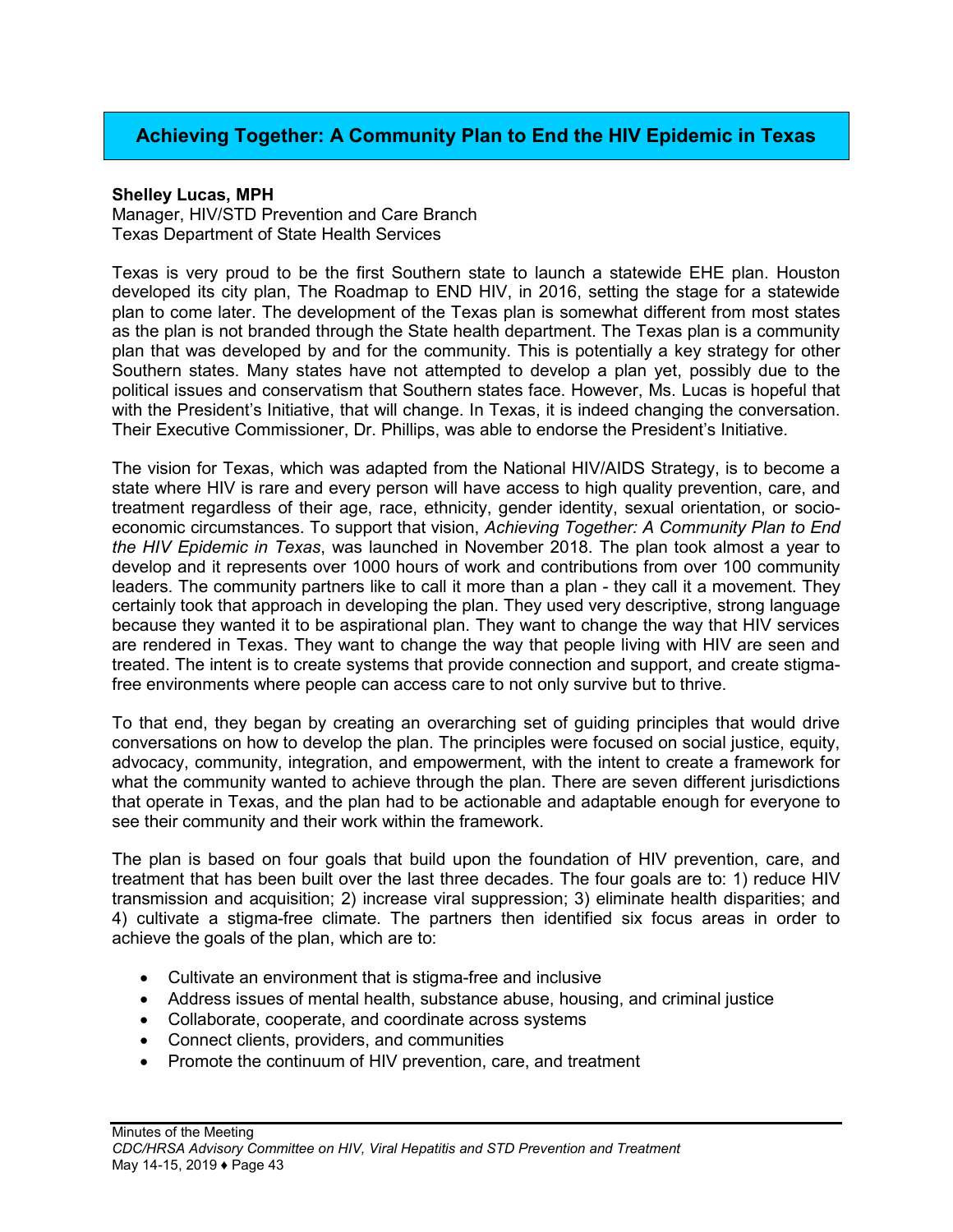• Provide culturally appropriate prevention, care, and treatment

They believe that with focused attention and dedicated work, the goals can be achieved. They also recognize that there is no hierarchy amongst the focus areas. They all have to work together in collaboration and coordination.

In terms of measures, they wanted to align with other efforts underway in the state. There are two Fast-Track Cities in Texas and an additional one just came on board, so they adopted the Fast-Track Cities measures and then included an additional measure to decrease the number of individuals who acquire HIV.

Achieving Together will continue to be community-driven in that a core group are creating materials for people to utilize in their communities with messaging around the plan, which will support community champions in addressing this at the local level.

### **Ending the Epidemics: Californians Mobilizing to End HIV, HCV, and STDs**

### **Phil Curtis**

Director of Government Affairs APLA Health

Mr. Phil Curtis noted that APLA Health was formerly the AIDS Project Los Angeles, but is now a community health center operating three FQHCs in Los Angeles County. He presented on their community-driven EHE Coalition in California. The EHE Coalition was initiated by the community and university partners in the California HIV/AIDS Research Program, which is funded by the University of California. The community partners include APLA Health, Project Inform, and the Los Angeles LGBT Center. The University of California San Francisco (UCSF) and the University of California Los Angeles (UCLA) are the university partners. A portion of that grant that is dedicated to policy research funds a broad range of efforts to bring evidence-based research to bear on emerging HIV/AIDS policies and programs across the state, and has supported most of the convening of the EHE Coalition has conducted over the past year.

Before describing the EHE Coalition's efforts and progress, Mr. Curtis outlined some top-line California epidemiological data. These data played a significant role in the EHE Coalition's decision to advance an effort to address three different epidemics of HIV, HCV, and STD. California reported some 5000 new HIV infections in 2016, the largest number in the country. Additionally, California reports too few people virally suppressed through treatment, and low PrEP uptake. The state estimates that about 220,000 people are good candidates for PrEP. The best estimate at this point is that some 40,000 individuals are on PrEP, and they know that PrEP uptake is very low among the most impacted populations, including African American and Latino gay men. The state also estimates that about 400,000 Californians are infected with HCV, most of whom do not know it. California's STD rates have been escalating and breaking state records for years.

In 2016, the California State Office of AIDS issued a document titled *Laying the Foundation for Getting to Zero*. This document is a roadmap for reducing HIV in California and also was the states required integrated HIV surveillance, prevention, and care plan. The partners in the policy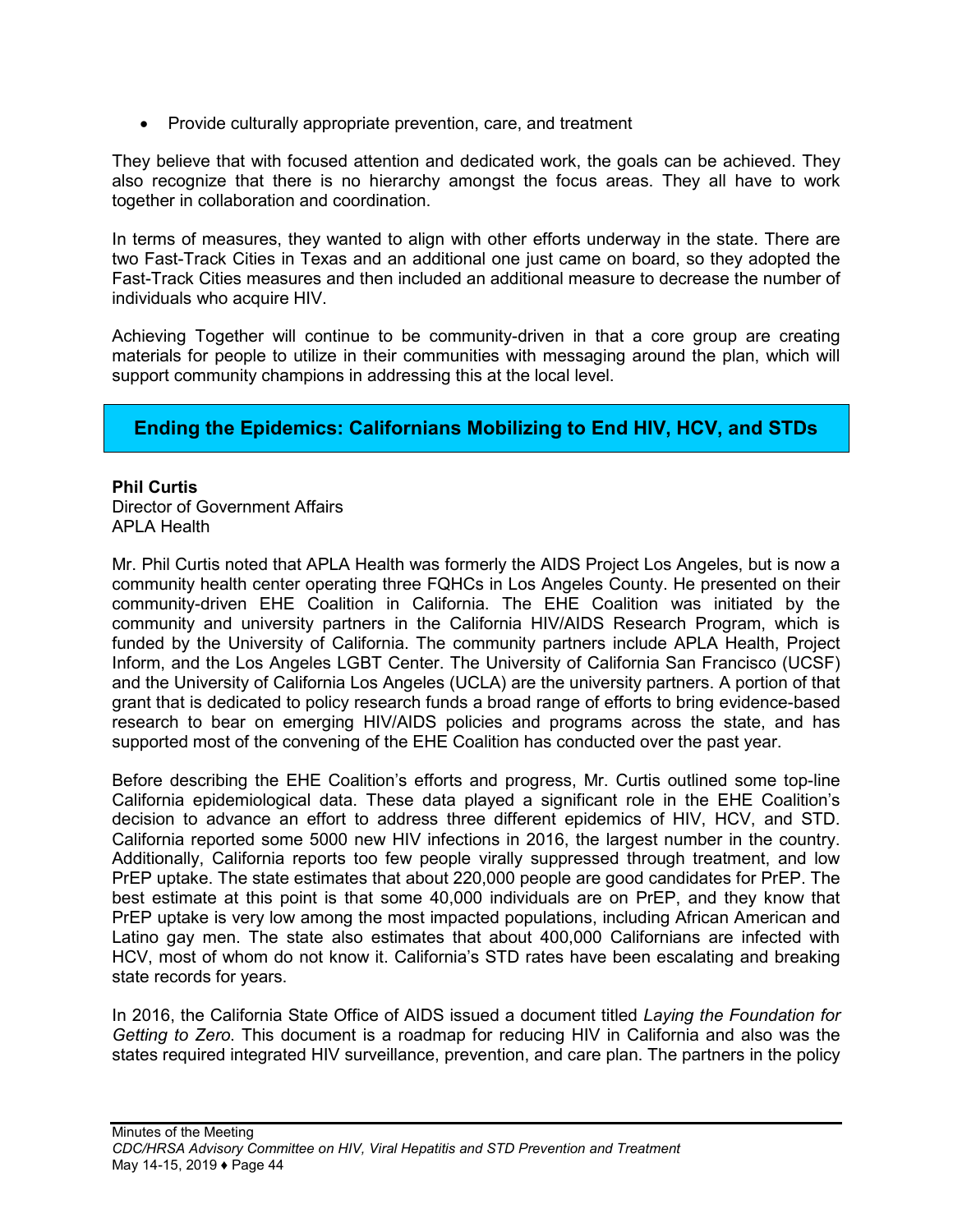research grants decided at the time that the best use of resources going forward would be to augment and advance the state's efforts toward getting to zero. They knew from the start that there were things that the community could do that a state agency could not. To begin with, they knew that advocacy would be required to increase collaboration among the state agencies service people living with and at risk of HIV, HCV, and STDs. Those agencies include the California Department of Public Health (CDPH), which oversees HIV, STDs, and Hepatitis; Corrections; Education; and Covered California, which is the state healthcare exchange; and most important, the California Department of Health Care Services (DHCS), which operates the state's MediCal program. MediCal was greatly expanded under the Affordable Care Act (ACA) and now provides care, treatment, and services to more than a third of PLWH in California. MediCal also provides PrEP and PEP to low-income individuals at risk of HIV.

They thought that as community partners with a long history of advocacy they were in a better position than the state to engage highly impacted communities, and advocate for the political will and additional resources that would be necessary to drive the EHE effort. As the EHE Coalition began to form, it was clear that there was a lot of energy behind addressing HIV, HCV, and STDs for a number of reasons. There is a significant population overlap between HCV and HIV, especially among the drug user population. The STD epidemic in California is clearly driven by the populations most at risk for HIV, including MSM, women of color, and transgender individuals. A major factor in their decision was that the state bureaucracy itself is in the process of integrating its HIV, HCV, and STD divisions. The Community Coalition also had it sights set on the 2018 election. They knew that they were going to have a new administration in Sacramento, and they asked all of the campaigns during the election to support their EHE effort. They saw the new administration as a new opportunity. While California had aggressively expanded healthcare coverage during Governor Jerry Brown's administration and had reduced the uninsured levels by record numbers down to 7% of the population, health advocates in general felt that public health efforts had been neglected and they thought that the new administration might agree.

The EHE Coalition convened its first community meeting in April 2018, bringing together public health advocates, administrators, providers, communities from across the state, and every level of government. Then Lieutenant Governor Gavin Newsom supported the plan during his campaign, and he was elected Governor in 2018. Not long after his inauguration in March 2019, the EHE Coalition released its *Community Consensus Statement* calling on the Governor and the Legislature to stand up a high-level state task force to develop and implement a California plan to end the epidemic. Currently, over 150 organizations throughout California have signed on to the Coalition's *Consensus Statement*, and they continue to circulate the document, The *Consensus Statement* emphasizes the need for a department-level task force with the political gravitas to pull together the various state divisions that can address these syndemics. It also emphasizes the tools available to end the epidemics (e.g., screening, testing, linkage to and retention in care, PEP, PrEP). It also addresses SDOH and health disparities in California. The goals that were laid out in the *Community Consensus Statement* are consistent with the National HIV Strategy and many other state and local plans that have been developed across the country. The Coalition Workgroups will continue to meet. At this point, they have a list of nearly 100 "game changers" or interventions that participants in the workgroups believe could have significant impact on these syndemics.

The California Alliance of HIV Advocates working alongside the Community Coalition has submitted three General Funds budget requests this year that include \$20 million each for HIV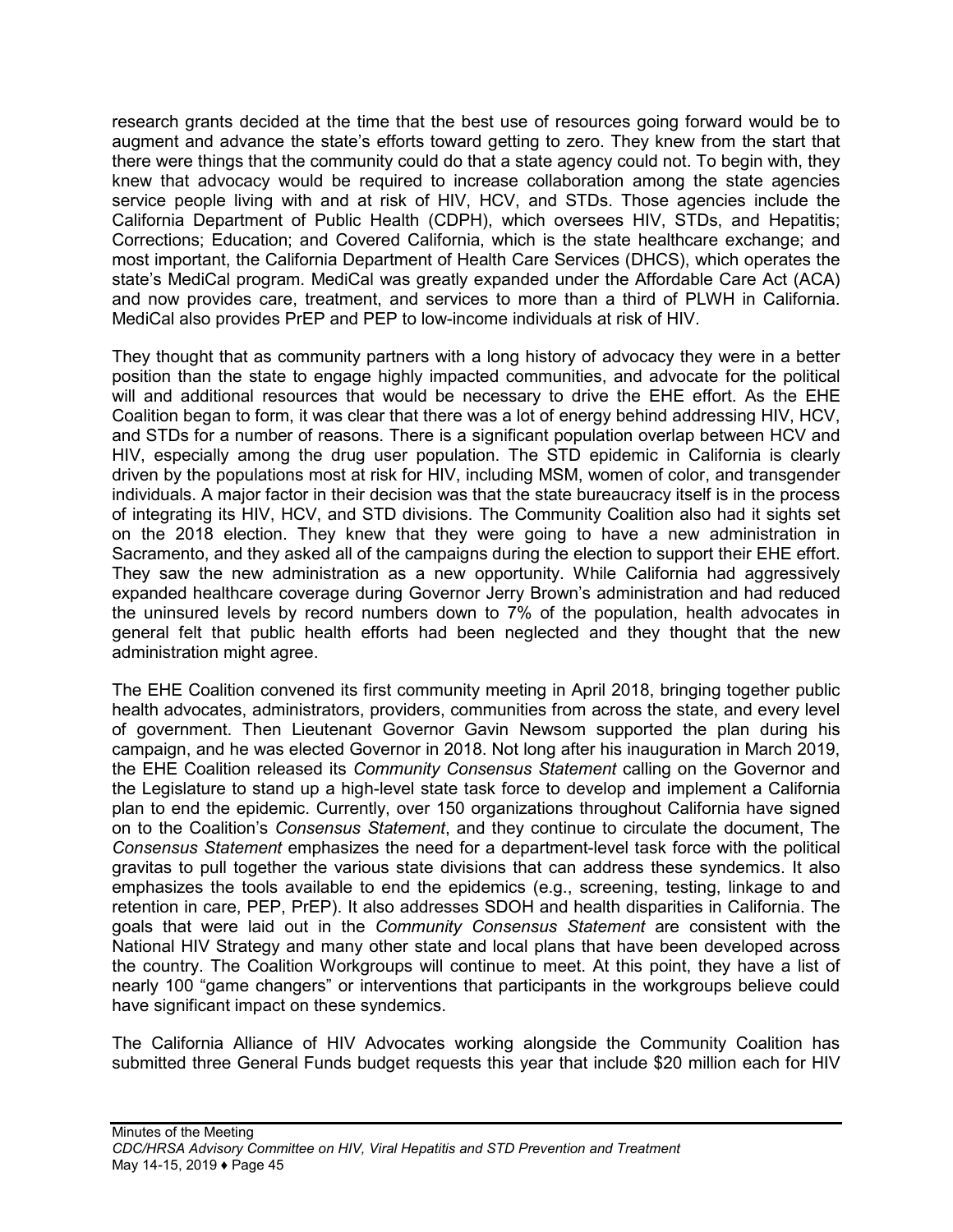prevention; HCV prevention, testing, linkage to care; and STD prevention and treatment. These are requests to reinvest in state-funded HIV prevention programs, which were entirely cut from General Funds in 2009, and to help build HCV infrastructure and address STDs. Governor Newsome recently mentioned the EHE Coalition in his May revised budget and called for a \$40 million investment in new funding in infectious diseases, but he has yet to publicly endorse the Cross-Departmental Task Force or to allocate funding explicitly for HIV, HCV, and STDs. Nevertheless, they are on his administration's list of priorities. For the moment, they will focus their advocacy on the Legislature, which proposes its own budget before conferencing with the Governor. The Coalition also conducted an "End the Epidemics Day of Action" in Sacramento on April 30<sup>th</sup>. They brought together about 70 consumer and community participants to meet with Legislative offices and the Governor's healthcare staff. The Coalition's statewide working groups, which now include over 100 participants, will continue to meet. The policy research grant will support 8 to 10 town hall meetings on ending the epidemics across the state over the next two years, including in the 8 highly impact counties in California that are included in the President's Plan to End AIDS.

## **Los Angeles County (LAC) HIV/AIDS Strategy for 2020 and Beyond**

### **Mario J. Pérez, MPH**

Director, Division of HIV and STD Programs Los Angeles County Department of Public Health

Mr. Pérez indicated that in September 2016, California Office of AIDS launched a plan titled, *Laying a Foundation for Getting to Zero*. Separately, a number of jurisdictions throughout California developed and launched their own plans. The third prong to this effort was some of the advocacy occurring statewide, some of which Mr. Curtis described, ensure that their statewide partners are fully enlisted in this process. Mr. Pérez described the LAC experience.

The LAC work began a few years ago in response to a community appetite for having a strategy. They spent much of 2016 thinking about their efforts and reviewed 33 plans from across the country in much the same way Houston did, which helped to inform their approach. On World AIDS Day in 2017, they launched the LA County HIV/AIDS 5-year strategy to begin in 2018 with benchmarks they wanted to meet by 2022. The document describes the goals and approach, considers issues such as poverty and stigma, mentions the role of STDs in the HIV epidemic and LAC's HIV control efforts, and discusses issues pertaining to substance use. LAC has 1850 new HIV infections annually. The strategy goals straightforward and are to: 1) reduce annual HIV infections to 500 by 2022; 2) increase the proportion of PWHL who are diagnosed to at least 90% by 2022; and 3) increase the proportion of diagnosed PLWH who are virally suppressed to 90% by 2022. They have been sharing publicly that the third goal is probably going to be the hardest to achieve.

One of the reasons that California did not do a county/city dyad presentation is because LAC has 10.2 million residents, is comprised of 4085 square miles, and has 88 incorporated cities. They have the second largest epidemic in the country after New York City with 60,946 estimated PLWH at the end of 2016. The number of new diagnoses were approximately 48,974 at the end of 2016. Until the number of new diagnoses significantly exceeds the new infections, the undiagnosed number will persist. The number of deaths in 2016 was over 500, with a little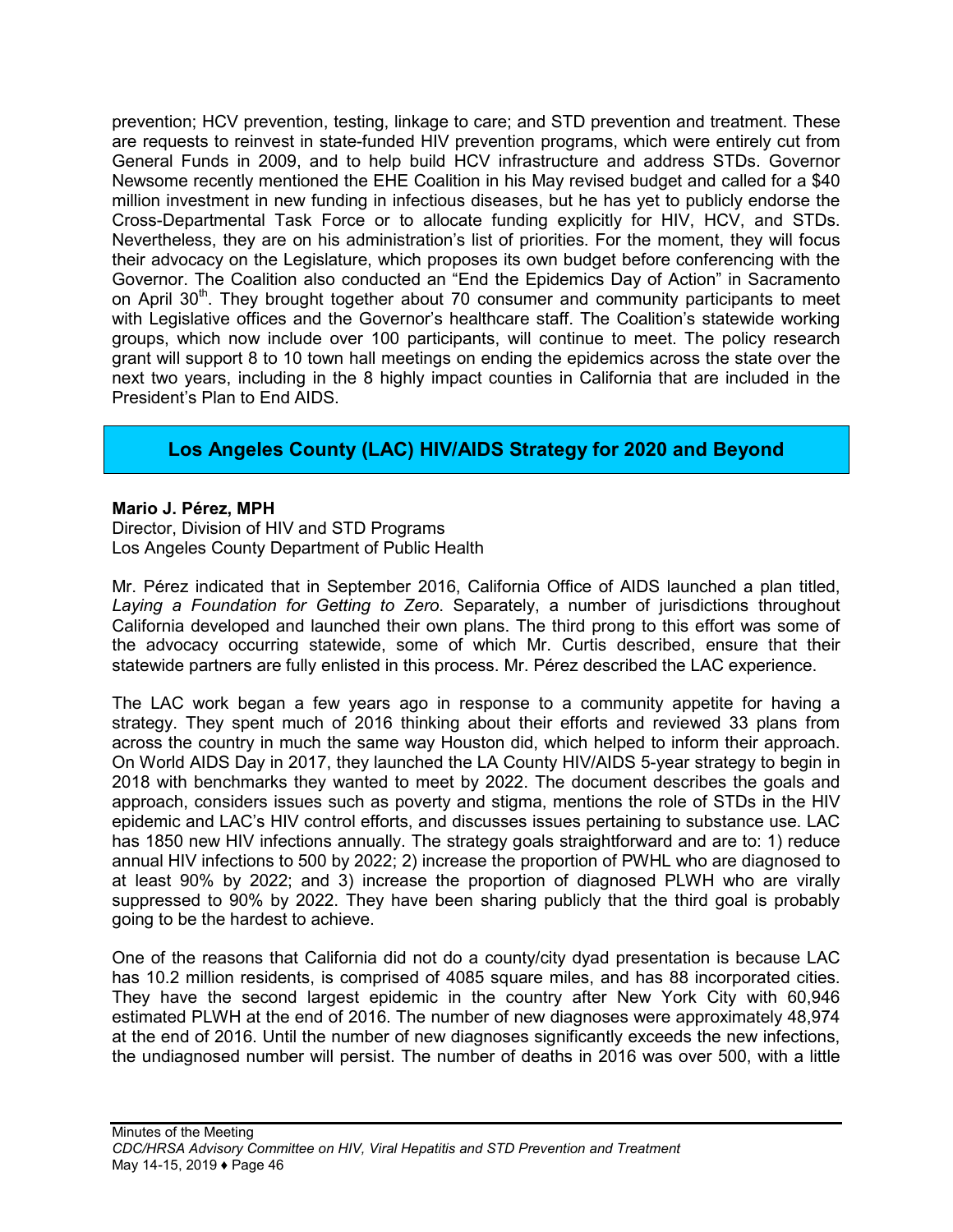over 200 attributed specifically to HIV disease. Viral suppression was about 60% county-wide. For people in this LAC system who have at least one contact with the healthcare system, viral suppression is about 88%. The current best estimate is that there are approximately 18,000 HIV-negative persons in LAC on PrEP.

One key element of the LAC strategy is that as they were planning for healthcare delivery across 4000 square miles, it was important to have smaller planning districts. Historically, they have adopted an 8-Service Planning Areas (SPA) in their exercises. This has become too large for people to grasp, so they adopted a 26 Health Districts approach. Health Districts are embedded in SPAs. Most SPAs have 4 Health Districts, but some have 1, 3, or 5. Within SPA 4, there are 3 highly impacted areas. The Hollywood-Wilshire Health District is part of SPA 4 and shoulders about a quarter of the entire HIV epidemic. It was important for LAC to set very discrete targets based on much smaller geographic boundaries. For each Health District, they have estimates on the number of undiagnosed, number of HIV tests needed in the next 5 years, number of persons enrolled in PrEP by 2022, maximum number of new infections in 2022, HIV diagnosis target by 2022, and the viral suppression target by 2022. They think this allows partners in much smaller areas to assume more responsibility for those goals. They also want a viral suppression goal. In this instance, they remind people of the specific Health District's achievement in 2015, what the 2022 goal is, and they break out the viral suppression rate by racial/ethnic group, age, and gender. Based on a specific Health District's area of success or progress or areas of shortcomings or deficiencies, they also articulate the 4 or 5 things they want that Health District to focus on rather than the whole body of work tied to the strategy. They also have maps of each SPA that includes major streets as an element of the planning so that people understand what neighborhoods they are talking about. For each Health District, they also provide a sense of the size geographically, the total population in the Health District, the number of PLWH, and where it ranks in terms of HIV rate across the 26 Health Districts. They also superimpose all of the community and healthcare delivery assets in that area, not all of which are active contributors to the goals, which offers the opportunity to get them involved.

They have 7 distinct groups, so in the spirit of making sure people understand their responsibilities, they have outlined extensively what they want each group to do. The roles for each group follow:

Public and Private Sector Providers

- Help normalize and expand HIV testing
	- $\triangleright$  Implement mandatory routine opt-out HIV testing in key public and private hospitals and health clinics operating in California for a time-limited basis
- Understand the multiple social and environmental factors that influence HIV-related health inequities
- Improve cultural humility
- Develop innovative strategies that promote HIV-related equity
- Support seamless testing, disclosure, and linkage to care efforts
- Support the delivery of Medical Care Coordination that promotes a holistic service delivery approach to mitigate the effects of homelessness, poor mental health, and substance abuse
- Address HIV-specific workforce-related issues including volume of clinical specialists and mental health practitioners, along with staff retention and burnout issues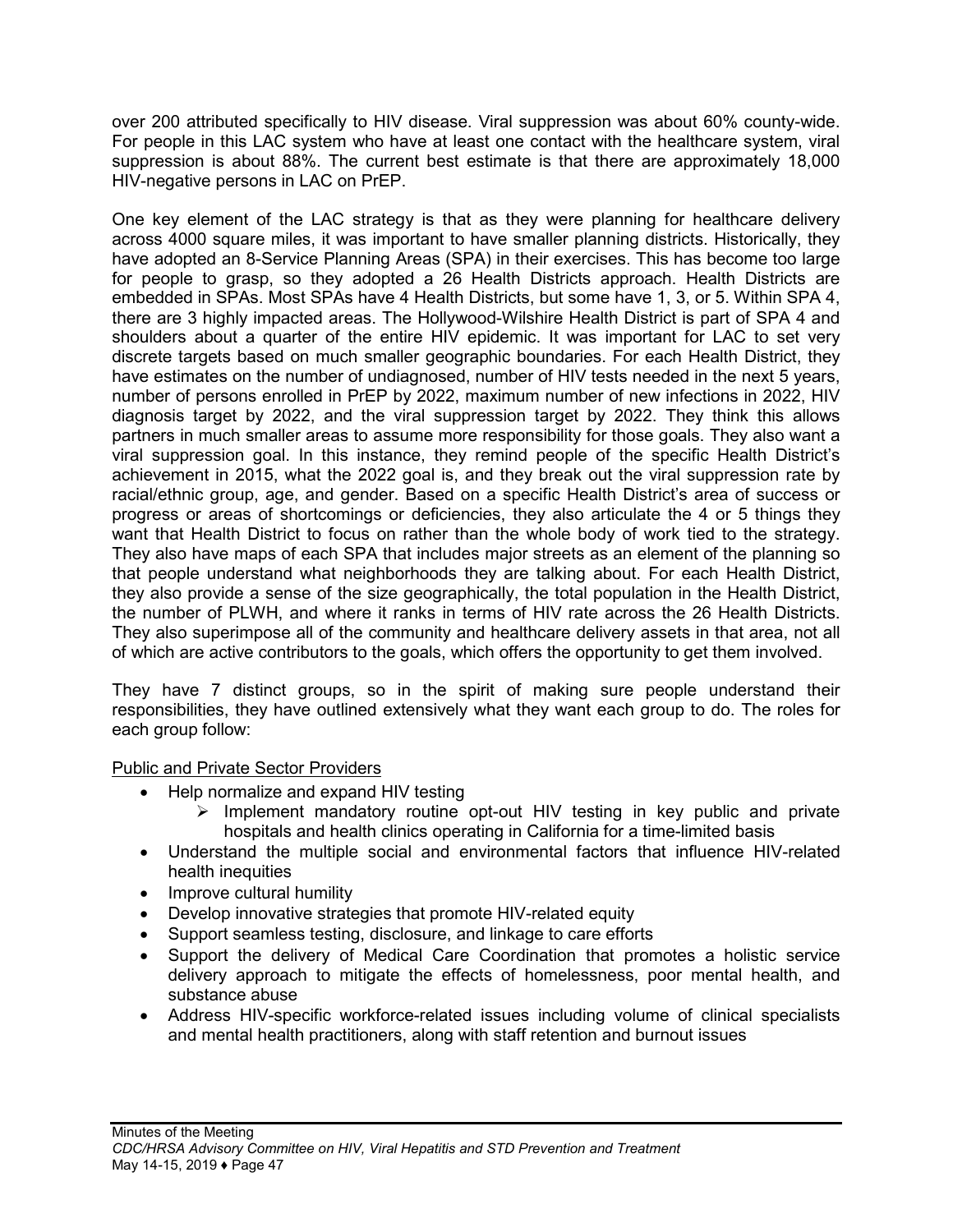### Health Plans

- Offer incentives for providers that achieve viral suppression among sub-populations with the lowest rates of suppression
- Mandate that all health plans share aggregate, protected public health information (PHI) data on viral load and retention rates, as well as PrEP enrollment measurement metrics with California Office of AIDS and local health departments
- Improve STD screening and treatment rates

### Elected and Non-Elected Policy Makers

- Promote and enact Los Angeles County HIV/AIDS Strategy policy recommendations
- Fully fund the California PrEP Assistance Program to meet the biomedical needs of all residents at highest risk for HIV infection
- Support statewide treatment as prevention (U=U) and biomedical HIV prevention media campaigns
- Fully fund STD prevention and treatment services
- Ongoing service as ambassadors and champions

### LAC Partners

- Advocate for policies that increase data sharing and eliminate barriers preventing robust information exchange
- Enhance collaboration with county housing services to prioritize people living with HIV into housing
- Recognize and address the importance of cultural humility among service providers and advocates for all County services/programs
- Leverage every available resource for STD prevention and treatment services

### **Consumers**

- Serve as ambassadors of the Los Angeles County HIV AIDS Strategy (LACHAS) and actively promote the goals and spirit of the Strategy
- Participate in Commission on HIV Public Policy Committee's LACHAS Workgroup
- Engage and educate health care and public health stakeholders at the Health District level

### Commission on HIV

- Monitor and advise the Board of Supervisors on the implementation of the LACHAS
- Engage in frequent and intentional communication and collaboration with DHSP and other partners
- Convene planners and stakeholders to identify a process for engaging stakeholders at the Health District level
	- Convene LACHAS-specific community forums throughout Los Angeles County

### DHSP

- Convene an Interagency Working Group comprised of representatives of multiple government stakeholders at the state, county and city levels
- Develop new relationships and partnerships and strengthen long-standing partnerships with health plans, health systems, academia, private corporations, philanthropic organizations, elected and non-elected officials, and other government institutions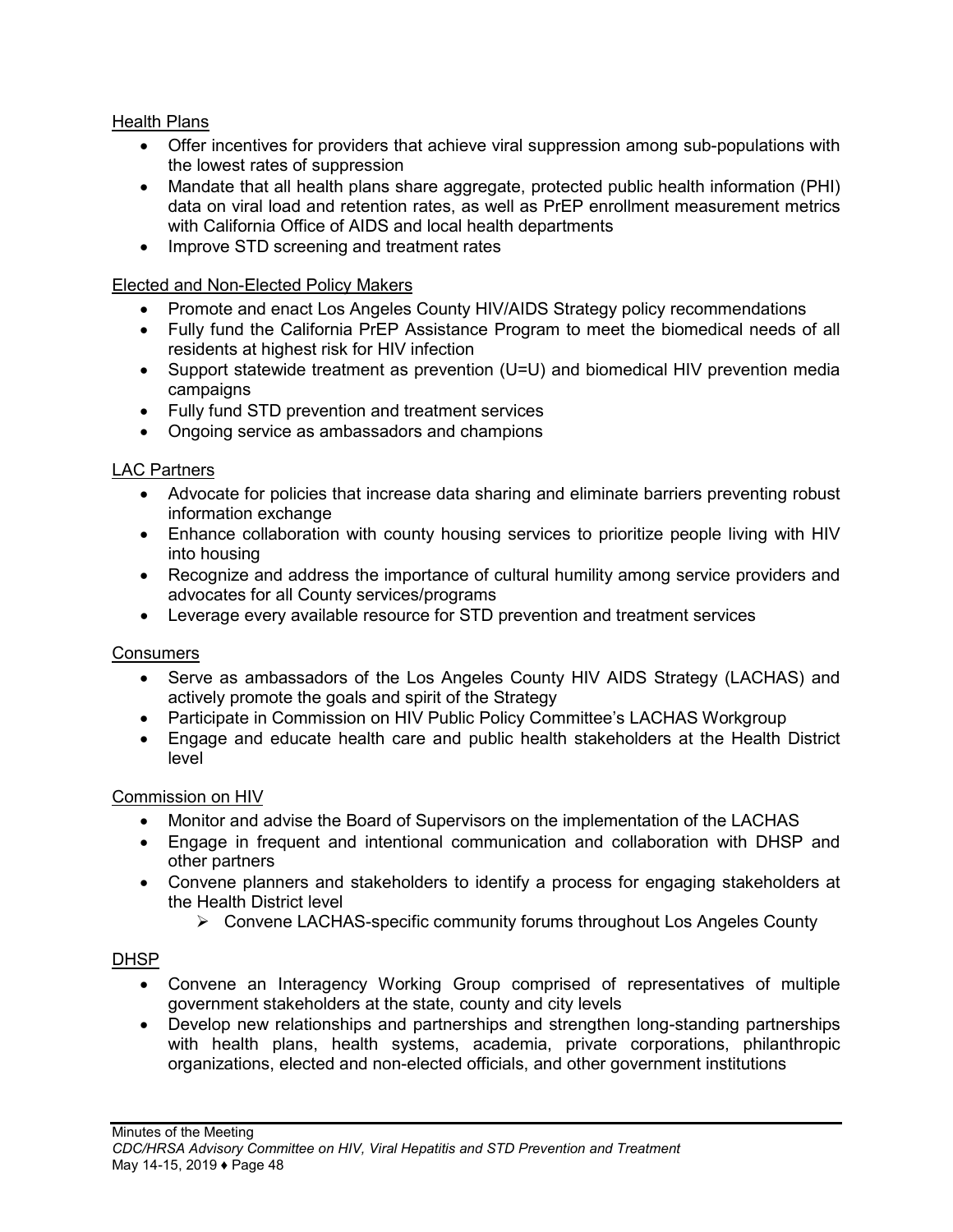They have been clear from the beginning that there are a number of things that can derail their progress, such as changes to the healthcare landscape locally and nationally, fluctuations in federal funding, lack of support for re-alignment of funds, limited capacity, inequities in healthcare utilization due to SDOH, and limited political will.

In 2019, DHSP will continue and expand strategy outreach and awareness efforts to nontraditional health care partners and systems, local and state elected officials, and CBO/provider leadership. They will convene and Interagency Working Group comprised of government stakeholders at the state, city, and county levels, refine data and metrics used to measure progress, advance modeling efforts with UCLA Center for HIV Identification, Prevention and Treatment Services (CHIPTS), and develop a medium to long-term PrEP financing strategy. In Fall 2019, they will provide a data and metrics update. Strategy progress reports will be published in December 2019, 2020, 2021. In December 2022, they will review strategy successes and challenges.

## **Vote: Reframing the Charge of the CHAC NHAS Workgroup**

Ms. Fukuda recapped that they heard from CDC and HRSA about their plans and intentions in terms of responding to the opportunities associated with the EHE plan. They also heard some excellent examples from their colleagues in Texas, California, and LAC which illustrate how some concrete planning work already has occurred. Planning has involved policy, program, and community collaboration and how that can stimulate some recommendations that CHAC may make. She reminded everyone that CHAC has the NHAS Workgroup. The Co-Chairs were going to try to call in, because the EHE plan creates an opportunity for CHAC to revisit that workgroup. However, they were both attending a meeting in Geneva and were unable to call in.

A motion was properly placed on the floor by Dr. Saag and seconded by Ms. Hauser to approve the reframing of the charge of the NHAS Workgroup to become the EHE Workgroup of CHAC. The motion was approved unanimously with no further discussion, abstentions, or opposition.

### **Panel Q&A with Speakers and Discussion**

Dr. Brooks noted what a rich experience it had been. At the federal level, they have been approaching this with one perspective for some time. To hear how the states and local jurisdictions are addressing this was instructive. He asked the presenters to discuss ways in which the two different health departments synergized and what the barriers people might need to consider in a similar situation.

Ms. McNeese from Houston said the first thing that came to mind was how much involvement was required by each entity in the development and creation of the plan. They often had representation from the state in their workgroups, which sometimes were convened weekly or monthly. This direct involvement in the discussions and development and creation of the plan laid the groundwork for some of their thinking about how they would proceed in framework development and guidance for the state and vice versa. Houston participated intensely with the development the Texas plan. There has been some discussion about movement toward one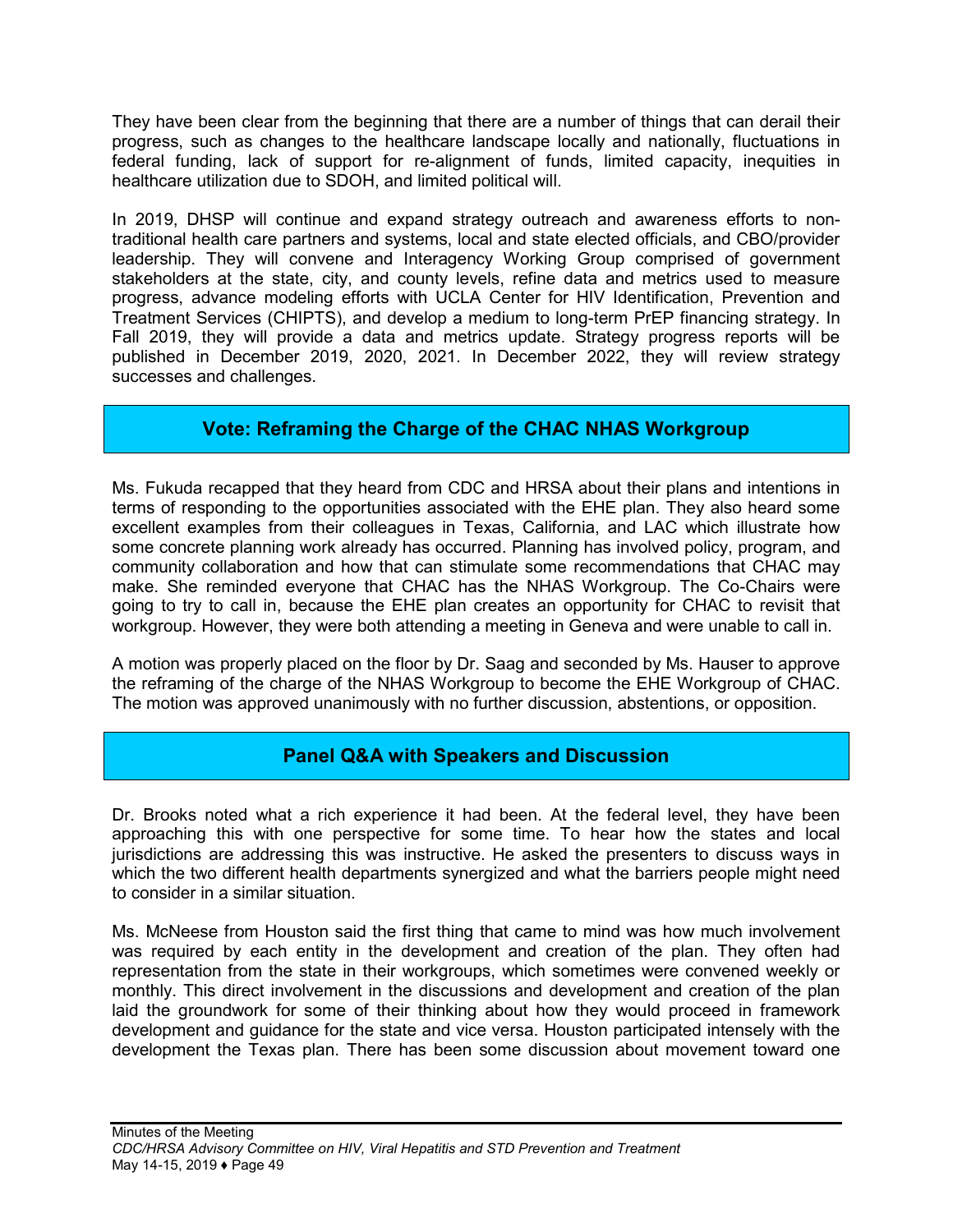comprehensive plan for Texas, which would reduce community and partner confusion. One barrier for them initially centered on the timeline. They were at different stages in terms of planning, which became a major hurdle for them since they had just completed one plan already.

Building on what Ms. McNeese said, Ms. Lucas added that a great opportunity for synergy and the way they were able to harness so many voices was by using the statewide planning body. The Texas HIV Syndicate was the basis of the group that developed *Achieving Together*. On their syndicate area all of the various planners who are in the Part A jurisdictions, so they had every Part A planner at the table. She agreed that it is a dream to get to one plan. The Part A jurisdictions use a lot of the rich data for grant purposes and applications, so there is still a need for all of that. One of the greatest barriers regards how to meet all of the needs without continuously writing numerous plans.

Dr. Mermin asked whether any of them had any epidemiological results or other data related to their outcomes that show that this has worked.

Ms. McNeese replied that they saw a slight decline in new diagnoses; however, she was not sure that they were comfortable enough yet to attribute that to the success of the implementation of this plan. They also have been rapidly engaged in routine HIV screening efforts throughout the state and within the city for a number of years, and they think that finally is yielding some of these outcomes.

From the LAC perspective, Mr. Pérez reported that they continue to see an increase in PrEP enrollments, although they have some skepticism about the accuracy of that estimate. They just launched a new HIV testing RFP county-wide for the next 5 years that changes how they will approach HIV case finding that aligns with their strategy, and they will place much more emphasis on social sexual network testing and using some of those new tools. It is too early for them to gauge the impact of the strategy on the work. The strategy does call for support for about 1.9 million HIV tests over a 5-year span at a cost of about \$69 million. They have a fraction of those funds, but not the full amount. Meeting some of these goals will require additional resources and capacity.

Devin Hursey expressed gratitude to Ms. McNeese for including the social justice component. He said he was personally insulted when Dr. Brooks said that the benefits of cluster data far outweigh the risks. As a Black/Latino man from the State of Missouri living with HIV, HIV criminalization is a serious issue. The law in the State of Missouri does not consider condom use or intent. It all depends on disclosure. He thinks that cluster data is a disaster and the HIV community is calling for a moratorium on the use of cluster data. On top of that, he has a stack of articles in which those data were misused. They need to have a serious conversation about the harm that is caused by molecular surveillance data. That is a social justice issue. The criminal justice system impacts Black people in a very particular way. This country is very hostile to people who are undocumented in this country, which came up several times during this meeting. He found an article that stated specifically which street in Seattle these women were living on, which said that they were homeless and used drugs. His understanding of Seattle is that they ship people out of the city when they are homeless. Misuse of those data is very irresponsible.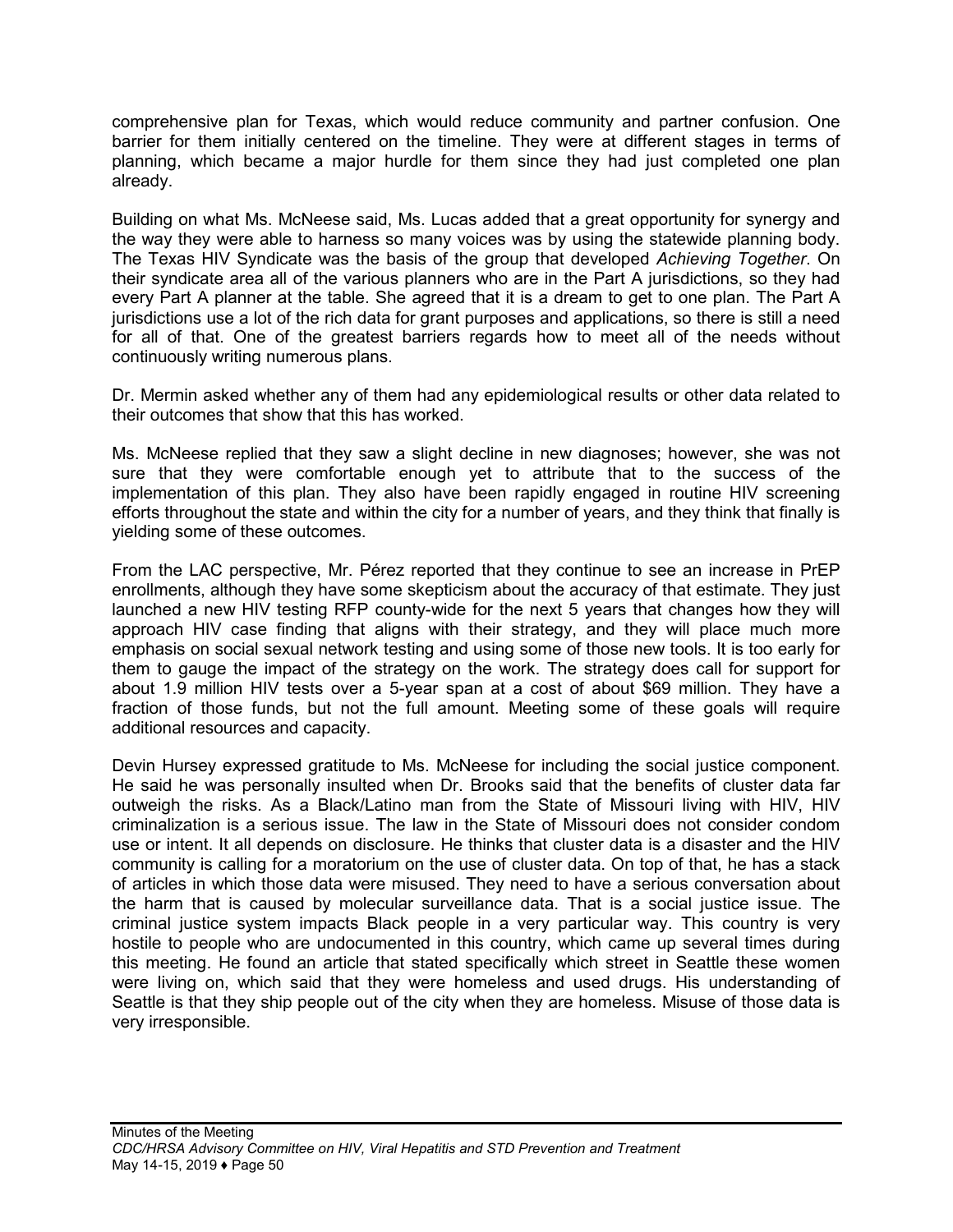Dr. Brooks suggested that it may be reasonable for the CHAC to consider including something like this in the agenda for an upcoming meeting.

Ms. Fukuda pointed out that molecular surveillance is new and coming from a state that was seriously impacted by outbreaks, it was incredibly useful in Massachusetts. However, they also learned the ways in which Mr. Hursey's cautions were very important.

Mr. Hursey added that the law in the State of Missouri requires that the health department assist the prosecution in bringing a case against somebody. A subpoena is not needed for that.

## **Panel Presentation: Ending the HIV Epidemic Centers for AIDS Research (CFAR) as Collaborators with CDC/HRSA**

### **John Brooks, MD**

HIV Epidemiology Research Team Lead, DHAP Centers for Disease Control and Prevention

Dr. Brooks moderated a panel presentation for two speakers to describe the role of CFAR in ending the epidemic. He introduced the two speakers and opened the floor for their presentations.

## **Role of the National Institutes of Health CFARs in Ending the HIV Epidemic**

### **Michael Saag, MD, CHAC Member**

Director, UAB Center for AIDS Research University of Alabama at Birmingham School of Medicine

Dr. Saag pointed out that they had seen examples of how leadership in individual communities have had great success. In other areas, leadership has not really coalesced. In some of those places the leadership role has been assumed by local or regional CFAR sites.

CFARs were created in 1988 by NIH in response to the AIDS epidemic. What a CFAR should do, if it is working well, is add value to what is already occurring in a local institution and community. For example, if an investigator has an R01, they are already going to get that work done. Taking credit for what already would have happened does not count. What counts is how the added value helps new grants get funded and how investigators at the CFAR site can work together. This synergy contributes to the overall mission.

The goals of the CFAR program are to foster high quality, multidisciplinary HIV research; promote local control by allowing scientific and fiscal flexibility; add value to the HIV/AIDS research agenda; provide economies of scale; create synergy and collaboration; and support early career investigators through pilot studies and mentoring. Some CFARs were defunded last year and others were added, but within the current CFAR network, there is pretty good geographical distribution and it looks very much like the map of the key areas that are being targeted in the Ending the HIV Epidemic. In areas where there is need, there is a lot of opportunities for CFARs to engage.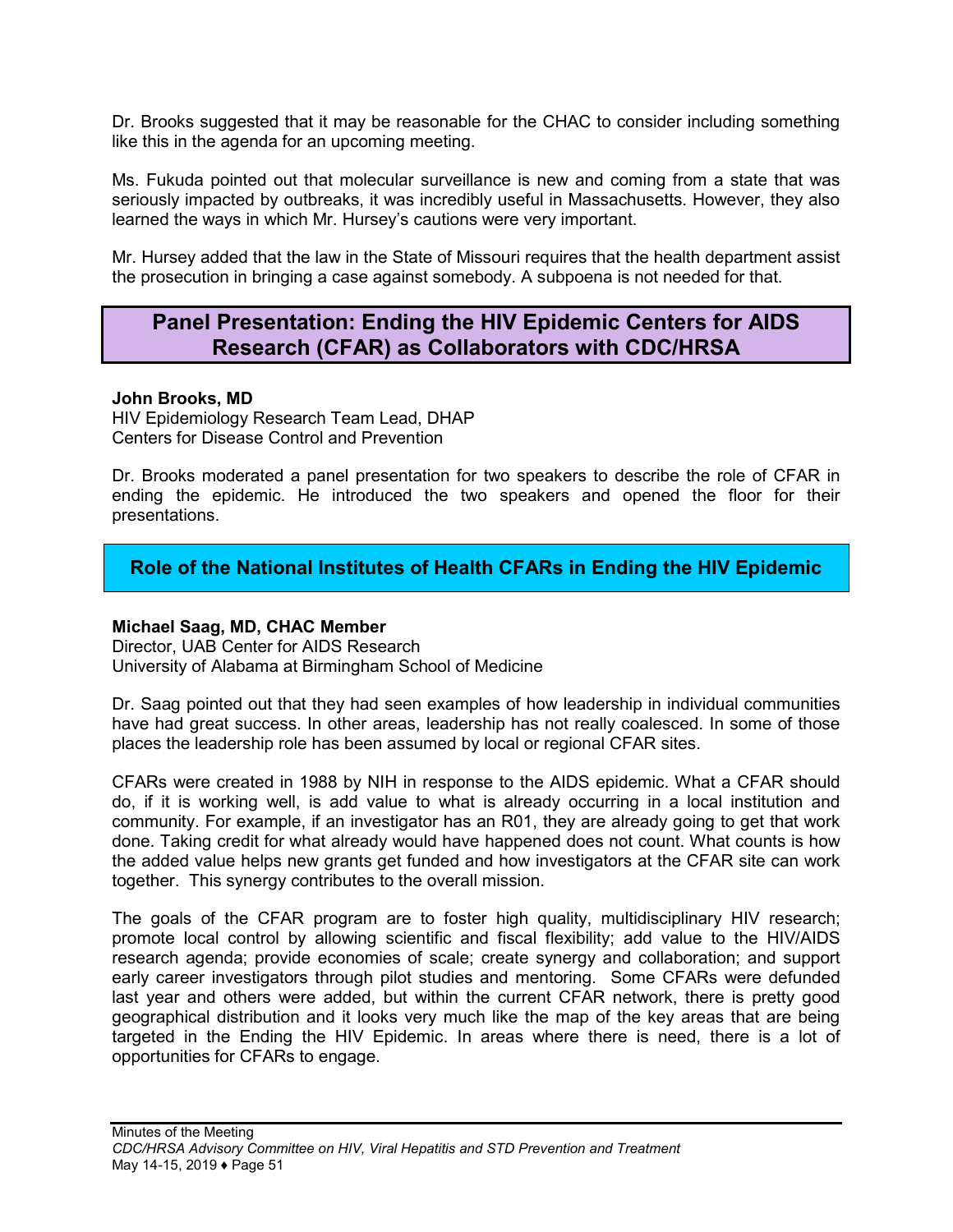Structurally, CFAR has 5 required cores: Administrative Core, Basic Science Core, Clinical Core, Developmental Core, and Scientific Working Group(s). A Scientific Working Group is a coalition of like-minded people working on a common scientific theme. The UAB site has had a Strategic Working Group for Ending the HIV Epidemic that has been in place for about 7 years. While this coalesced for UAB and several other CFARs, that is not necessarily true for every CFAR.

There are many ways that CFARs work together as a network. Inter-CFAR working groups include:

- Implementation Science Working Group
- CFAR Social and Behavioral Sciences Research Network
- Antiretrovirals for Prevention Working Group
- Faith Initiative Working Group
- Collaboration on HIV Research in Women
- CFAR Collaboration on HIV in Corrections
- CFAR Network of Integrated Clinical Systems (CNICS)
- CFAR Biostatistics Network
- HIV and Aging Working Group
- National CFAR CAB Coalition
- CFAR HIV/TB Co-Infection Consortium
- HIV/AIDS Related Malignancy Working Group
- CFAR Sub-Saharan Africa Working Group
- Cytometry Interest Group

Regional CFAR-CFAR partnerships include Mid Atlantic CFAR Consortium, HIV in the Southeast Coalition, and California Health Disparities Initiative.

Alabama has a specific CFAR Initiative entitled "The Alabama Quality Management Group (AQMG)", which is comprised of all seven HIV Ryan White clinics in the state. The seven clinics submit de-identified individual-level data via the CDC/ADPH-funded Data for Care (D4C) project and then meet at the UAB CFAR every quarter for a face-to-face meeting to discuss the data. This allows for an innovative statewide cohort of approximately 7000 PLWH that leverages AQMG Continuous Quality Improvement (CQI) data for outcome tracking. The reporting infrastructure includes quality indicators that help the identification of people who are infected but do not know it. The infrastructure can also be used to track PrEP outcomes. The biggest challenge, however, are the finding people who have been diagnosed and fall out of care and remain in the community. The AQMG are focused like a laser beam on this population through these clinics.

Using the CFAR as a structure, the Alabama Scientific Working Group is able to draw in collaborations with the state health department and community organizations. While using the CFARs to help coordinate the effort to End the HIV Epidemic, it is not a one-size-fits-all. The take home point is that all epidemics are local and all solutions are local. Rather than a topdown approach, it is important to start from the bottom-up. UAB has a lot of investigators who have worked in Sub-Saharan Africa through PEPFAR. They are taking lessons learned about community engagement there and bringing it into rural Alabama, which is very exciting. For example, through an R01 grant received by Dr. AadiaRana, they are able to cover a 3-state area (Alabama, Mississippi, and Louisiana) to find local solutions to local areas using practices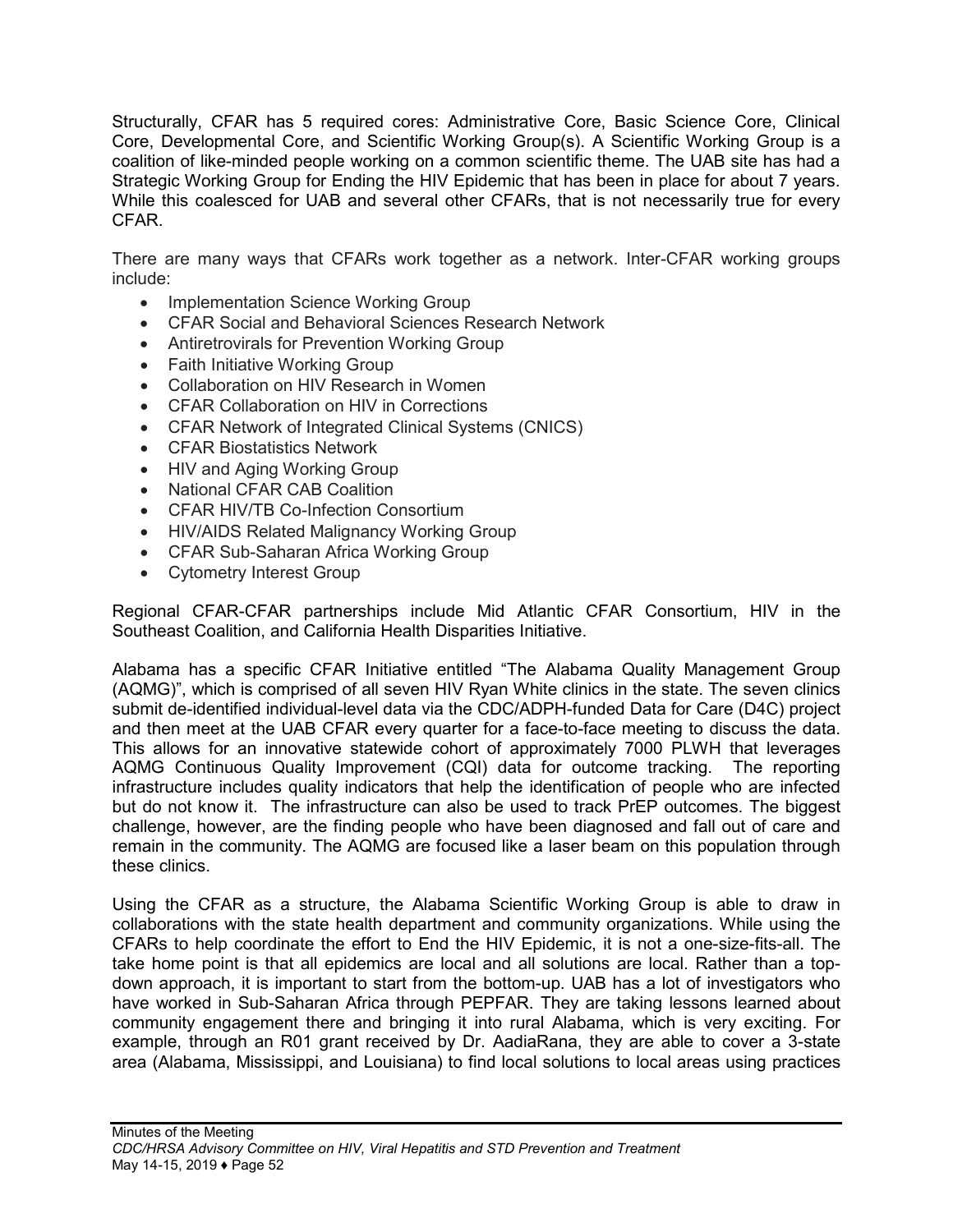that have worked in other locations around the world. The relationships that are established are very nimble and are modified to fit any area.

CFAR funding has been received from NIH, primarily through NIAID. A supplement to End the HIV Epidemic was received on May  $8<sup>th</sup>$  and another is anticipated at the end of the month. The goal is to align with HHS partners to genuinely collaborate rather than duplicate.

### **Ending the Epidemic in the South: The Role of an Institutional CFAR**

### **Wendy Armstrong, MD**

Medical Director, Ponce de Leon Center at Grady Health System Emory University School of Medicine

Dr. Armstrong pointed out that this presentation was meant to describe one example of what works. Four of the counties targeted by the EHE Initiative include Dekalb, Fulton, Cobb, and Gwinnett. There is a widespread epidemic in the state that is marked by widespread health disparities, with minorities fairing more poorly. Any of their interventions must consider that background and be local. Thinking about the goals of the initiative and where CFAR fits in, there are many unanswered questions that require good implementation science to gather evidence to define the pathway. As the Director of a large RWHAP clinic, she would love to have all of the money so that she could just expand capacity. However, she needs to know what works. Implementation science is critical in terms of identifying how to spend the money they are going to get and what will work in Atlanta. The EHE acknowledges that the US is a country of microepidemics that require local and adaptive solutions.

Most of the studies Dr. Armstrong shared are funded by smaller CFAR local grants, microgrants of a few thousand dollars, or CFAR supplements. The Emory CFAR not only encompasses the university and all of the graduate schools therein, but also has a special and critical relationship with Morehouse School of Medicine. It also includes all of the care sites affiliated in Atlanta (Emory University Hospital, Emory University Hospital Midtown, Grady Health System, and the Atlanta VA Medical Center). These care sites serve about 12,000 patients within the Georgia epidemic. The Emory CFAR is responsible for 20 counties, all of the veterans in the state, and all those less than 24 years of age who do not have other insurance or means to go elsewhere. This is a nice collaboration between a university and a huge clinical catchment area.

Thinking through the pillars again, Dr. Armstrong showed examples of how the CFAR work locally informs the pillars. In terms of protect and how they successfully roll out PrEP, they already know from work by one of their CFAR investigators that in terms of the PrEP to need ratio, the number of PrEP users over the number of HIV diagnoses, a low number is bad. This defines their area in the South. Most PrEP users right now are white and there is very little PrEP use among persons of color and women.

Based on a study of young Black MSM (YBMSM) in the South, who a CFAR supplement allowed them to offer PrEP and make access easy and drug available to 200 men. Among those 200 men, 16 seroconverted and 15 of those 16 were not biomedical failures. They were individuals who were either at low PrEP adherence, discontinued PrEP, contemplated PrEP and were interested in it but never started it, or refused PrEP all together. Though they all had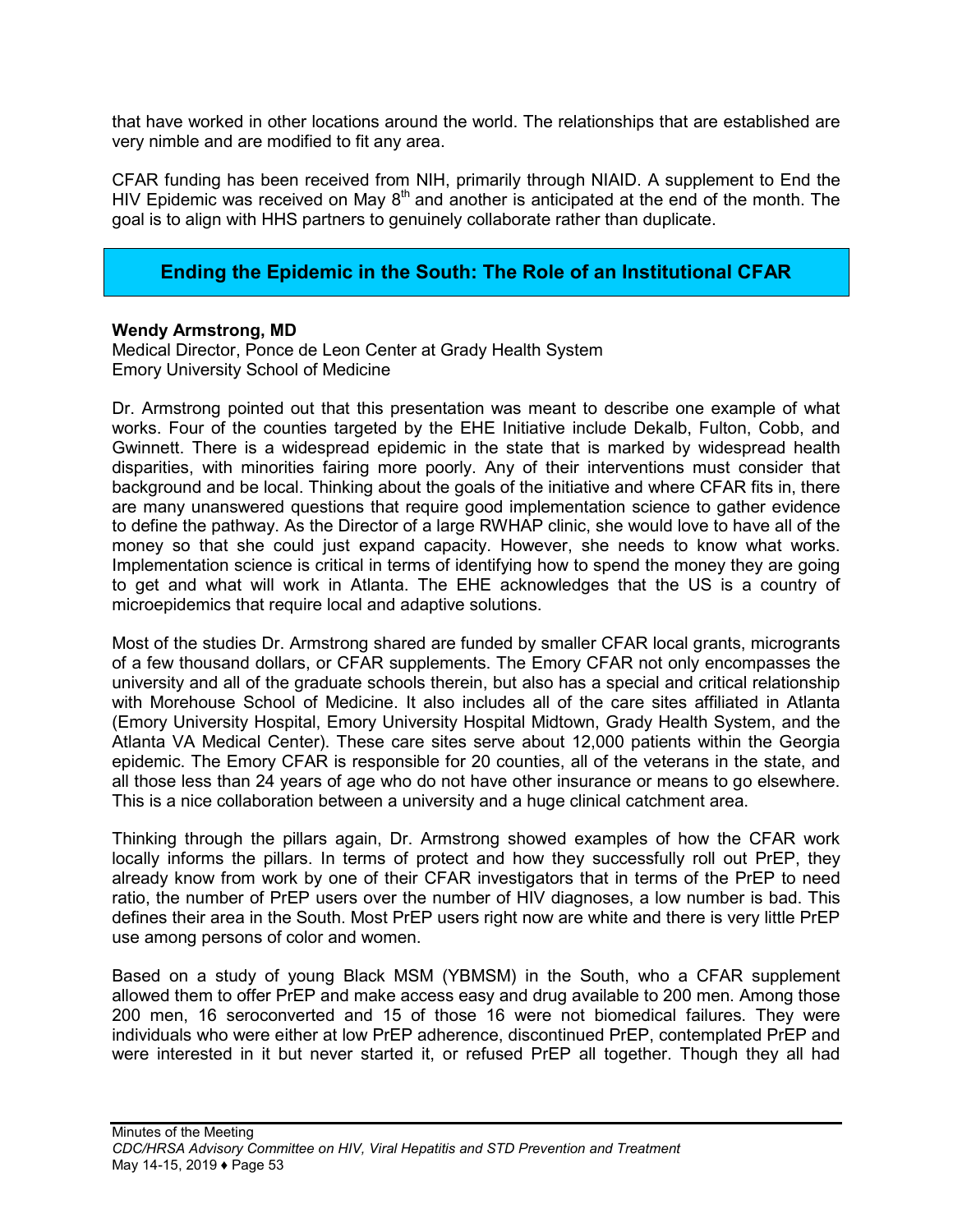access, there were still a lot of PrEP failures. They know that 63% of patients discontinued PrEP, with the first discontinuation at an average of 200 some days. There were as many as 5 on and off starts for many of these patients. While access is important, this informs them about what they do locally and how they are going to roll out PrEP. They need to identify different solutions. CFAR helps them think about the right messaging, how to improve self-perception of risk and acceptability, what the right communication style is in this community (social networks, social media, mobile apps), and non-traditional settings (pharmacies, bath houses, mobile vans, and PrEP@Home.

In terms of treatment, they know that retention of care is the biggest gap in the care continuum, that there are almost no proven interventions, and the SDH are extremely important. At any moment in a one-year snapshot in time, they can say that 84% are virally suppressed. But looking at people longitudinally, only 43% are virally suppressed for 36 months who enter care at Time 0. The question regards how to address that locally with the Atlanta population.

Other studies used Health Information Exchanges (HIEs), so there is a ping to a physician when someone who has been out-of-care by state public records enters an ED for example and have been out-of-care for more than a year. In terms of behavioral economics, consideration should be given to setting financial incentives to let patients pick their own outcomes such as rewards for viral suppression or showing up at clinic visits and whether that changes outcomes. It did in Atlanta.

Though not a CFAR study, one study examined how to address retention. This study looked at high intensity retention teams for very vulnerable patients with substance use issues who were hospitalized and had uncontrolled HIV. While the high intensity retention teams only showed a small increase at the 6-month mark, the endpoint of the intervention, in viral suppression there was a 96% study retention. That is a very important result. Even if they cannot get people to take daily pills, this is a model for how to retain people in the community as soon as long-acting drugs are available in their clinic so that they can do directly observed therapy.

Some works in progress including the following:

- Bringing the clinic to the community: A mobile multidisciplinary HIV treatment model to reengage out-of-care patients
- Project ENRICH: Examining retention in care and health literacy
- Rapid entry to care and its effect on long-term retention in the South
- Effects of physical therapy on opiate use and viral suppression.

Another benefit for the Emory CFAR has been in the Respond Pillar. This is not about clusters, but it is imperative to have good data. Local data are needed to understand whether interventions are working and how to be flexible within that. The Emory CFAR has helped enormously in the development of a database for the Grady patients with about 6200 active patients and 13,000 overall. They will be adding their other hospitals sites that have a database for a total of about 17,000 patients. Like PEPFAR, that lets them be accountable for what they are doing and know if they need to be flexible and nimble in how they respond.

Under the Diagnose Pillar, they have distributed 818 home-based HIV/STI testing kits across 10 projects. They have a variety of venue-based testing initiatives (EDs, neighborhood health clinics, Latino events, health fairs), and couples testing for injection drug users.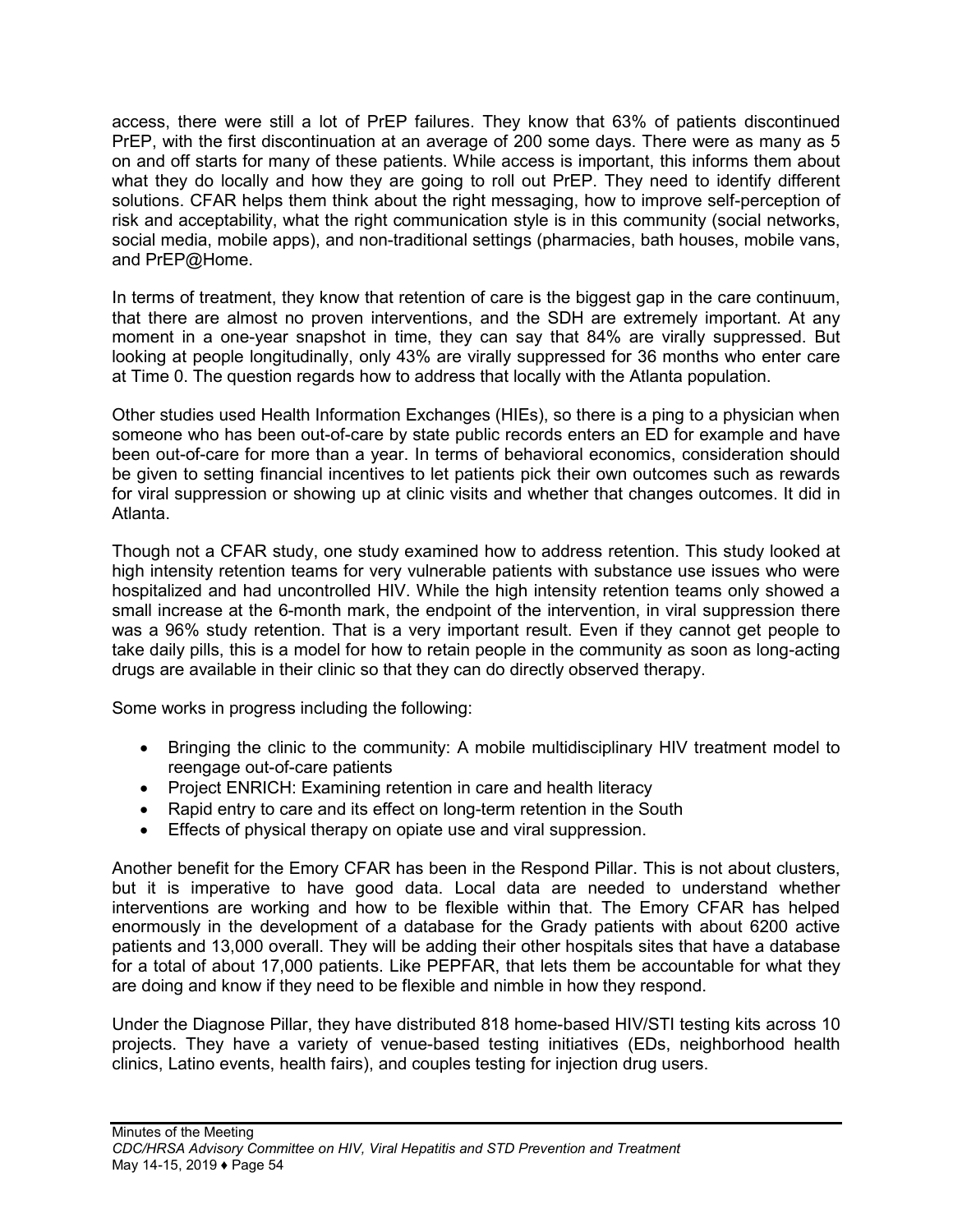In terms of the Workforce Pillar, one of the goals of CFAR is to train, mentor, and support the next generation of HIV/AIDS researchers and leaders. This program has been very successful across the country. In addition, one of the other efforts locally is capacity-building for Historically Black Colleges and Universities (HBCU) in collaboration with Morehouse University. This is another area in which capacity needs to be increased.

The Emory CFAR has had a role on the Fulton County Task Force on HIV/AIDS. This was not a CFAR-driven only initiative, but there has been CFAR investigator leadership through the whole lifetime of that. They had a county initiative because that is where the political will was at the time. The goal is to use this as a jurisdictional strategy to start looking at their four counties in the EHE Initiative, as well as intentionally use this as a blueprint for this state.

In summary, CFARs, particularly those in targeted counties or states, have a critical role to play. For the EHE initiative, a shift to implementation science and understanding local barriers to progress in reducing new infections is critical. Interdisciplinary approaches, championed by CFAR, is particularly important in the South where SDH have a significant effect. Infrastructure for timely access to local data is a benefit that CFAR can provide, and they also can support for jurisdictional plans to EHE.

## **Panel Q&A with Speakers and Discussion**

Dr. Brooks reminded everyone that the CFARs are funded through NIAID. There is a parallel group, AIDS Resource Centers (ARCs) that are funded through the National Institute of Mental Health (NIMH) that work in very much the same way as the CFARs.

Dr. Gaist expressed gratitude for mention of the ARCs through NIMH as well as the CFAR Social and Behavioral Sciences Research Network, which is longstanding. There also is an Implementation Science Working Group through this effort. Those may also need to be focused on for some additional attention and resources as well in order to do what they do so well in this particular effort for the initiative.

Dr. Bolan said that as someone who worked both in an academic institution and health department for many years, she thought a lot people have never heard of CFARs. She was curious in this new effort of trying to do more and having everybody at the table what kind of strategies they are considering so that it is not the scientists swooping in and telling programs what to do, but that it is a two-way street. In a lot of programs, the best model is embedding academics a couple of days a week to work in the health departments to understand the context of program implementation.

Dr. Saag replied that the relationships they now have with the local health departments in some of the major areas are very important and they had not had them before to be very honest. They did this with HepC and following that model, which got them going into HIV. It does not hurt that the current State Health Officer was a former fellow at UAB. It is all about relationships, trust, sharing responsibility, not duplicating efforts, and especially not coming in from the top-down. They are focused on a grassroots up approach.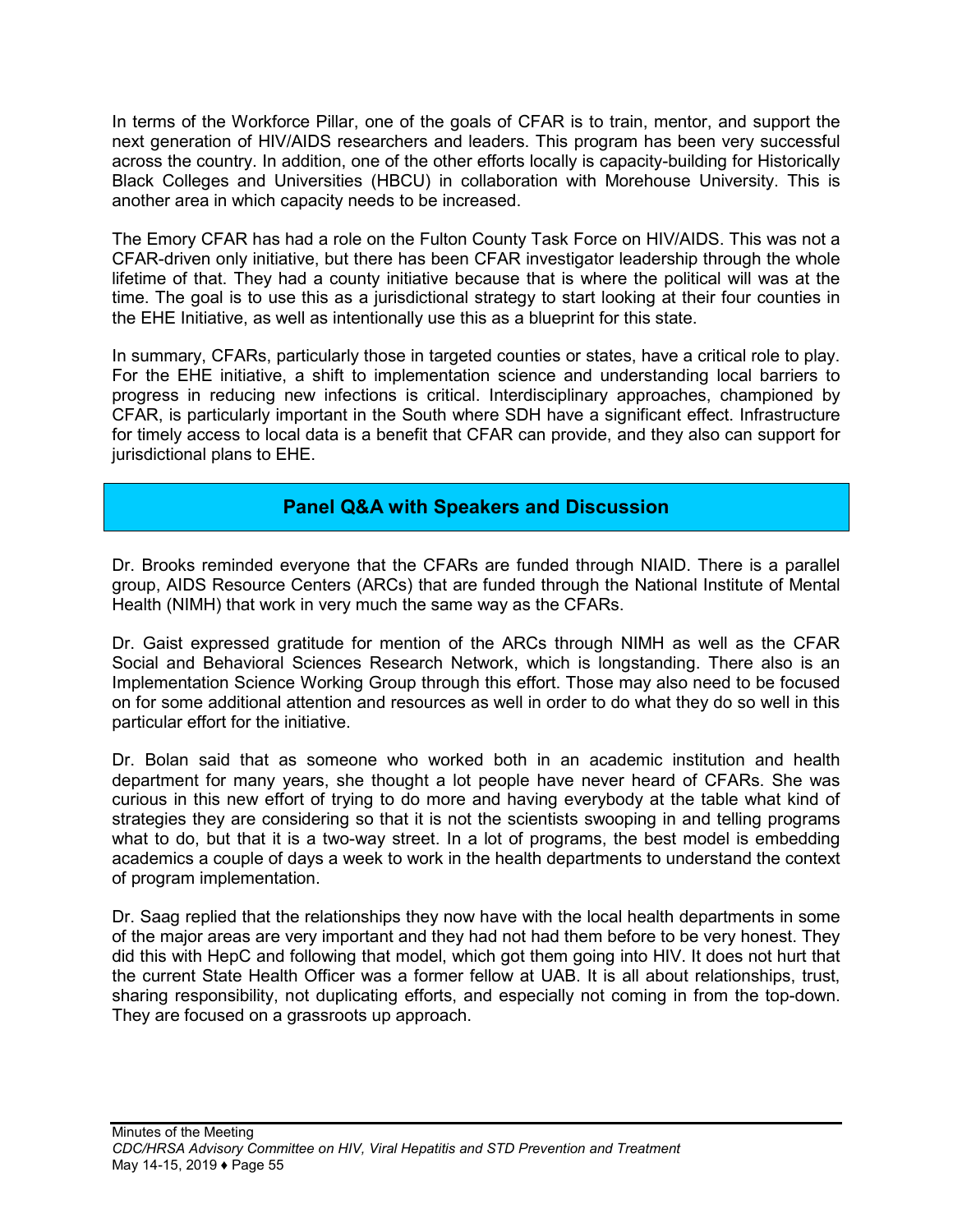Dr. Armstrong said she thought Birmingham was a very good example of how things did not go well, but now are going much better. It is all of the attributes of the people at the tables. A lot of times it is really important for the academic community to recognize the importance of publicacademic partnerships and also encouraging fellows to take leadership positions in public health departments. The biomedical needs now, especially in STD, HIV, and hepatitis are critical. The number of programs that actually have a lot of clinicians playing important leadership roles needs some attention.

Dr. Saag modified what he earlier. All epidemics for local, all solutions are local, and all politics are local.

Dr. Armstrong agreed. The Emory CFAR has both models in Atlanta where one of the health department has a really good academic in the health department and a great collaboration. They are trying to build that with other health departments in the affected counties where that model has not traditionally existed and is critical.

Dr. Brooks asked what kind of barriers there are when trying to work as a CFAR with the public health department. People are probably wondering why this is not happening more. It should because it seems so easy. However, he was imagining that it is not as easy people might think.

Dr. Saag pointed out that it depends totally on the people at the end of the day. It is the people at the CFAR and/or academic institution and their approach/attitude that has to be checked and opened up. When that is done successfully, it opens up all kinds of doors. It is like anything else in life. It is about what can be done together. It is not about credit. It is about what talent each person/group brings to the table and how this becomes truly synergistic. When it is presented that way, and the funding is shared, and the trust is there, it can be magical. In fact, to do this EHE, it has to be magical. There is no time for nonsense. Fortunately, in a number of locations this has worked extremely well. It is working well at Emory and Birmingham. Tennessee is starting to work. They are all in this together and that is what is nice about it. There has been a need for a long time to coalesce around a mission and a purpose. While they do not have the funding of the Space Program as somebody said earlier, they certainly have the mission of not just landing a person on the moon but ending the HIV epidemic.

Dr. Armstrong agreed completely. There are a couple of important barriers, one of which is money. Many health departments are stretched so thin that there is barely enough money to cover STDs, HIV, and all of the other missions. In fact, the ability to gather data and analyze that quickly is limited by a how many people they have it that they can deploy to do that job versus keeping fingers and dikes. She also agreed that people are important, but it also about making sure that academics do not impose themselves in a way that is inappropriate and that there is a good two-way street of listening.

Dr. Saag added that he was not sure about Houston, but LA, San Francisco, and New York are pretty well-funded from their state. The health departments in the South, especially Alabama and Georgia, are not very well-funded. When they we met with Scott Harris the first time to talk about this, he said, "Guys, I think it's great you're doing on this. I'm right now knee-deep in trying to get sanitation straight so that we don't have polluted waters." They are still working literally at Ground Zero on a lot of simple public health issues. In terms of working together and providing mutual funding, CDC could help a lot in directing funding for these efforts.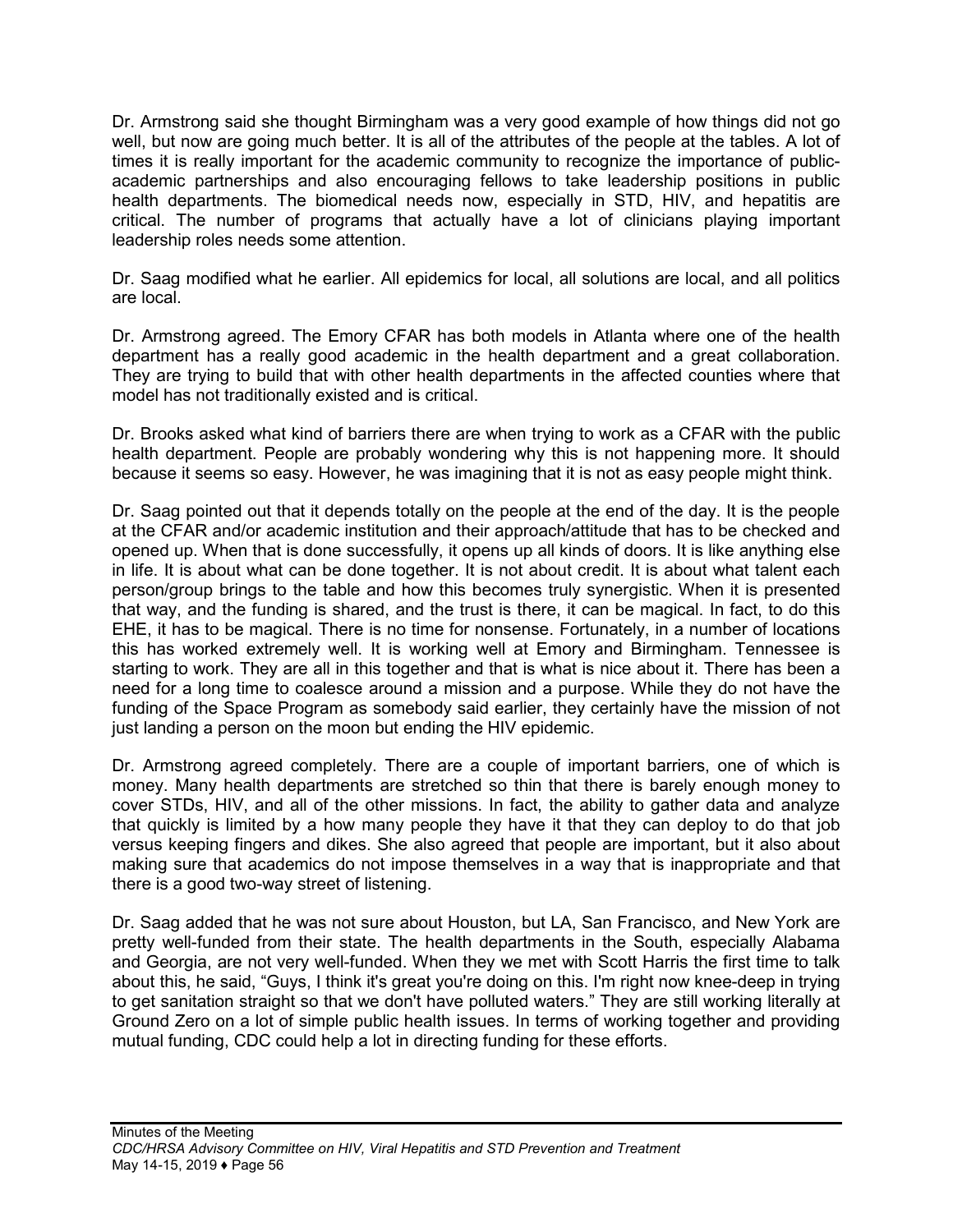Ms. Fukuda said that one of the things NIH must have done is when they gave money to CFARs, they told them that applicants would have to demonstrate collaboration with state and local health departments. They had a number of CFARs come to them. It was great because they got to give them some intelligence about how it fit into the planning work. It was very collaborative and very exciting.

Dr. Brooks said the other challenge he heard from the health department side was that it is not just resources, but they are so overburdened with all the other work they are doing it is difficult to partner.

# **HCV Elimination: Institutional Models**

### **Carolyn Wester, MD, MPH**

Director, Division of Viral Hepatitis Centers for Disease Control and Prevention

### **Advice Requested from CHAC by the HCV Elimination Panel:**

- What characteristics from these models should be / can be replicated in other settings to improve testing and linkage to care and treatment?
- How federal coverage and/or the advantages in pricing be extended to state and local correctional facilities for medications of public health significance?
- What can be done to include hepatitis C screening and engagement in care as quality metrics for health systems?
- How can the time to procure DAA's be reduced to access these medications on site facilitating test and treat models?
- How to expand opt-out HCV screening statewide and generate buy-in, especially within hospital systems?

Dr. Wester moderated a panel presentation for a series of speakers to describe HCV elimination institutional models that have been implemented in diverse prevention and care settings. She introduced the panel of speakers and opened the floor for their presentations.

## **Veterans Administration's (VA) Experience with HCV Elimination**

### **Maggie Chartier, PsyD, MPH**

Deputy Director, HIV, Hepatitis, and Related Conditions Programs Office of Specialty Care Services Veterans Health Administration (VHA)

Dr. Chartier gave an overview of HCV treatment in the Veterans Health Administration, which is the largest integrated health care system in the US. It provides care at 1,250 health care facilities, including 172 VA Medical Centers and 1,069 outpatient sites of care of varying complexity (VHA outpatient clinics) and serves over 9 million Veterans enrolled in the VA health care program.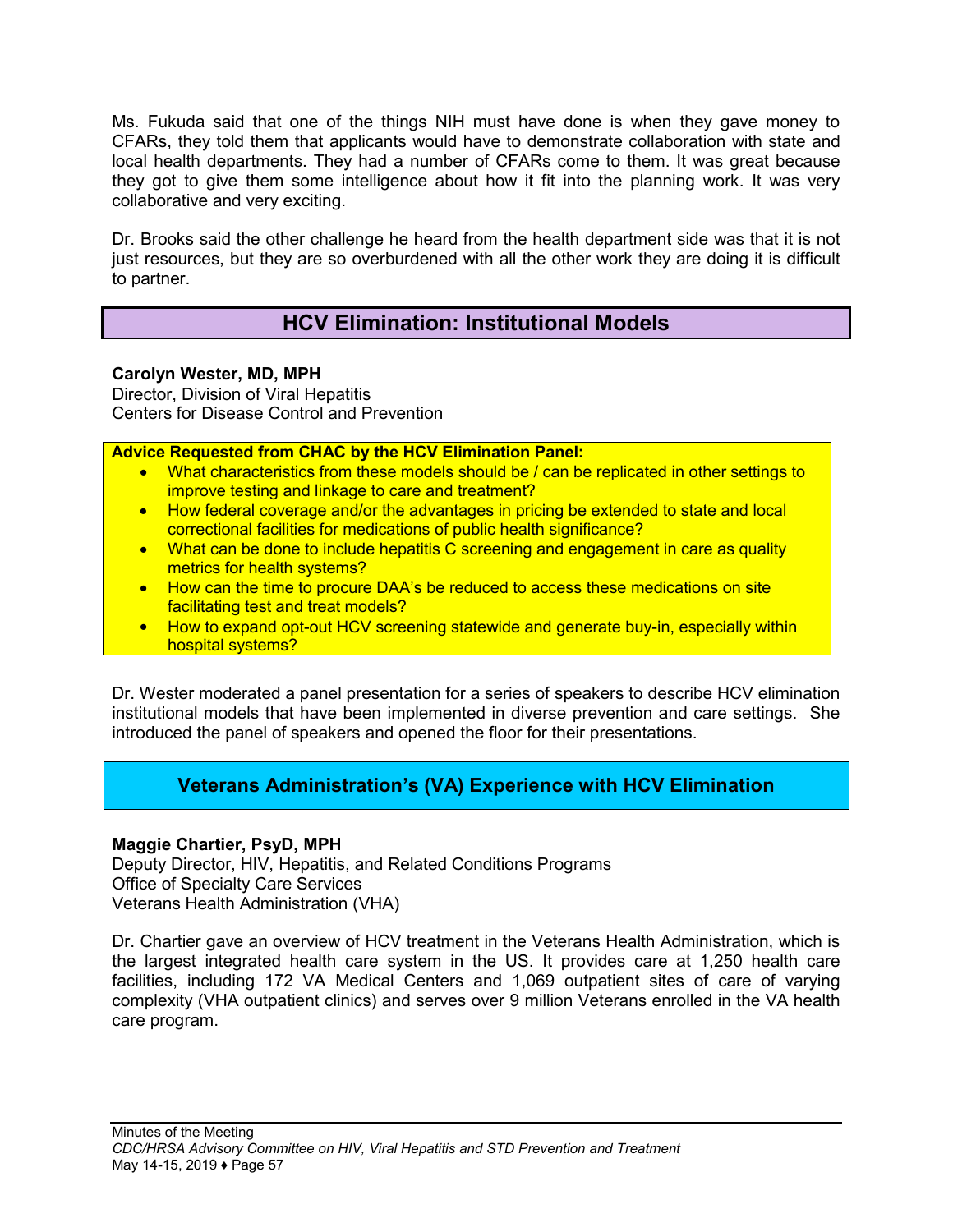VA is the single largest provider of HCV care in the US. In October 2014 over 168,000 Veterans in VA care had been diagnosed with chronic HCV and had not been treated. VA has treated more patients for HCV than any large health care system in the US. Every Veteran in VA care diagnosed with HCV is followed in VA's National Hepatitis C Clinical Case Register

Over 118,000 Veterans have been treated with oral HCV antivirals since they became available in January 2014 with an estimated 25,941 HCV patients in VA care remaining to be treated. Among veterans with SVR testing data available, overall SVR (cure) rate for the Nation with the oral HCV regimens is 96.9 percent. Among all veterans started on DAA treatment the SVR rate is 87.4 percent (intent to treat). An estimated 10,000 to 15,000 Veterans in VA care with HCV awaiting treatment are not currently willing or able to initiate or complete HCV treatment.

A greater proportion of Veterans in care with HCV remaining to be treated are difficult to engage in care.

Patient determinants around treatment include that: they are uninterested; they decline treatment; they cannot be reached by phone or mail; they are unable to adhere to therapy, medical appointments or treatment. Psychosocial determinants that affect infection or treatment include homelessness, substance or alcohol abuse, and mental health. Unstable/uncontrolled medical comorbidities such as non-curative hepatocellular cancer also affect treatment.

HIV, Hepatitis, and Related Conditions Programs sponsor quality improvement initiatives to address gaps in care and anticipate system-wide needs. In 2014, in response to availability and efficacy of new DAAs, HHRC launched the Hepatitis C Innovation (HIT) National Collaborative with teams in each Veterans Integrated Service Network (VISN). In 2018, due to success in HCV treatment, teams have expanded to focus on cirrhosis care and management.

Hepatic Innovation Teams (HIT) are multidisciplinary, network-level teams led by a HIT Coordinator that work locally to contribute to national goals, participate in national calls and working groups, and have monthly virtual meetings and annual face-to-face meetings.

The Collaborative Leadership Team is engaged in program management and facilitation, including setting national goals. It coaches the HITs to improve processes and to advocate for patients and on behalf of the HITS, while also building community amongst the HIT members and VISN Hepatitis Innovation Teams (HITS). Finally, the Collaborative Leadership Team identifies low performers and pairing them with strong practices.

Over a four-year period, four national meetings were held to infuse lean practices for quality improvement and problem solving.

### **HCV in the Cherokee Nation: Progress After Three Years of Implementing an Elimination Program**

**Jorge Mera, MD, FACP, CHAC Member** Director, Infectious Diseases Cherokee Nation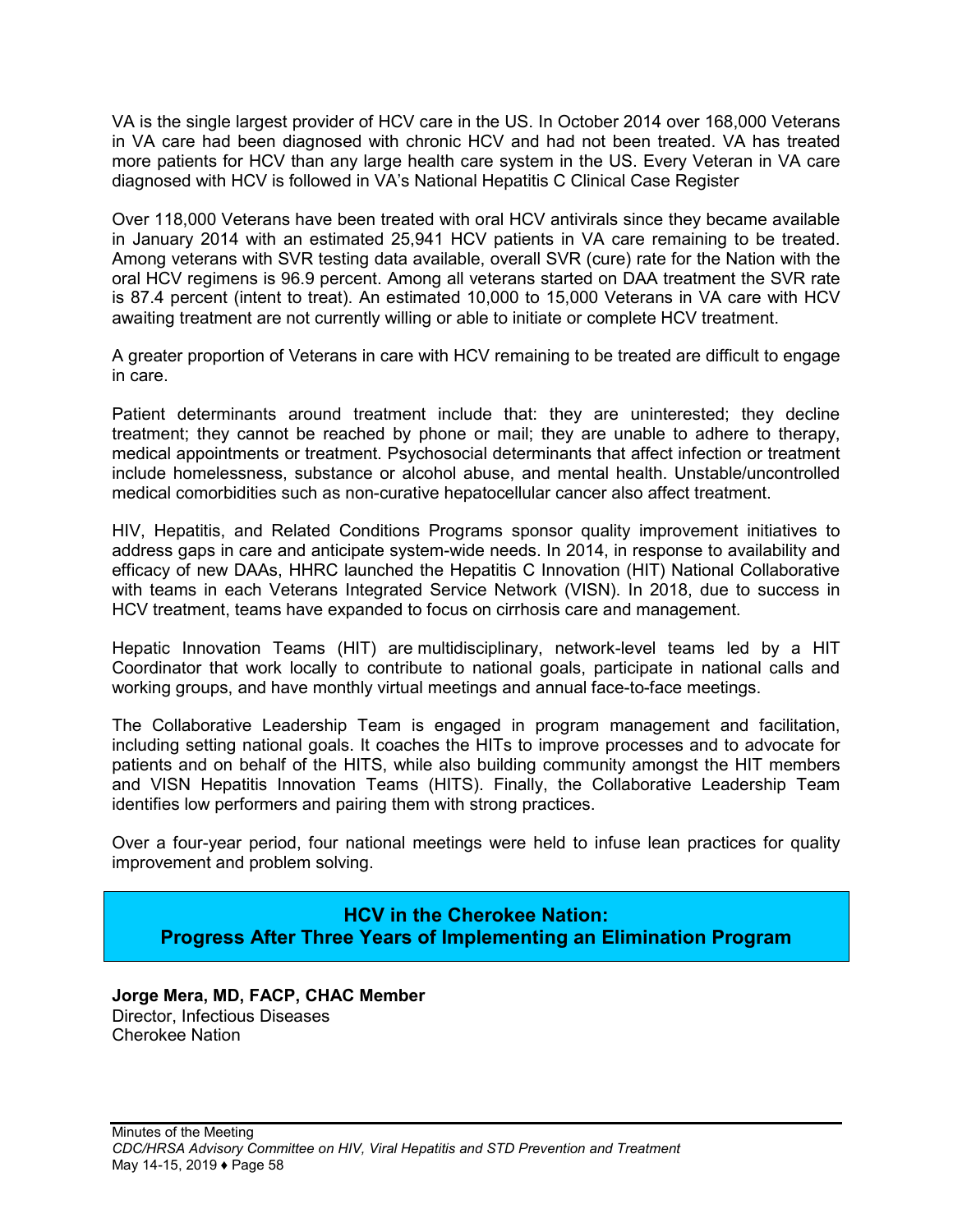Dr. Mera gave an overview of Cherokee Nation ealth Services (CNHS). The CNHS is a sovereign nation within a nation. It is the second largest Indian Nation with approximately 350,000 citizens. It is the largest tribal health system in the USA, and provides medical services to 130,000 AI/AN, of whom 90 percent access the health system, and 60 percent access primary care. There is one central hospital, 8 outlying clinics, 1 million visits per year—and a unified electronic health record.

The CNHS HCV Elimination is focused on a population of AI/NA who accessed the CNHS, screening 85 percent of those who accessed it, and documenting the encounter with any department, whether HCV screening and or evaluation was offered at that department or not. Eighty-five percent of those who had a detectable HCV RNA found by a provider trained in HCV management and who initiated treatment are to have documented cure.

Several holes remain in the process. For example, ideally, screening would be included as a quality measure. Ideally, people would be tested and treated at an onsite point of care. Ideally, NSP programs would be legal and available and there would be no barriers to MAT. In terms of outcome measures, mortality and incidence data would be easier to obtain. In the meantime, the team is working to share its experiences with IHS and with its neighbors, including the OSDH HCV elimination program and to redefine its goals. All these elements—and more would move the program forward in its efforts to achieve HCV elimination.

## **Brief Presentation on Viral Hepatitis and RWHAP Part B**

**Laura Cheever, MD, ScM** Associate Administrator, HRSA HAB CHAC DFO, HRSA

Dr. Cheever gave an update on the RWHAP program and noted that several recipients had presented or would present information from their programs.

## **Louisiana HCV Subscription Model and Elimination Program**

**Emilia Myers, MPH**

Viral Hepatitis Coordinator, Office of Public Health STD/HIV/Hepatitis Program Louisiana Department of Health

In Louisiana, 40,263 persons reported with an HCV diagnosis from 2007 to 2017. Louisiana has high rates of liver and bile duct cancers driven by both HBV and HCV. It has the 5th highest rate (10.1 per 100,000 population) of liver and bile duct cancers and ranks 3rd for rate (8.4 per 100,000 population) of death from liver and bile duct cancers. It's estimated 112,424 Louisianans<sup>3</sup> are at very high risk for acquiring HCV through injection drug use. This causes a costly per-patient treatment price that severely limits access.

In 2016, we received a letter of complaint that we were only treating a small portion of those who were eligible for treatment and that there were significant gaps in care. We recognized that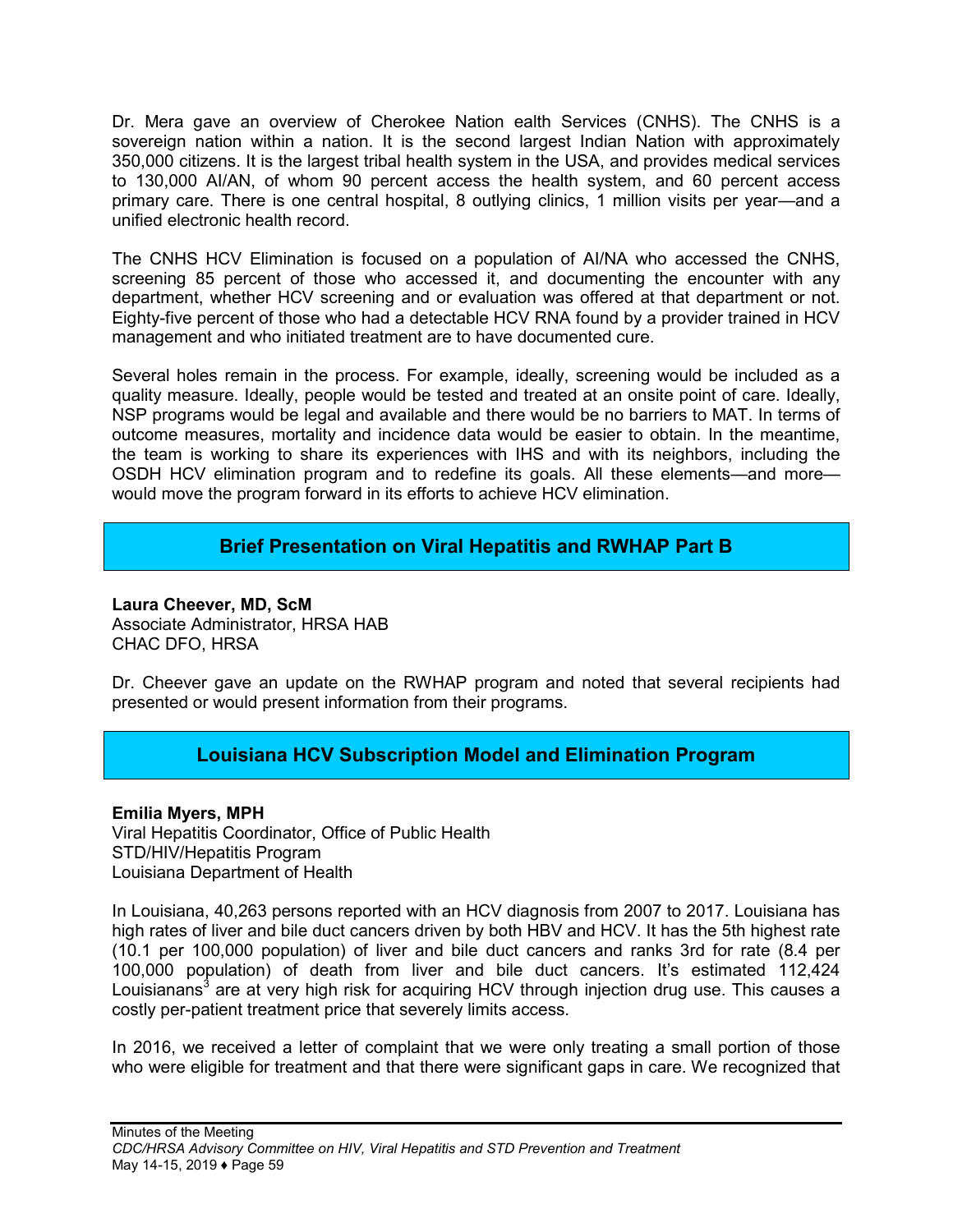we had reached a perfect storm for opportunity and collaboration to end the HCV crisis in our state. We needed to join forces between the DOH, the Office of the Secretary, the Department of Corrections, the Infectious Disease and Epidemiology Program, the STD/HIV/Hepatitis Program, the Office of Behavioral Health Program, the Bureau of Community Preparedness, the Louisiana Hepatitis C Coalition, Medicaid, and the Community.

From 2016 through 2019, we have worked with partners to receive funding in a variety of ways, from Big Pharma and philanthropy, using several models. The modified subscription model involves an agreement with Gilead's Asegua Therapeutics to use the authorized generic of Epclusa for individuals enrolled in Medicaid or in the correctional system. The plan is to launch in July 2019. This gives unrestricted access to the drug for 5 years. Payment will be equal to or less than what the State is currently spending. This is a Win-Win-Win: Manufacturers get predictable revenue, likely gain in market share, good news. The state gets predictable expenditures, dramatic increase in access to treatment, enables campaign to eliminate HCV. Louisianans get increased SVR, reduced morbidity, reduced mortality.

Our Hepatitis C Elimination Model will achieve several goals, beyond establishing the subscription model. It will also expand provider capacity to treat Hepatitis C, educate public on availability of cure and mobilize priority populations for screenings; strengthen HCV surveillance to link persons previously diagnosed to treatment, expand HCV screening and expedited linkage to care, implement harm reduction and complementary treatment strategies and extend elimination efforts to all populations within the state.

The project involves any number of public health experts and workers, and a number of basic costs: Community Health Worker/ Peer Supporters, Linkage to Cure Specialists, Syringe Service Program Navigators, Public Health Detailer, Provider Network Director, Hepatitis C Specialist Consultant, Epidemiologist/ IT, Corrections Clinical Director, Laboratory costs, Hepatitis A and B vaccination, Hepatitis C information and equipment.

## **Addressing HCV in Jails and Prisons**

### **Lara Strick, MD, MSc**

Clinical Associate Professor, University of Washington Statewide Infectious Disease Consultant, Washington State Department of Corrections

The correctional population plays a significant role in the HCV epidemic given the high prevalence of HCV in correctional facilities. The impact on the national epidemic depends on whether you look at who is incarcerated on a given day or the number of people who pass through a correctional facility over a given year. Based on more recent data, close to half the people living with HCV may be incarcerated over a year's time.

Estimating the prevalence of HCV in corrections is difficult because people in prisons and jails and are not included in community surveys (e.g., NHANES). In addition, most correctional facilities don't have an electronic medical record, are able to dedicate little to no funding to data collection and analysis, and there is no standard way to report HCV prevalence. For Washington State, for example, a mid-size prison system, the average daily prison census is about 16,500 people who are housed in 12 facilities. That population includes the resident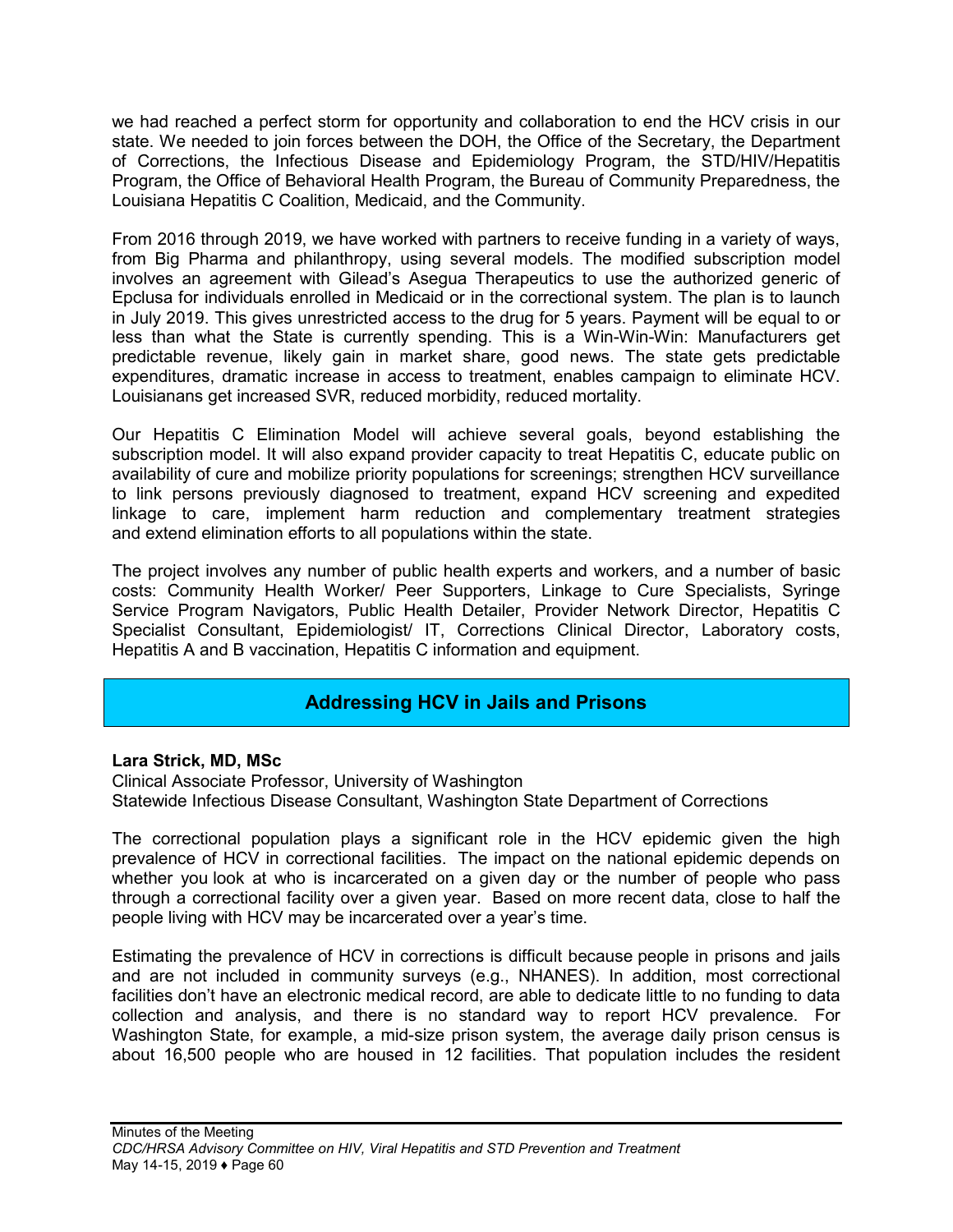population—but statistics may just include the intake population, or also include people who are on work release, or those who are on parole or probation. In our system, a recent study with Boston University, published in the [American Journal of Prevention Medicine](https://www.ncbi.nlm.nih.gov/pubmed/30467088), examined the HCV prevalence of our intake population over a 5-year period. Of the 83 percent of people who were HCV Ab tested (n=24,600), 20 percent were found to be positive. Forty-nine percent of these were HCV RNA tested at 6 months to confirm chronic infection (n=2,400), and of these, 72 percent (n=1,700) were confirmed positive. The Liver Fibrosis Stage was also reported. Depending on how you look at this data, the prevalence of people living with chronic HCV infection could be reported anywhere from 4 to 20 percent.

A data collection strategy was established in Washington State through their contract with the lab vendor, who has an electronic database of test results. The contract ensures that all lab results are sent back to the state in usable data files. Using this data, the state was able to create a repository of information about all inmates, and to sort that data for the entire prison population to determine who had ever been tested or treated for HCV as well as determine their APRI score (an estimation of liver fibrosis).

The State of Washington uses a modified project ECHO for HCV Review and a nurse and a practitioner participate at each facility. The program to treat the prison population has become more streamlined as the primary providers become increasingly knowledgeable about HCV via ECHO by allowing the on-site physician to approve simpler, straightforward cases. As medication costs decrease, the process for medication distribution has allowed patients to keep their HCV medications in their cells.

But the bottom line is that correctional facilities ARE different. They are NOT healthcare facilities. They may be a pivotal player in public health, but they are not really health care facilities and tend to limit treatment to what they feel is medically necessary care. *Estelle vs. Gamble* guaranteed access to care and established what constitutes violation of 8th amendment, including that deliberate indifference to a serious illness can constitute cruel & unusual punishment. However, correctional facilities have fixed financial budgets, they are politically driven, funds are earmarked for particular programs and leaders must balance costs for all care (e.g. diabetes, heart disease, opiate use disorder, mental health and substance use—often leaving the latter two for cuts when funds are limited). Currently courts are dictating care for hepatitis C, but sometimes this is at the expense of some of these other important medical services.

The reality is that correctional systems must partner with public health since such a large burden of the HCV epidemic is in correctional facilities. In terms of the cost of medications, there are several strategies to get better pricing. Washington uses a "Netflix"-like model, similar to Louisiana, others use the 340b model. Regardless, the cost of Hepatitis C treatment remains expensive and often not affordable. From a clinical standpoint, correctional facilities need to prioritize the treatment of patients who are sicker first. From a public health standpoint, it may be the younger people who are the higher risk for transmission and a priority. The funding silos need to meet somewhere in the middle.

We also need to find ways to transition people on HCV treatment and be sure that whether people are in the community on treatment or in prison and on treatment, that as they transition between settings, they remain on treatment without gaps. Perhaps there are ways to change Medicaid policy to enable seamless treatment during these transitions by acting a bridge.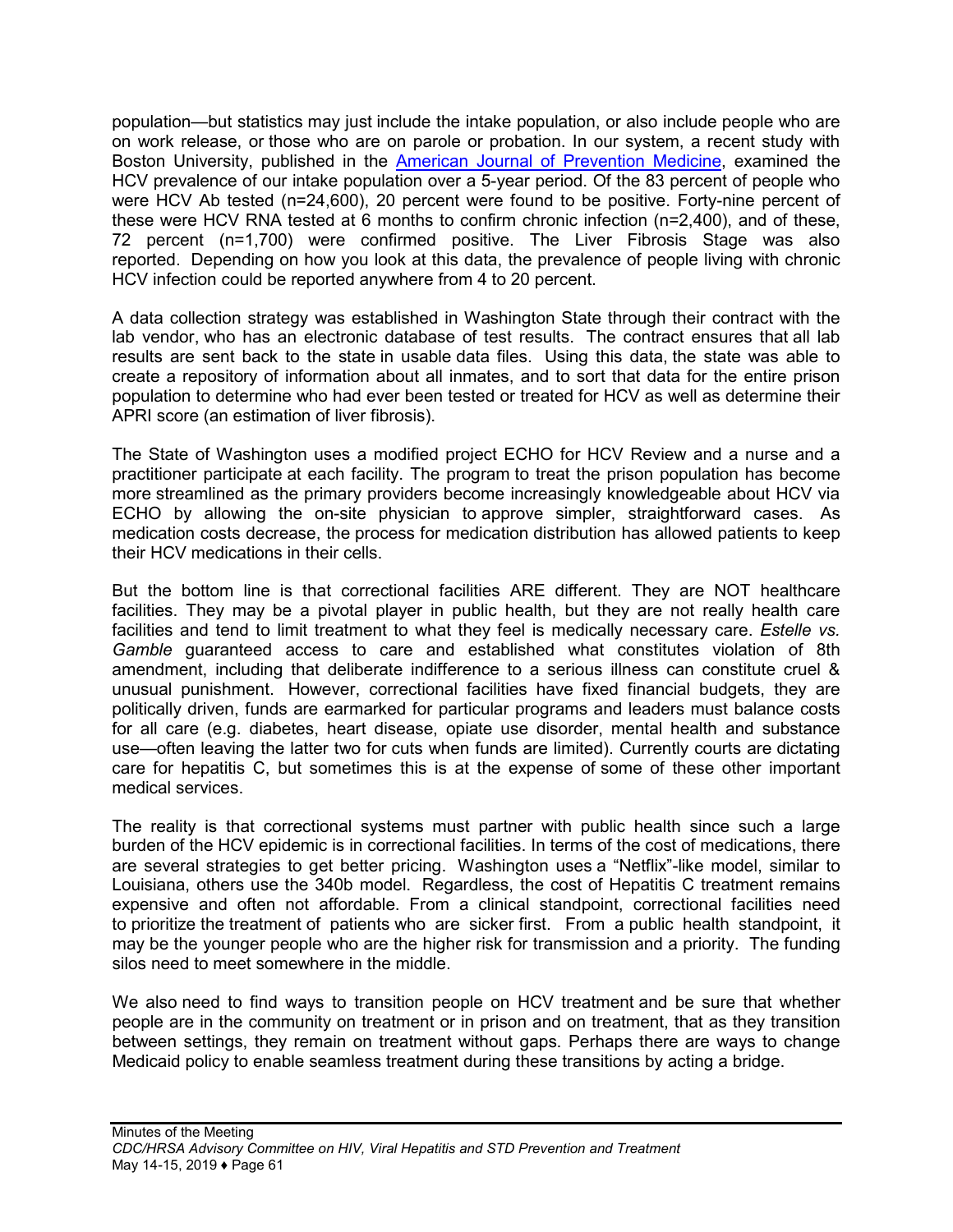There has been concern about people in corrections becoming re-infected upon release which has been used as an excuse not to offer treatment to certain patients. We have implemented a harm reduction program, that includes discussing safe injecting, tattooing and sex, but these topics are often not addressed in other correctional communities. In addition, we are exploring the idea of using Disease Intervention Specialists and Partner Services similar to the HIV response to reach out to and treat entire social networks of patients releasing from prison to reduce their risk of reinfection.

## **Question and Answer Period**

A question and answer period were opened for the floor. CHAC questioners did not identify themselves.

Several questions had to do with the logistics of the programs at the VA, and whether it was difficult to get medications to the patients, particularly when patients were homeless. In one case, the grant prohibited purchase of medications, so usual channels were used to purchase medications (i.e., private insurance, Medicare, Medicaid, and so on). For several patients, not having medication meant losing patients. Not having medication on the shelf was a problem for some patients who could not return for treatment. It could take one or two weeks to two to three months to get approval for medication depending on the insurer.

In terms of access to medication, the VA tries to simplify access, either through mail order medications, courtesy supplies at any VA in the country because all VAs have records of treatments.

Extensive comments by some CHAC members were difficult to hear due to quality of equipment and recording. Speakers did not identify themselves.

In the VA one-third of providers are pharmacists. Opiate substitution and MAT are an issue. The cap on MAT panels is a problem for providers, especially in areas where there are so few providers. Clinical pharmacists are well-suited to expand PrEP and go beyond Hep C.

In terms of the VA, our PBM office has excellent tactics for negotiating drug prices because we have such a large population. There is power in numbers, as the Louisiana presentation demonstrated.

The Washington State presenter noted the challenges of suboxone prescribing. The office is now beginning to provide inductions of suboxone or vivitrol for people who are being released and who have opioid use disorder. We are finding challenges because of the number of jails in the state, each of which has a different policy. Many jails are going with Vivitrol only, rather than going for Suboxone as well.

Lab-triggered screening—occurs when the phlebotomist would automatically add a screening for all patients between the ages of 18 and 62. We offered informed consent but there was controversy over whether this was a true opt-out, so the program was dropped.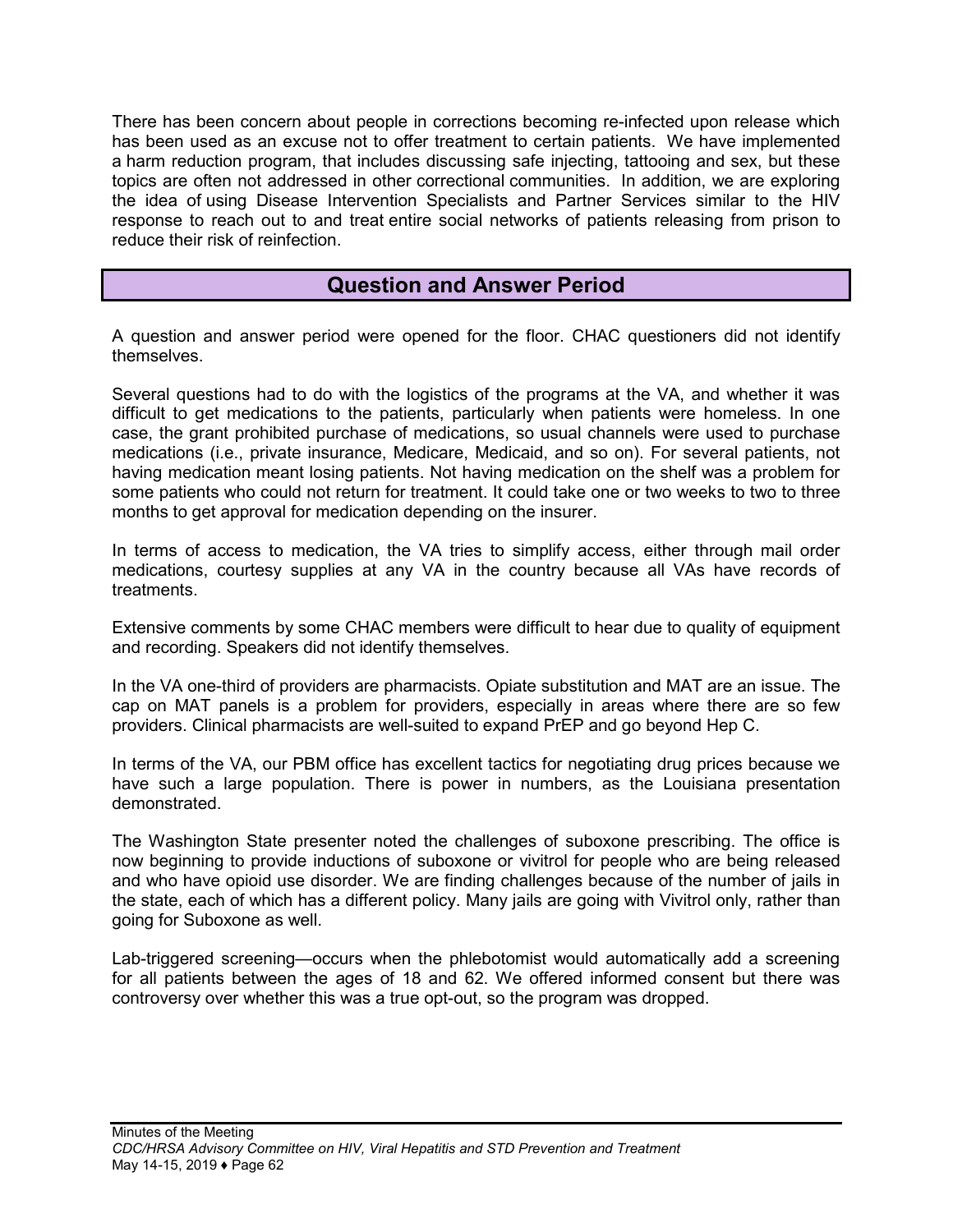## **Public Comment Period**

Dear Committee Members:

 $\overline{a}$ 

The American Nurses Association (ANA) is pleased to submit public comments to the CDC/HRSA Advisory Committee on HIV, Viral Hepatitis and STD Prevention and Treatment in advance of your May 14-15 meeting. We appreciate the inclusion of an agenda item on collaboration across responsibilities. Registered Nurses (RNs) have historically been on the front lines of care for persons living with HIV/AIDS (PLWHA)<sup>[1](#page-63-0)</sup> and continue to play a crucial role in both care and prevention. RNs serve in multiple direct care, care coordination, and administrative leadership roles, across the full spectrum of health care settings. ANA urges the Committee to recommend steps for the lead agencies to expand and support engagement of nurses and nursing communities as collaborative partners in federal initiatives to end HIV.

ANA is the premier organization representing the interests of the nation's 4.0 million RNs, through its state and constituent member associations, organizational affiliates, and individual members. ANA advances the nursing profession by fostering high standards of nursing practice, promoting a safe and ethical work environment, bolstering the health and wellness of nurses, and advocating on health care issues that affect nurses and the public. ANA members also include the four advanced practice registered nurse roles (APRNs): Nurse practitioners (NPs), clinical nurse specialists (CNSs), certified nurse-midwives (CNMs) and certified registered nurse anesthetists  $(CRNAs)<sup>2</sup> ANA$  $(CRNAs)<sup>2</sup> ANA$  $(CRNAs)<sup>2</sup> ANA$  is dedicated to partnering with health care consumers to improve practices, policies, delivery models, outcomes, and access across the health care continuum.

The Administration has announced a goal of reducing new HIV infections by 75 percent in the next five years and by 90 percent in the next 10 years. To achieve this ambitious agenda, the Secretary of the Department of Health and Human Services (HHS) has recognized the need to target resources to a select group of "hotspot" areas where HIV is most rapidly spreading. Secretary Alex Azar called for creation of local HealthForces to expand prevention and treatment in these areas. $3$ 

RNs and APRNs are well positioned to lead and participate in the collaborative teamwork needed for this undertaking. As discussed more below, RNs and APRNs are indispensable to HIV care and prevention efforts. Key collaborative roles for RNs and APRNs in local Health Forces include: 1) Coordinating care for PLWHA to ensure their best treatment outcomes and

<span id="page-63-0"></span><sup>&</sup>lt;sup>1</sup> Austin, Diana. [The Unbroken Chain: Three Decades of HIV/AIDS Nursing](https://scienceofcaring.ucsf.edu/patient-care/unbroken-chain-three-decades-hivaids-nursing). Science of Caring, University of California San Francisco. November 2014.

<span id="page-63-1"></span> $2$  The Consensus Model for APRN Regulation defines four APRN roles: Certified nurse practitioner, clinical nurse specialist, certified nurse-midwife and certified registered nurse anesthetist. In addition to defining the four roles, the Consensus Model describes the APRN regulatory model, identifies the titles to be used, defines specialty, describes the emergence of new roles and population foci, and presents strategies for implementation. Web: [APRN Consensus Model](https://www.nursingworld.org/certification/aprn-consensus-model/).

<span id="page-63-2"></span><sup>&</sup>lt;sup>3</sup> Azar, Alex. [Ending the HIV Epidemic: A Plan for America](https://www.hhs.gov/blog/2019/02/05/ending-the-hiv-epidemic-a-plan-for-america.html). Department of Health and Human Services blog, February 5, 2019.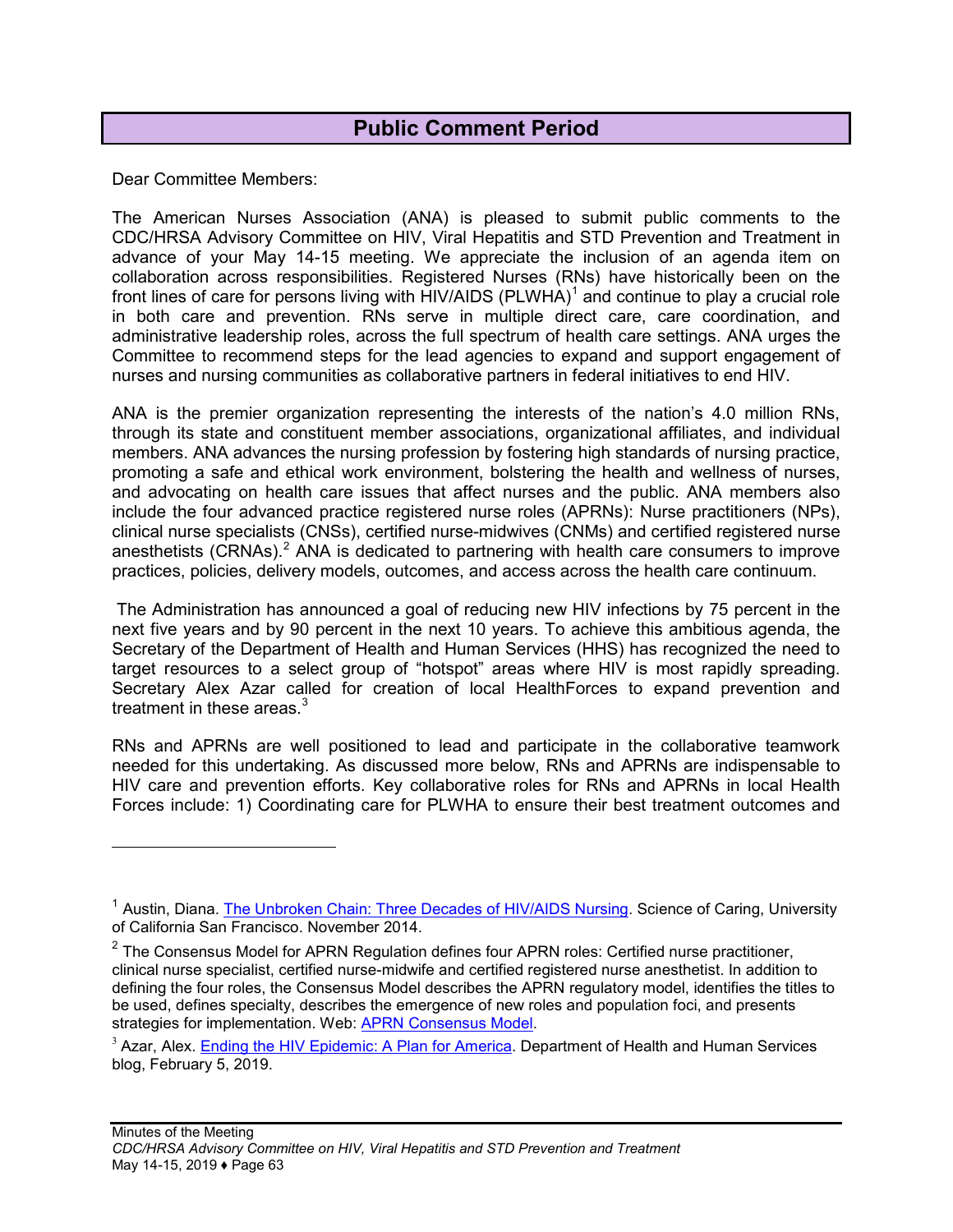prevent transmission; and 2) Providing access to prevention and related services, including direct care by NPs and other APRNs.

1. Coordinating Care for PLWHA

The NHAS recognizes that care coordination and linkages across settings are key aspects of effectively treating PLWHA and reducing risks of risk of transmission. RNs play a key role in care coordination and should be considered key collaboration partners in the Administration's efforts to reduce HIV infection by ensuring viral suppression in PLWHA.

Patient-centered care coordination is a core professional standard and competency for all RN practice. Based on a partnership guided by the health care consumer's and family's needs and preferences, the RN is integral to patient care quality, satisfaction, and the effective and efficient use of health care resources. RNs are qualified and educated for the role of care coordination, especially with high risk and underserved populations<sup>[4](#page-64-0)</sup> for including those with a need for multiple providers to treat complex chronic conditions – notably HIV/AIDS and the comorbidities associated with it.

RNs who have care coordination responsibilities for PLWHA have the training and ability to support individuals to remain in care, adhere to their medications, and ultimately maintain viral suppression. They also coordinate or partner with other providers who treat HIV-related and non-HIV-related conditions and connect patients to community supports needed to remain in care<sup>[5](#page-64-1)</sup>. Initiatives to address HIV should incorporate strong roles and resources for nurses to participate at all levels.

*ANA urges the Committee to recommend that HRSA identify ways to support and incentivize roles for RNs in federally-funded HIV care. For instance, ANA believes there is a significant opportunity to work with the Centers for Medicare and Medicaid Services (CMS) to develop a Medicaid payment model that allows for the direct payment of RN care coordination activities for PLWHA and for those at high risk of HIV/AIDS infection. ANA recommends that CDC consider ways to expand resources for RN leadership roles in local health departments engaged in new HIV initiatives.*

2. Access to Prevention and Preventive Care

Expanding access to preventive services, including post-exposure prophylaxis (PEP) and pre-exposure prophylaxis (PrEP), is a top priority in the NHAS. ANA believes that RNs and APRNs, especially NPs, are indispensable to equipping a local HealthForce to implement this priority.

<span id="page-64-0"></span><sup>&</sup>lt;sup>4</sup> American Nurses Association (ANA). ANA Official Position Statement: Care Coordination and [Registered Nurses' Essential Role](https://www.nursingworld.org/practice-policy/nursing-excellence/official-position-statements). June 2012.

<span id="page-64-1"></span><sup>&</sup>lt;sup>5</sup> ANA. [The Value of Nursing Care](https://www.nursingworld.org/%7E4afc0d/globalassets/practiceandpolicy/health-policy/care-coordination-white-paper-3.pdf) Coordination. June 2012. Web: The Value of Nursing Care Coordin[ation: A White Paper of the American Nurses Association](https://www.nursingworld.org/%7E4afc0d/globalassets/practiceandpolicy/health-policy/care-coordination-white-paper-3.pdf)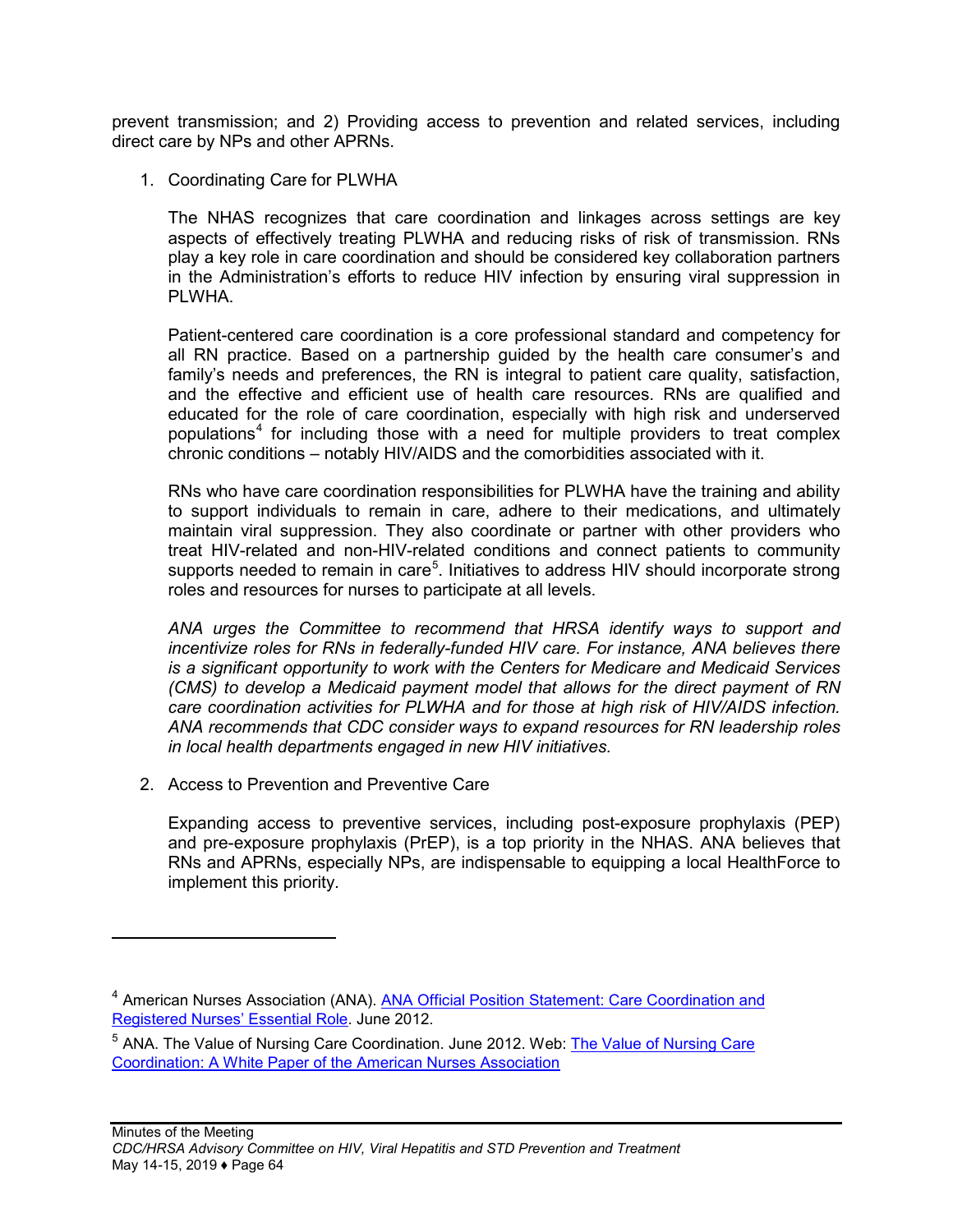Federal HIV initiatives present a unique opportunity to integrate APRNs as full partners. As the Administration has recognized, APRNs such as NPs "can safely and effectively provide some of the same healthcare services as physicians, in addition to providing complementary services."<sup>[6](#page-65-0)</sup> In many states, NPs are engaged in primary care practice and are in a position, at a minimum, to facilitate access to PEP and PrEP. While state licensing requirements vary widely, NPs in 22 states and the District of Columbia<sup>[7](#page-65-1)</sup> can prescribe without physician oversight. In the federal Veterans Affairs medical system, NPs are also able to prescribe, by virtue of full practice authority granted in 2017.

Further, NPs are more likely than physicians to practice in rural and underserved areas. Indeed, expanded practice for NPs and other APRNs is often cited as a solution to shortages of primary care physicians.<sup>[8](#page-65-2)</sup> While the Administration has recommended state reforms to expand APRN scope of practice, we believe more can and should be done at the federal level to drive this agenda. Targeting resources in identified HIV hotspots, as the Administration proposes, presents a unique opportunity to leverage APRN capacity and promote expanded practice scopes.

Similarly, RNs and NPs in community-based primary care roles are well positioned to support patients in adhering to their PEP and PrEP regimens. NPs and RNs regularly counsel patients on medication use and the health benefits of adherence. In addition, RNs in outpatient settings play an important role connecting patients to other health care providers and community resources addressing social determinants. This is an especially valuable role in HIV care and prevention. Many people at high risk for HIV also have other health care conditions and may also confront unstable and unjust housing and food insecurity. These factors can present significant challenges to medication adherence and to remaining in care. To meet these challenges effectively, it is imperative that RNs and APRNs be included fully in programs expanding access to PEP and PrEP.

*ANA urges the Committee to explore opportunities to support the fullest and best use of RNs and APRNs in CDC and HRSA initiatives specifically to expand access to PEP and PrEP. At a minimum, funding opportunities should strongly encourage participation of non-physician practitioners, such as RNs and APRNs, practicing to the full extent of their license and qualifications. More specifically, HRSA could partner with CMS to pilot an innovative payment and delivery model for APRNs to provide, and be reimbursed for, direct HIV prevention services.*

We look forward to opportunities to engage with the Administration on strategies to end HIV, and to improve outcomes for PLWHA and people at high risk for HIV/AIDS. We thank the

<span id="page-65-0"></span><sup>&</sup>lt;sup>6</sup> HHS, Department of Labor, and Department of the Treasury. [Reforming America's Healthcare System](https://www.hhs.gov/sites/default/files/Reforming-Americas-Healthcare-System-Through-Choice-and-Competition.pdf) [Through Choice and Competition,](https://www.hhs.gov/sites/default/files/Reforming-Americas-Healthcare-System-Through-Choice-and-Competition.pdf) 2019

<span id="page-65-1"></span> $7$  California Health Care Foundation, California's Nurse Practitioners: How Scope of Practice Laws Impact Care, September 2018.

<span id="page-65-2"></span><sup>&</sup>lt;sup>8</sup> See HHS, Department of Labor, and Department of the Treasury. 2019.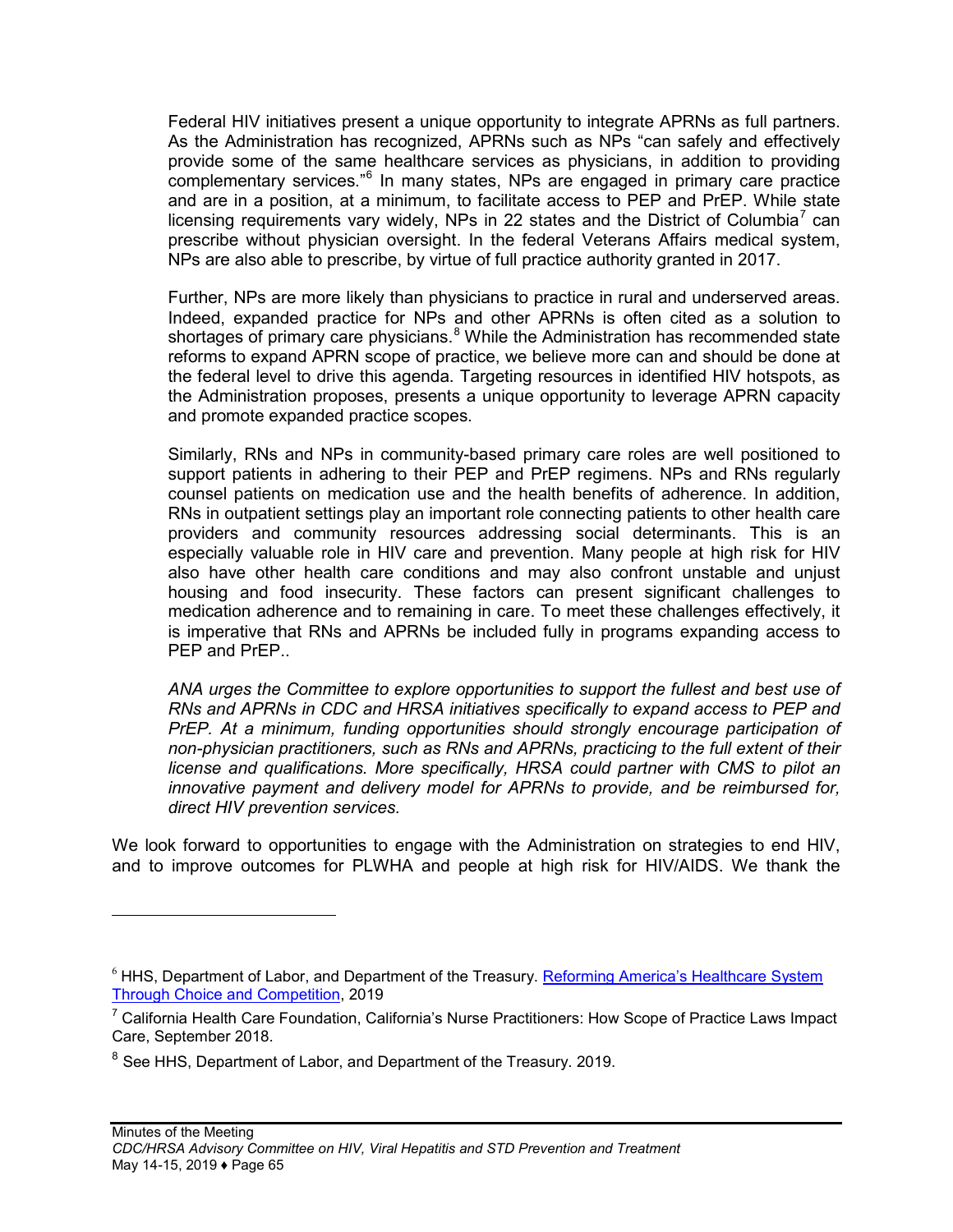Committee for considering our recommendations and engaging with CDC and HRSA to advance these recommendations.

## **Preparation for the CHAC Business Session**

### **Dawn Fukuda, ScM, CHAC Co-chair**

Director, Office of HIV/AIDS Massachusetts Department of Public Health

Ms. Fukuda presented a high-level summary of the agenda items on the first day of the CHAC meeting, including the overviews, updates, panel presentations, and key outcomes from CHAC's discussions. She noted two topics that might warrant CHAC's formal action during the Business Session on the following day.

CHAC expressed strong support to form a new workgroup that would be charged with proposing language on RWHAP reauthorization to submit to HRSA/HAB for consideration.

CHAC will consider the multiple presentations that were made by the federal agencies and SSPs in the field on their ongoing efforts to respond to the national opioid crises. CHAC will revisit its discussion on the opioid crisis during the Business Session to determine whether to take a vote and submit a formal recommendation to the HHS Secretary or establish a new workgroup to address this issue in more detail.

Ms. Fukuda pointed out that in addition to these two topics, the CHAC members also are free to place formal motions on the floor for other issues during the Business Session and call for CHAC's vote.

With no further discussion or business brought before CHAC, Ms. Fukuda recessed the meeting at 5:20 p.m. on May 14, 2019.

## **Opening Session: May 15, 2019**

#### **Laura Cheever, MD, ScM**

Associate Administrator, HRSA HIV/AIDS Bureau CHAC DFO, HRSA

Dr. Cheever conducted a roll call to determine of CHAC voting members and *ex-officio* members, determining that a quorum was present. She announced that CHAC meetings are open to the public and that all comments made during the proceedings are a matter of public record. She reminded the CHAC voting members of their responsibility to disclose any potential individual and/or institutional conflicts of interest for the public record and recuse themselves from voting or participating in these matters. None of the CHAC voting members publicly disclosed any individual or institutional conflicts of interest for the record that were new or different than those declared on the first day of the meeting.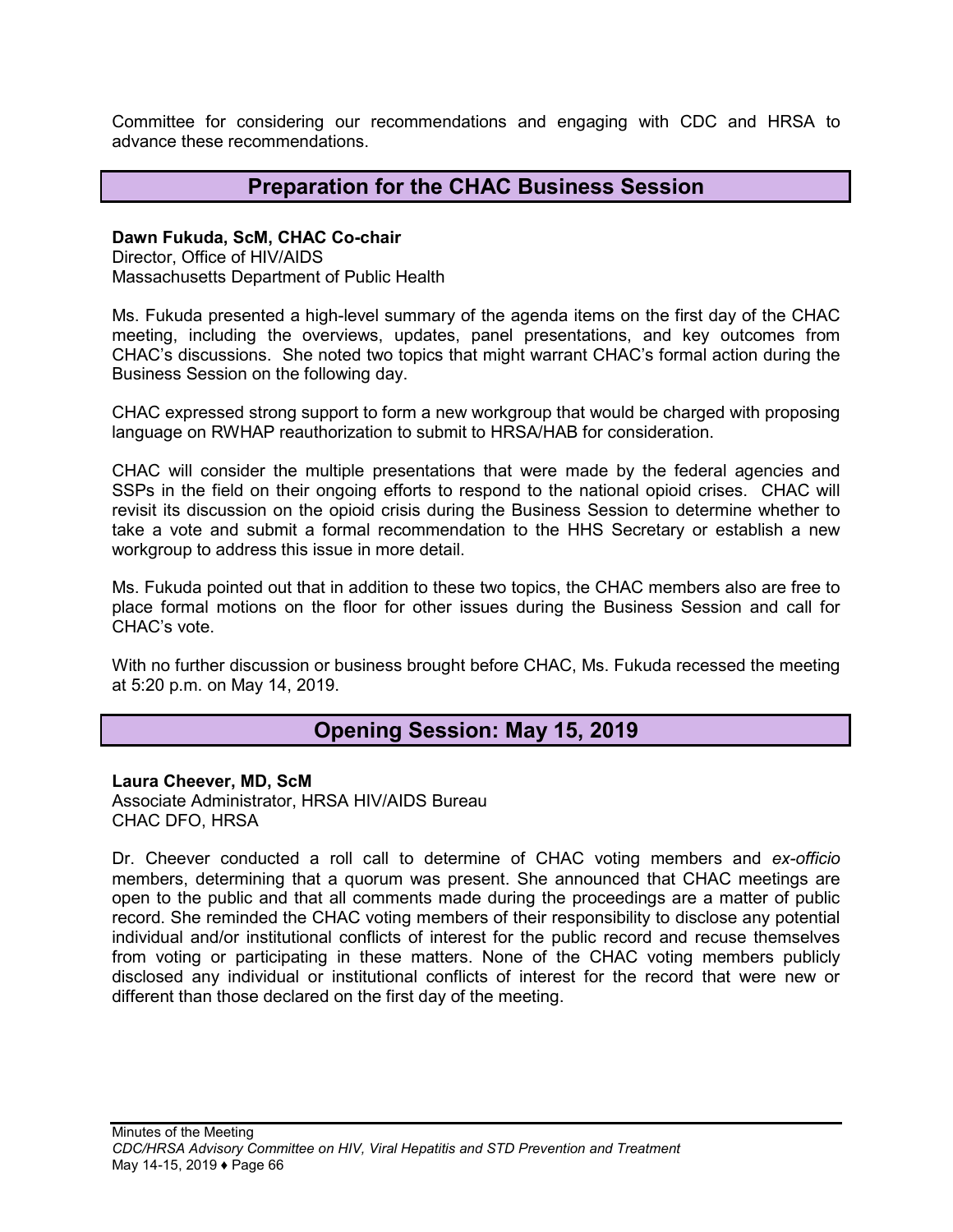| <b>CHAC Voting Member</b>                                              | <b>Potential Conflict of Interest (funding</b>                                       |
|------------------------------------------------------------------------|--------------------------------------------------------------------------------------|
| (Institution/Organization)                                             | recipient or consulting services)                                                    |
| Richard Aleshire, MSW, ACSW<br>(Washington State Department of Health) | No conflicts                                                                         |
| Jean Anderson, MD                                                      | Recipient of funding from HRSA/RWHAP and NIH                                         |
| (Johns Hopkins Medical Institutions)                                   | and stock in Gilead and IT companies                                                 |
| Marvin Belzer, MD, FACP, FSAM                                          | Receipt of funding from CDC, HRSA, NIH, and                                          |
| (University of Southern California, Keck<br>School of Medicine)        | <b>SAMHSA</b>                                                                        |
| Dawn Fukuda, ScM                                                       | Receipt of funding from CDC, HRSA, NIH, and                                          |
| (Massachusetts Department of Public<br>Health)                         | <b>SAMHSA</b>                                                                        |
| Paul Gaist, PhD, MPH                                                   | No conflicts                                                                         |
| (Johns Hopkins Bloomberg School of Public<br>Health)                   |                                                                                      |
| Debra Hauser, MPH<br>(Advocates for Youth)                             | Recipient of funding from CDC, VIVE, Gilead, and<br><b>MAC AIDS</b>                  |
| Peter Havens, MD, MS                                                   | Recipient of HRSA, NIH, and Gilead funding                                           |
| (Children's Hospital of Wisconsin)                                     |                                                                                      |
| Kaye Hayes, MBA                                                        | No conflicts                                                                         |
| (Office of HIV/AIDS and Infectious Disease                             |                                                                                      |
| Policy, U.S. Department of Health and                                  |                                                                                      |
| Human Services)                                                        |                                                                                      |
| Iris Mabry-Hernadez, MD                                                | No conflicts                                                                         |
| (Agency for Healthcare Research and<br>Quality)                        |                                                                                      |
| Devin Hursey                                                           | Works for a RWHAP-funded clinic                                                      |
| (U.S. People Living with HIV Caucus)                                   |                                                                                      |
| Jorge Mera, MD                                                         | Recipient of CDC and HRSA funding; recipient of                                      |
| (W.W. Hastings Indian Hospital)                                        | an HCV elimination grant from the Gilead                                             |
|                                                                        | Foundation; recipient of speaker fees from Gilead                                    |
|                                                                        | <b>Sciences</b>                                                                      |
| <b>Rosemary Payne</b>                                                  | No conflicts                                                                         |
| (Substance Abuse and Mental Health                                     |                                                                                      |
| Services Administration (SAMHSA), HHS)                                 |                                                                                      |
| Susan Philip, MD, MPH                                                  | Recipient of funding from HRSA/RWHAP, CDC                                            |
| (San Francisco Department of Public Health)                            | and NIH, Luminostics, Roche Diagnostics, and<br>unpaid public health advisor for GSK |
| Michael Saag, MD                                                       | Recipient of CDC, HRSA, and NIH funding;                                             |
| (University of Alabama at Birmingham (UAB)                             | consultant to Merck, Gilead Sciences, and VIVE                                       |
| School of Medicine, UAB Center for AIDS                                |                                                                                      |
| Research)                                                              |                                                                                      |
| Linda Scruggs, MHS                                                     | Recipient of funding from HRSA, Gilead, Merck,                                       |
| (Ribbon Consulting Group)<br>Bradley Stoner, MD, PhD                   | and SAMHSA<br>Recipient of CDC, HRSA, and NIH funding                                |
| (Washington University School of Medicine)                             |                                                                                      |

## **CONFLICT OF INTEREST DISCLOSURES**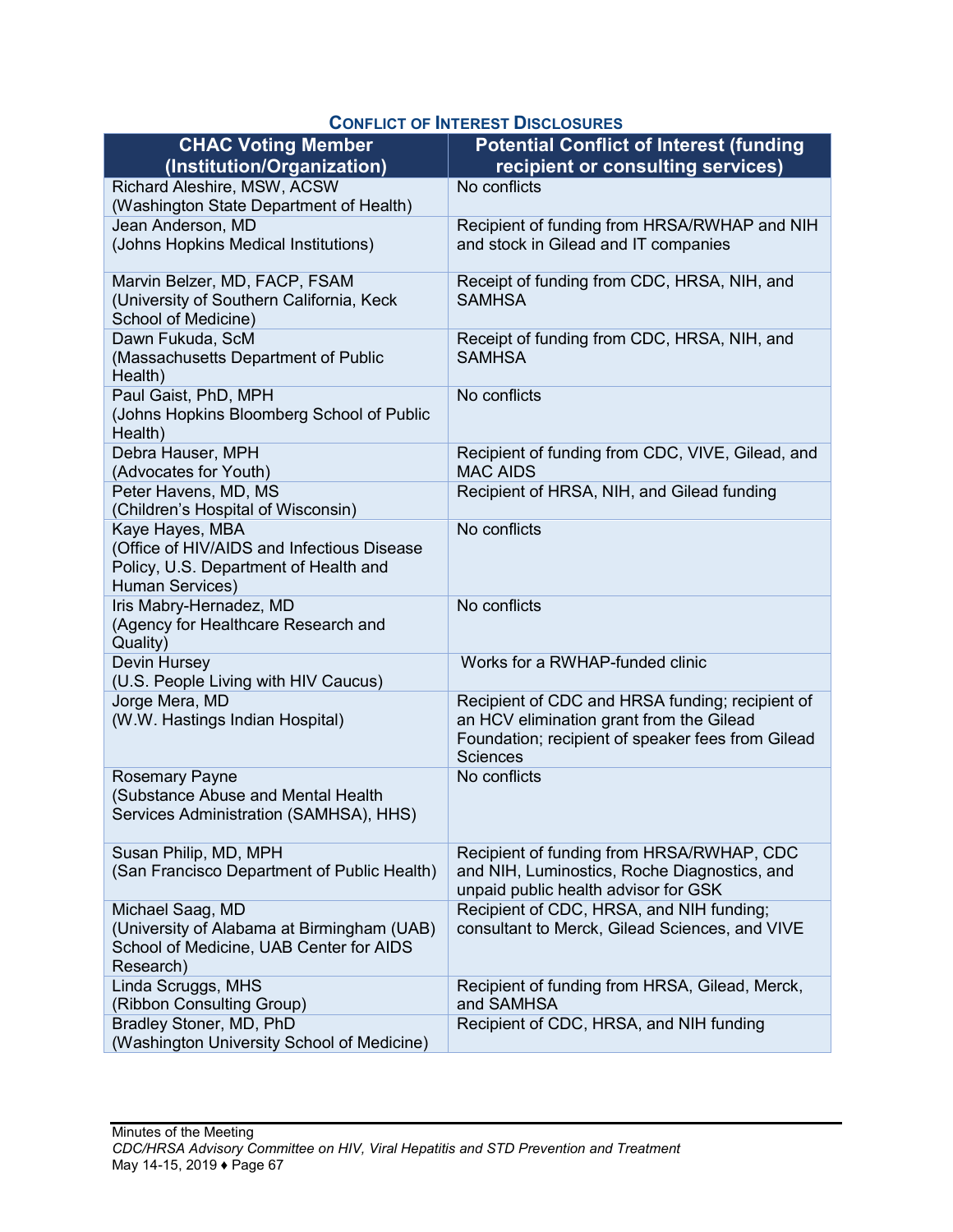| <b>CHAC Voting Member</b><br>(Institution/Organization)                                     | <b>Potential Conflict of Interest (funding)</b><br>recipient or consulting services) |
|---------------------------------------------------------------------------------------------|--------------------------------------------------------------------------------------|
| Lynn Taylor, MD, FAASLD<br>(University of Rhode Island and CODAC<br>Behavioral Health Inc.) | No conflicts                                                                         |
| Richard Wild, MD, JD, MBA, FACEP<br>(Centers for Medicare and Medicaid<br>Services)         | No conflicts                                                                         |

# **Recap of Day 1**

### **Dawn Fukuda, ScM, CHAC Co-chair**

Director, Office of HIV/AIDS Massachusetts Department of Public Health

Ms. Fukuda welcomed participants to the second day of the CHAC meeting. She highlighted the key outcomes from the overviews, updates, panel presentations, and CHAC's discussions on the first day of the meeting. She thanked everyone for a fantastic and busy meeting the previous day, and requested that everyone be thinking about particular topics they would like to see on the agenda for the November 2019 meeting.

Recapping the presentations and discussion from the first day, she reminded everyone that they heard presentations related infectious disease in the perinatal context. Dr. Havens identified some perinatal panels and associated Current Procedural Terminology (CPT) codes that can be used to order infectious disease testing. One of the concerns the group raised regarded whether there are opportunities for different kinds of coordination across infectious disease screening in the context of pregnancy or pre-pregnancy for women of childbearing potential.

There were a number of presentations related to new EHE Initiative. They were reminded that while funding has been recommended, it has not yet been appropriated. However, it seems like a great time to start planning and thinking about coordination across the federal agencies. There was discussion about the importance of viral suppression, as well as the workforce. They heard some examples from Texas and LAC about their planning that could serve as models or highlight ways to do some of this work heading into the EHE Initiative. They also heard about the CFARs connected to the EHE Initiative. They spent a fair amount of on the topic of HepC elimination and heard about models in the VA, the Cherokee Nation, and in the corrections setting.

A number of recommendations were made by members, and they were reminded that there was a letter generated to HHS Secretary Azar in February 2019 that captured a number of the recommendations that arose again related to the potential for a Medicaid bridge for people who are incarcerated, thinking about laboratory panels that could be routinized, and other approaches in corrections. They wanted to ask CHAC staff if they could get an update on what occurred after that February letter was received and if there will be any response to the recommendations included in that letter.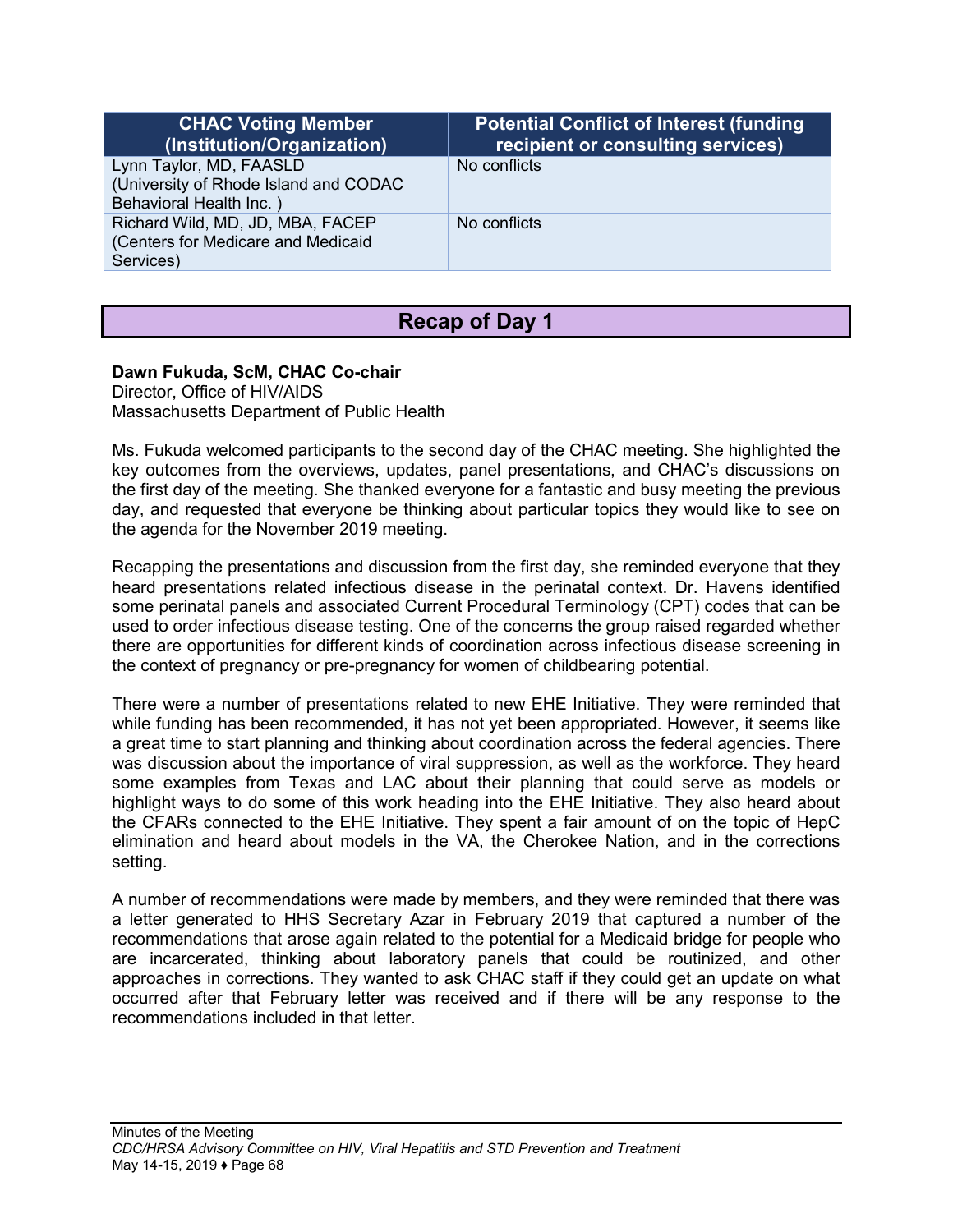Conversation also arose about uses of molecular surveillance, as well as the ethical constructs that are used to think about data-to-care interventions more broadly. This prompted some of the members to suggest that perhaps the next meeting should include presentations on molecular surveillance, as well as exploration of the kinds of ethical questions they need to be asking as they head into another phase of EHE so that they can think about protecting the populations they are supposed to serve.

## **Dating Apps and STD/HIV Risk: Opportunities for Promotion, Prevention, Monitoring, and Evaluation**

### **Rachel Kachur, MPH**

Health Communications Specialist, Division of STD Prevention Centers for Disease Control and Prevention

Ms. Kachur moderated a panel presentation for a series of speakers to describe available opportunities to use dating apps for the promotion, prevention, monitoring, and evaluation of STD/ HIV risk. The session also provided an overview of current efforts to use dating app technology and to partner with its owners for prevention activities. She highlighted what is currently known about dating app use among key populations, gaps in knowledge and research, and efforts to form partnerships with business owners.

Data about online dating and hook-up sites in general are very limited, so they are just now beginning to understand these behaviors. While there are still a lot of gaps, what is known is that between 15% and 24% percent of US adults have ever used online dating sites or mobile dating apps. About 6% percent report having used those dating apps in the past 30 days. Among MSM, 54% have reported having had sex with a man that they first met online in the past 12 months. Most of the HIV and STD studies available on dating apps focus on MSN.

There are differences between what are called "dating apps" what "hook-ups." Tinder or Bumble were originally designed to connect people for long-term relationships, while hook-up apps were primarily designed for anonymous hooking up and were mainly used by MSM. Over time, the behavioral distinctions between these two apps have blurred such that users of all types report using the apps for casual dating, hookup sex, or long-term relationships. Sometimes the difference between the apps are the level and type of information that has is exchanged within the profiles. Both types of apps can be very specific. There are dating apps for farmers, bears (a terms used to describe a larger, harrier men), et cetera. Ms. Kachur indicated that for this session, "dating apps" meant all types of dating apps.

## **Overview of the American Men's Internet Survey (AMIS)**

**Travis Sanchez, DVM, MPH** Associate Professor, Department of Epidemiology Rollins School of Public Health, Emory University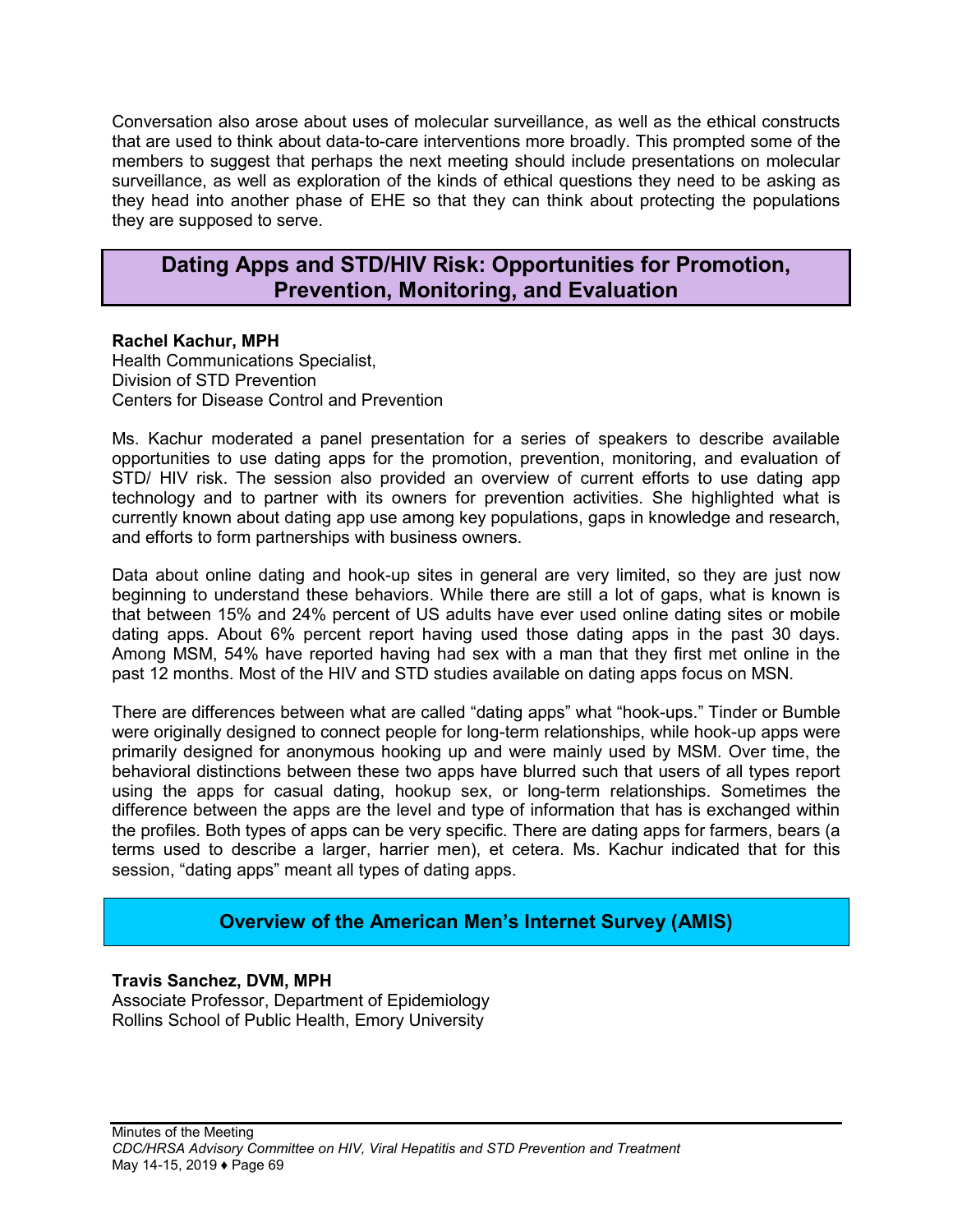Dr. Sanchez presented data from Emory University's annual online survey, AMIS. They have data from 2013 through 2018. He presented data through the 2017 cycle. AMIS is conducted every year online with MSM. Its main purpose is to assess trends in HIV-related risk behaviors, use of testing services, and access to prevention services. The eligibility for AMIS is be least 15 years of age, a US resident, identify as a cis-male, and ever having had sex with another male. Recruitment is done through advertisements across multiple websites and mobile apps. Previous participants are also allowed to take subsequent year survey, so participants are reinvited. They do not incentivize the survey. The AMIS survey is taken freely by participants. The core survey includes demographics, sexual and substance use behaviors, HIV/STI testing and diagnosis, HIV prevention use, mental health, and stigma/discrimination. The survey takes about 20 minutes.

In terms of the overall sample size, they have conducted 60,000 surveys over that entire 6-year period. There are at least several hundred surveys and every US state, with some states having several thousand surveys during that period of time. The most recent year was just completed in December 2018. Even for single years, there are several hundred surveys in each state. Overall, the AMIS sample approximates the US Census population, though it is important to note that the US Census population is not necessarily the population at most risk of HIV infections. While AMIS has good representation of non-white persons, it tends to underrepresent Black/African American and Hispanic/Latino persons relative to risk for HIV infection. They also skew slightly younger, with a higher proportion of 15 to 24-year olds. They have good representation from the different Census regions. A substantial proportion of the population is from rural areas. About 10% or so of the participants self-identify as living with HIV infection.

Regarding behavioral data from AMIS, for PLWH or not, there was an increase in condom less anal intercourse in the past 6 years. Trends in substance use were broken down into two categories, marijuana use and other types of drugs uses. During the analysis timeframe, there were significant increases in drug usage for all groups except for other drug usage among HIV positive individuals. Regarding STI testing and diagnosis data, significant increases have occurred over time in testing and diagnoses, with PLWH infection having a much higher rates of testing.

The story is a little bit different in terms of HIV testing. Overall, the trend in HIV testing during this past 6 years has been increasing. When these testing data are broken down by age, there is a significant decrease in HIV testing in the past 12 months among the youngest age group 15 to 24 years of age. All of the other groups have a significant trend going up, except maybe for a downturn in 2018. Another year's worth of data will be needed to determine whether that trend is decreasing for the other age groups as well. But for the 15 to 24-year-old, is definitely decreasing. They also have looked at whether this decrease in this last year data is due to yearto-year trends and recruitment sources, but that is not the case. Even when they controlled for that, they still saw decreased.

Regarding the dating app, it is important to remember that they recruit from all types of different online resources, including dating apps. What they have noticed over the past 5 years is that the way people met their most recent sex partner has substantially changed. In 2013, the vast majority of participants met their most recent partner in In Real Life (IRL). A smaller proportion had met their most recent sex partner some other way. As IRL is decreasing, the app partner was decreasing. Dating apps became more common for meeting sex partners, and is now the most common. In the 2018, this was still going up.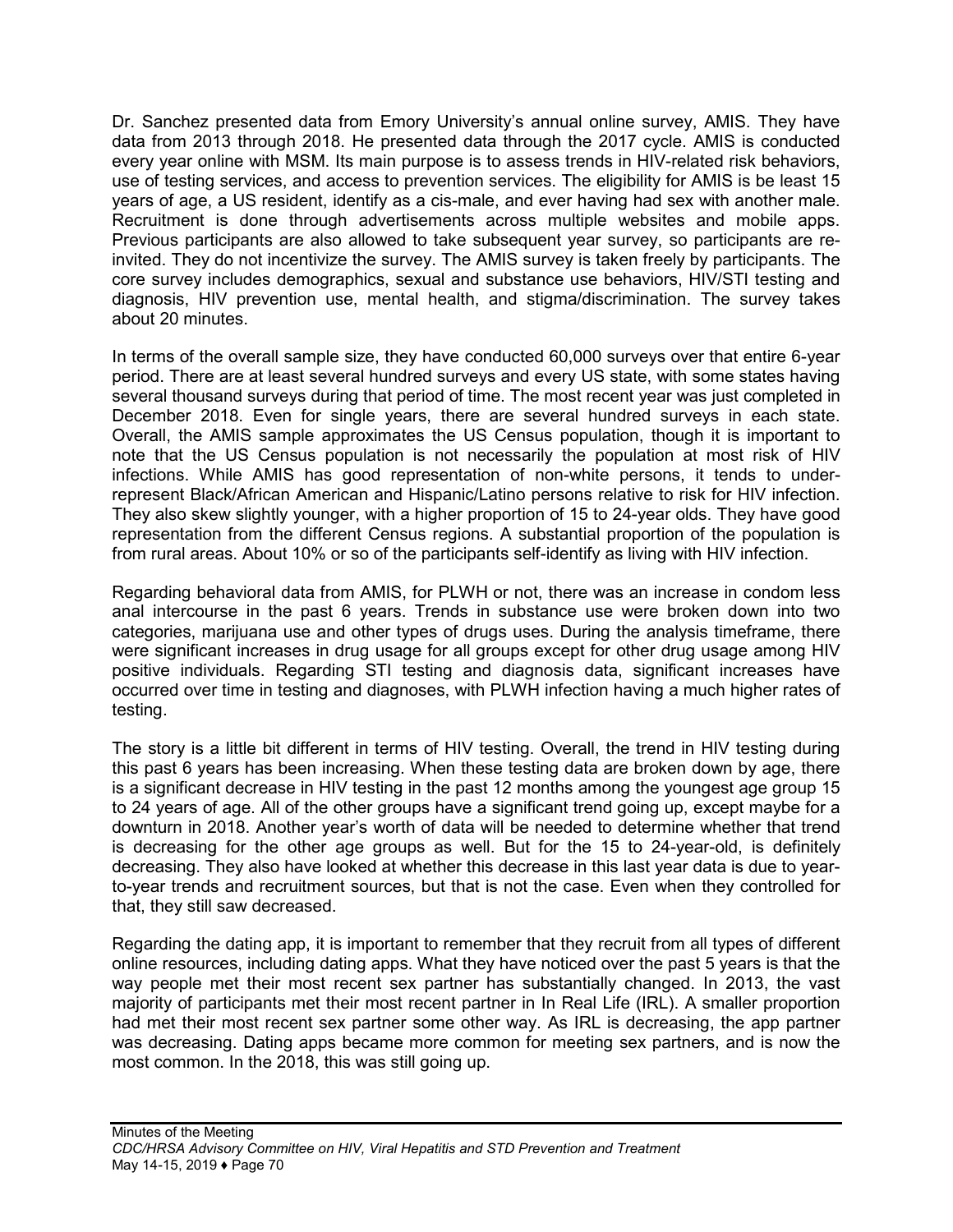In terms of the types of sites people are using, overwhelmingly Grindr is the most common place people met their sex partners in every state and every population. Broken down by demographic characteristics, there is no difference in people meeting their partner through dating apps by whether they lived in a major urban area or not. There does not appear to be a large difference in in this by race or ethnicity. There may be a slightly higher proportion among those who are Hispanic and those who are other multiple races. There is a difference in age groups. Participants 18 to 39 years of age have a big jump and are increasing steadily in the portion who are meeting their partners through dating apps. There is a lag in the 40 plus year olds.

Looking at three risk indicators (condom less anal intercourse, discordant condom less intercourse, and drug usage), those who met their sex partners through the apps had significantly higher prevalence of all of those risk behaviors compared to those who met in reallife. It is also important to note that those who are meeting their sex partners on the apps had a significantly higher number of partners.

The story is not all negative. They also see higher rates of HIV testing and STI testing in the population that met their most recent sex partner on apps compared with in real-life. Another shift is that they are looking at whether people are using features in the dating apps that are allowing them to negotiate safer sex or understand their partner's HIV status. There is a profile option in Grindr about people talking about their HIV status and the types of prevention that they wanted to engage in, so the survey asked a question about whether they had used any of those features to decide whether or not to have sex with partner. About 73% of the AMIS participants reported using any of those features. A larger proportion reported using just the HIV status than the preferred sexual health strategy through the app, but it seems like about the same proportion having some conversations with their partner. There did not appear to be any substantial demographic group differences in whether people used these features.

To summarize the data, there are increasing trends in risk behaviors and STI testing and diagnosis. Recent HIV testing is increasing for most MSM, but is decreasing among MSM 15 to 24 years of age. There are increasing trends in meeting partners on dating apps for all groups, except teen MSM. Dating apps are now the most common way MSM meet sex partners, except teen and 40+ MSM. Compared to meeting partner IRL, those who met partner on dating apps are more likely to be engaging in risk behaviors, but also more likely to have had recent HIV and STI testing. Nearly 3/4 of MSM are using dating apps for HIV prevention-related information about their possible partners. Many also used this information to identify the HIV status and prevention preferences of their most recent sex partner. However, the majority of people are still doing this by talking to their partner rather than relying solely on the apps.

In terms of how CDC can help, support is needed to expand online and app-based behavioral epidemiology and intervention research; to develop better approaches to reach young MSM for testing, such as mailed testing; and for support of online ordering of home testing through dating apps.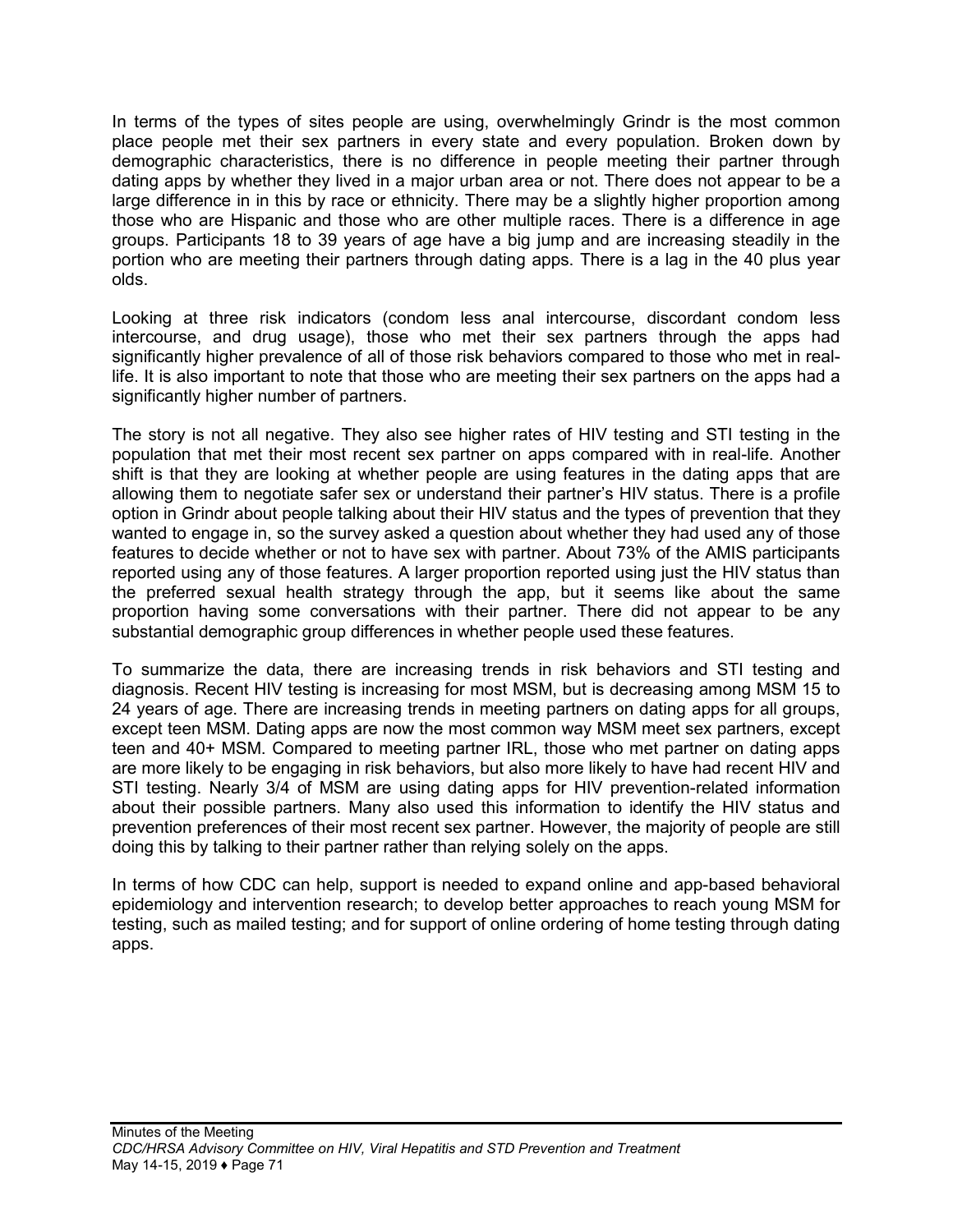# **Overview of Building Healthy Online Communities (BHOC)**

#### **Dan Wohlfeiler, MPH Jen Hecht, MPH**

Co-Founders, Building Healthy Online Communities (BHOC)

The BHOC goals are to build self-sustaining features into dating apps that promote health and informed choices; reduce stigma; coordinate and improve advertising and messaging, and coordinate interactions between public health and sites and apps. Our public health partners include CDC, the National Alliance of State and Territorial AIDS Directors, the National Coalition of STD Directors, YTH, AIDS United, San Francisco AIDS Foundation, University of Washington, Johns Hopkins University, Yale, and Emory University. Among our website and app partners are Adam4Adam, Daddyhunt, Dudesnude, [BarebackRT.com](http://barebackrt.com/), [Gay.com,](http://gay.com/) Grindr, Hornet, POZ personals, GROWLr, and Scruff, which reach a broad cross-section of men.

Since 2009 we have consistently sought stakeholder input and feedback to prioritize interventions. The first survey asked 18 website owners/managers: "How likely would you be to implement each idea?" It asked 82 HIV/STD directors which ideas they thought would be most likely to reduce HIV and/or STD transmission. Finally, it asked 3,050 MSM website users which interventions they would you be most likely to use. Since then, BHOC has continued to gather input from our public health partners and app users through online surveys and meetings.

Based on survey results, BHOC has prioritized the following activities: making personal app profile options more explicit (including HIV status, condom use, having an undetectable viral load, taking PrEP); providing automatic HIV/STD testing reminders at users' choice of interval; offering comprehensive sexual health information on the [Building Healthy Partners Online](https://www.bhocpartners.org/)  [website;](https://www.bhocpartners.org/) coordinating advertising design and placement; promoting best practices relating to how to work with the apps; offering an anonymous online partner notification site ([Tell Your](https://tellyourpartner.org/)  [Partner\)](https://tellyourpartner.org/) and DIS training; and launching an anti-stigma campaign, [NiceAF](https://niceaf.org/). Users support these sexual health strategies. App owners have incorporated many structural features and have shared resources through links and ads. Since it launched in November 2016, 15.5 million unique viewers have visited Grindr's Sexual Health Resource Center, for which BHOC provides content and guidance.

CDC can help by providing more guidance on advertising, including recommending and/or mandating that creative for advertising produced with public dollars should be in the public domain and recommending which media metrics grantees should report on. It can offer guidelines for when and how to promote outbreak alerts that take into account severity of diseases, rates and numbers of infections, and guidance on outreach efforts. The CDC can help fill in data gaps on which syphilis cases report meeting partners on which apps, and supporting an online home testing distribution network, convert [GetTested](https://gettested.cdc.gov/) into a one-stop-shop sexual health portal, and support modeling efforts to establish the minimum percentage profile options need to be accurately and completely filled out in order to have a population-level impact on reducing new STD and HIV infections.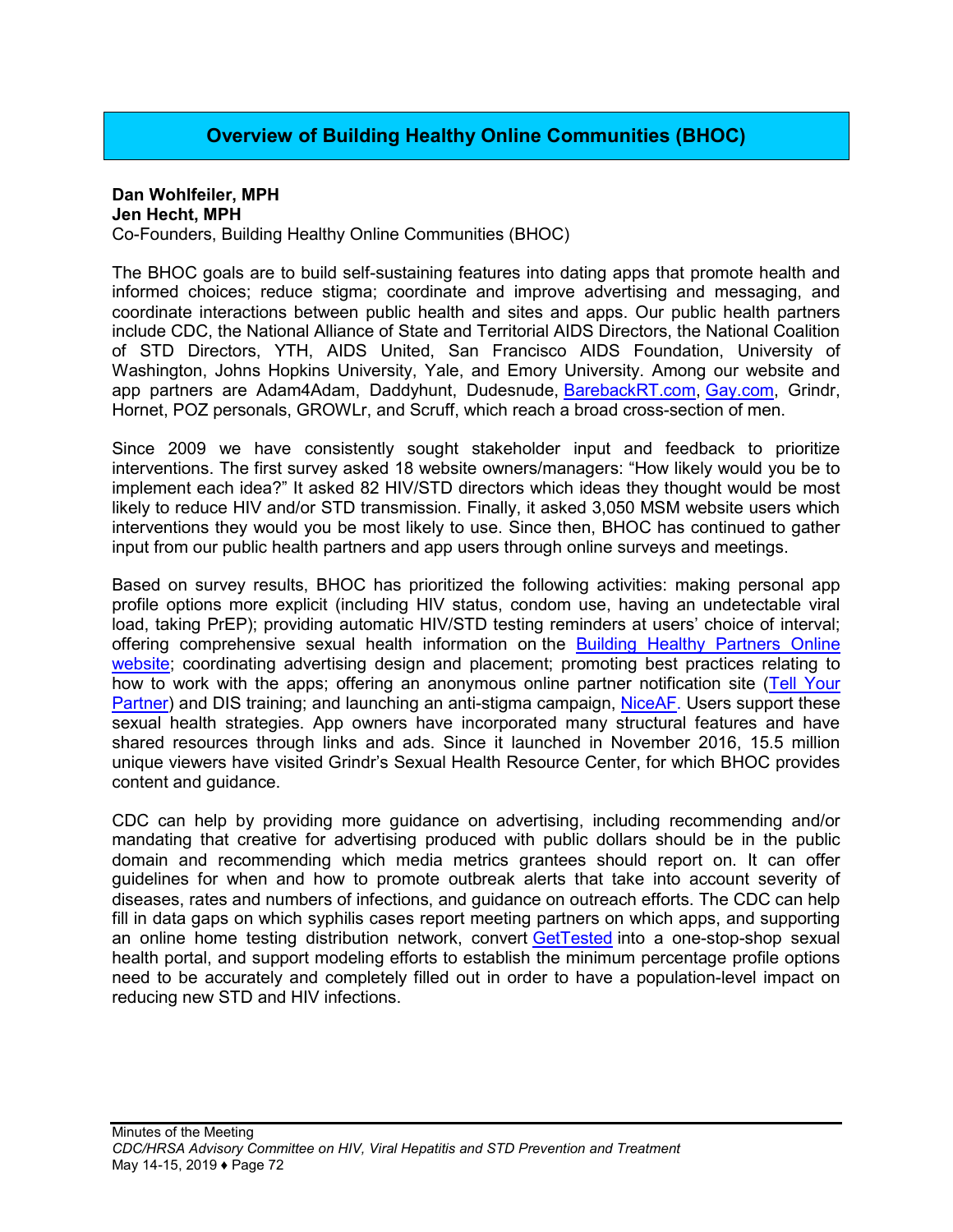# **Adolescents and Dating Apps**

#### **Laura Widman, PhD**

Assistant Professor, Department of Psychology North Carolina State University

What do dating apps mean for adolescents? Adolescents are a different population—they may be similar to adults, but they are really different. Most of us remember how awkward that time was in our own lives—and it is important to recognize that adolescents are not mini-adults. We really need to keep a developmental lens as we consider their experiences.

Adolescence is a period of rapid physical and emotional development. It is an important time for brain development. Incredible developments of the limbic system occur, but the prefrontal cortex has not developed—so there is no real decision-making braking system. We see the initiation of dating and sexual relationships.

We see the beginning of sexual relationships—but also risk-taking. It is a very vulnerable time when we talk about STDs. While 57 percent of teens had sexual intercourse by 12th grade, 46 percent did not use a condom at last intercourse. Youth make up 25 percent of sexually experienced population but acquire 50 percent of STDs.

Adolescents have unprecedented access to technology. In 2018, almost 45 percent of teens are online "almost constantly," compared to just one-quarter in 2015. Nearly all U.S. teens have access to a smart phone. The most popular platforms for adolescents are YouTube (85 percent), Instagram (72 percent), Snapchat (68 percent), Facebook (51 percent) and Twitter (32 percent).

Are adolescents using apps to meet relationship or sexual partners? Is app use associated with sexual risk or protective behavior for adolescents? We don't see a common dating app, but data suggest some of them are. But we do not have clear answers. There are limited empirical data, no clear definition of what we mean by "dating apps" for adolescents and some unique challenges for research with youth using dating apps.

We do know that adolescents are meeting partners online. A 2015 Pew survey of 13 to 17-year olds showed that 35% of U.S. adolescents had had a romantic relationship. Of these, nearly one-quarter had met that person online.

These data are from 2015, so likely an underestimate. There's no data on sexual activity with online activity with these partners, and no data on gender or minority youth.

Several apps and websites have been developed that are geared toward youth, such as myLOL, Crushzone, Skout, and TeenDatingSite. These sites say you "must be" 13 to 19 or 21 to join, but there's almost no empirical work on these sites. There are ethical challenges about research on these sites, limited monitoring of how old people really are.

What's more common is how teens use social media to meet partners. Adolescents use sites for adults. Youth use social media to meet partners for example, 14 to -17-year-old young MSM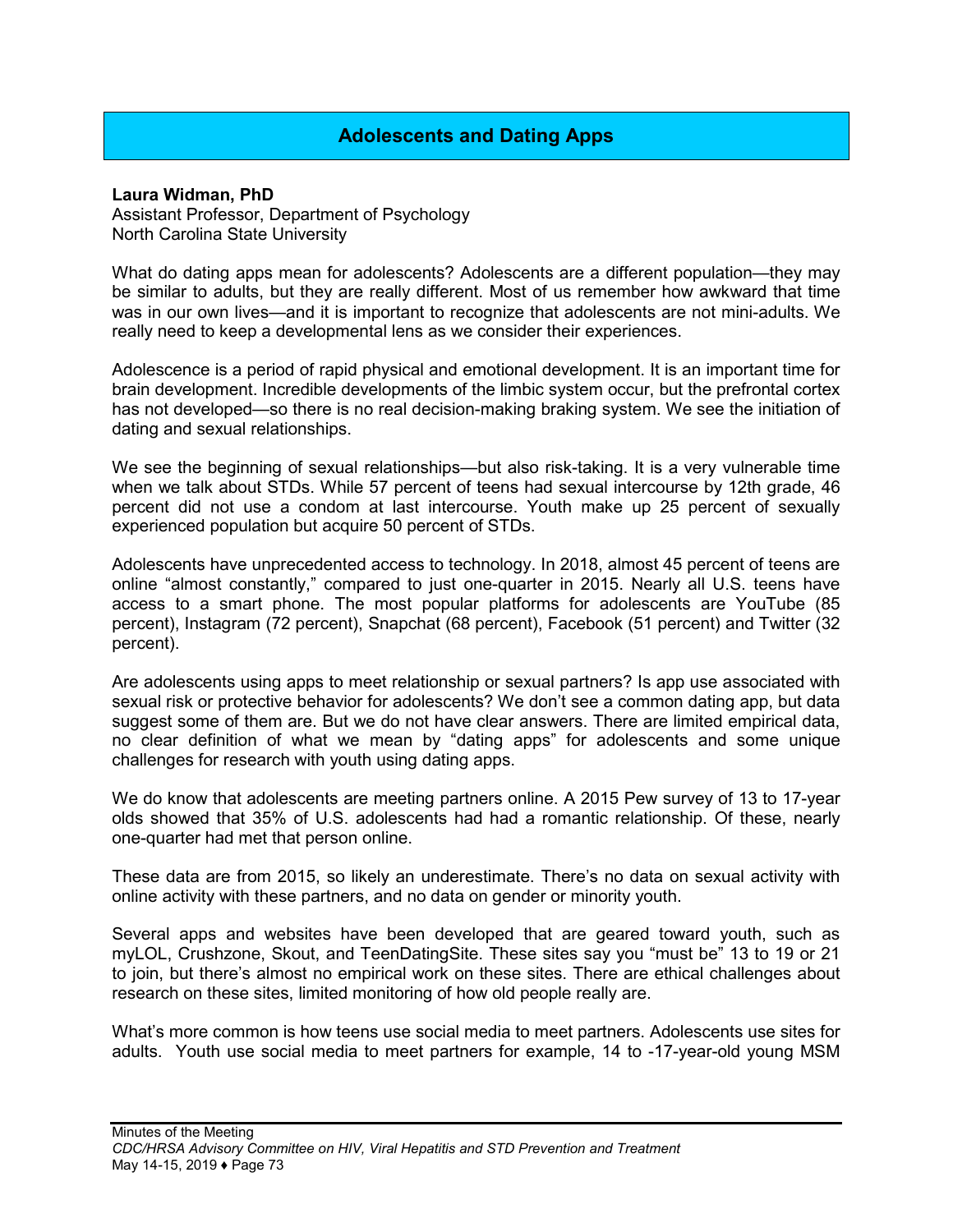are using Grindr to meet partners, nearly half of those had some type of sexual encounter. Teens who used the app were more likely to have condom less sex, but also were more likely to have gotten HIV tested. Unique risks for navigating site with older men.

It's important to caution against pathologizing, especially for youth. It might help with normal developmental tasks, such as intimacy, identity formation, and to satisfy sexual curiosity. It can be a source of connection for sexual/gender minority use.

More research is needed to answer questions such as:

- How many youths are meeting partners online?
- Do the venues promote risk taking, or are youth who seek partners online already prone to risk behavior?
	- − Among college students using Tinder, likelihood of unprotected sex no different if participants met partner through app or in-person.<sup>[9](#page-74-0)</sup>
- Can we use these venues for early sexual health promotion?

It's time to increase access to sexual health information online. Digital technology can promote adolescent health: 84 percent of 13–18-year olds use the internet for health information. It's a natural way that we can connect with them. We can use the internet to promote testing and primary prevention programs. There are a number of these programs that take out the awkward health ed teacher—who is still needed and valuable—but materials that are needed and valuable.

Dr. Widman and colleagues published a [2018 meta-analysis](https://www.ncbi.nlm.nih.gov/pubmed/29784112) of the effect of technology-based interventions to reduce STIs and unintended pregnancy among youth; the analysis included 16 randomized-controlled trials involving 11,525 subjects ages 13 to 24. The evidence found that compared to controls, tech-based programs improved condom use, delayed intercourse, increased sexual health knowledge, and led to safer sex norms.

During the discussion one member pointed out the segregation, transphobia, racism, and vulnerability of the worlds created on these apps. This CHAC member urged researchers to bear these points in mind.

BOHC panelist agreed that there are many problems in the world of apps but felt that the apps and public are aligned in belief that both want users to have a positive, safe experience. It is true that demographics are different on different apps, but many people are on different apps, although the largest number are on Grindr. Grindr has changed its gender options, which has changed who accesses which apps.

BOHC is working with Yale researchers who found information about online stigma and mental health and sexual health and ways to establish more polite interactions. There are concerns about the transactional sex piece (e.g., sex work).

 $\overline{a}$ 

<span id="page-74-0"></span><sup>&</sup>lt;sup>9</sup> Green et al 2018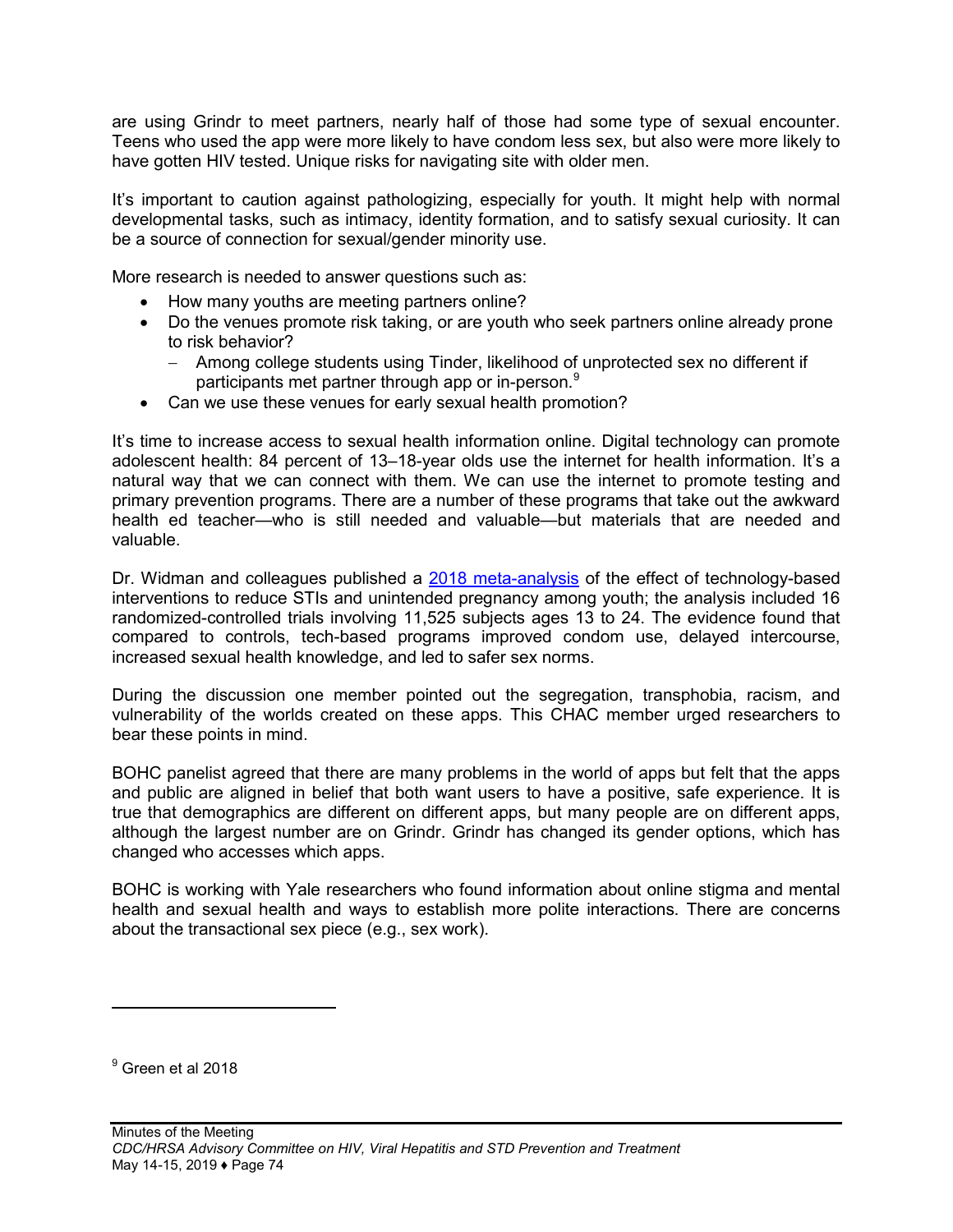There are no numbers to date between testing and diagnosis in terms of app users. There is an association but no causal relationship. There seemed to be significant interest in this question but hard to hear speakers. This led to questions of liability for infection—if someone met someone via an app and became infected, would the app owner be liable. Legal precedent seemed to indicate that the site would not.

People go on the apps looking for relationships and partners—and for sex, and vice versa. The speaker recommended an article from *The Atlantic Magazine* called *The Sex Recession*.

Several CHAC members posed questions about data on significance of adolescent cellphone use and implications for real-life relationships and intimacy. These questions led to concerns about online bullying. The panelist noted that there are many nuances to questions of adolescent technology use.

At this point the speakers became very difficult to hear and the questions became very lengthy.

# **Federal STI Action Plan: CHAC Listening Session**

#### **Carol Jimenez, JD**

Deputy Director for Strategic Initiatives Office of HIV/AIDS and Infectious Disease Policy (OHAIDP) U.S. Department of Health and Human Services

The Office of the Assistant Secretary for Health (OASH) is transforming the current "sick care system" into a "health promoting system" with a three-pronged approach, which aims at:

- Health for all: Assure that everyone has a fair and realistic opportunity to optimize their health
- Health by all: Distribute and democratize health care knowledge, capabilities, and delivery
- Health **in** all: Prioritize health considerations in all sectors and policy areas

The Office of HIV/AIDS and Infections Disease Policy (OHAIDP) advises the Secretary, OASH, and other senior HHS officials, and coordinates the work of HHS on health policy and program issues related to the diseases stated in its name and with a focus on blood and tissue safety and availability in the United States. It plays a coordinating roll within HHS and across the United States in developing roadmaps. These have included the 2015 National HIV Strategy, and the more recent [National HIV/AIDS Strategy Updated to 2020](https://www.hiv.gov/federal-response/national-hiv-aids-strategy/nhas-update), and the National Viral [Hepatitis Action Plan.](https://www.hhs.gov/sites/default/files/National%20Viral%20Hepatitis%20Action%20Plan%202017-2020.pdf?language=es) It was in the process of developing a first-[ever National STI Action Plan](https://www.hiv.gov/blog/hhs-launches-new-web-page-sti-federal-action-plan-hhsgovsti) for which a web page has been released and public comment is waited. Virtual listening systems are underway with large participation. One had more than 600 listening sites.

Ms. Jiminez reviewed key statistics about the rise of STIs in the United States, and then gave an overview of the STI Federal Action Plan, which is a five-year action plan to develop actionable strategies to address the four STIs with the highest rates and effect on the health of the nation. She noted the representatives from throughout HHS, including Housing and Urban Development (HUD), Department of Education (ED), VHA, Department of Justice (DOJ), and Department of Defense (DOD) on the steering committee created the robust partnership behind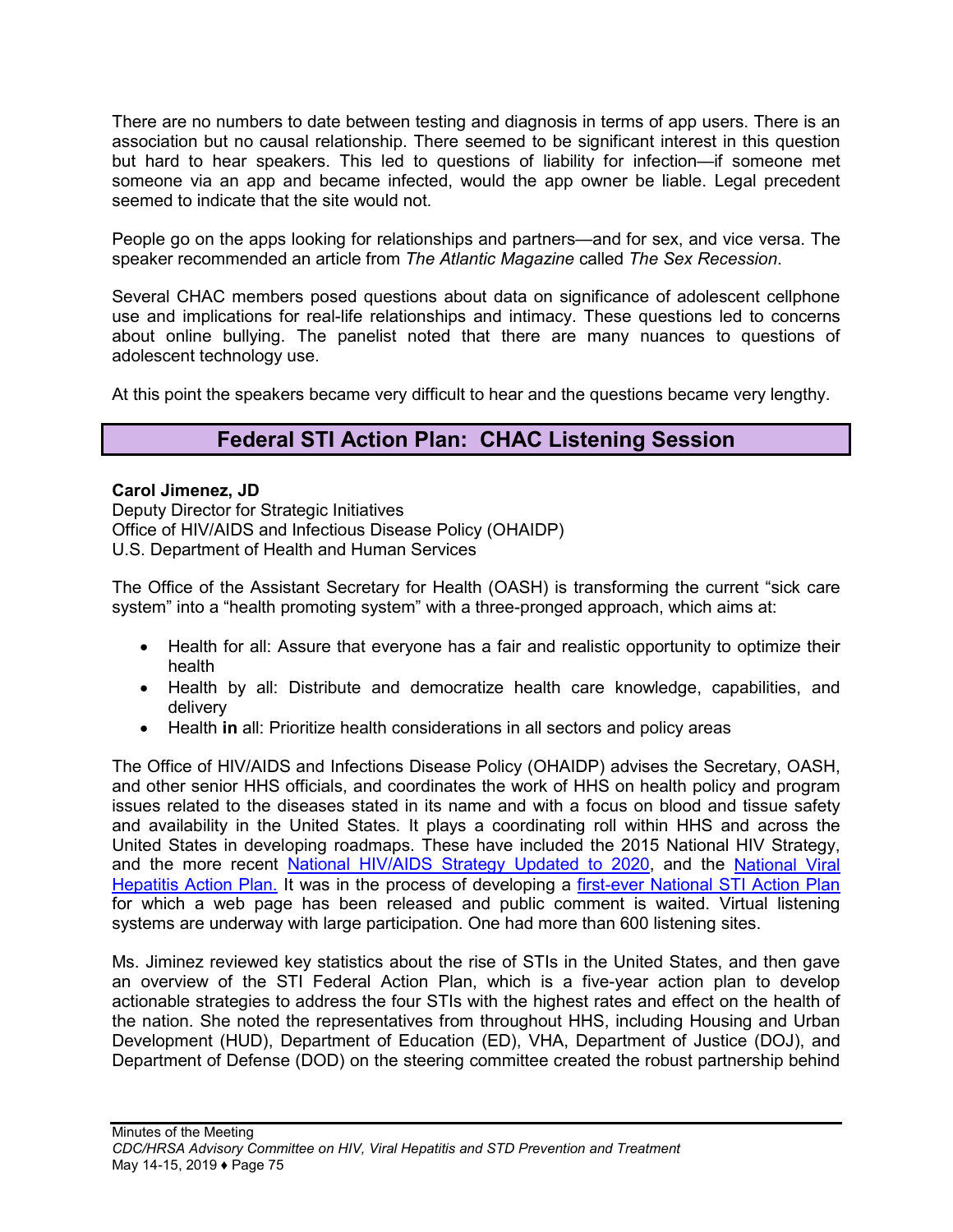the plan. In addition, several listening sessions have been completed. For one, more than 600 sites participated. A notice was published in the Federal register, soliciting comments, which were due by June 3. Ms. Jiminez stressed the importance of public comments in formulating the plan, which is to be released in 2020.

Comment cards were distributed to the members of CHAC, it easier and although members were not required to complete these, Ms. Jiminez noted that using them ease the task of OHAIDP staff charged with reviewing, analyzing, and responding to comments, especially if they want to reach out to commenters for clarification or additional information. Topics of special interest to the Federal agency were published in the Federal Register, but recognizing that CHAC represent experts, were also open to hearing other ideas and responses.

The questions of most concern to OHAIDP included:

- How should the federal government address rising rates of STIs?
- What strategies can federal agencies implement to improve the efficiency, effectiveness, coordination, accountability, and impact of our national response to increasing rates of STIs for all priority populations?
- What are the barriers to people getting the quality STI health services they deserve?
	- $\circ$  What strategies can federal agencies implement to overcome these barriers?
- How can federal agencies influence, design and implement STI-related policies, services and programs in innovative and culturally responsive ways for priority populations?
- How can the federal government help to reduce STI-associated stigma and discrimination?

CHAC members and the public were invited to respond. One member encouraged the Federal government to make a bold statement about recognizing that although each person must take individual control, we recognize that the safety net has been hollowed out, that STIs are asymptomatic, and that we must provide a much broader community-based response. We need a robust response in Federal outreach and screening, beyond individual response. We must deal with stigma, and how society deals with STI. Education and condom promotion are essential, but so is community-based response.

CHAC member suggested that to increase awareness of STI requires a blitzkrieg of information. Increasing awareness must come with increasing access to treatment. If the private sector cannot provide adequate treatment, the government must aggressively manufacture and provide treatment. If this can be done for defense, i.e., take over manufacture of certain products, it can be done for medicine.

Karen from National Coalition of STD Directors responded by reading comments from her membership, which focused on broad goals and subsets of goals within these. Among broader goals suggested were to improve STI surveillance, expand STI screening, improve STI treatment, engage all disciplines of medicine and nursing, expand clinical and basic research. Within these broad goals were several subsets, such as the following: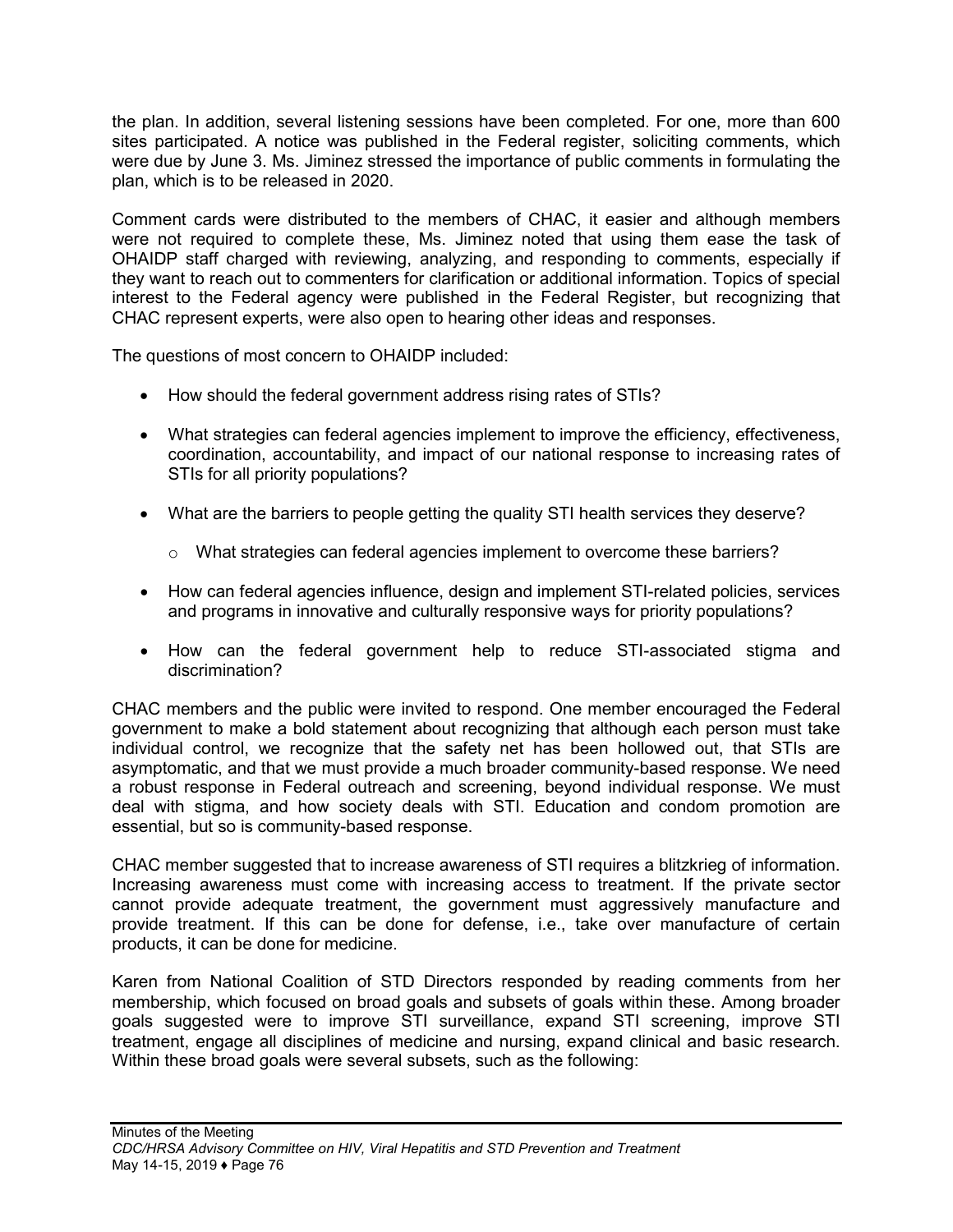- Improve surveillance so that data sharing occurs within and among systems
- Improve efforts to identify hotspots
- Engage new options for testing since stigma prevents people from seeing a provider such as home testing and telemedicine
- Increase options for school-based testing
- Improve and increase clinician training to enable them to gather sexual health history to understand STI risk and exposure
- Include USDA to include WIC, SNAP-Ed and others
- Include public and private insurance
- Work to develop vaccinations against STI
- Work with NIH and pharma to develop new diagnostic and treatment modalities
- Engage and encourage the voices of people living with STI to be included in campaigns

A CHAC member, commented on the concern about how to engage young people in responding to a National Action Plan, as it is not generally something they generally think about.

# **CHAC National HIV/AIDS Strategy Workgroup Report**

#### **Gregorio Millett, MPH**

Vice President and Director of Public Policy amfAR CHAC Member & Workgroup Co-chair

Mr. Millett provided updates on the workgroup's progress.

Co-chairs: Jennifer Kates and Gregorio Millett

Members: Debra Hauser, Devin Hursey, Susan Philip, Michael Saag, Lynn Taylor Next steps: The newly established EHE Workgroup will use its first meeting to officially reframe its charge and shift its focus to identifying opportunities within HHS's new EHE initiative.

# **CHAC Hepatitis C Workgroup Closeout Report**

#### **Peter Havens, MD, MS**

Pediatric Infectious Disease Specialist Children's Hospital of Wisconsin CHAC Member & Workgroup Co-chair

Dr. Havens stated that the workgroup charge was to identify current gaps in knowledge of HCV prevalence among pregnant women and perinatal transmission of the virus, and to recommend to CDC and HRSA possible approaches to care of persons with HCV infection in the context of this knowledge.

Issues regarding perinatal HCV:

The workgroup reviewed literature, had fact-finding meetings, and prepared a report of the findings to the full CHAC. After a CHAC vote on the findings, CHAC prepared a resolution which CHAC sent as a letter to the CDC director dated December 4, 2017. The CDC director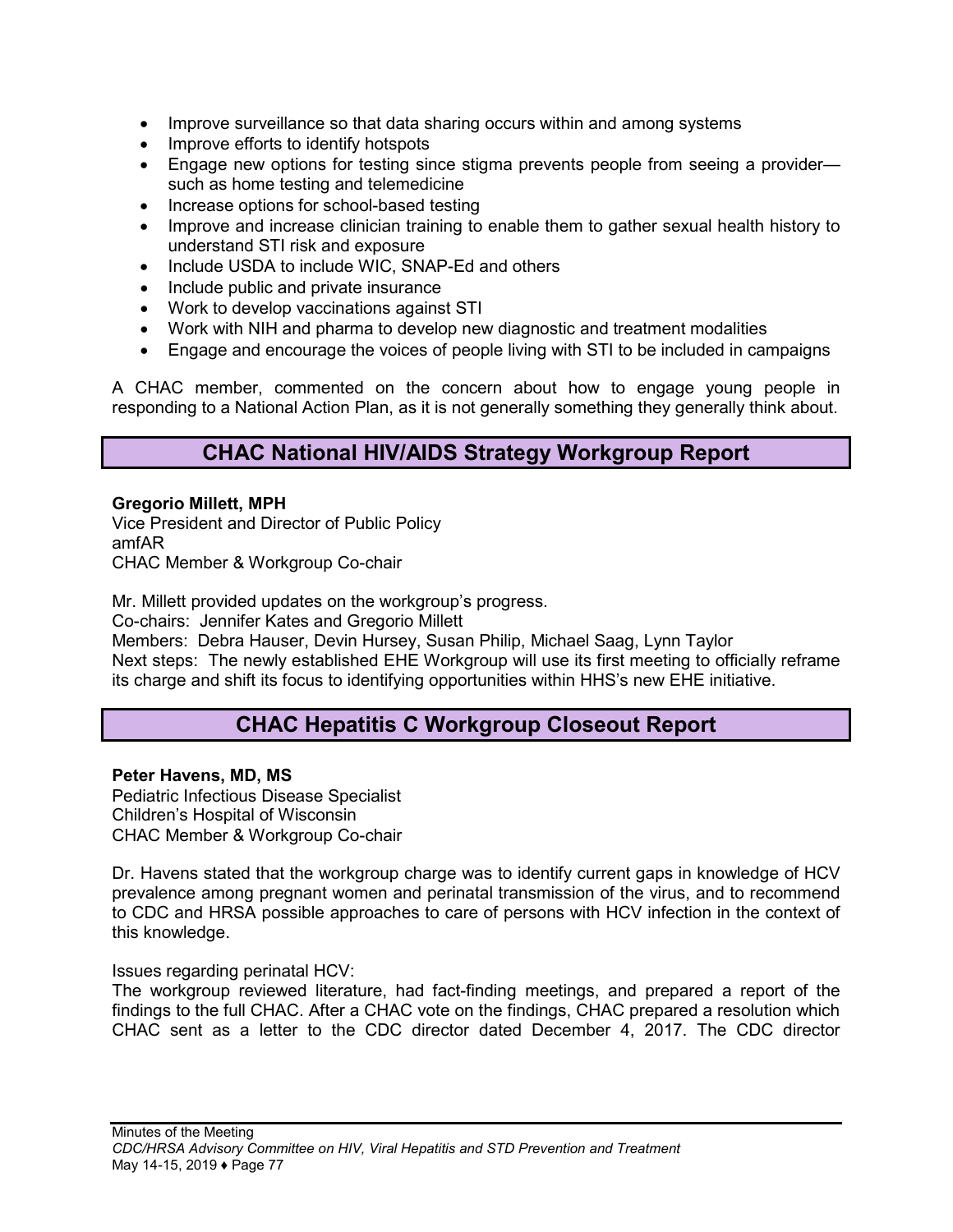responded December 21, 2017. CDC continues working on the issues raised by the CHAC workgroup as outlined in a letter to CHAC from Dr. Mermin dated May 8, 2018.

Unified response to the Opioid Epidemic:

The workgroup reviewed literature, had fact-finding meetings, and prepared a report of the findings to the full CHAC. After a CHAC vote on the findings, CHAC prepared a resolution which CHAC sent as a letter to the Secretary on February 12, 2019. As of April 30, 2019, there has been no response from the Secretary.

Proposed option: The CHAC Co-chair confirmed that the Perinatal Subgroup of the HCV Workgroup has fulfilled its charge and recommended closing the subgroup.

Proposed option: The HCV Workgroup was scheduled to present its closeout report to CHAC. However, based on the importance of viral hepatitis (in general) and HCV (in particular) to multiple populations, the CHAC Co-chair proposed retaining the workgroup with an expanded charge. Several issues were suggested for inclusion in the workgroup's broader charge: perinatal HCV, HCV in women of reproductive age, hepatitis B virus (HBV) vaccination, HCV diagnostic tools, and ethical considerations. An additional suggestion was to use the workgroup to assist CDC in developing a fact sheet for practitioners to better understand the biologics and scientific differences between perinatal HIV, congenital syphilis, and perinatal viral hepatitis.

Proposed option: Reframe the charge and rebrand the existing HCV Workgroup as the Viral Hepatitis Workgroup and form a Perinatal Health/HIV, Viral Hepatitis, and Syphilis in Women of Reproductive Age Subgroup. Proposed option: Establish a new Perinatal Infections Workgroup.

# **CHAC HIV and Aging Workgroup Report**

#### **Richard Aleshire, MSW**

HIV Client Services Program Manager Washington State Health Department CHAC Member & Workgroup Co-chair

#### **Michael Saag, MD**

Professor, UAB Center for AIDS Research University of Alabama at Birmingham School of Medicine CHAC Member & Workgroup Co-chair

**Advice Requested from CHAC by the HIV and Aging Workgroup:** • Review and Approval of the Draft Resolution?

Mr. Aleshire and Dr. Saag presented the following resolution, which passed unanimously.

Whereas, HIV is an infectious disease that originally was untreatable and led to death in hundreds of thousand US citizens and persons around the world; and Whereas, over the last 2 decades highly effective antiretroviral therapy was developed that enables those infected with HIV to live near-normal lifespans; and Whereas, as a result of the widespread use of antiretroviral therapy HIV-infected individuals are growing older leading to a dramatic increase in the median age of persons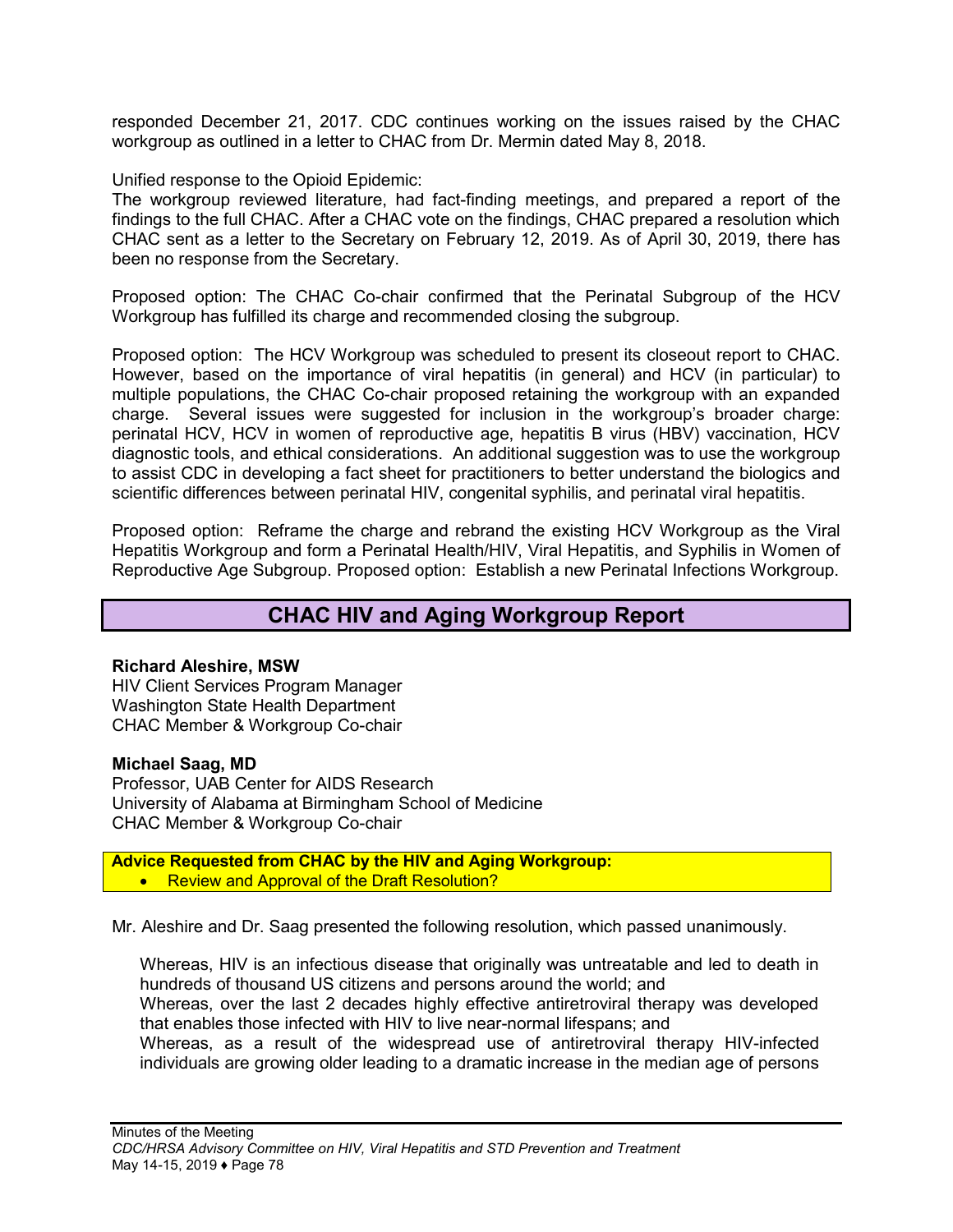attending clinics around the US, such that most patients in care are now over the age of 50; and

Whereas, older individuals with HIV (> 50 years) encounter multiple comorbid conditions, often 5 to 10 years sooner than their age-matched non-HIV-infected contemporaries; and Whereas, provision of care to older HIV-infected persons present unique challenges that are greater than those of aging individuals who are not HIV-positive, including management of cardiovascular, cancer, liver disease, renal dysfunction, diabetes and other comorbid conditions along with high rates of osteoporosis, sexually transmitted infections, frailty, cognitive impairment, malnutrition, sleep disorders, poly-pharmacy, mental health disorders, substance and alcohol use disorders, domestic partner violence, and isolation/ loneliness; and

Whereas, while clinicians providing care to older HIV-infected patients ideally should screen for all the above disorders, multiple barriers exist that interfere with the implementation of routine screening and treatment of such disorders; and

Whereas, HRSA and CDC can work with clinics and providers to create, develop and implement standards of care for older HIV-infected individuals in order to improve activities of daily living, overall functionality, and long-term outcomes for those aging with HIV;

Therefore, be it resolved that CHAC recommends that HRSA and CDC develop, in conjunction with provider and patient representatives, specific standard assessments and interventions to improve health outcomes for older individuals living with HIV, that are in addition to those for people who are not HIV-positive;

Be it further resolved that, once developed, HRSA and CDC work with providers with guidance regarding best practices to implement and sustain the assessments and interventions over time;

Be it further resolved, that HRSA and CDC will provide appropriate training and resources to assure full implementation of the Care of the Older HIV Patient (COHP) plan through HRSA and CDC sponsored clinical sites;

Be it further resolved that HRSA and CDC will hold clinics and providers accountable for implementation of the COHP program and outcomes of the COHP initiative will be made publicly available.

# **RWHAP Reauthorization Workgroup Report**

#### **Antigone Dempsey, Med**

Director, Division of Policy and Data HRSA HAB

A proposal was made to table the activities of the workgroup because reauthorization of RWHAP is not being considered at this time. None of the CHAC members objected to tabling the workgroup.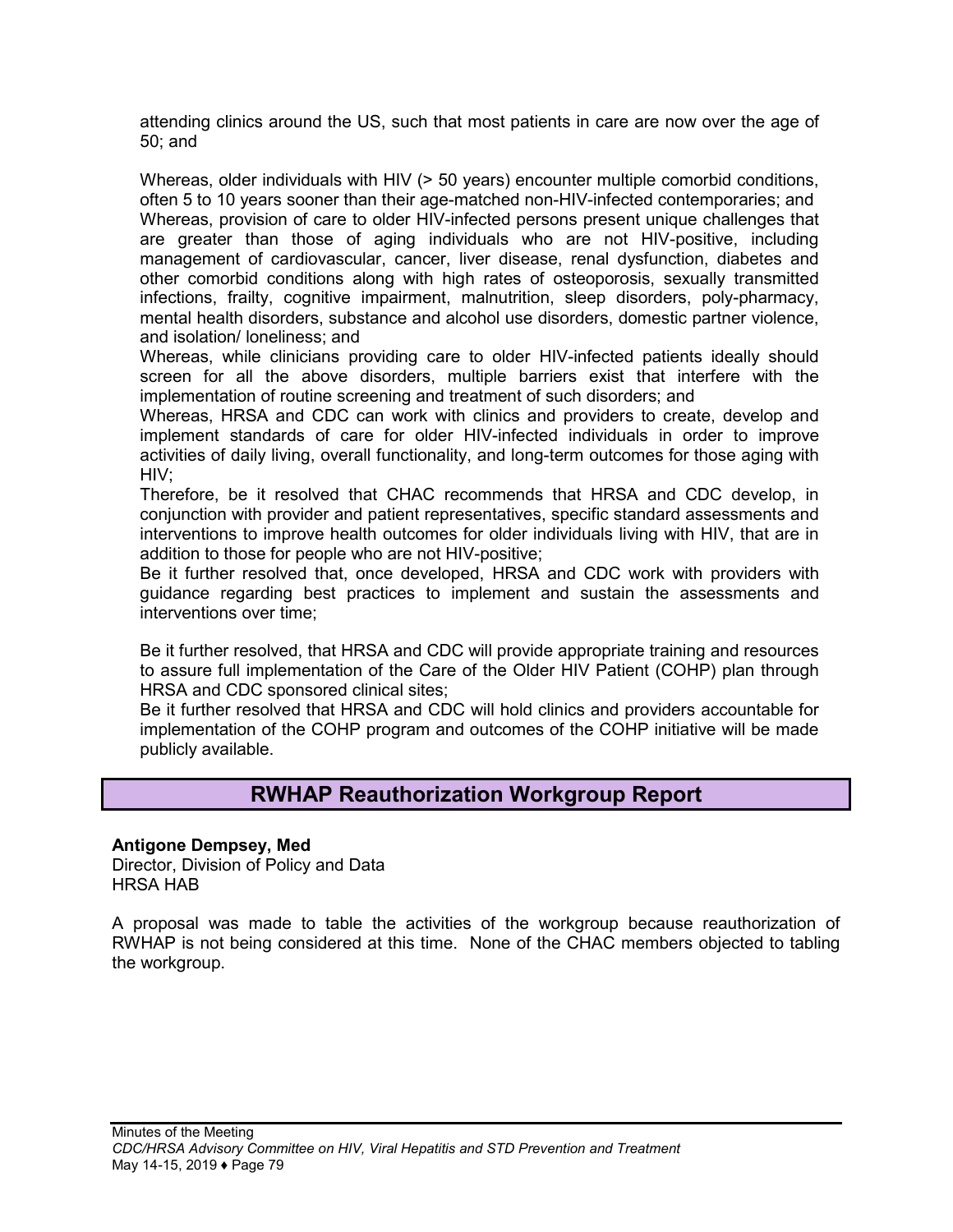# **CHAC STD Workgroup Closeout Report**

#### **Susan Philip, MD, MPH**

Deputy Health Officer and Director, Disease Prevention and Control San Francisco Department of Public Health CHAC Member & Workgroup Co-chair

#### **Bradley Stoner, MD, PhD**

Washington University School of Medicine CHAC Member & Workgroup Co-chair

#### **Advice Requested from CHAC by the STD Workgroup:**

- Acknowledgement of Workgroup activity completion?
- Future recommendations?

Composition

- CHAC STD Workgroup Co-chairs: Dr. Susan Philip and Dr. Bradley Stoner
- Workgroup members: Seventeen (17) subject matter experts from public and private sector
- CDC and HRSA liaisons: Dr. Roxanne Barrow and Dr. Letha Healey

#### Purpose/Goals

- To review CDC draft document *Recommendations for Providing Quality STD Clinical Services*
- To present summary findings and recommendations to CHAC.
- Review process
	- − Four teleconferences in Aug./Sept. 2017
	- − Workgroup comments collated and organized by CDC/HRSA staff
- Findings
	- − Summary findings presented at Oct. 2017 CHAC meeting
	- − Follow-up letter to DHHS Secretary
- Other activities
	- − Additional recommendations for STD prevention
- Next Steps
	- − Finalization and publication of Clinical Services document
	- − STD Workgroup close-out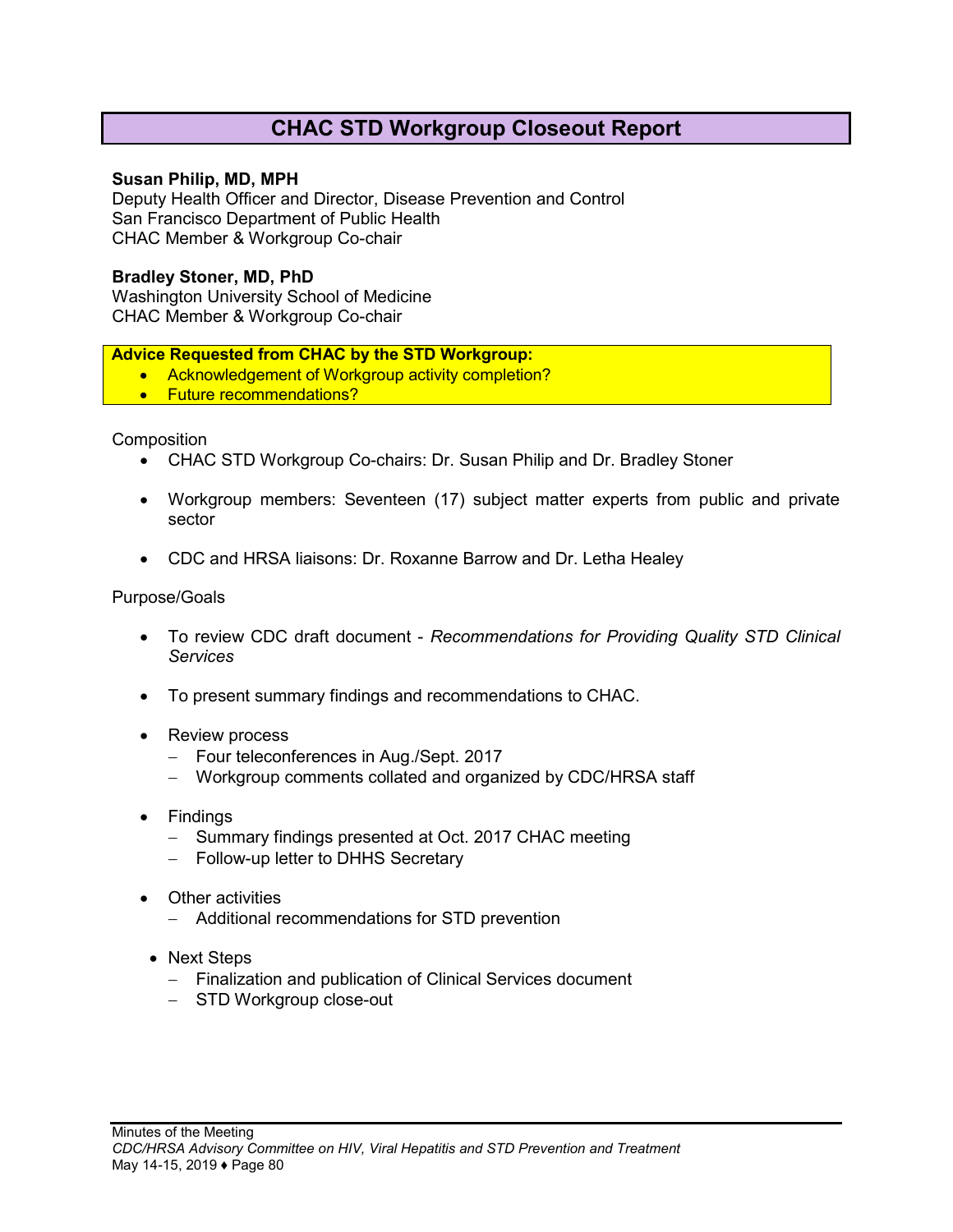# **CHAC School-Aged LGBTQ Youth Health (SALYH) Workgroup Closeout Report**

#### **Debra Hauser, MPH**

President, Advocates for Youth CHAC Member & Workgroup Co-chair

Our Charge:

- Share findings on LGBTQ youth risk behaviors and protective factors
- Identify promising practices, gaps, and research opportunities likely to have the biggest impact on the health and safety of LGBTQ youth in schools, out of school settings, and healthcare.
- Create a blueprint of programmatic interventions, communications strategies, and policies to help guide CDC and HRSA decision-making.

Members of the Workgroup

• CHAC Members/Staff

Deb Hauser, Advocates for Youth Amy Leonard, Legacy Health Peter Byrd, Peer Educator Jennifer Kates, Kaiser Family Foundation Sara Zeigler, CDC/NCHHSTP Sharon Wong, CDC/NCHHSTP Margie Scott Cseh, CDC Holly Berilla, HRSA Shelley Gordon, HRSA

• Other Members

Joanne Keatley, Center of Excellence on Transgender Health Ellen Kahn, HRC Katie Adamson, YMCA of the USA Aite Aigbe, HRSA/MCHB Renatta Boyd, HRSA/HIV/AIDS Bureau Eliza Boyd, GLSEN Kathleen Ethier, CDC/DASH Laura Kissock, Fenway Health Steve Mendlesohn/Amit Paley, Trevor Project Justin Rush, True Colors.

#### **Activities**

• Widely distributed information regarding LGBQ youth risk behaviors and protective factors as identified on the 2015, 2017 YRBSS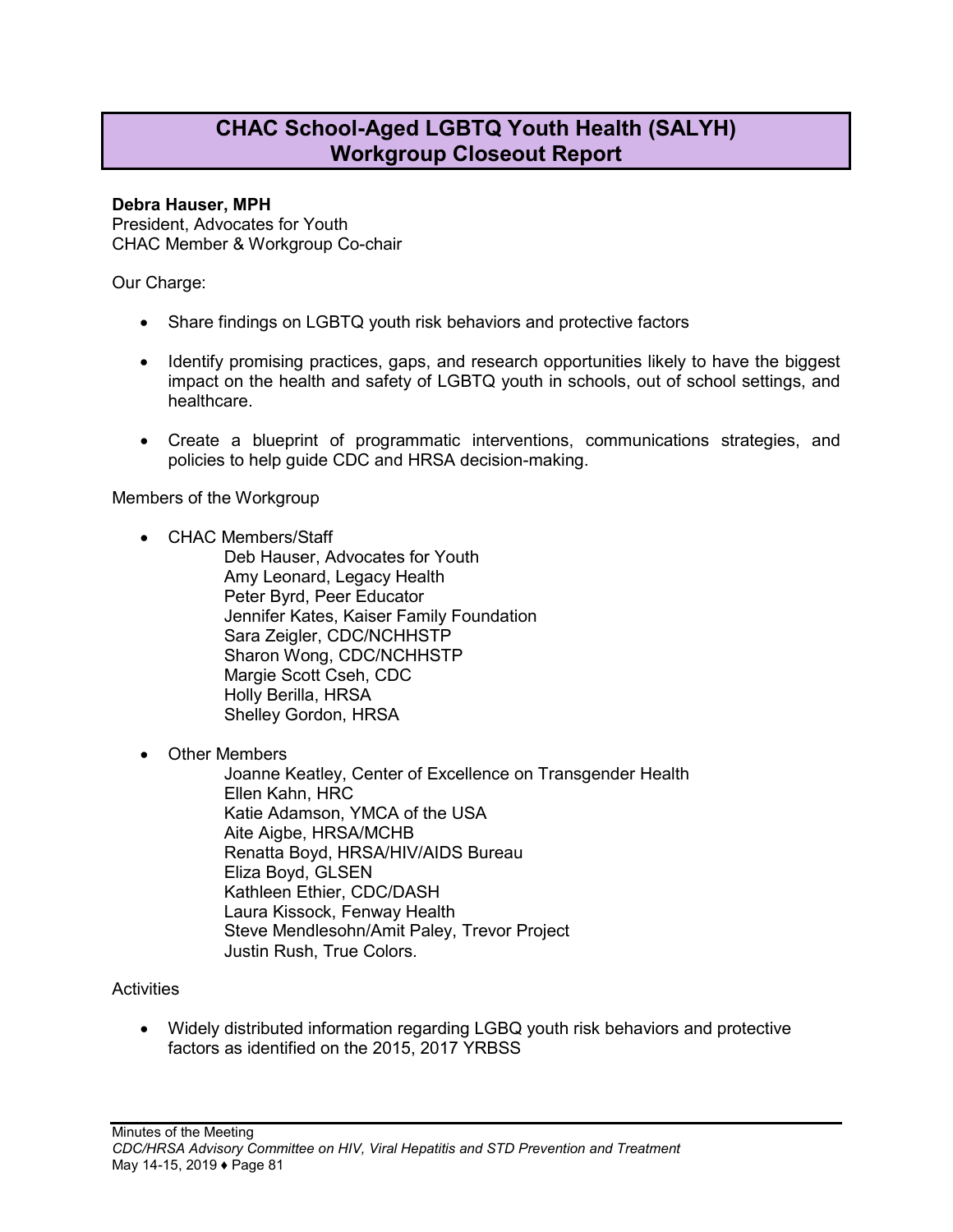Post card for distribution Conference presentations Articles in newsletters

- Co-convened meeting of researchers and experts on LGBTQ youth risk and protective factors to identify evidence-based programs and strategies as well as gaps in the research base related to improving LGBTQ youth health and wellbeing.
- Sponsored speakers from various Organizations to present their research regarding LGBTQ youth health and well-being at the working group meetings and at CHAC.

#### **Outcomes**

Summarized findings in a letter to CHAC, requesting CDC prioritize funding for:

- 1) The programs and strategies that work to improve LGBTQ+ youth health and wellbeing through schools:
	- Professional Development for Educators
	- Student-led Clubs, such as GSAs
	- LGBTQ-Inclusive Sex Education, History, Science, etc.
	- Health Services Provision or Linkage to Schools
		- − mental health
		- − sexual health
		- − drug and alcohol intervention/treatment
		- − suicide intervention
	- Safe and Supportive School Environments
- 2) Continued research to fill gaps in knowledge.

# **Progress on Updating the HCV Testing Recommendations**

#### **Blythe Ryerson, PhD, MPH**

Associate Director of Science, DVH Centers for Disease Control and Prevention

CHAC recommended CDC issue guidance to encourage universal HCV screening of pregnant women in the US (12/4/2017). CDC determined review of pregnancy-specific recommendations would be conducted in parallel with an update to the all-adult recommendation. A 'evidence-torecommendations' framework was developed. A systematic review of literature was conducted.

- Formulated draft recommendation statement
	- Peer and public review
	- Publication and dissemination.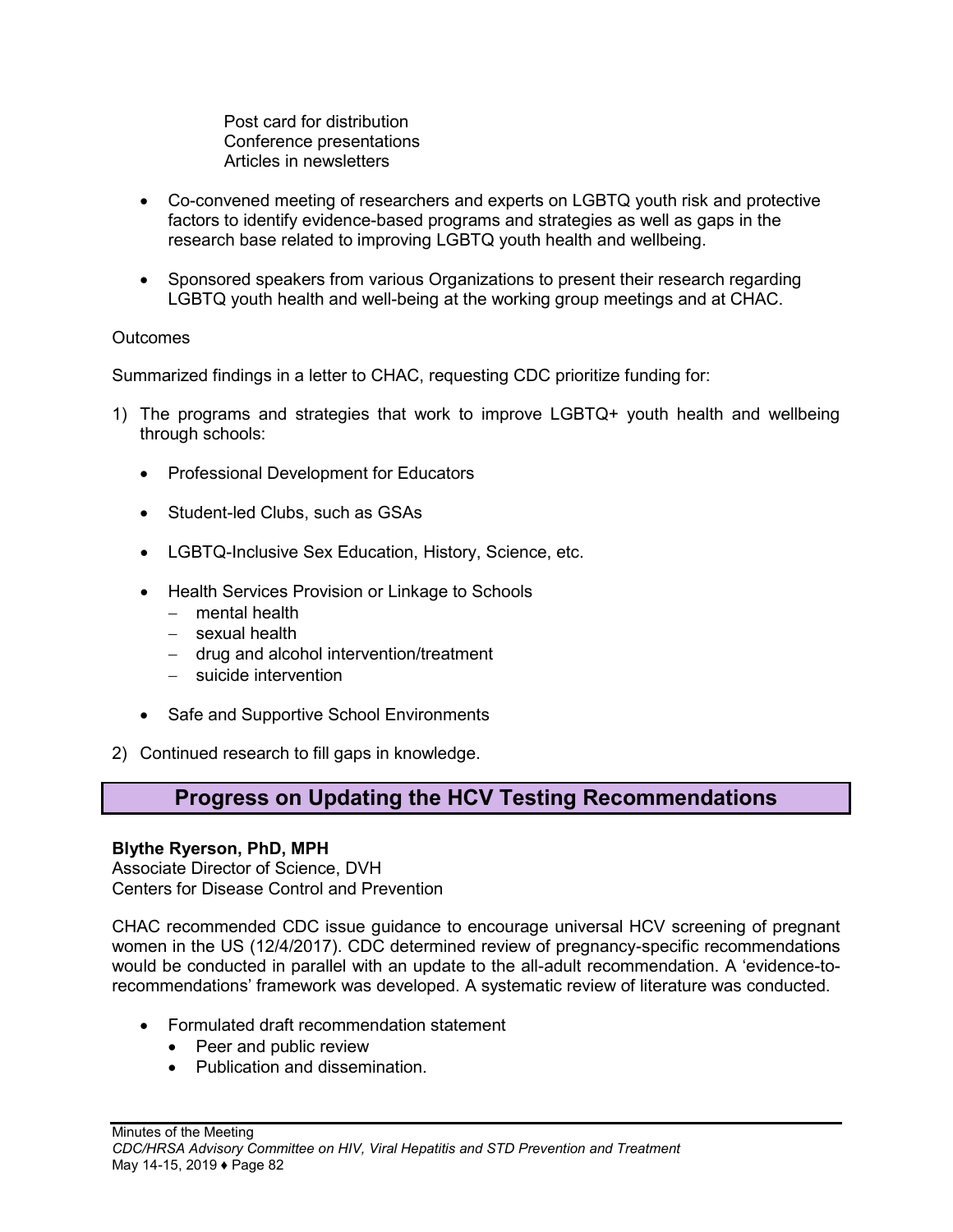• Evaluation

Guidelines Development Process

- Grading of Recommendations Assessment, Development and Evaluation (GRADE) methodology used to inform the guideline development process:
	- − Is the problem a public health priority?
	- − How substantial are the desirable anticipated effects?
	- − How substantial are the undesirable anticipated effects?
	- − Do the desirable effects outweigh the undesirable effects?
	- − Does the target population feel that the desirable effects are large relative to the undesirable effects?
	- − Is there important uncertainty about or variability in how much people value the main outcome?
	- − Is the option acceptable to stakeholders?
	- − Is the option a reasonable and efficient allocation of resources?
- Because of paucity of direct evidence informing screening strategy, chain of indirect evidence was also considered:
	- − HCV prevalence in the general U.S. population and subpopulations
	- − Harms of screening
	- − Linkage to care.

## Questions:

Is the problem a public health priority?

How Substantial are the desirable anticipated effects?

How Substantial are the undesirable anticipated effects?

Do the desirable effects outweigh the undesirable effects?

Does the target population feel that the desirable effects are large relative to the undesirable effects?

Is there important uncertainty about or variability in how much people value the main outcomes? Is the option a reasonable and efficient allocation of resources?

Although the overall certainty of the direct evidence for critical outcomes is low, hepatitis C is a public health priority. Prevalence is high for a curable disease. Incidence is increasing. Desirable anticipated effects high relative to undesirable effects. Identification and treatment of HCV infections is likely valued and acceptable to stakeholders. Universal testing will be cost effective and likely feasible to implement at a prevalence above 0.1%

Draft Recommendation Language

- At least once in a lifetime hepatitis C screening for all adults aged 18 years and older, except in settings where the prevalence of HCV infection is less than 0.1%, and
- Hepatitis C screening for all pregnant women during each pregnancy, except in settings where the prevalence of hepatitis C infection is less than 0.1%.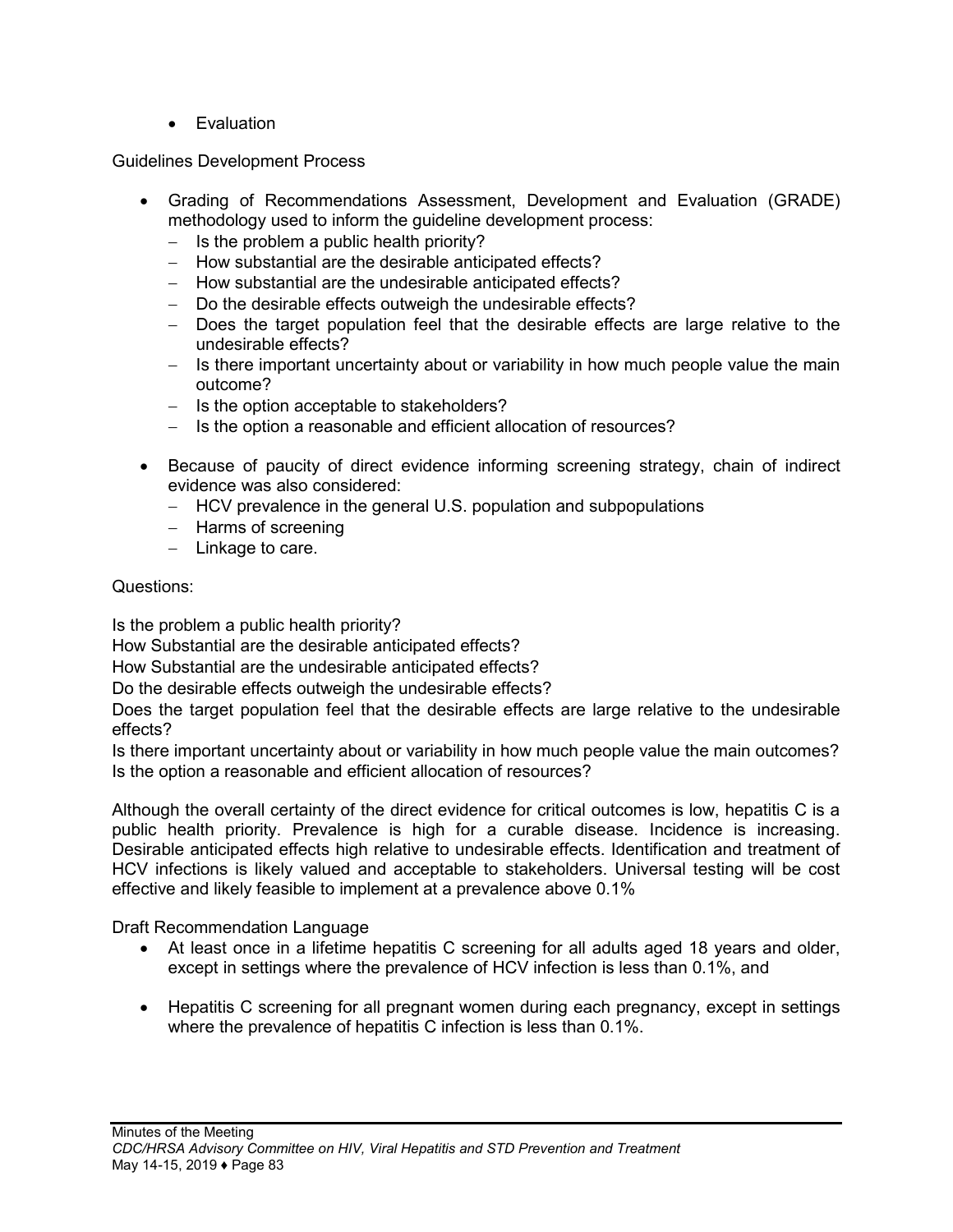*Regardless of age or setting prevalence, all persons with risk factors should be tested for hepatitis C once, with periodic testing while risk factors persist.*

- "Setting" left intentionally broad; could include state elimination program, state or local public health department or program , hospital system, individual provider, correctional institution, syringe service program.
- Onus is on system/provider to screen until they can demonstrate an HCV RNA prevalence below the 0.1% threshold

Next steps include:

- June 30, 2019 MMWR submitted to CDC clearance
- August 31, 2019 (tentative) Peer and public comment period begins
	- − Expert peer review (six independent reviewers)
	- − Webinar series with targeted stakeholders and partners  $K$  All CHAC members will receive invitation; opportunity to comment.]
	- − Federal Register Notice for public
- November 30, 2019 (tentative) CDC (public) response to peer review and public comments
- December 2019 (tentative) Revised MMWR submitted to CDC clearance
- January 31, 2019 (tentative) Submission to MMWR for publication

# **Update on the Hepatitis C Medicaid Affinity Group**

#### **Carol Jimenez, JD**

Deputy Director for Strategic Initiatives, OHAIDP U.S. Department of Health and Human Services

#### **Hepatitis C Medicaid Affinity Group**

Approximately 2.5 million people in the United States are living with HCV infection.

A disproportionate number of these individuals receive public insurance including Medicaid or are in correctional settings.

One recent analysis estimated that in one year HCV infection led to:

- − More than 2.3 million outpatient medical visits.
- − More than 73,000 emergency room visits; and
- − A cost of more than \$15 billion for inpatient visits for one year.

Despite simplified treatments for HCV that lead to improved health outcomes, many Medicaid programs have implemented restrictions that reduce access.

High/fluctuating drug cost, growing competition, litigation, and advocacy are rapidly changing HCV treatment policies in many states and health systems.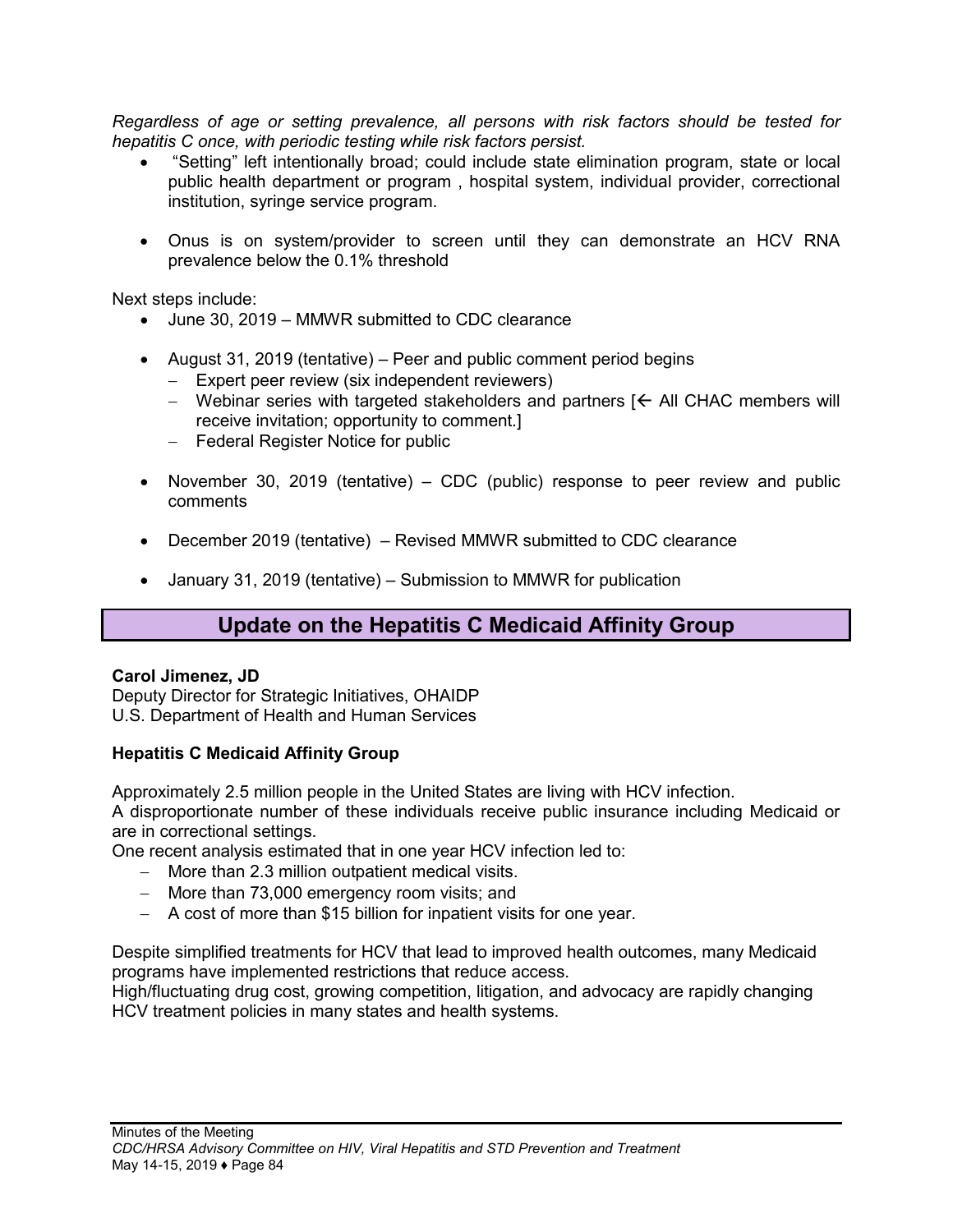#### *Purpose of the Group*

Foster state collaboration and the sharing of promising practices.

Support states in developing and implementing innovative HCV-related policies and programs Increase the number and percentage of Medicaid beneficiaries diagnosed and successfully treated for HCV

#### *Federal Partners*

Centers for Disease Control and Prevention (CDC) Centers for Medicare and Medicaid Services (CMS) Health Resources and Services Administration (HRSA) – HIV/AIDS Bureau (HAB) – Bureau of Primary Health Care (BPHC) Office of Minority Health (OMH) Substance Abuse and Mental Health Services Administration (SAMHSA)

Expert Consultants include: VA, IHS, DOJ (Bureau of Prisons) and academia.

All states were invited to join. Notice of the Hepatitis C Medicaid Affinity Group was disseminated broadly and to Medicaid and public health viral hepatitis contacts. Participants joined on a volunteer basis. Expression of Interest Forms were brief and required signatures of leadership from the state Medicaid program and Health Department.

In year one, several states focused on special populations including people who inject drugs and women of childbearing age. In year two, the suggested focus is on corrections.

#### *Components of the Expression of Interest Form*

Provide information on:

HCV prevalence and treatment rates among the Medicaid population Barriers to treatment and cure State activities and proposed strategies to address barriers Names and contact information of workgroup participants

State activities include State-driven action plan development, monthly calls with presentations based on participant interests, state updates on activities, challenges, etc., input from federal partners, two 1.5-day meetings in Washington, D.C., technical assistance, e.g., support from federal partners and special topic calls for specific tracks, including corrections, and reporting: progress on Action Plans and HCV-related outcomes measures.

Several states focused on special populations: People who inject drugs (year one and two) Women of childbearing age (year one and two) Corrections (year two)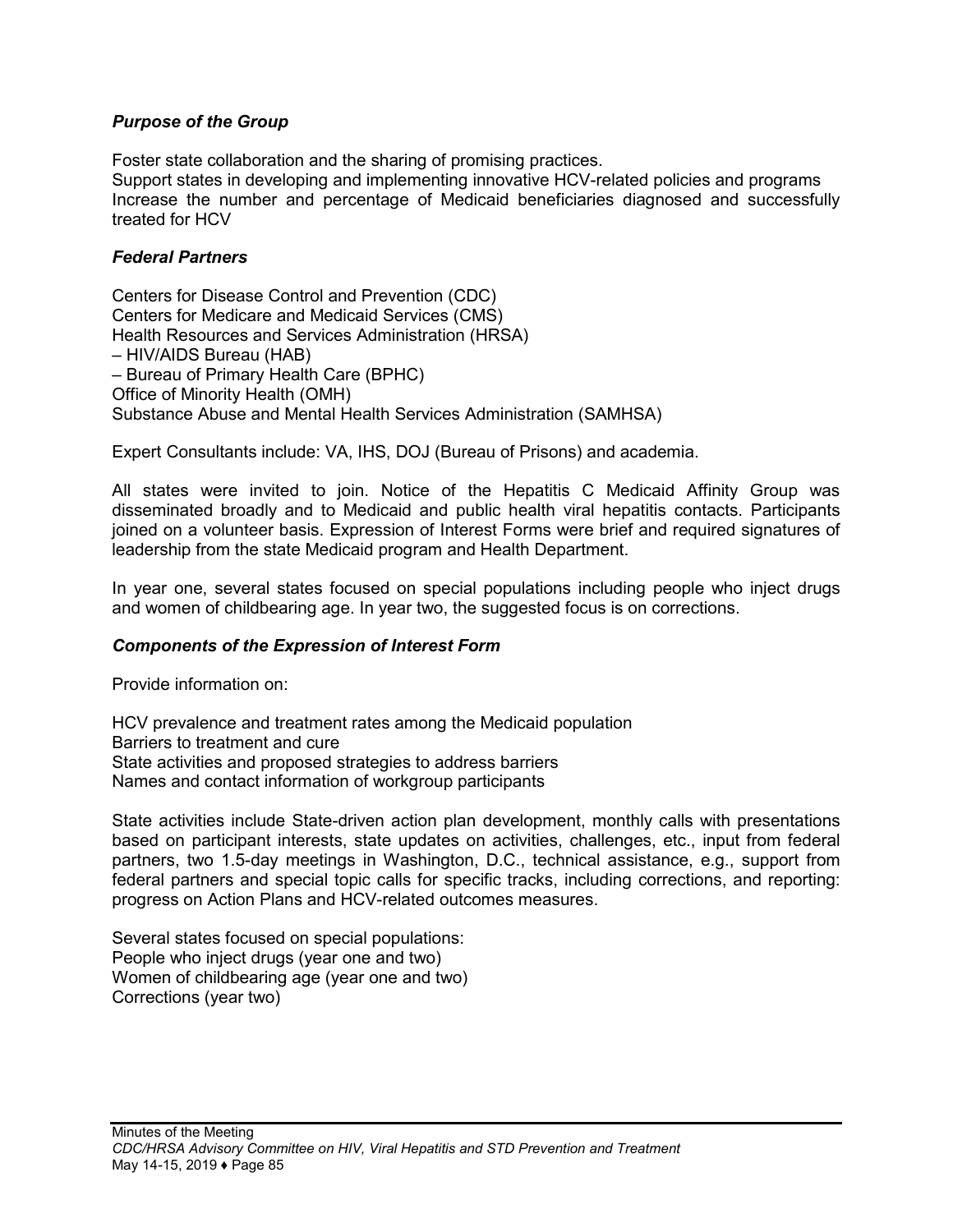#### *Year 1 Affinity Group Activities*

Development and implementation of self-identified action plans

Calculating the HCV care cascade, leveraging work conducted by the HIV Affinity Group. Enhancing provider knowledge of HCV testing and treatment

Assessing and revising prior authorization processes for HCV medication

Improving treatment for people who inject drugs

Get information and resources from this group at the [Hepatitis C Medicaid Affinity Group](https://www.hhs.gov/hepatitis/action-plan/federal-response/hepatitis-c-medicaid-affinity-group/index.html)  [website.](https://www.hhs.gov/hepatitis/action-plan/federal-response/hepatitis-c-medicaid-affinity-group/index.html)

Action Plan completion: 8 of the 9 states.

Progress on Action Plan:

- − 3 states made significant progress on their Action Plans;
- − 4 states made good progress on their Action Plans.

Monthly webinars were attended by an average of 32 state participants and 14 federal partners on each call.

Webinar attendance:

− 8 states attended all monthly webinars; across all monthly webinars, 93% of participants rated sessions as a 4 or 5 on a scale of 1-5 for being clear, comprehensive and helpful.

Final evaluation results indicated that an overwhelming majority of participants were very satisfied with the group and would continue the work into the future.

# **CHAC Business Session**

#### **Dawn Fukuda, ScM, CHAC Co-chair**

Director, Office of HIV/AIDS Massachusetts Department of Public Health

Ms. Fukuda opened the Business Session and facilitated a review of the business items that warrant CHAC's formal action at this time, follow-up discussion, or requests for future agenda items.

#### **Business Item 1: New CHAC Ending the Epidemic Workgroup**

CHAC unanimously approved reframing the charge and rebranding the existing "National HIV/AIDS Strategy" Workgroup as the "Ending the HIV Epidemic" (EHE) Workgroup.

Co-chairs: Jennifer Kates and Gregorio Millett

Members: Debra Hauser, Devin Hursey, Susan Philip, Michael Saag, Lynn Taylor

Next steps: The newly established EHE Workgroup will use its first meeting to officially reframe its charge and shift its focus to identifying opportunities within HHS's new EHE initiative.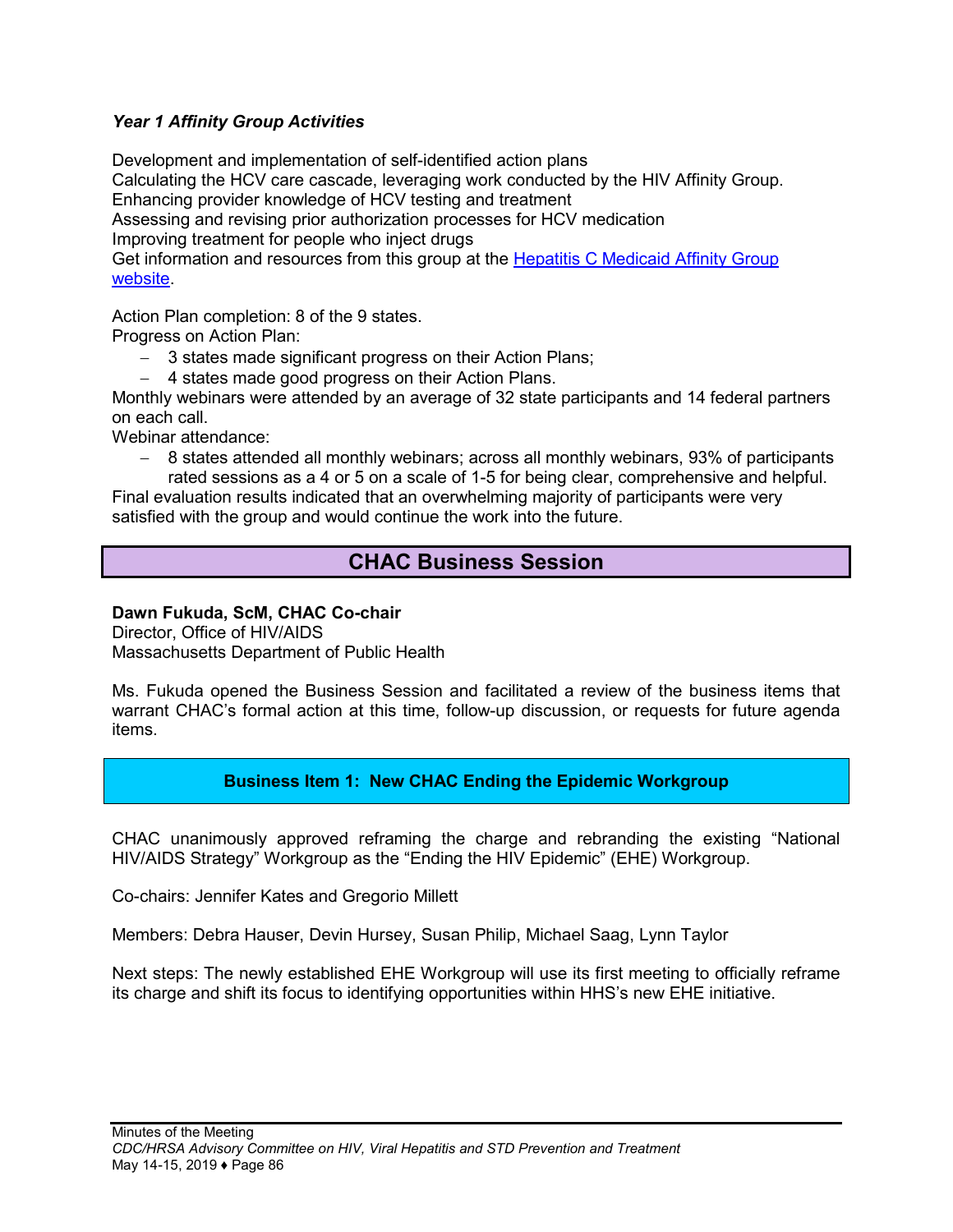## **Business Item 2: New CHAC Infectious Diseases (ID) Workgroup**

The CHAC Co-chair confirmed that the Perinatal Subgroup of the HCV Workgroup has fulfilled its charge and recommended closing the subgroup. The HCV Workgroup was scheduled to present its closeout report to CHAC. However, based on the importance of viral hepatitis (in general) and HCV (in particular) to multiple populations, the CHAC Co-chair proposed retaining the workgroup with an expanded charge. Several issues were suggested for inclusion in the workgroup's broader charge: perinatal HCV, HCV in women of reproductive age, hepatitis B virus (HBV) vaccination, HCV diagnostic tools, and ethical considerations. Also discussed curing HCV before pregnancy and treating co-existing substance use disorder with opioid agonist therapy and harm reduction pre-conception given that HCV is a biologic marker for injection drug use in the U.S. currently. This can also decrease risk of reinfection in the women and more importantly, decrease their risk of overdose.

An additional suggestion was to use the workgroup to assist CDC in developing a fact sheet for practitioners to better understand the biologics and scientific differences between perinatal HIV, congenital syphilis, and perinatal viral hepatitis.

The proposed option: Reframe the charge and rebrand the existing HCV Workgroup as the Viral Hepatitis Workgroup and form a Perinatal Health/HIV, Viral Hepatitis, and Syphilis in Women of Reproductive Age Subgroup.

The option was proposed to establish a new Perinatal Infections Workgroup. CHAC unanimously approved establishing a new workgroup that will focus on infectious diseases (syphilis, HCV, HBV, and HIV) in the context of perinatal transmission, pregnant women, and women of reproductive age.

Co-Chairs: Jean Anderson and Peter Havens

Members: CHAC members with an interest in joining the new workgroup will contact Dr. Anderson ([janders@jhmi.edu\)](mailto:janders@jhmi.edu) and Dr. Havens ([PHavens@mew.edu](mailto:PHavens@mew.edu)).

Preliminary charge: The workgroup will (1) develop perinatal recommendations regarding infectious diseases (syphilis, HCV, HBV, and HIV); (2) provide guidance for practitioners to identify these infections in their patients; and (3) help practitioners to interpret infectious disease data.

#### **Business Item 3: HIV and Aging Resolution**

CHAC unanimously approved the HIV and Aging Resolution with no changes.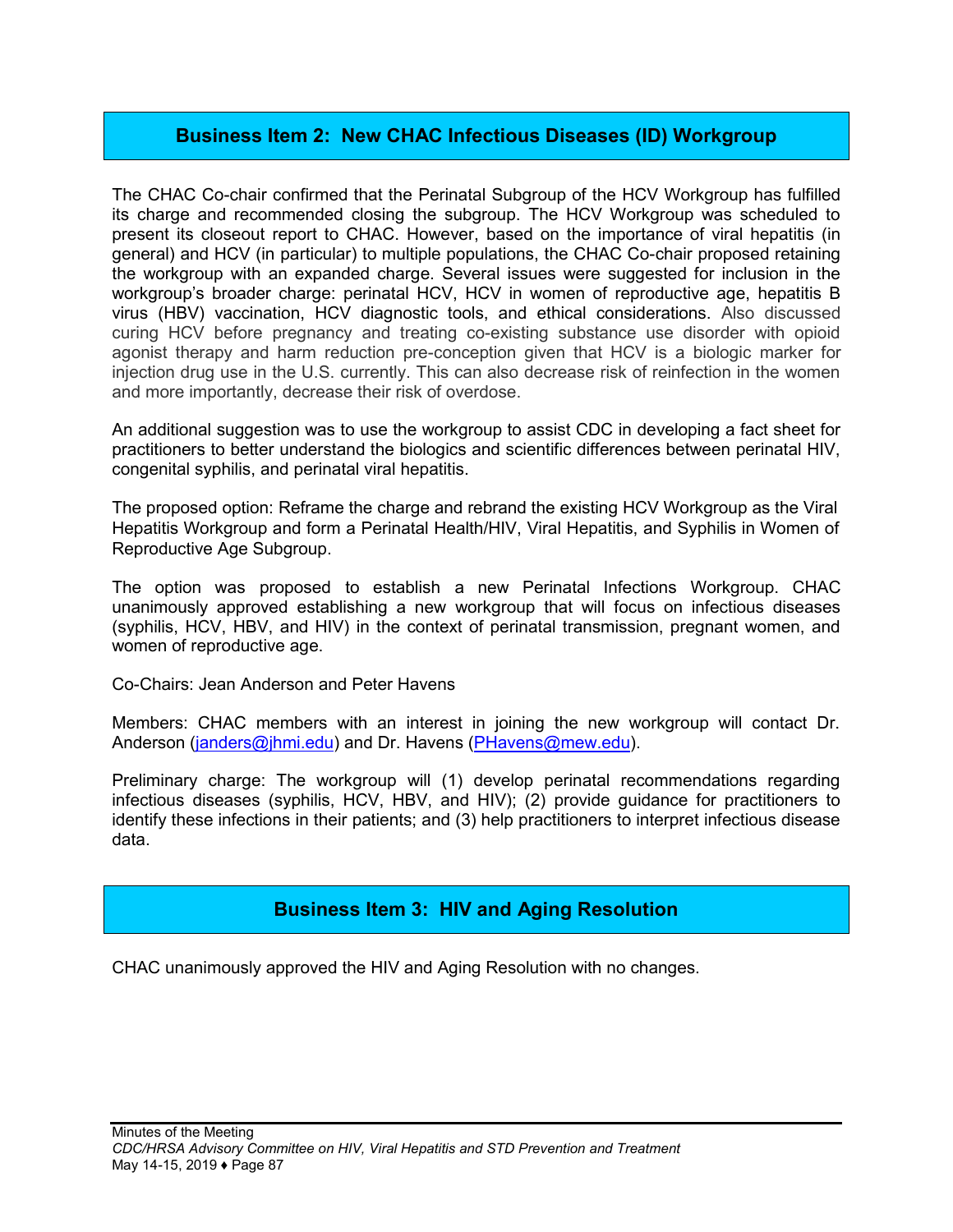# **Business Item 4: Ryan White HIV/AIDS Program (RWHAP) Reauthorization Workgroup**

A proposal was made to table the activities of the workgroup because reauthorization of RWHAP is not being considered at this time. None of the CHAC members objected to tabling the workgroup.

# **Business Item 5: STD Workgroup Closeout Report**

The workgroup presented the closeout report for its existing charge. However, the workgroup will be retained with a new charge, particularly providing advice and recommendations on the Federal STI Action Plan.

# **Business Item 6: School-Aged LGBTQ Youth Health (SALYH) Workgroup Closeout**

The workgroup presented its closeout report. Debra Hauser will serve on the new EHE Workgroup and will present the SALYH findings to the membership.

## **Business Item 7: Future Agenda Items**

The CHAC Co-chair reviewed the topics that the members proposed to be placed on future meeting agendas.

| <b>Presenter</b>                     | <b>Agenda Item</b>                                                                                                                                                                                                                                              |
|--------------------------------------|-----------------------------------------------------------------------------------------------------------------------------------------------------------------------------------------------------------------------------------------------------------------|
| CHAC DFO <sub>s</sub>                | Follow-up on the response to CHAC's February 2019 letter to<br>the HHS Secretary regarding the potential for a Medicaid<br>bridge for people who are incarcerated.                                                                                              |
| To Be Determined                     | Overview of ethical issues and potential questions that<br>should be considered in implementing molecular<br>surveillance.<br>• This presentation should include examples and<br>lessons learned from states that have utilized<br>molecular surveillance data. |
| U.S. Food and Drug<br>Administration | Overview of HCV diagnostic tools.                                                                                                                                                                                                                               |
| Dr. Kathleen Ethier                  | Update on SALYH research and the potential of developing a<br>broad SALYH prevention strategy, including targeted<br>interventions.                                                                                                                             |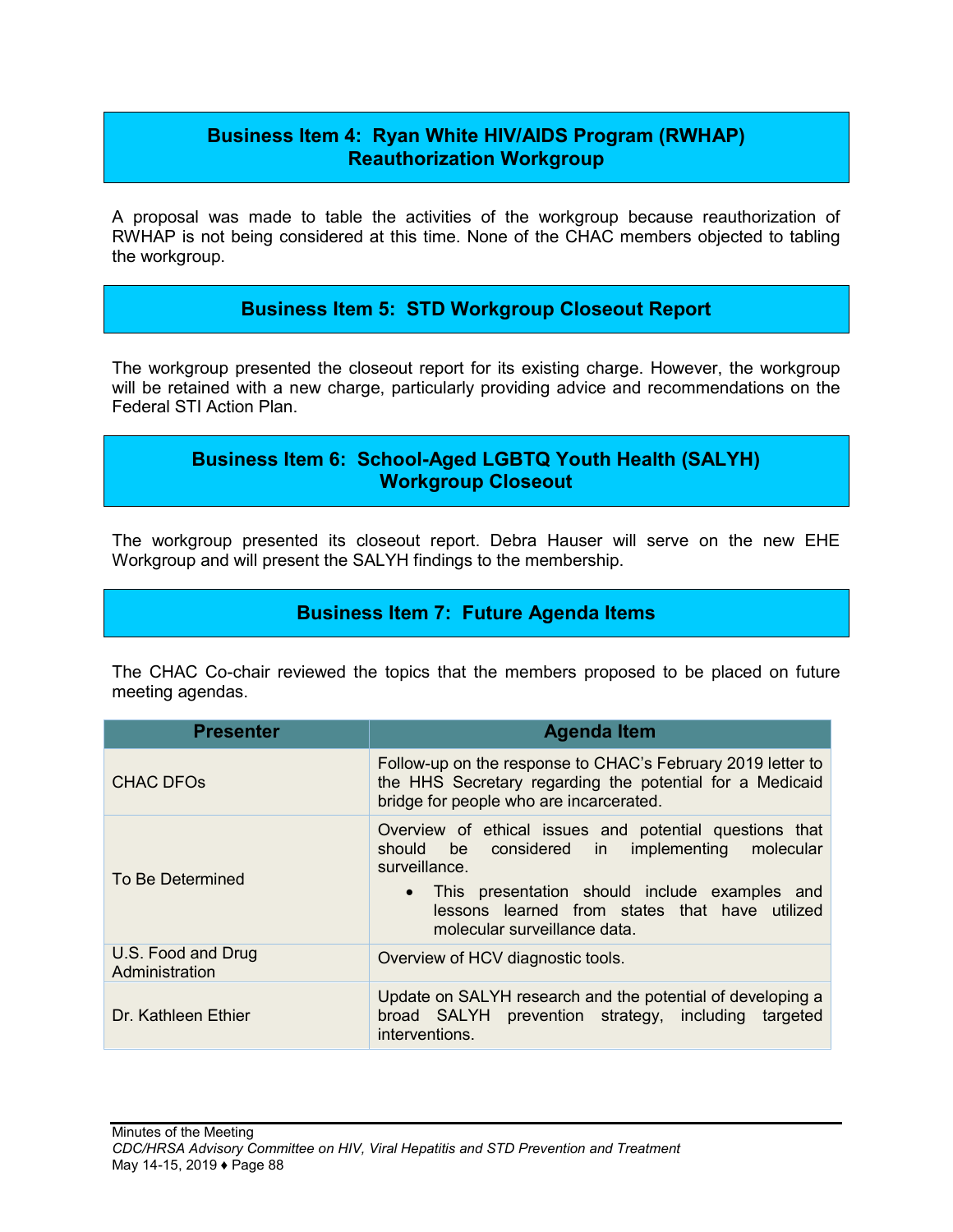# **Closing Session**

CHAC applauded the federal agencies and their recipients for their excellent and informative presentations over the course of the meeting. The members particularly thanked Drs. Mermin and Cheever for their ongoing leadership, support, and roles as strong champions of important community-based issues at CDC and HRSA, respectively.

Drs. Mermin and Cheever thanked the CHAC members for continuing to provide sound advice to CDC and HRSA to improve the national impact of their HIV, viral hepatitis, and STD prevention and treatment activities.

The next CHAC meeting will be hosted by HRSA on November 13-14, 2019, in Rockville, Maryland. The meeting will be open to members of the public via webinar and teleconference.

#### **CHAC CO-CHAIRS' CERTIFICATION**

I hereby certify that to the best of my knowledge; the foregoing Minutes of the proceedings are accurate and complete.

\_\_\_\_\_\_\_\_\_\_\_\_\_\_\_\_\_\_\_\_\_\_\_\_\_\_\_\_\_\_\_\_\_\_ Jean R. Anderson, MD, Co-chair CDC/HRSA Advisory Committee on HIV, Viral Hepatitis and STD Prevention and **Treatment** (Date)

 $\overline{\phantom{a}}$  , where  $\overline{\phantom{a}}$  , where  $\overline{\phantom{a}}$  ,  $\overline{\phantom{a}}$  ,  $\overline{\phantom{a}}$  ,  $\overline{\phantom{a}}$  ,  $\overline{\phantom{a}}$  ,  $\overline{\phantom{a}}$  ,  $\overline{\phantom{a}}$  ,  $\overline{\phantom{a}}$  ,  $\overline{\phantom{a}}$  ,  $\overline{\phantom{a}}$  ,  $\overline{\phantom{a}}$  ,  $\overline{\phantom{a}}$  ,  $\overline{\phantom{a}}$  , H. Dawn Fukuda, ScM, Co-chair CDC/HRSA Advisory Committee on HIV, Viral Hepatitis and STD Prevention and **Treatment** (Date)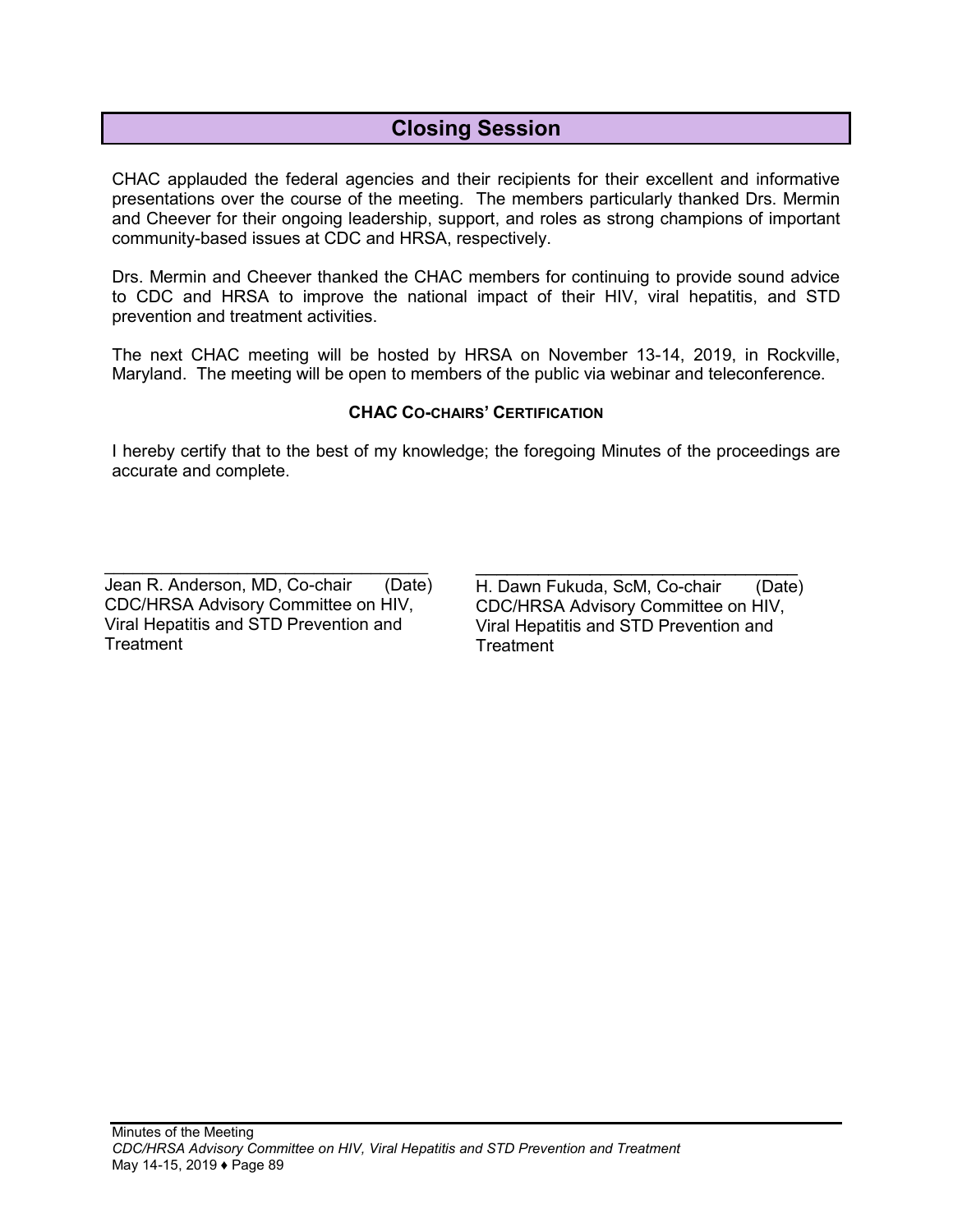



# **Attachment 1: Participants' Directory**

### **CHAC Members Present**

Dr. Jean Anderson, Co-chair Ms. Dawn Fukuda, Co-chair Mr. Richard Aleshire Dr. Marvin Belzer Ms. Debra Hauser Dr. Peter Havens Mr. Devin Hursey Dr. Jorge Mera Mr. Gregorio Millett Dr. Susan Philip Dr. Michael Saag Ms. Linda Scruggs Dr. Bradley Stoner Dr. Lynn Taylor

## **CHAC Members Absent**

Dr. Jennifer Kates Ms. Amy Leonard

# **CHAC** *Ex-Officio* **Members Present**

Dr. Paul Gaist Office of AIDS Research National Institutes of Health

Mr. Richard Haverkate Indian Health Service

Ms. Kaye Hayes Office of HIV/AIDS and Infectious Disease Policy, U.S. Department of Health and Human Services

Dr. Iris Mabry-Hernandez Agency for Healthcare Research and **Quality** 

Ms. Rosemary Payne Substance Abuse and Mental Health Services Administration

Dr. Richard Wild Centers for Medicare & Medicaid Services

# **CHAC** *Ex-Officio* **Members Absent**

Dr. Pradip Akolkar U.S. Food and Drug Administration

#### **CHAC Liaison Representative Member Present**

Mr. Carl Schmid Presidential Advisory Council on HIV/AIDS

## **CHAC Designated Federal Officers**

Dr. Laura Cheever HRSA HAB Associate Administrator

Dr. Jonathan Mermin CDC/NCHHSTP Director

# **Federal Agency Attendees**

Dr. Sevgi Aral (CDC) Dr. Laura Bachmann (CDC) Dr. Lisa Barrios (CDC) Dr. Andres Berruti (CDC) Dr. Gail Bolan (CDC) Dr. John Brooks (CDC) Dr. Kate Buchacz (CDC) Cecily Campbell, Esq. (CDC) Ms. Janet Cleveland (CDC) Ms. Casey Copen Dr. Hazel Dean (CDC) Ms. Antigone Dempsey (HRSA) Dr. Kathleen Ethier (CDC) Mr. Steve Evener (CDC) Ms. Erica Figueroa (CDC) Ms. Lauren Fitzharris Mr. Paul Fulton (CDC) Mr. Thomas Gift (CDC) Dr. Sean Griffing (CDC) Ms. Heather Hauck (HRSA)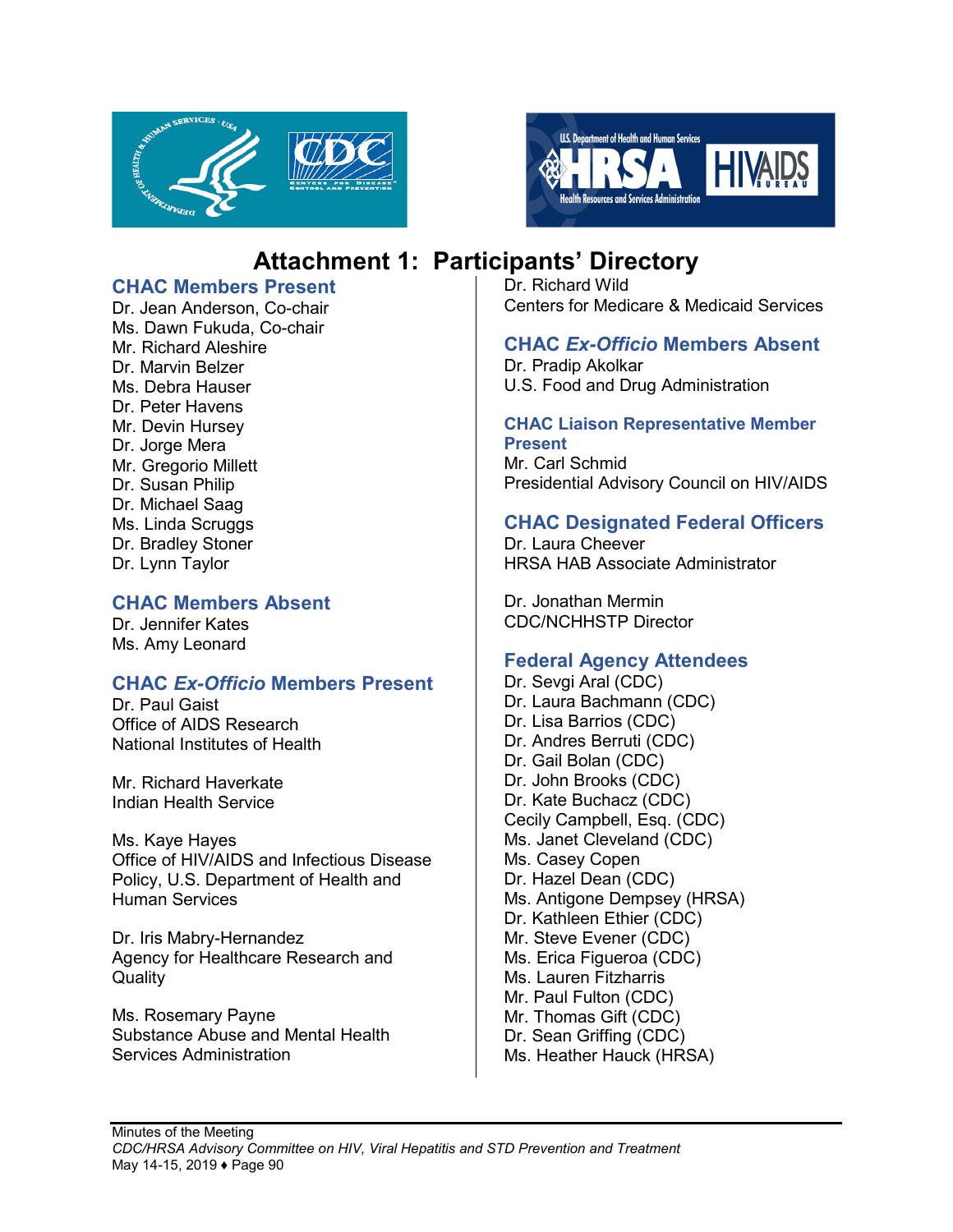Dr. Letha Healey (HRSA) Dr. Laura Haderxhanaj (CDC) Ms. Carol Jimenez (OHAIDP/HHS) Dr. Saugat Karki (CDC) Ms. Theresa Jumento (HRSA) Ms. Rachel Kachur (CDC) Dr. Yury Khudyakov (CDC) Ms. Margaret Lampe (CDC) Ms. Caitlin Leach (CDC) Ms. Brandy Maddox (CDC) CAPT Tracy Matthews (HRSA) Dr. Eugene McCray (CDC) Mr. Ninad Mishra (CDC) Ms. Staci Morris (CDC) Dr. Noele Nelson (CDC) Ms. Rebecca Payne (CDC) Dr. William Pearson (CDC) Ms. Karina Rapposelli (CDC) Dr. Raul Romaguera (CDC) CDR Melanie Ross (CDC) Dr. Blythe Ryerson (CDC) Ms. Latasha Sanders (CDC) Ms. Margie Scott-Cseh (CDC) Dr. Judith Steinberg (HRSA) Dr. Paul Weidle (CDC) Dr. Carolyn Wester (CDC) Ms. Rachel Wingard (CDC) Ms. Sara Zeigler (CDC)

#### **Guest Presenters/ Members of the Public**

Dr. Wendy Armstrong Emory University School of Medicine

Ms. Cheri Booth Children's Hospitals and Clinics of Minnesota

Dr. Maggie Chartier Veterans Health Administration

Ms. Taryn Couture National Coalition of STD Directors

Mr. Phil Curtis APLA Health

Ms. Danica Kuncio Philadelphia Department of Public Health

Shelley Lucas Texas Department of State Health Services

Ms. Emilia Myers Louisiana Department of Health

Ms. Marlene McNeese Houston Health Department

Dr. Rajal Mody Minnesota Department of Health

Mr. Mario J. Perez Los Angeles County Department of Public Health

Ms. Juli Powers JSI

Mr. Ace Robinson

International Association of Providers of AIDS Care

Dr. Travis Sanchez Rollins School of Public Health, Emory **University** 

Dr. Anne Spaulding Emory University

Dr. Lara Strick Washington State Department of **Corrections** 

Ms. Cathalene Teahan Georgia AIDS Coalition

Dr. Laura Widman |North Carolina State University

Mr. Dan Wohlfeiler and Ms. Jen Hecht Co-Founders, Building Healthy Online Communications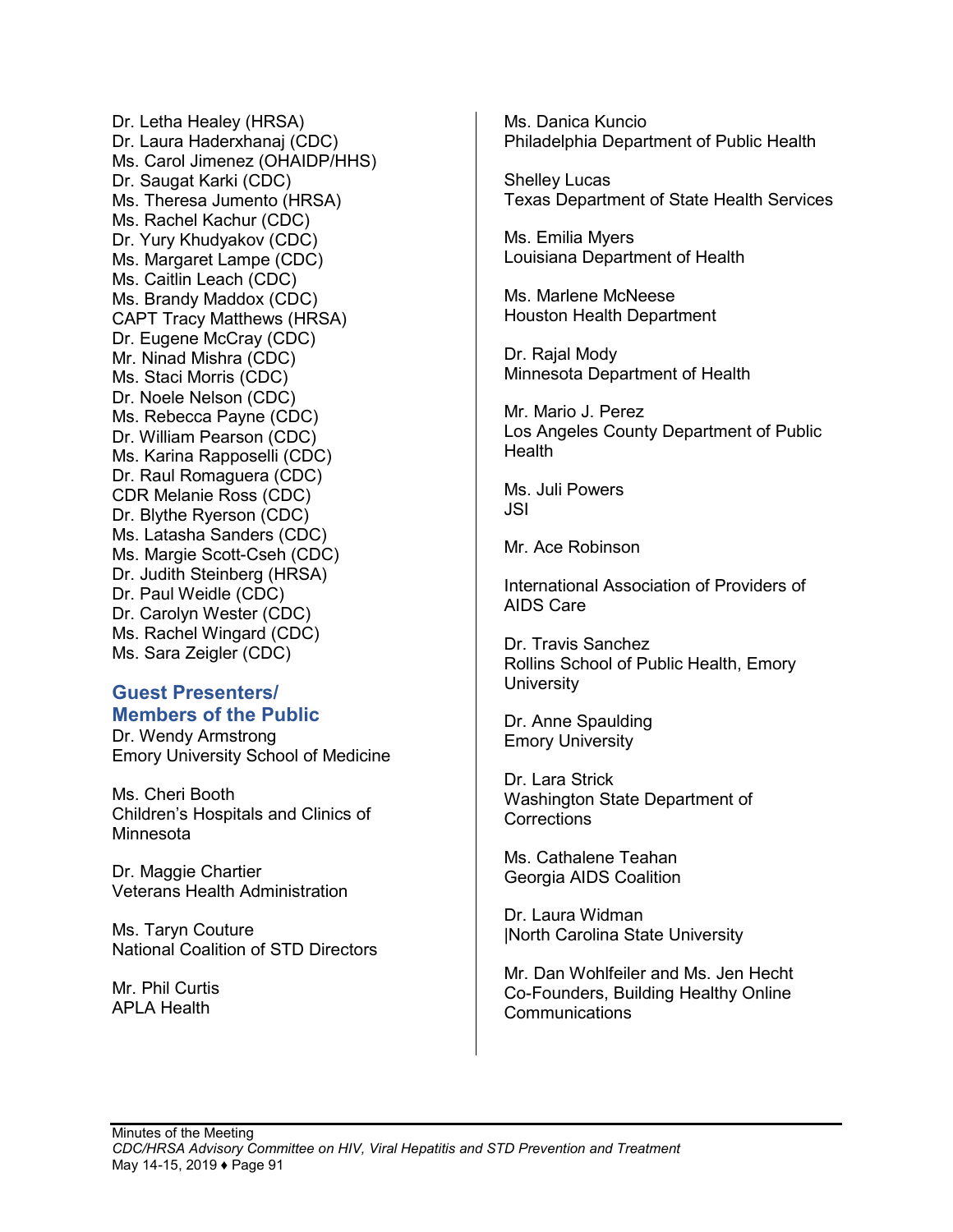



# **Attachment 2: Glossary of Acronyms**

| <b>Acronym</b> | <b>Definition</b>                                                                              |
|----------------|------------------------------------------------------------------------------------------------|
| <b>ADAP</b>    | AIDS Drug Assistance Program                                                                   |
| <b>AETCs</b>   | <b>AIDS Education and Training Centers</b>                                                     |
| <b>AHRC</b>    | <b>Atlanta Harm Reduction Coalition</b>                                                        |
| AI/AN          | American Indian/Alaska Native                                                                  |
| <b>AIM</b>     | Alliance for Innovation on Maternal Health                                                     |
| <b>ART</b>     | <b>Antiretroviral Therapy</b>                                                                  |
| <b>ATTCs</b>   | <b>Addiction Technology Transfer Centers</b>                                                   |
| <b>BHW</b>     | <b>Bureau of Health Workforce</b>                                                              |
| <b>BHWET</b>   | Behavioral Health Workforce Education and Training                                             |
| <b>BMSM</b>    | Black Men Who Have Sex with Men                                                                |
| <b>BOP</b>     | <b>Federal Bureau of Prisons</b>                                                               |
| <b>BPHC</b>    | Bureau of Primary Health Care                                                                  |
| <b>CBOs</b>    | <b>Community-Based Organizations</b>                                                           |
| <b>CDC</b>     | <b>Centers for Disease Control and Prevention</b>                                              |
| <b>CHAC</b>    | CDC/HRSA Advisory Committee on HIV, Viral Hepatitis and<br><b>STD Prevention and Treatment</b> |
| <b>CHCs</b>    | <b>Community Health Centers</b>                                                                |
| <b>CHWs</b>    | <b>Community Health Workers</b>                                                                |
| <b>CMS</b>     | <b>Centers for Medicare &amp; Medicaid Services</b>                                            |
| CoAg           | <b>Cooperative Agreement</b>                                                                   |
| <b>CROI</b>    | Conference on Retroviruses and Opportunistic Infections                                        |
| <b>CSAT</b>    | <b>Center for Substance Abuse Treatment</b>                                                    |
| <b>DASH</b>    | Division of Adolescent and School Health                                                       |
| <b>DFO</b>     | <b>Designated Federal Officer</b>                                                              |
| <b>DHAP</b>    | Division of HIV/AIDS Prevention                                                                |
| <b>DNPH</b>    | Division of Nursing and Public Health                                                          |
| <b>DSTDP</b>   | Division of STD Prevention                                                                     |
| <b>DTBE</b>    | Division of Tuberculosis Elimination                                                           |
| <b>DUIP</b>    | Division of Unintentional Injury Prevention                                                    |
| <b>DVH</b>     | Division of Viral Hepatitis                                                                    |
| <b>ECHO</b>    | <b>Extension for Community Healthcare Outcomes</b>                                             |
| <b>EDs</b>     | <b>Emergency Departments</b>                                                                   |
| <b>EHR</b>     | <b>Electronic Health Record</b>                                                                |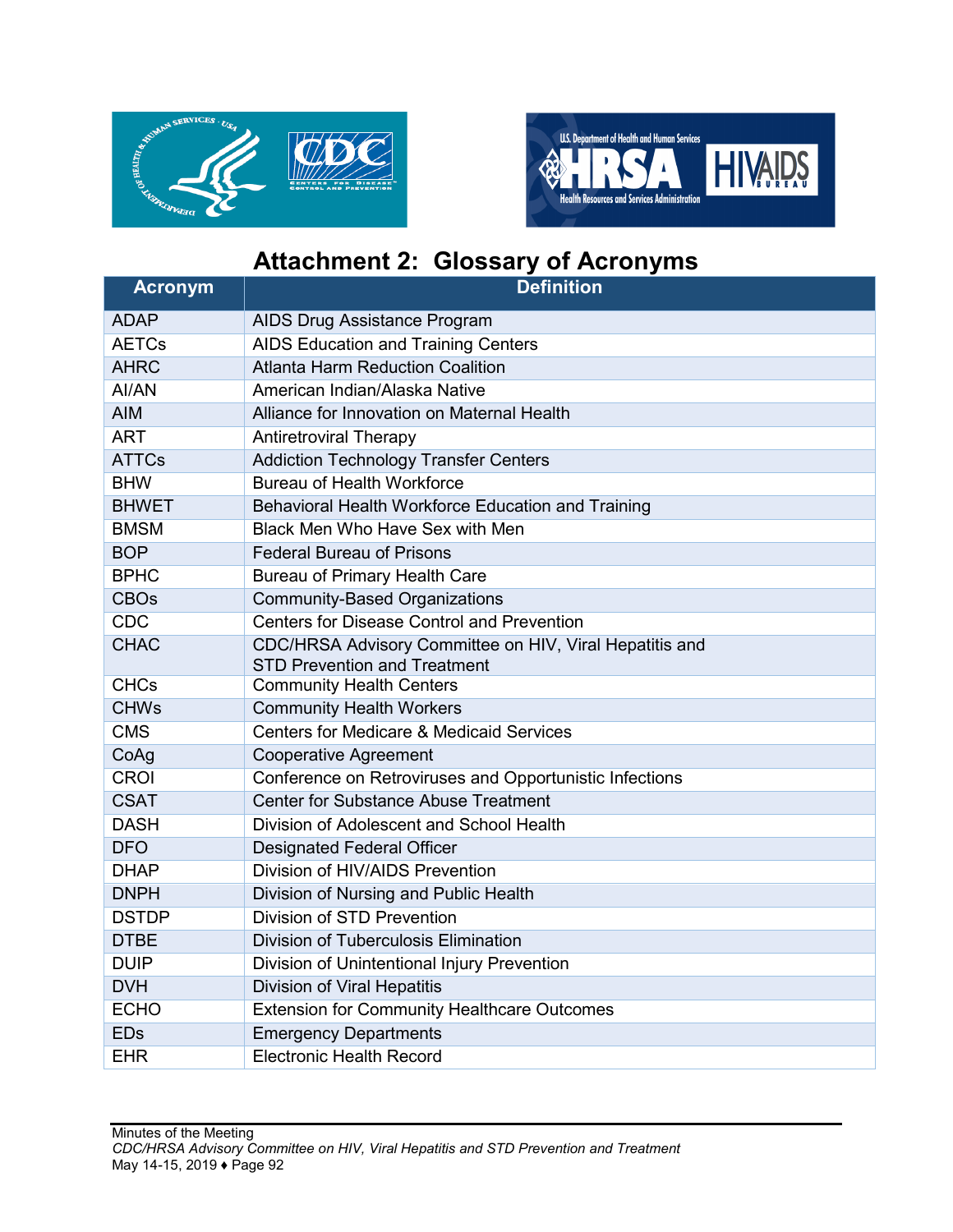| <b>Acronym</b> | <b>Definition</b>                                            |
|----------------|--------------------------------------------------------------|
| <b>EHE</b>     | Ending the HIV Epidemic                                      |
| <b>EMS</b>     | <b>Emergency Medical Services</b>                            |
| <b>FACA</b>    | <b>Federal Advisory Committee Act</b>                        |
| <b>FDA</b>     | U.S. Food and Drug Administration                            |
| <b>FORHP</b>   | Federal Office of Rural Health Policy                        |
| <b>FPL</b>     | <b>Federal Poverty Level</b>                                 |
| <b>FQHCs</b>   | <b>Federally Qualified Health Centers</b>                    |
| <b>FWISD</b>   | Fort Worth Independent School District                       |
| <b>FY</b>      | <b>Fiscal Year</b>                                           |
| <b>GHOST</b>   | Global Hepatitis Outbreak and Surveillance Technology        |
| <b>GLSEN</b>   | Gay, Lesbian & Straight Education Network                    |
| <b>GPEP</b>    | <b>Graduate Psychology Education Program</b>                 |
| <b>GSAs</b>    | <b>Gay-Straight Alliances</b>                                |
| <b>HAB</b>     | <b>HIV/AIDS Bureau</b>                                       |
| <b>HAV</b>     | <b>Hepatitis A Virus</b>                                     |
| <b>HBV</b>     | <b>Hepatitis B Virus</b>                                     |
| <b>HCV</b>     | <b>Hepatitis C Virus</b>                                     |
| <b>HECAT</b>   | Health Education Curriculum Analysis Tool                    |
| <b>HHS</b>     | U.S. Department of Health and Human Services                 |
| <b>HIVMA</b>   | <b>HIV Medical Association</b>                               |
| <b>HRC</b>     | <b>Harm Reduction Center</b>                                 |
| <b>HRSA</b>    | <b>Health Resources and Services Administration</b>          |
| <b>H-TIPS</b>  | Hepatitis-Treatment and Integrated Prevention Services       |
| <b>HTPCP</b>   | Healthy Tomorrows in Partnership for Children's Program      |
| <b>ICS</b>     | <b>Incident Command Structure</b>                            |
| ID             | <b>Infectious Diseases</b>                                   |
| <b>IDSA</b>    | Infectious Diseases Society of America                       |
| IDU; IDUs      | Injection Drug Use; Injection Drug Users                     |
| <b>IHS</b>     | <b>Indian Health Service</b>                                 |
| LBBP           | Low Barrier Buprenorphine Program                            |
| <b>LEAD</b>    | Law Enforcement-Assisted Diversion                           |
| <b>LEAs</b>    | <b>Local Education Agencies</b>                              |
| <b>LGBTQ</b>   | Lesbian/Gay/Bisexual/Transgender/Questioning                 |
| <b>LINCS</b>   | Linkage, Integration, Navigation, and Comprehensive Services |
| <b>LTBI</b>    | <b>Latent Tuberculosis Infection</b>                         |
| <b>MAI</b>     | Minority AIDS Initiative                                     |
| <b>MAT</b>     | <b>Medication-Assisted Treatment</b>                         |
| <b>MCHB</b>    | Maternal and Child Health Bureau                             |
| <b>MIECHV</b>  | Maternal, Infant, and Early Childhood Home Visiting          |
| <b>MME</b>     | Morphine Milligram Equivalents                               |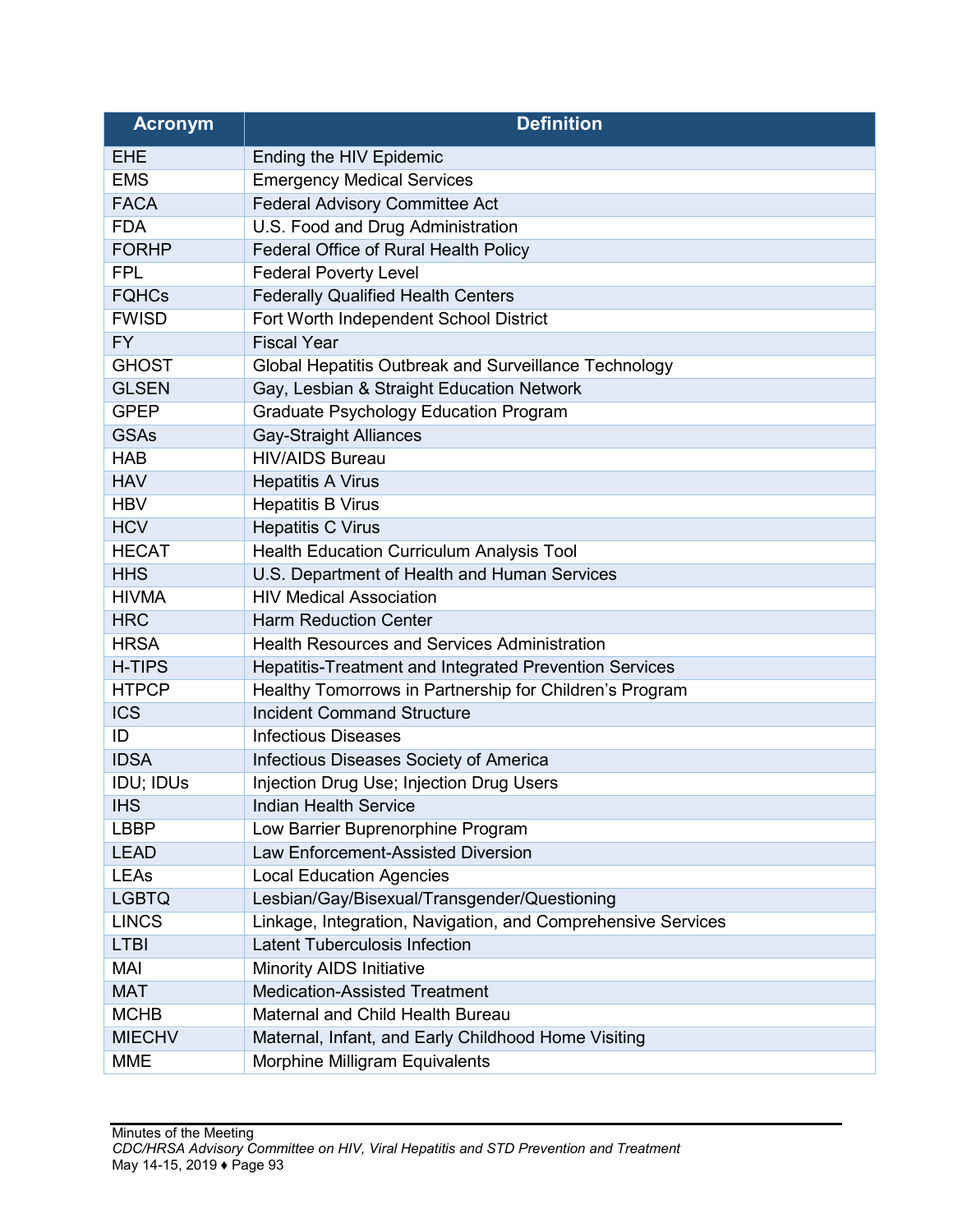| <b>Acronym</b> | <b>Definition</b>                                                    |
|----------------|----------------------------------------------------------------------|
| <b>MMWR</b>    | Morbidity and Mortality Weekly Report                                |
| <b>MSAs</b>    | Metropolitan Statistical Areas                                       |
| <b>MSM</b>     | Men Who Have Sex With Men                                            |
| <b>NAS</b>     | Neonatal Abstinence Syndrome                                         |
| <b>NCHHSTP</b> | National Center for HIV/AIDS, Viral Hepatitis, STD and TB Prevention |
| <b>NCHRC</b>   | North Carolina Harm Reduction Coalition                              |
| <b>NGOs</b>    | Non-Governmental Organizations                                       |
| <b>NHAS</b>    | National HIV/AIDS Strategy                                           |
| <b>NHBS</b>    | National HIV Behavioral Surveillance System                          |
| <b>NHSC</b>    | <b>National Health Service Corps</b>                                 |
| <b>NIH</b>     | National Institutes of Health                                        |
| <b>NOFO</b>    | Notice of Funding Opportunity                                        |
| <b>NRWC</b>    | National Ryan White Conference                                       |
| <b>OHAIDP</b>  | Office of HIV/AIDS and Infectious Disease Policy                     |
| <b>ORO</b>     | <b>Office of Regional Operations</b>                                 |
| <b>OST</b>     | <b>Opioid Substitution Therapy</b>                                   |
| <b>OTPs</b>    | <b>Opioid Treatment Programs/Providers</b>                           |
| <b>OUD</b>     | <b>Opioid Use Disorder</b>                                           |
| <b>PAC</b>     | <b>Prevention Access Campaign</b>                                    |
| <b>PACHA</b>   | Presidential Advisory Council on HIV/AIDS                            |
| <b>PCMH</b>    | <b>Patient-Centered Medical Home</b>                                 |
| <b>PEP</b>     | Postexposure Prophylaxis                                             |
| <b>PIDS</b>    | <b>Pediatric Infectious Diseases Society</b>                         |
| <b>PLWH</b>    | Person/People Living with HIV                                        |
| PrEP           | Pre-Exposure Prophylaxis                                             |
| <b>PWID</b>    | People Who Inject Drugs                                              |
| <b>RPR</b>     | Rapid Plasma Reagin                                                  |
| <b>RWHAP</b>   | Ryan White HIV/AIDS Program                                          |
| <b>SALYH</b>   | School-Aged LGBTQ Youth Health                                       |
| <b>SAMHSA</b>  | Substance Abuse and Mental Health Services Administration            |
| <b>SDOH</b>    | Social Determinants of Health                                        |
| <b>SDUSD</b>   | San Diego Unified School District                                    |
| <b>SEAs</b>    | <b>State Education Agencies</b>                                      |
| <b>SEPs</b>    | <b>Syringe Exchange Programs</b>                                     |
| <b>SFDPH</b>   | San Francisco Department of Public Health                            |
| <b>SFSMP</b>   | San Francisco Street Medicine Program                                |
| <b>SGM</b>     | <b>Sexual and Gender Minority</b>                                    |
| <b>SMAIF</b>   | Secretary's Minority AIDS Initiative Fund                            |
| <b>SSEs</b>    | Safe and Supportive Environments                                     |
| <b>SSPs</b>    | <b>Syringe Services Programs</b>                                     |